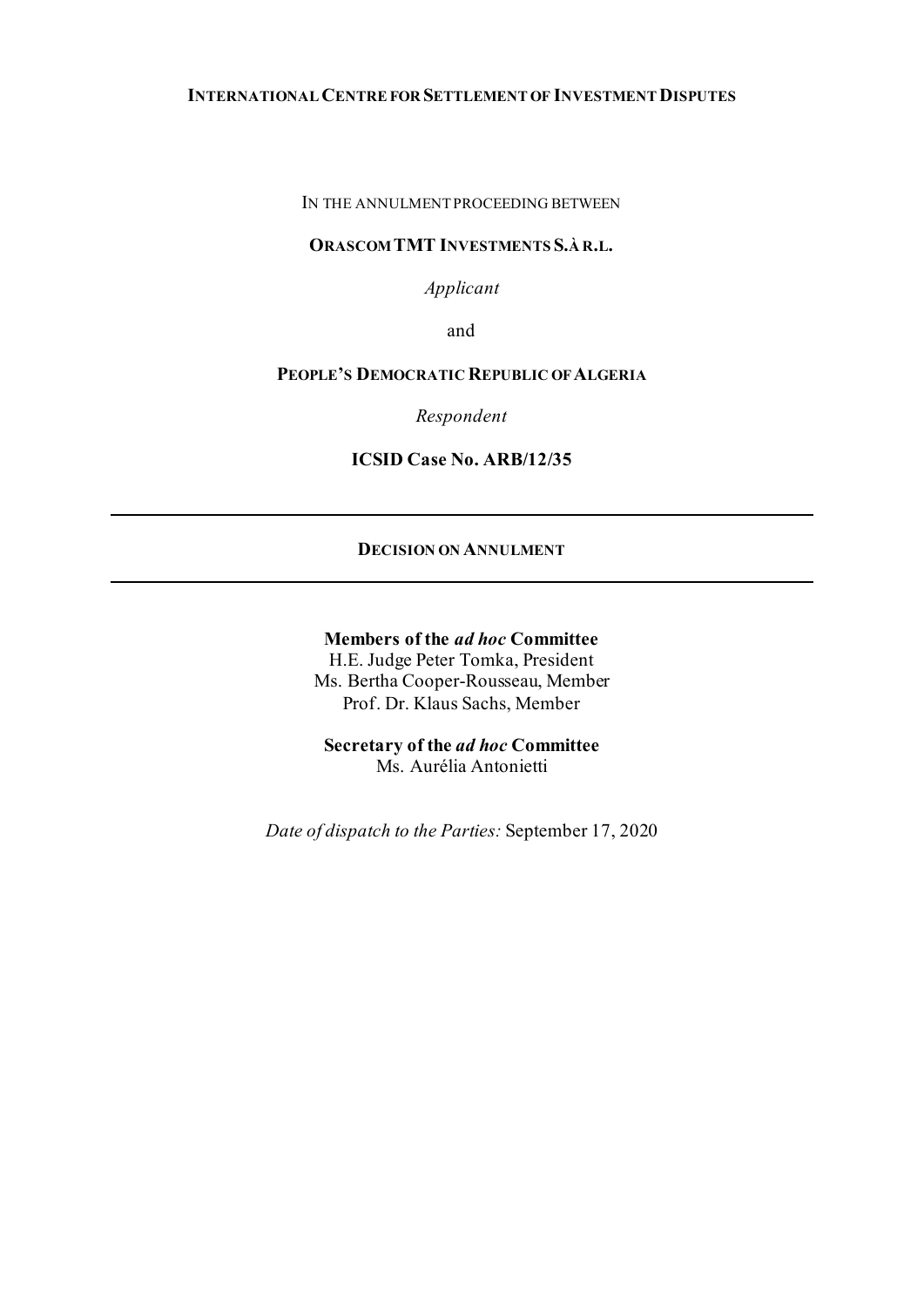*Representing the Applicant*

Ms. Carolyn B. Lamm Ms. Andrea J. Menaker Mr. Brody K. Greenwald Ms. Kristen M. Young Ms. Noor Davies Ms. Rocío Digón Ms. Hadia Hakim

> *White & Case LLP* Washington, D.C.

Mr. Oussama Daniel Nassif Group Legal Counsel

*Representing the Respondent*

Prof. Emmanuel Gaillard Dr. Yas Banifatemi Mr. Benjamin Siino Mr. Pierre Viguier Ms. Teresa Vega Mr. Peter Petrov

*Shearman & Sterling LLP* Paris, France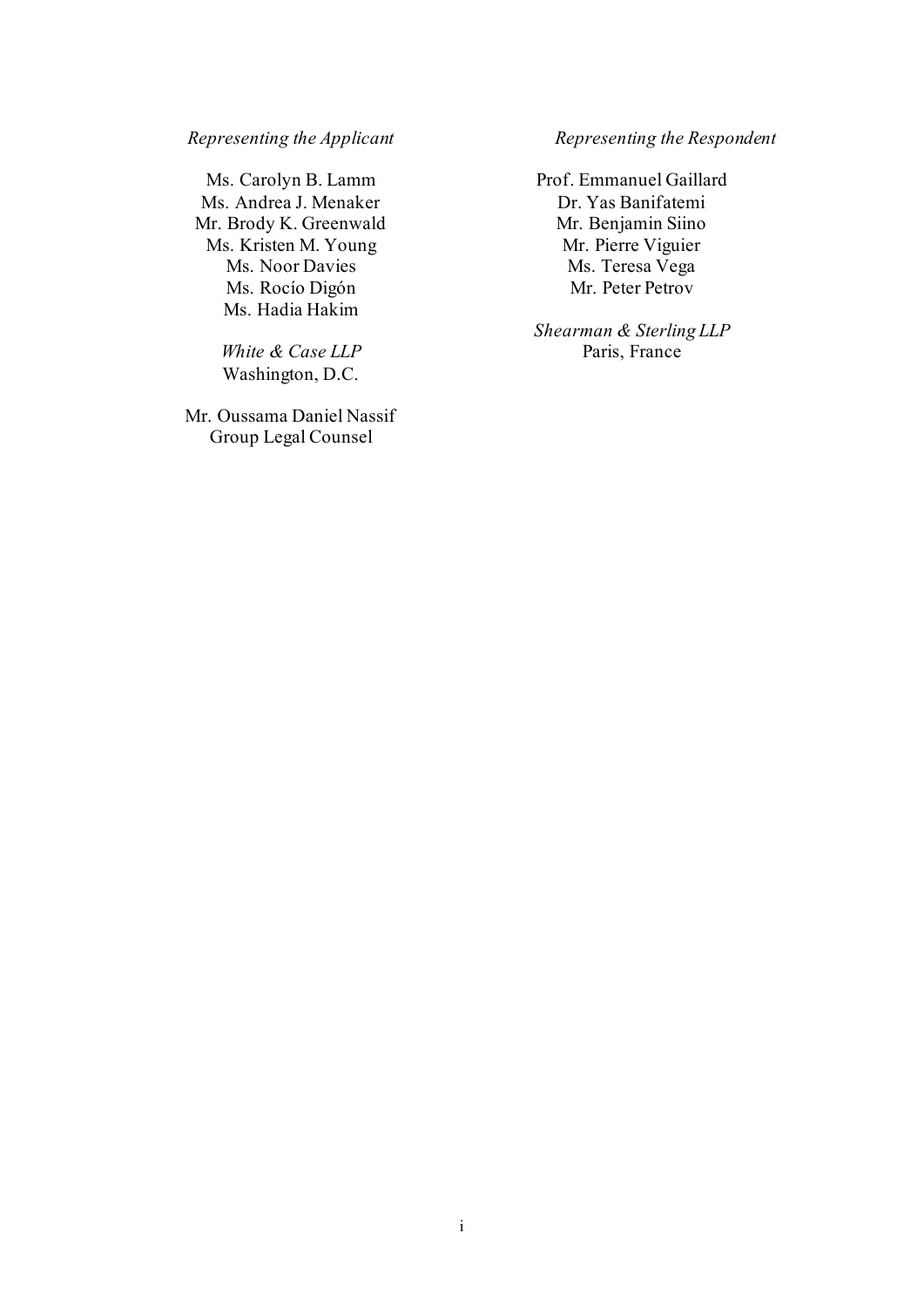# **TABLE OF CONTENTS**

| 2. PARTS OF THE AWARD THE ANNULMENT OF WHICH IS REQUESTED 20                                                                                             |  |
|----------------------------------------------------------------------------------------------------------------------------------------------------------|--|
|                                                                                                                                                          |  |
| (a)                                                                                                                                                      |  |
|                                                                                                                                                          |  |
|                                                                                                                                                          |  |
| (d) Relevance of the settlement agreement between FNI, OTH and VimpelCom24<br>Relevance of OTMTI's sale of its controlling shareholding in OTH to<br>(e) |  |
|                                                                                                                                                          |  |
|                                                                                                                                                          |  |
| $C_{\cdot}$                                                                                                                                              |  |
| IV. THE APPLICABLE LEGAL STANDARDS FOR ANNULMENT 28                                                                                                      |  |
|                                                                                                                                                          |  |
|                                                                                                                                                          |  |
|                                                                                                                                                          |  |
|                                                                                                                                                          |  |
|                                                                                                                                                          |  |
|                                                                                                                                                          |  |
|                                                                                                                                                          |  |
|                                                                                                                                                          |  |
| 2. SERIOUS DEPARTURE FROM A FUNDAMENTAL RULE OF PROCEDURE 33                                                                                             |  |
|                                                                                                                                                          |  |
|                                                                                                                                                          |  |
|                                                                                                                                                          |  |
|                                                                                                                                                          |  |
|                                                                                                                                                          |  |
|                                                                                                                                                          |  |
|                                                                                                                                                          |  |
|                                                                                                                                                          |  |
|                                                                                                                                                          |  |
|                                                                                                                                                          |  |
|                                                                                                                                                          |  |
|                                                                                                                                                          |  |
|                                                                                                                                                          |  |
| V. TRIBUNAL'S FINDINGS THE ANNULMENT OF WHICH IS SOUGHT BY THE                                                                                           |  |
| 1. THE ACCEPTANCE OF RESPONDENT'S "EXTINGUISHMENT OF RIGHTS" AND ABUSE OF                                                                                |  |
|                                                                                                                                                          |  |
|                                                                                                                                                          |  |
| (a) Admissibility of the Respondent's "Extinguishment of Rights" and Abuse of                                                                            |  |
|                                                                                                                                                          |  |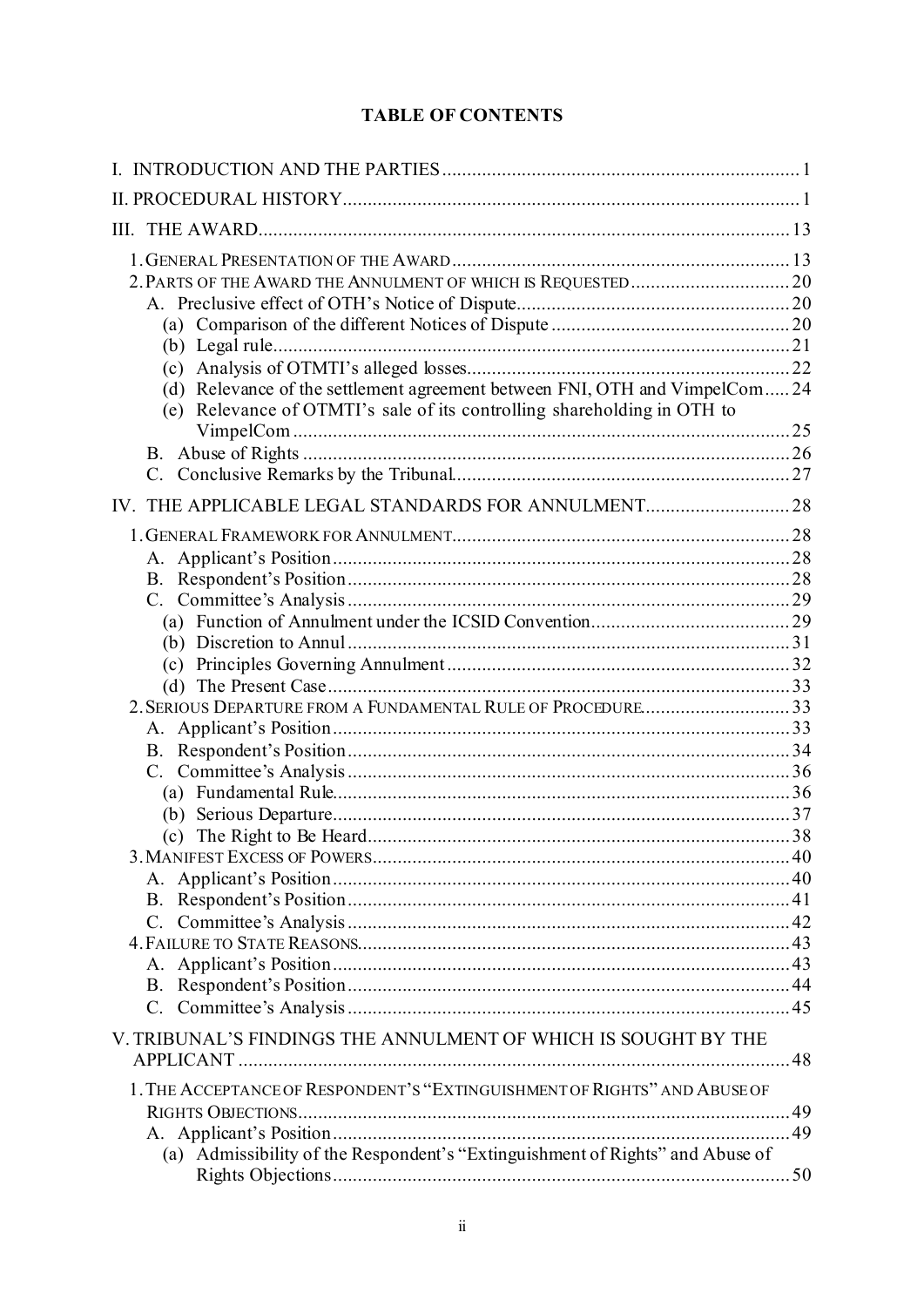| (c) Alleged Waiver of the Applicant's Right to Raise an Article $52(1)(d)$ Ground  52 |  |
|---------------------------------------------------------------------------------------|--|
|                                                                                       |  |
| (a) Admissibility of the Respondent's Lack of Standing ("Défaut d'Intérêt pour        |  |
|                                                                                       |  |
| (b) The Claimant's Right to be Heard and the Treatment of the Parties55               |  |
| (c) Alleged Waiver of the Applicant's Right to Raise an Article $52(1)(d)$ Ground 57  |  |
|                                                                                       |  |
| (a) Alleged Waiver of OTMTI's right to raise an Article $52(1)(e)$ ground complaining |  |
|                                                                                       |  |
|                                                                                       |  |
|                                                                                       |  |
| 2. THE OTH NOTICE OF DISPUTE AND THE CLAIMANT'S RIGHT TO BRING THIS                   |  |
|                                                                                       |  |
|                                                                                       |  |
|                                                                                       |  |
|                                                                                       |  |
|                                                                                       |  |
|                                                                                       |  |
|                                                                                       |  |
|                                                                                       |  |
|                                                                                       |  |
| 3. THE OTH ARBITRATION SETTLEMENT AND THE INADMISSIBILITY OF THE CLAIMANT'S           |  |
| <b>CLAIMS</b>                                                                         |  |
|                                                                                       |  |
|                                                                                       |  |
|                                                                                       |  |
|                                                                                       |  |
|                                                                                       |  |
|                                                                                       |  |
|                                                                                       |  |
|                                                                                       |  |
|                                                                                       |  |
|                                                                                       |  |
|                                                                                       |  |
|                                                                                       |  |
|                                                                                       |  |
|                                                                                       |  |
|                                                                                       |  |
|                                                                                       |  |
|                                                                                       |  |
|                                                                                       |  |
| VIII. LANGUAGES OF THE PROCEEDING AND OF THE DECISION 106                             |  |
|                                                                                       |  |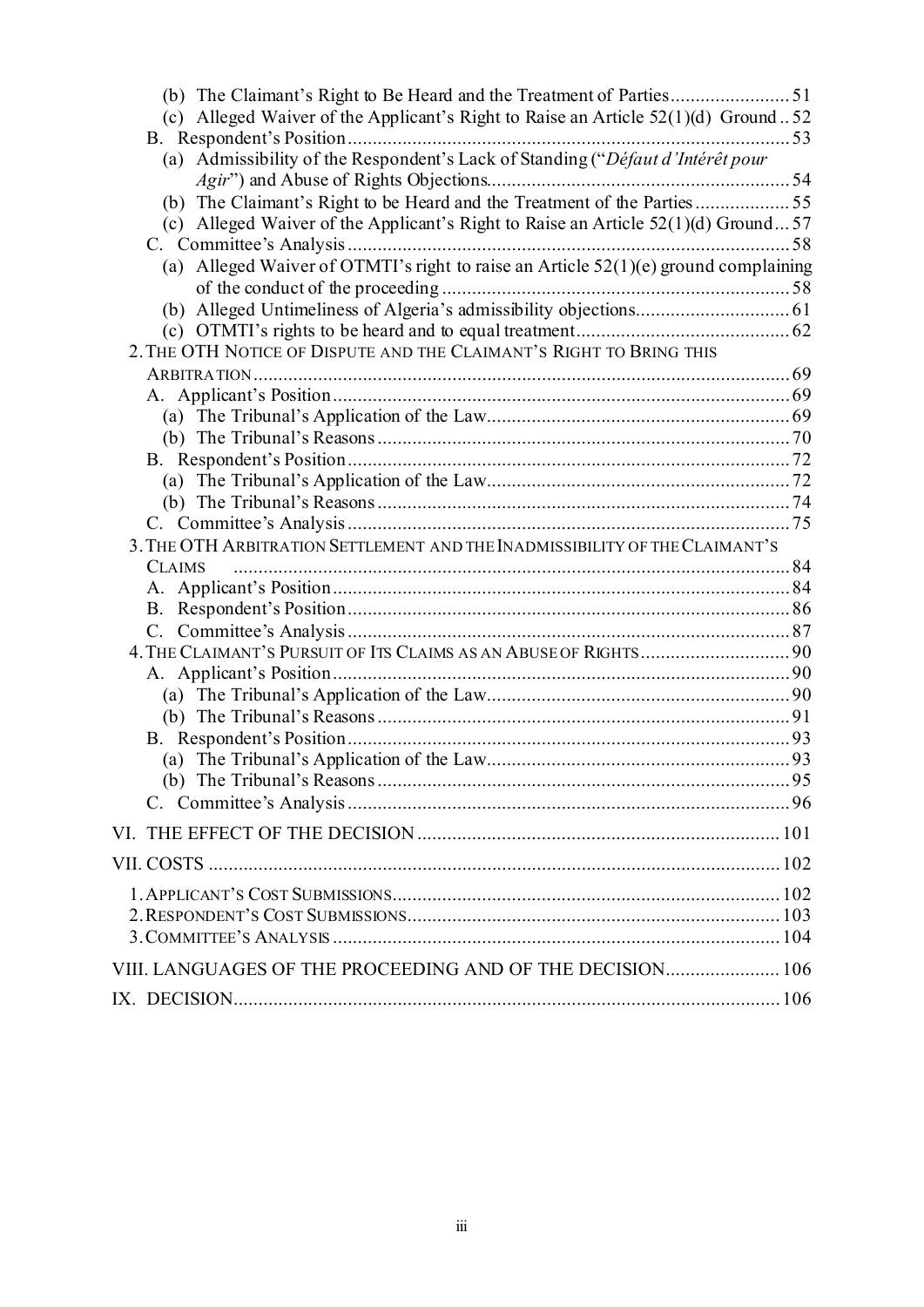# **TABLE OF ABBREVIATIONS/DEFINED TERMS**

| Award                          | Award rendered in Orascom TMT<br>Investments S.à r.l. v. People's Democratic<br>Republic of Algeria (ICSID Case No.<br>ARB/12/35) on May 31, 2017.                                                                                         |
|--------------------------------|--------------------------------------------------------------------------------------------------------------------------------------------------------------------------------------------------------------------------------------------|
| <b>Annulment Hearing</b>       | Hearing on Annulment held on May<br>27-28, 2019 in Paris                                                                                                                                                                                   |
| Applicant/Claimant/Orascom     | Orascom TMT Investments S.à r.l.<br>(formerly Weather Investments II S.à r.l.)                                                                                                                                                             |
| Application                    | Application for Partial Annulment dated<br>September 28, 2017                                                                                                                                                                              |
| A. PHB1                        | Applicant's Post-Hearing Brief dated<br>July 3, 2019                                                                                                                                                                                       |
| A. PHB2                        | Applicant's Reply Post-Hearing Brief dated<br>July 17, 2019                                                                                                                                                                                |
| BIT or the Treaty              | Agreement between the Belgo-Luxembourg<br>Economic Union and the People's<br>Democratic Republic of Algeria on the<br>Reciprocal Promotion and Protection of<br>Investments signed April 24, 1991 (entered<br>into force October 17, 2002) |
| $CLA-[#]$                      | Applicant's Legal Authority                                                                                                                                                                                                                |
| Committee                      | Ad hoc Committee composed of Judge Peter<br>Tomka (President), Ms. Bertha Cooper-<br>Rousseau, and Professor Klaus Sachs,<br>constituted on October 26, 2017                                                                               |
| Counter-Memorial               | Respondent's Counter-Memorial on<br>Annulment dated June 15, 2018                                                                                                                                                                          |
| <b>ENTV</b>                    | Entreprise Nationale de Télévision                                                                                                                                                                                                         |
| <b>FNI</b>                     | Fonds National d'Investissement algérien                                                                                                                                                                                                   |
| Hearing                        | Hearing on Preliminary Objections that took<br>place in the World Bank Offices in Paris<br>from May 26 to 30, 2015                                                                                                                         |
| ICJ                            | <b>International Court of Justice</b>                                                                                                                                                                                                      |
| <b>ICSID Arbitration Rules</b> | <b>ICSID Rules of Procedure for Arbitration</b><br>Proceedings 2006                                                                                                                                                                        |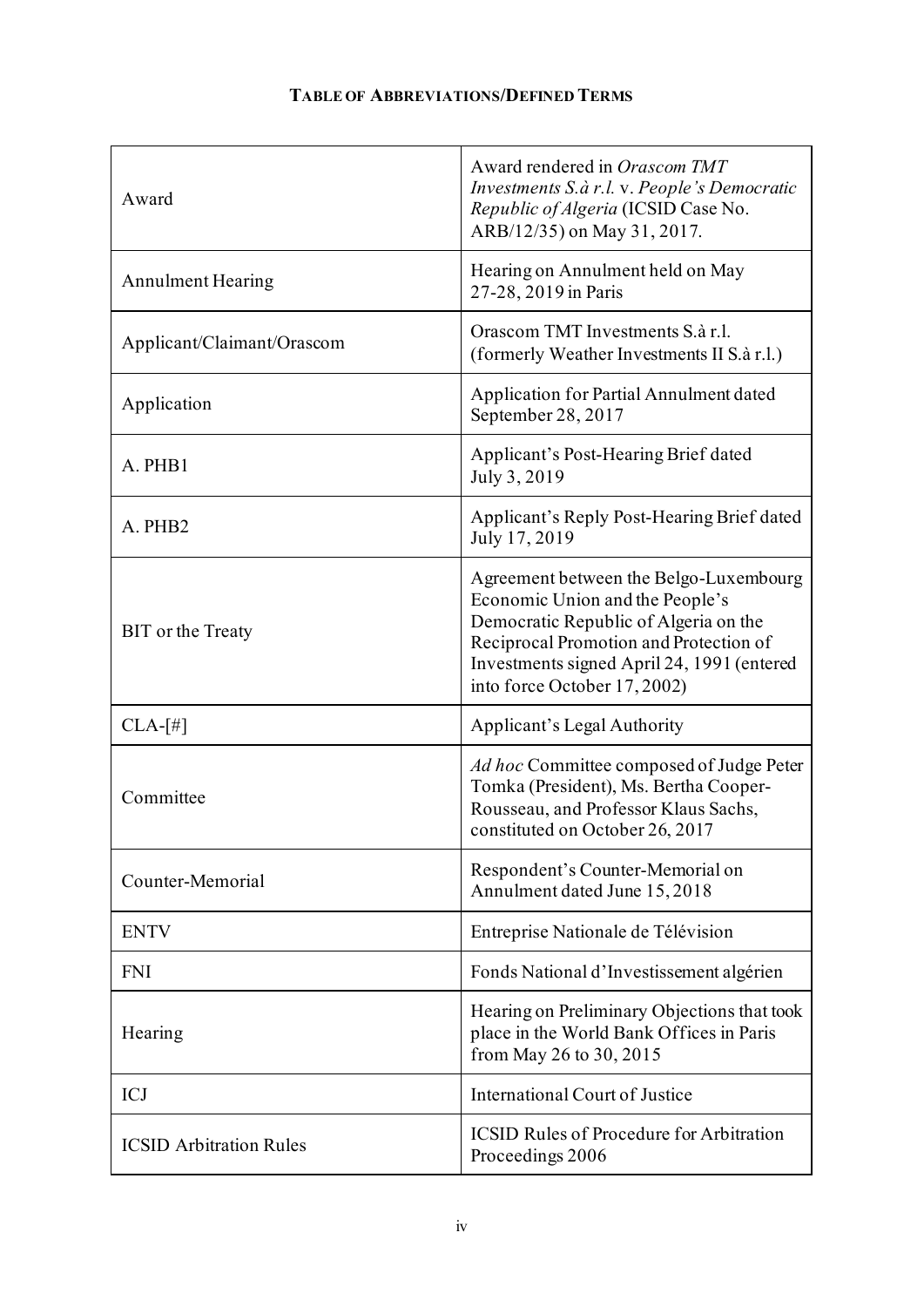| <b>ICSID Convention or Convention</b>                               | Convention on the Settlement of Investment<br>Disputes Between States and Nationals of<br>Other States dated March 18, 1965 |
|---------------------------------------------------------------------|-----------------------------------------------------------------------------------------------------------------------------|
| <b>ICSID</b> or the Centre                                          | International Centre for Settlement of<br><b>Investment Disputes</b>                                                        |
| <b>ILC</b>                                                          | <b>International Law Commission</b>                                                                                         |
| <b>Institution Rules</b>                                            | <b>ICSID Rules of Procedure for the Institution</b><br>of Conciliation and Arbitration Proceedings                          |
| <b>Investment Agreement</b>                                         | Investment Agreement entered into between<br>OTH, Oratel (on behalf of OTA) and<br>Algeria on August 5, 2001                |
| Majority                                                            | The majority of the members of the<br>Tribunal                                                                              |
| Memorial                                                            | Applicant's Memorial on Partial Annulment<br>of the Award dated March 15, 2018                                              |
| <b>MTN</b>                                                          | Mobile Telephone Networks Holdings<br>(Proprietary) Limited                                                                 |
| Oratel                                                              | Oratel International Inc.                                                                                                   |
| <b>OS</b>                                                           | OS Holding                                                                                                                  |
| <b>OTA</b>                                                          | Orascom Telecom Algérie S.P.A.                                                                                              |
| <b>OTH</b>                                                          | Orascom Telecom Holding S.A.E. (now<br>Global Telecom Holding S.A.E (GTH))                                                  |
| <b>OTH</b> Arbitration                                              | PCA Arbitration Case No. 2012-20<br>Orascom Telecom Holding S.A.E. v.<br>People's Democratic Republic of Algeria            |
| <b>OTMTI</b> (Claimant; formerly Weather<br>Investment II S.à.r.l.) | Orascom TMT Investment S.à.r.l.                                                                                             |
| <b>OTSE</b>                                                         | Orascom Telecom Services Europe                                                                                             |
| <b>PCA</b>                                                          | Permanent Court of Arbitration                                                                                              |
| $R-[#]$                                                             | Respondent's Exhibit                                                                                                        |
| Rejoinder                                                           | Respondent's Rejoinder on Annulment<br>dated February 15, 2018                                                              |
| Reply                                                               | Applicant's Reply on Partial Annulment of<br>the Award dated October 12, 2018                                               |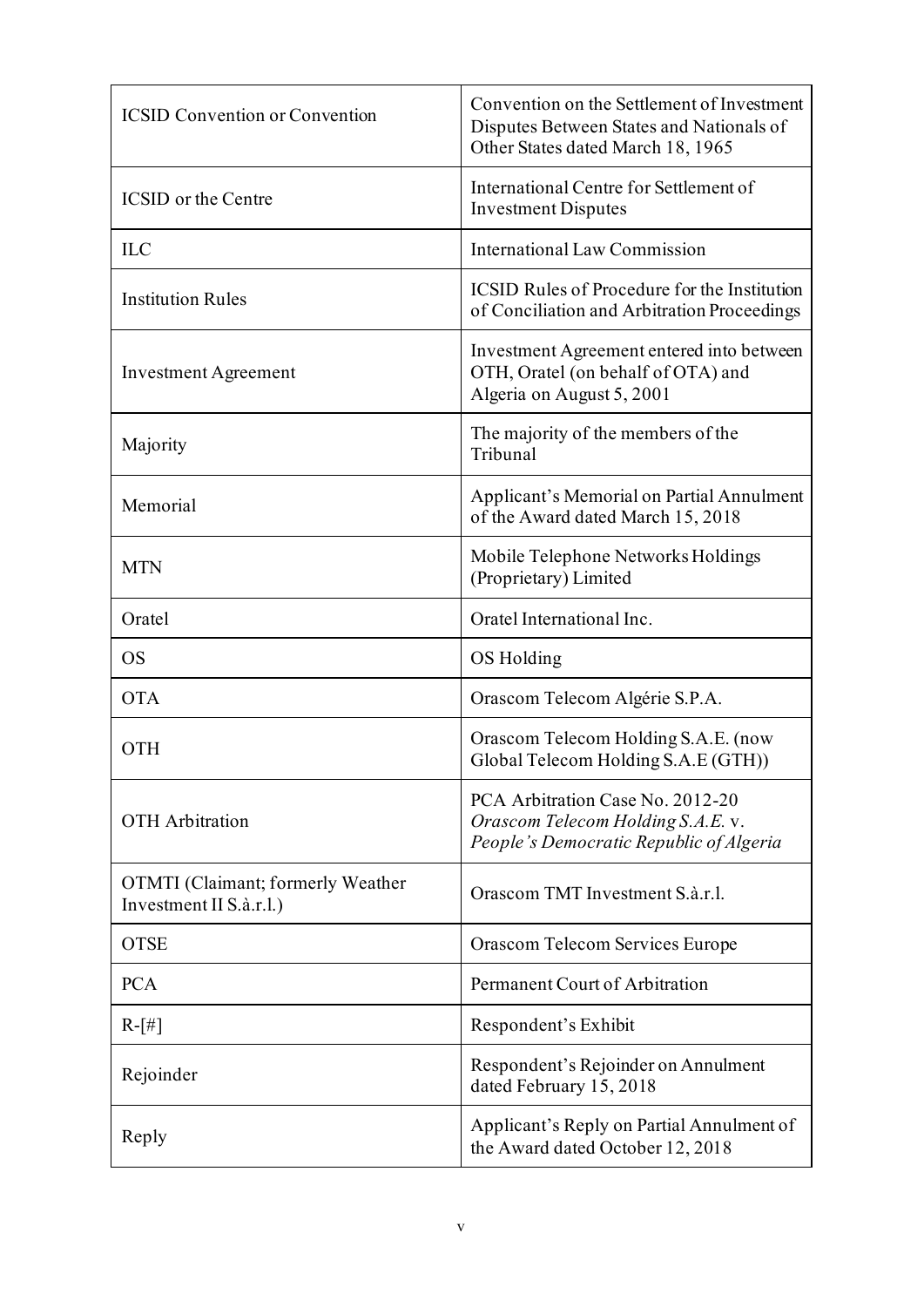| R. PHB1                                                                   | Respondent's Post-Hearing Brief dated<br>July 3, 2019                                                                                                                                                                                   |
|---------------------------------------------------------------------------|-----------------------------------------------------------------------------------------------------------------------------------------------------------------------------------------------------------------------------------------|
| R. PHB2                                                                   | Respondent's Second Post-Hearing Brief<br>dated July 17, 2019                                                                                                                                                                           |
| $RL-[#]$                                                                  | Respondent's Legal Authority                                                                                                                                                                                                            |
| <b>Request for Arbitration</b>                                            | Request for Arbitration filed on<br>October 24, 2012                                                                                                                                                                                    |
| Respondent/Algeria                                                        | The People's Democratic Republic of<br>Algeria                                                                                                                                                                                          |
| <b>SPA</b>                                                                | Share Purchase Agreement entered into<br>between VimpelCom, OTH (which had by<br>then changed its name to Global Telecom<br>Holding S.A.E., "GTH") and the Algerian<br>Fonds National d'Investissement (the<br>"FNI") on April 18, 2014 |
| Tr. Day $[#]$ [language] page:line                                        | Transcript of hearings                                                                                                                                                                                                                  |
| Tribunal                                                                  | Arbitral Tribunal which rendered the award<br>of May 31, 2017 consisting of<br>Professor Gabrielle Kaufmann-Kohler<br>(President), Professor Albert Jan van den<br>Berg and Professor Brigitte Stern                                    |
| <b>VCLT</b>                                                               | Vienna Convention on the Law of Treaties                                                                                                                                                                                                |
| VimpelCom                                                                 | VimpelCom Limited                                                                                                                                                                                                                       |
| <b>WAHF</b>                                                               | Wind Acquisition Holdings Finance S.p.A.                                                                                                                                                                                                |
| WCSP1                                                                     | Weather Capital Special Purpose 1 S.A.                                                                                                                                                                                                  |
| Weather Capital                                                           | Weather Capital S.à r.l.                                                                                                                                                                                                                |
| <b>Weather Capital Finance</b>                                            | Weather Capital Finance S.A.                                                                                                                                                                                                            |
| Weather I                                                                 | Weather Investments S.A.                                                                                                                                                                                                                |
| Weather II [the Claimant, i.e. OTMTI,<br>under its previous denomination] | Weather Investments II S.à r.l.                                                                                                                                                                                                         |
| <b>Weather Investments</b>                                                | Weather Investments S.p.A. (originally<br>called Weather Investments S.r.l.;<br>subsequently changed name into Wind<br>Telecom S.p.A)                                                                                                   |
| Wind                                                                      | Wind Telecomunicazioni S.p.A.                                                                                                                                                                                                           |
| Wind Acquisition or WAF                                                   | Wind Acquisition Finance S.p.A.                                                                                                                                                                                                         |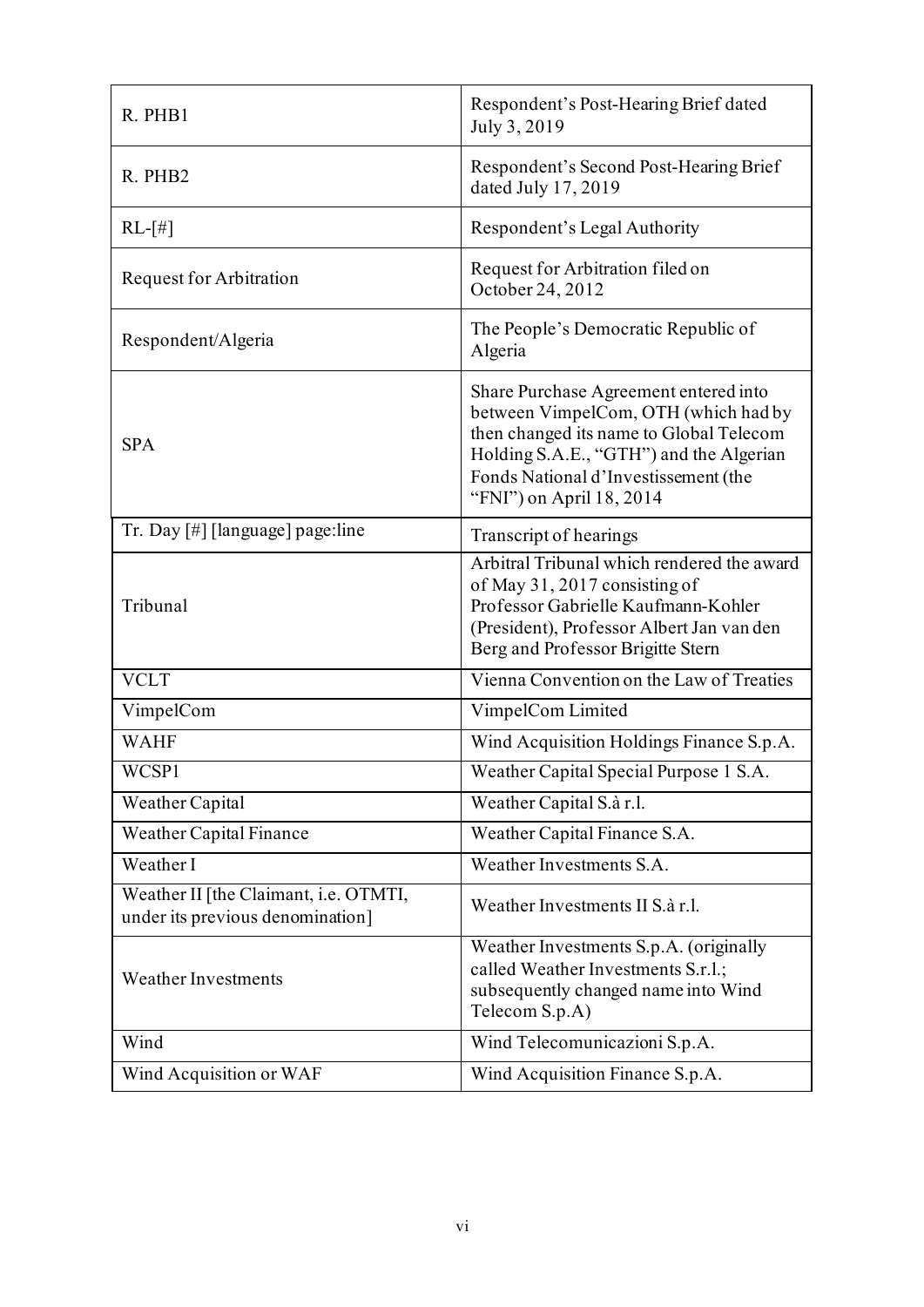# **I. INTRODUCTION AND THE PARTIES**

- <span id="page-7-0"></span>1. This case concerns the outcome of a dispute submitted to the International Centre for Settlement of Investment Disputes ("**ICSID**" or the "**Centre**") on the basis of the Agreement between the Belgo-Luxembourg Economic Union and the People's Democratic Republic of Algeria on the Reciprocal Promotion and Protection of Investments (the "**BLEU-Algeria BIT**", the "**BIT**" or the "**Treaty**") and the Convention on the Settlement of Investment Disputes between States and Nationals of Other States, which entered into force on October 14, 1966 (the "**ICSID Convention**" or the "**Convention**").
- 2. The Claimant in the arbitration proceeding and the Applicant in the annulment proceeding is Orascom TMT Investments S.à r.l. ("**OTMTI**" – formerly "**Weather II**" or the "**Applicant**"), a company incorporated in Luxembourg.
- 3. The Respondent is the People's Democratic Republic of Algeria ("**Algeria**" or the "**Respondent**").
- 4. The Applicant and the Respondent are collectively referred to as the "**Parties**".The Parties' representatives are listed above on page (i).

## **II. PROCEDURAL HISTORY**

<span id="page-7-1"></span>5. On May 31, 2017, a tribunal composed of Professor Gabrielle Kaufmann-Kohler, a Swiss national (President); Professor Albert Jan van der Bern, a Dutch national; and Professor Brigitte Stern, a French national (the "**Tribunal**"), rendered the Award whereby it decided and ordered as follows (the "**Award**"):

> a. The claims raised in this arbitration are inadmissible and the Tribunal is precluded from exercising jurisdiction over this dispute;

> b. The Claimant shall reimburse to the Respondent the amounts which the Respondent has deposited with ICSID for the costs of the arbitration;

> c. The Claimant shall pay US\$ 2,842,811.01 plus  $\epsilon$ 58,382.16 to the Respondent, as a contribution to the legal fees and other expenses which the Respondent incurred in connection with the arbitration;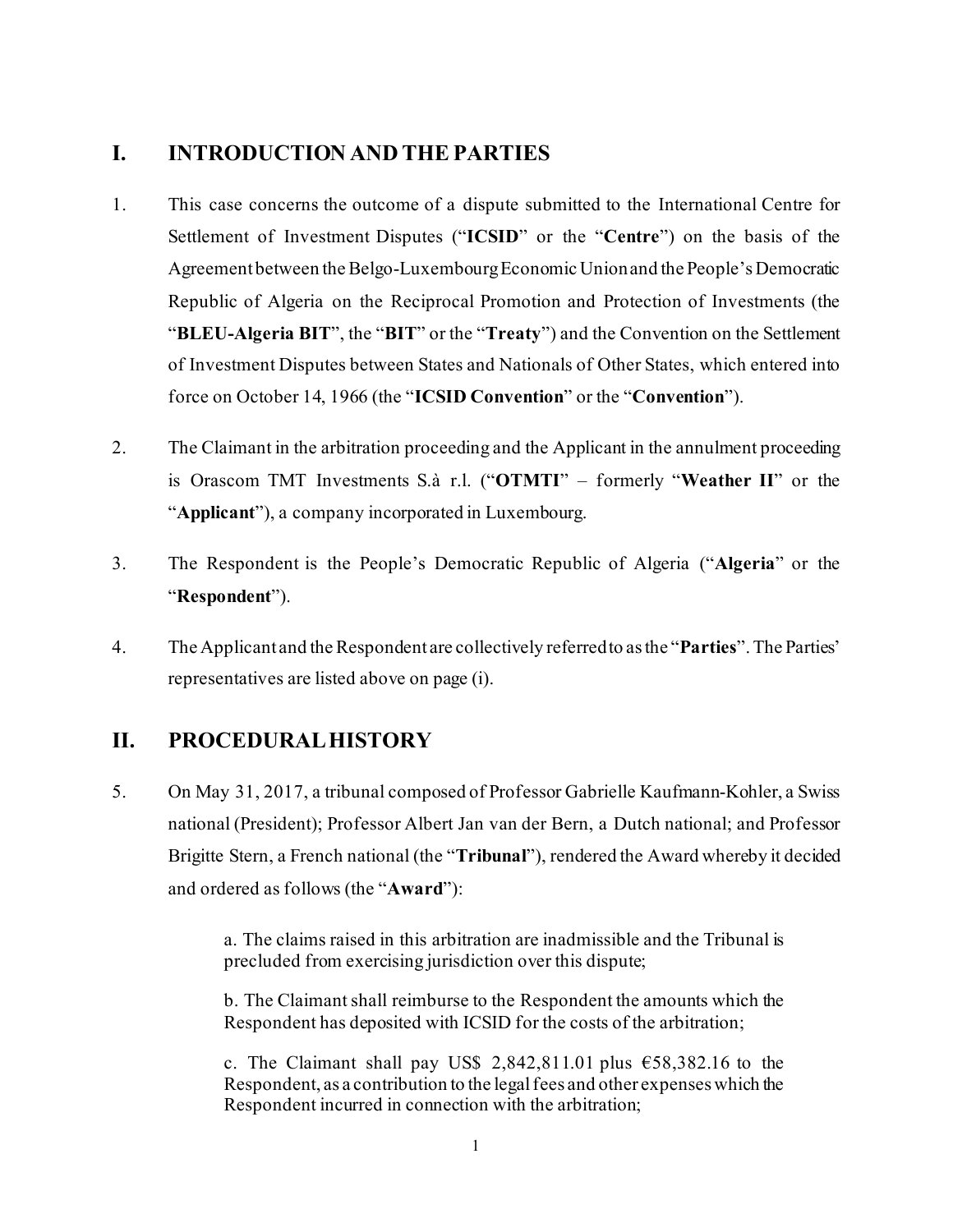d. All other requests for relief are dismissed.<sup>[1](#page-8-0)</sup>

- 6. On September 28, 2017, OTMTI filed an Application for Partial Annulment of the Award (the "**Application**") pursuant to Article 52(1) of the ICSID Convention and requested the stay of enforcement of the Award pursuant to Article 52(5) thereof. The Application was made within the time-period provided in Article 52(2) of the ICSID Convention.
- 7. On October 2, 2017, the ICSID Secretary-General registered the Application and notified the Parties that the enforcement of the Award was provisionally stayed, pursuant to Rule 54(2) of the ICSID Rules of Procedure for Arbitration Proceedings (the "**ICSID Arbitration Rules**").
- 8. On October 12, 2017, the Applicant requested the Centre to use certain criteria for the appointment of the members of the *ad hoc* Committee.
- 9. On October 16, 2017, the Respondent presented its observations on the Applicant's letter of October 12, 2017.
- 10. On October 16, 2017, the Secretary-General informed the Parties that, in accordance with Article 52(3) of the ICSID Convention, she intended to recommend to the Chairman of the Administrative Council the appointment of Judge Peter Tomka, a Slovak national, Ms. Bertha Cooper-Rousseau, a Bahamian national, and Professor Dr. Klaus Sachs, a German national, to the *ad hoc* Committee (the "**Committee**") and invited the Parties to provide any comments by October 20, 2017.
- 11. On October 20, 2017, the Respondent informed the Centre that it had no observations regarding the proposed candidates.
- 12. On October 21, 2017, the Applicant indicated that it had no observations regarding the proposed candidates.
- 13. On October 26, 2017, the Secretary-General, in accordance with ICSID Arbitration Rule 6(1), notified the Parties that all three Committee Members had accepted their

<span id="page-8-0"></span> $<sup>1</sup>$  Award, para. 587.</sup>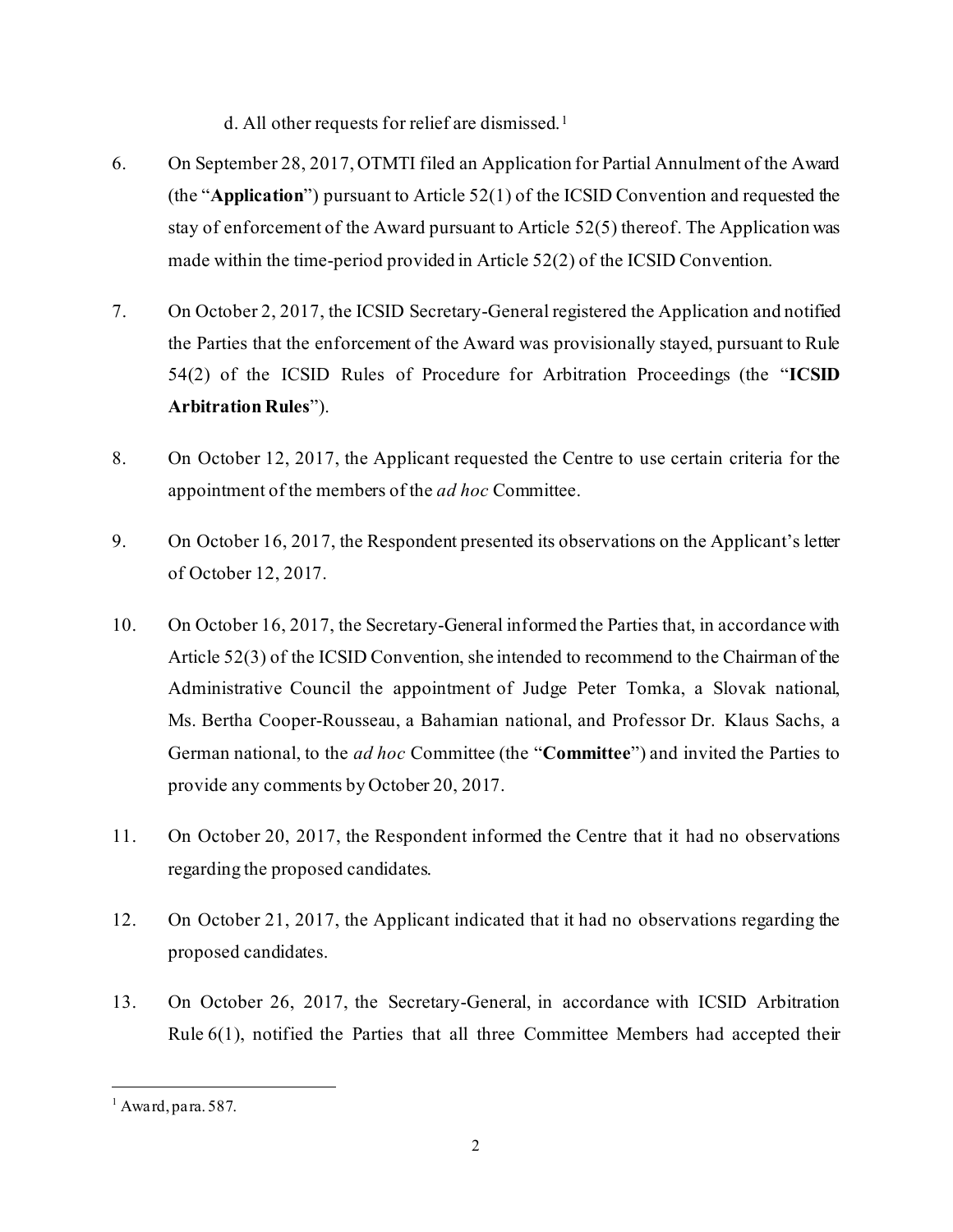appointments and that the Committee was therefore deemed to have been constituted on that date. Ms. Aurélia Antonietti, Senior Legal Adviser, was designated to serve as Secretary of the Committee.

- 14. On October 27, 2017, the Committee informed the Parties of its availability to hold a first session on December 12 or 13, 2017, in Paris, or on December 13, 2017 in Washington, D.C., noting their preference for a hearing in Paris, without prejudice to the agreement of the Parties or the decision of the Committee on the place of the proceeding or the place of future hearings.
- 15. On October 31, 2017, the Respondent confirmed its availability for a first session on December 12, 2017 in Paris, while the Applicant confirmed its availability for a hearing in Washington, D.C on December 13, 2017, and noted that it was not available for a hearing in Paris on December 12 or 13.
- 16. On November 1, 2017, the Centre transmitted a draft Agenda and a draft Procedural Order No. 1 to the Parties in view of the first session, and invited them to submit a joint proposal by November 17, 2017, advising the Committee of their points of agreement and/or their respective positions where they did not reach an agreement. The Committee further invited the Respondent to indicate whether it would be available for an in-person meeting in Washington, D.C. or by video conference on December 13, 2017, and invited the Applicant to confirm by November 6, 2017, whether it wished to maintain its request for a stay of enforcement of the Award.
- 17. On November 4, 2017, the Respondent informed the Centre of its availability for a first session on December 13, 2017, in Paris.
- 18. On November 6, 2017, the Applicant confirmed that it wished to maintain its request for the stay of enforcement of the Award, and informed the Centre that the Parties had agreed on a timetable of written submissions on the continuation of the stay of enforcement of the Award.
- 19. On November 7, 2017, the Committee confirmed the provisional stay of enforcement of the Award, and that the first session and hearing on the request for the stay of enforcement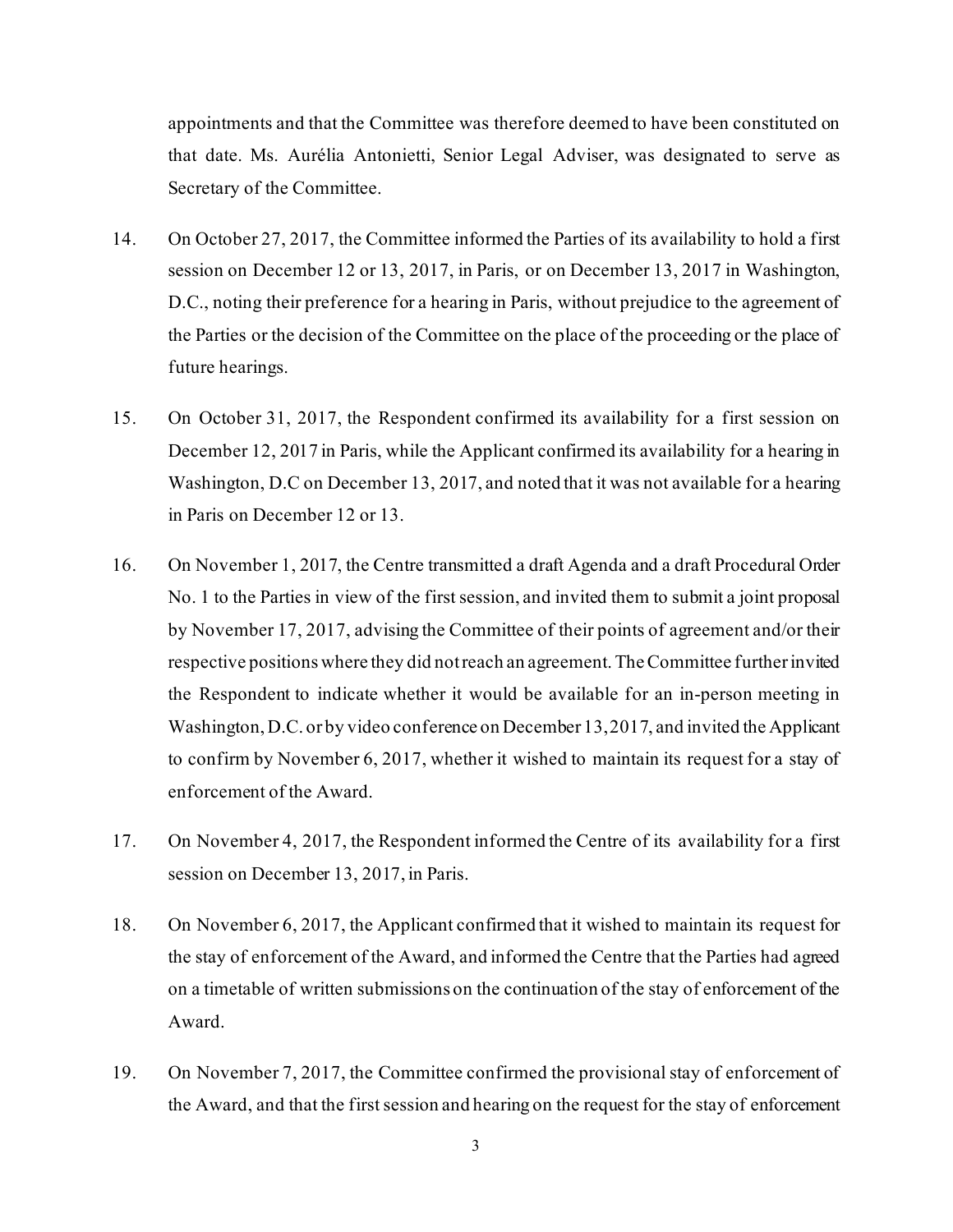of the Award would take place on December 13, 2017. It also confirmed that the Applicant could participate from the World Bank Offices in Washington, D.C. while the Members of the Committee, the Respondent, and the ICSID Secretary would participate from the World Bank Offices in Paris.

- 20. On November 7, 2017, the Applicant's counsel objected to their participation to the hearing by video conference from Washington, D.C. and objected to the Respondent's participation from Paris.
- 21. On November 9, 2017, the Respondent reiterated its request to hold the hearing in Paris, and invited the Committee to decide on the place of the proceeding.
- 22. On November 10, 2017, as agreed between the Parties, the Applicant filed its Request for Continuation of the Stay of Enforcement, together with Legal Authorities CLA-1 through CLA-23 (the "**Request for Continuation of the Stay**").
- 23. On November 14, 2017, the Committee invited the Parties to indicate by November 17, 2017, whether they agreed to:

extending the time for the Committee to decide on the Request in view of the fact that the Respondent's Rejoinder according to the Parties' agreed schedule was due by December 8, 2017; and

the Committee deciding the Request on the basis of the Parties' written submissions without holding a hearing.

- 24. On November 16 and 17, 2017, the Applicant and the Respondent respectively confirmed their agreement to extend the deadline provided for in Arbitration Rule 54(2). The Respondent further requested that the Committee allow the Parties to discuss the stay of enforcement during the hearing scheduled on December 13, 2017. The Applicant further suggested that the date of the first session and hearing on the Request for Continuation of the Stay be moved to a later date.
- 25. On November 17, 2017, the Parties asked that the Committee authorize them to submit their joint proposal on the draft Agenda and draft Procedural Order No. 1 by December 1, 2017. The Tribunal granted the Parties' request on November 18, 2017.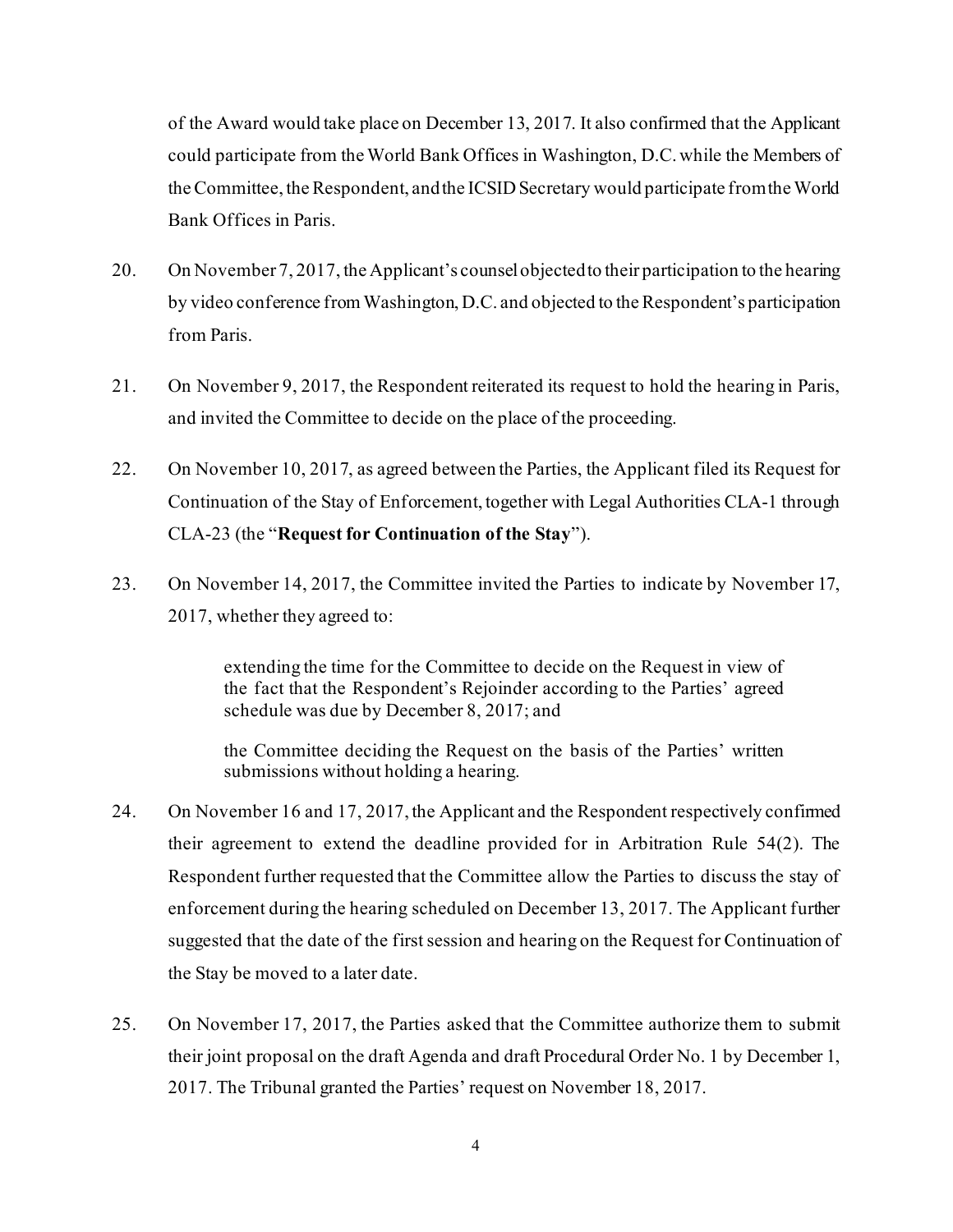- 26. On November 17, 2017, the Committee informed the Parties of its decision that the first session and the hearing on the Request for Continuation of the Stay would take place in Paris on December 18, 2017, specifying that the Parties remained free to amend their agreement on the venue for any subsequent hearing.
- 27. On November 20, 2017, the Parties indicated that they were not available for a hearing in person on December 18, 2017.
- 28. On November 22, 2017, the Respondent informed the Committee that they were available for a hearing in the evening of December 12, 2017, while the Applicant indicated its unavailability and proposed that the hearing be held at a later date.
- 29. On November 23, 2017, the Respondent asked that the hearing be held on December 13, 2017, as initially planned.
- 30. On November 24, 2017, the Respondent filed its Response to the Applicant's Request for Continuation of the Stay of Enforcement, together with Exhibits R-1 through R-4, and Legal Authorities RL-1 through RL-12.
- 31. On November 30, 2017, the Respondent informed the Centre that the Parties had agreed to hold a first session and hearing on the Request for Continuation of the Stay on December 12, 2017, in Paris. On the same date, the Applicant confirmed its agreement. The Parties further requested that the Committee grant them until December 6, 2017, to file their comments on the draft Procedural Order. The Committee granted this extension on December 1, 2017.
- 32. On December 1, 2017, the Applicant filed its Reply to Respondent's Response, along with Legal Authorities CLA-24 through CLA-31.
- 33. On December 7, 2017, the Applicant submitted the Parties' joint comments on the draft Procedural Order No. 1. That same date, the Respondent provided its separate comments on the draft Procedural Order No. 1.
- 34. On December 8, 2017, the Respondent filed its Rejoinder to the Applicant's Reply, along with Exhibits R-5 through R-11 and Legal Authorities RL-8 and RL-13 through RL-16.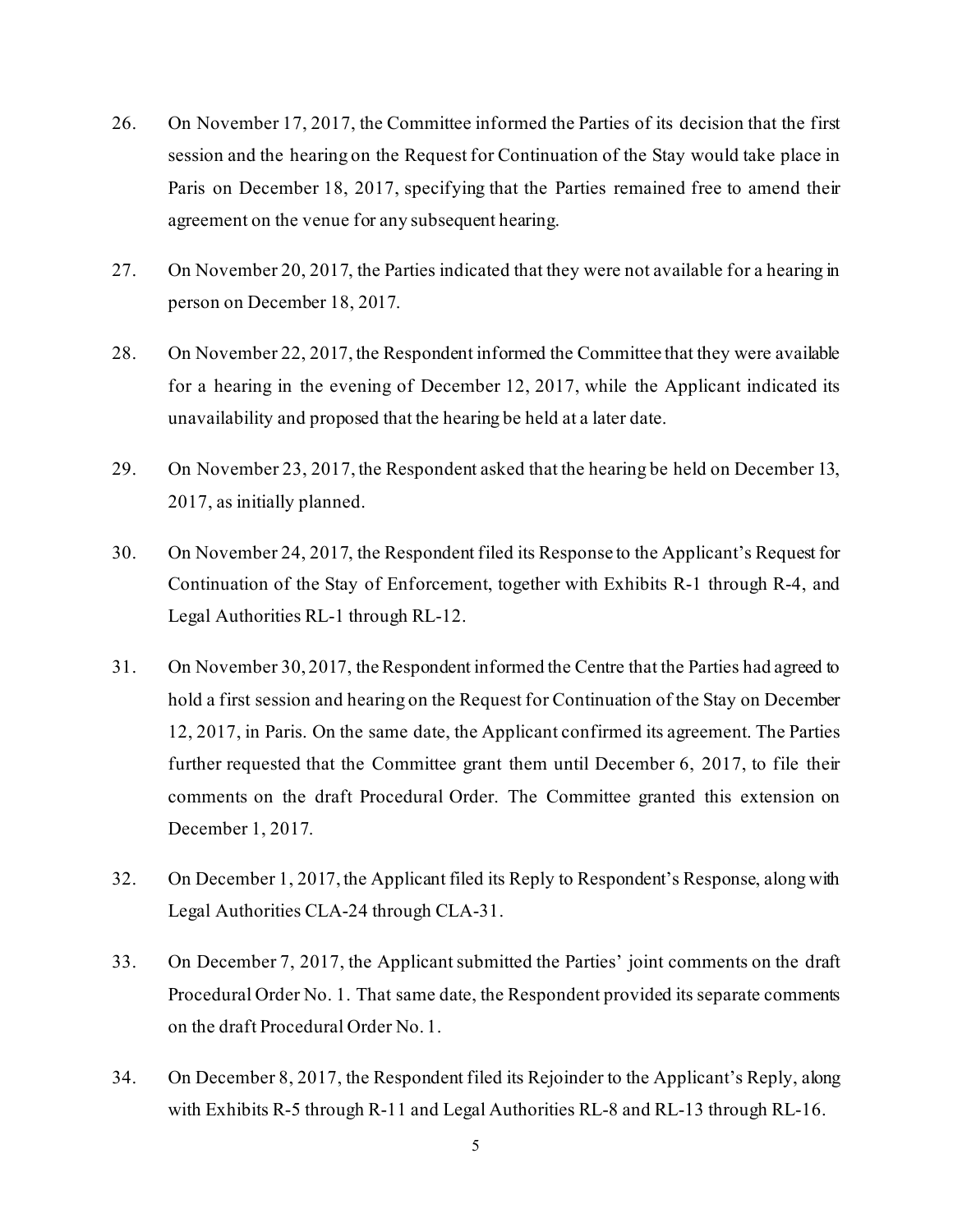35. On December 12, 2017, a first session and hearing on the Request for Continuation of the Stay was held in the World Bank's Offices in Paris, France, with simultaneous interpretation. In addition to the Members of the Committee and the Secretary, the following persons participated in the first session and hearing on the Request for Continuation of the Stay:

### Representing the Applicant:

Ms. Carolyn B. Lamm, White & Case LLP Ms. Andrea J. Menaker, White & Case LLP (by video conference) Mr. Brody K. Greenwald, White & Case LLP (by video conference) Ms. Kristen M. Young, White & Case LLP Ms. Hadia Hakim, White & Case LLP Ms. Eliane Holmlund, White & Case LLP

### Representing the Respondent:

Prof. Emmanuel Gaillard, Shearman & Sterling LLP Dr. Yas Banifatemi, Shearman & Sterling LLP Mr. Benjamin Siino, Shearman & Sterling LLP Mr. Pierre Viguier, Shearman & Sterling LLP Ms. Teresa Vega, Shearman & Sterling LLP

- 36. On December 14, 2017, the Committee circulated a revised draft Procedural Order No. 1.
- 37. On December 15, 2017, as instructed during the hearing on the Request for Continuation of the Stay and the first session, the Applicant provided clarifications regarding its statement on Mr. Sawiris' share ownership in OTMTI.
- 38. On December 29, 2017, the Committee issued Procedural Order No. 1 recording the agreement of the Parties on procedural matters. Procedural Order No. 1 provides, *inter alia*, that the applicable Arbitration Rules would be those in effect from April 10, 2006, that the procedural languages would be English and French, and that the place of proceeding would be Paris, France.
- 39. On March 12, 2018, the Committee rendered its Decision on the Stay of Enforcement of the Award whereby it unanimously decided as follows: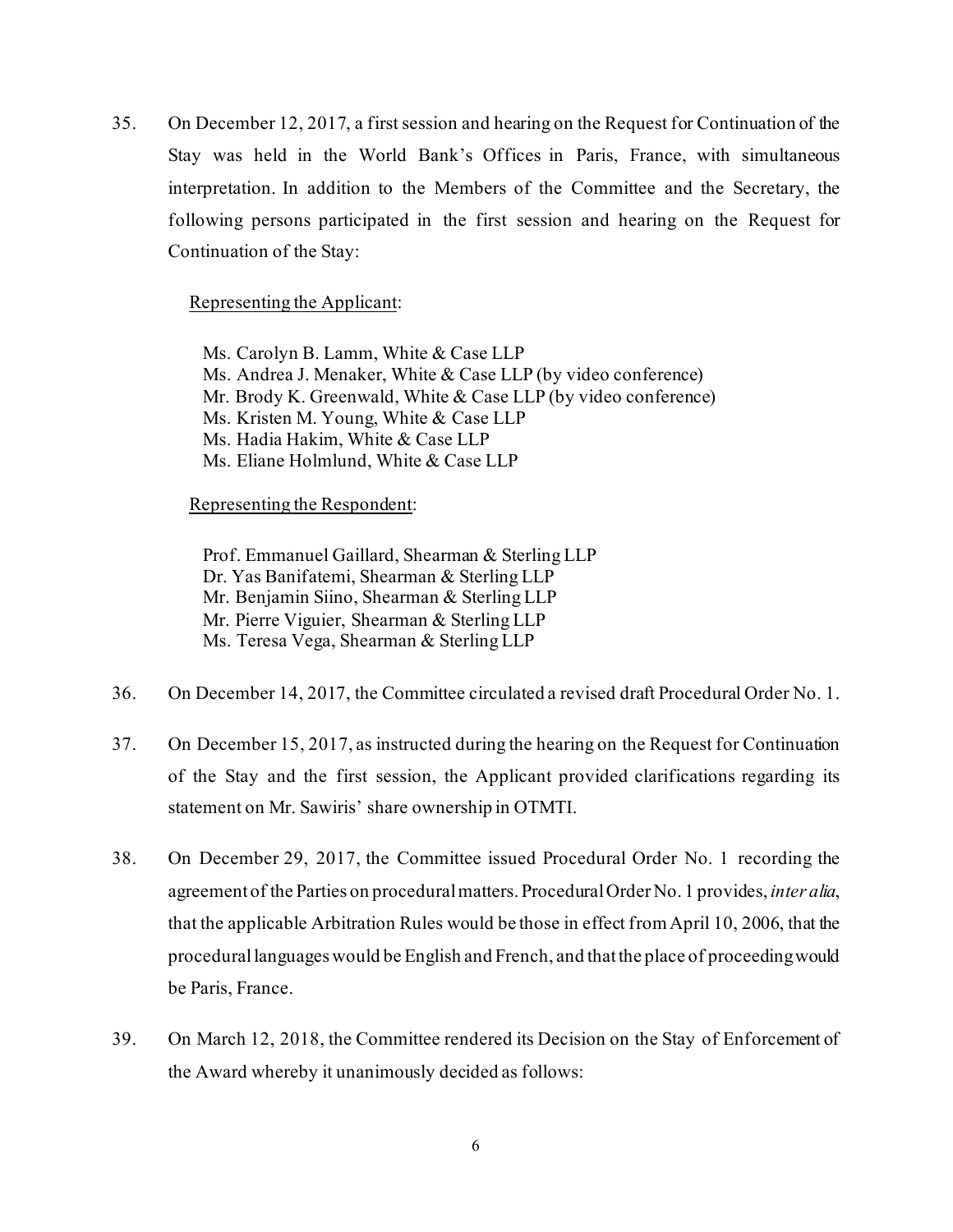For the reasons set forth above, the Committee unanimously decides as follows:

(1) the stay of enforcement of the Award shall continue until the Decision of the Committee on the Annulment Application subject to the conditions specified in paragraph 70<sup>[2](#page-13-0)</sup> above;

(2) if the conditions set out above are not complied with, the stay of enforcement shall be automatically terminated;

and

(3) the costs of this phase of the proceeding are reserved. [3](#page-13-1)

- 40. On March 15, 2018, the Applicant filed its Memorial on Partial Annulment of the Award, together with an Expert Report of Professor Jan Paulsson, the third Expert Report of Professor Rudolf Dolzer, Exhibits C-1096 through C-1098 and Legal Authorities CLA-334 through CLA-453 (the "**Memorial**").
- 41. On March 22, 2018, the Applicant requested leave to submit into the record two publicly available documents and a press release (Exhibits C-1096 through C-1098). Algeria was invited to submit its comments by March 26, 2018.
- 42. On March 26, 2018, the Respondent indicated that it had no objections to the production into the record of the Applicant's Exhibits C-1096 through C-1098.
- 43. On March 27, 2018, the Committee, in accordance with Section 15.4 of Procedural Order No.1, granted the Applicant's request to admit into the record the Exhibits C-1096, C-1097 and C-1098, without prejudice to the Respondent's right to present, in its Counter-Memorial, its view on the relevance of the said documents for the annulment proceeding.

<span id="page-13-0"></span><sup>&</sup>lt;sup>2</sup> Paragraph 70 reads as follows: "The Committee therefore decides that the provisional stay of enforcement of the Award rendered on May 31, 2017, in *Orascom TMTInvestments S.à.r.l.* v.*People's Democratic Republic of Algeria*  (ICSID Case No. ARB/12/35) shall continue until the date on which the Committee issues its Decision on the Annulment Application submitted by the Applicant provided, however, that within sixty days from this Decision, the Applicant must provide an unconditional and irrevocable letter of guarantee issued by an internationally respected bank for the amount of US\$ 3,508,598.13 and € 58,382.16, which may only be drawn upon by Algeria by presentation of a Decision on the *ad hoc* Committee rejecting the Annulment Application".

<span id="page-13-1"></span><sup>&</sup>lt;sup>3</sup> Decision on the Stay of Enforcement of the Award, para. 73.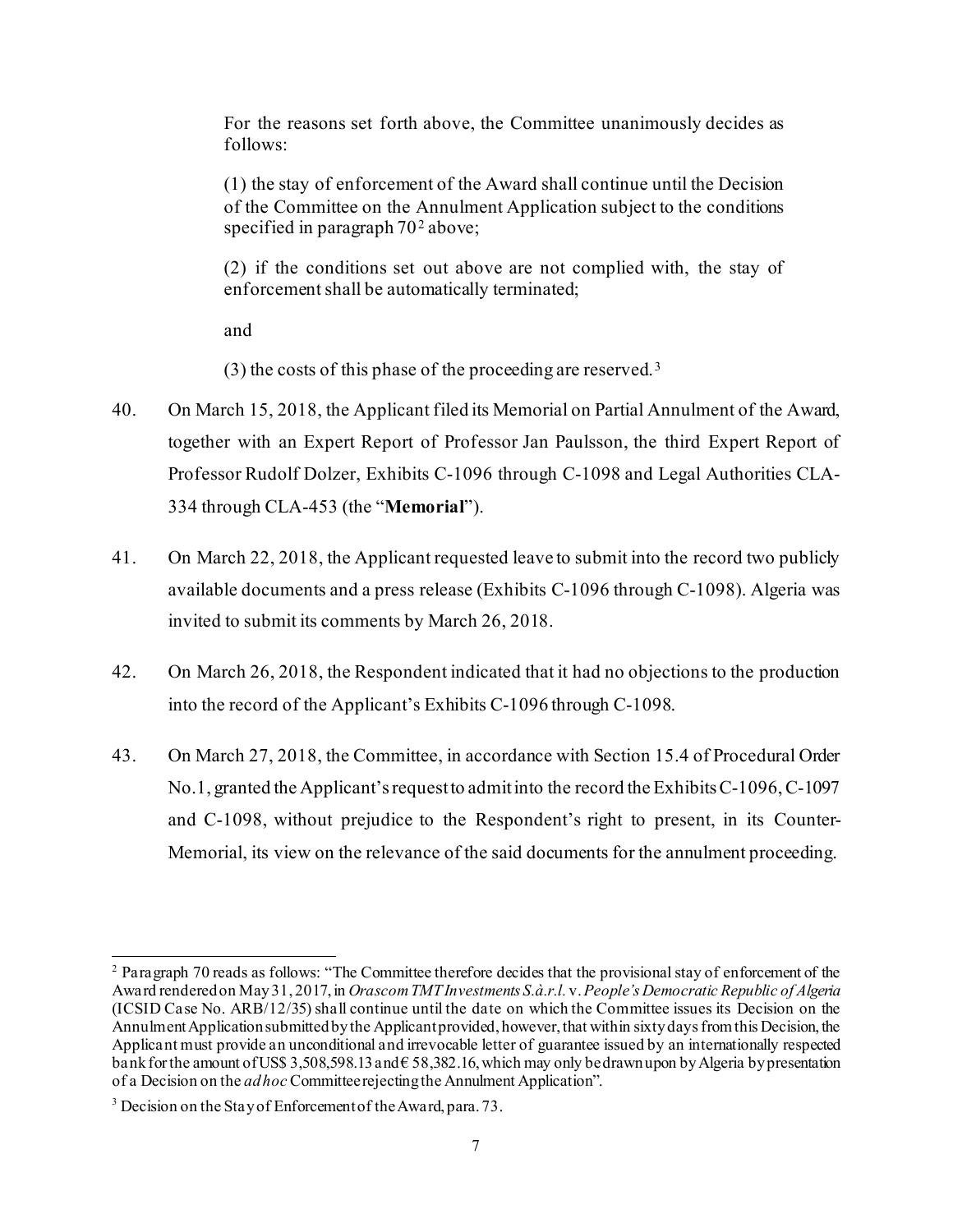- 44. On May 4, 2018, the Applicant wrote to the Committee informing that "[i]n spite of OTMTI's best efforts, the banks uniformly have refused to issue a bank guarantee in favour of Algeria, in the terms and within the time limit […] imposed by the Committee". A statement of OTMTI's Chief Financial Officer, describing OTMTI's efforts to obtain the guarantee, was attached to the letter. The Applicant informed the Committee about its efforts to identify alternative solutions. The Applicant proposed two alternatives in order to comply with the Committee's decision:
	- (i) an undertaking in the form of a corporate guarantee from OTMTI that it would pay the amounts due under the Award, if the Award is upheld, or
	- (ii) an escrow arrangement with the Permanent Court of Arbitration (the "**PCA**"), which would hold the amounts due under the Award in escrow pending the outcome of the annulment proceeding.

In the event the second option was selected, the Applicant requested an extension of 30 days to finalize an escrow agreement and deposit the funds with the PCA.

- 45. On May 5, 2018, the Committee invited the Respondent to submit its comments on the Applicant's letter by May 8, 2018.
- 46. On May 8, 2018, the Respondent submitted its observations on the Applicant's letter of May 4, 2018.
- 47. On May 9, 2018, the Committee issued a Decision Modifying the Conditions for the Continuation of the Stay of Enforcement of the Award, whereby it decided to modify the operative clause (paragraph 73) of its Decision of March 12, 2018 as follows:

(1) The stay of enforcement of the Award shall continue until the Decision of the Committee on the Application for Partial Annulment subject to the conditions specified in paragraph 14[ [4](#page-14-0)] above of the present Decision;

<span id="page-14-0"></span><sup>4</sup> Paragraph 14 reads as follows: "Accordingly, the Committee decides that the provisional stay of enforcement of the Award rendered on May 31, 2017, in *Orascom TMTInvestments S.à.r.l.* v.*People's Democratic Republic of Algeria* (ICSID Case No. ARB/12/35) shall continue until the date on which the Committee issues its Decision on the Annulment Application submitted by the Applicant provided, however, that the Applicant deposits, by June 15, 2018, at the latest, the amount of US\$ 3,508,598.13 and  $\epsilon$  58,382.16 due under the Award to an escrow a ccount administered by the Permanent Court of Arbitration in The Hague and the above-mentioned amounts may only be drawn upon by Algeria by presentation of a Decision of the *ad hoc* Committee rejecting the Annulment Application".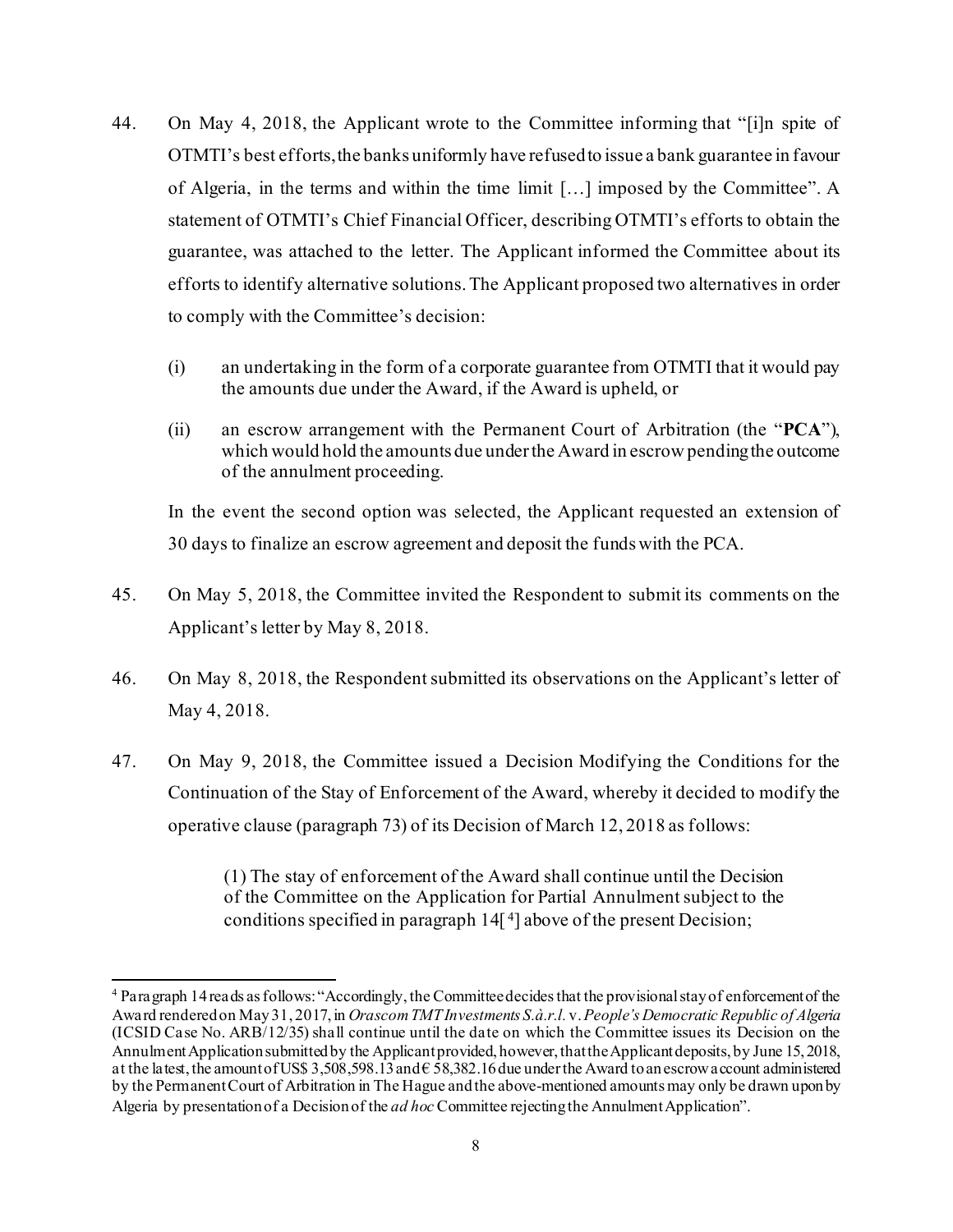(2) If the conditions set out above are not complied with, the stay of enforcement shall be automatically terminated; and

(3) The costs of this phase of the proceeding are reserved.[5](#page-15-0) 

- 48. On June 13, 2018, the Applicant informed the Committee, that in accordance with the Committee's Decision Modifying the Conditions for the Continuation of the Stay of Enforcement of the Award, the Applicant had reached an agreement with the PCA on the terms of a draft escrow agreement and requested that the Committee extend the deadline for it to deposit the funds into the escrow until June 29, 2018, to which the Respondent did not object.
- 49. On June 15, 2018, the Committee agreed to insert into Article 5, paragraph 1 (ii), an additional condition for the release of the funds from the escrow account, namely the Committee's written instruction to the PCA. The Committee further indicated that it did not consider necessary for the Respondent to be a party to the escrow agreement, but it should rather be a beneficiary if the conditions therein are met. Finally, it extended the time limit for establishing the escrow agreement and depositing the amounts due under the Award until June 29, 2018.
- 50. On June 15, 2018, the Respondent filed its Counter-Memorial on Annulment, together with Annex I, Legal Authorities RL-282 through RL-342 (the "**Counter-Memorial**").
- 51. On June 28, 2018, the PCA acknowledged receipt of funds in the amount of US\$ 3,508,598.13 and  $\epsilon$  58,382.16 deposited by the Applicant pursuant to the Escrow Agreement concluded on June 27, 2018.
- 52. On July 30, 2018, following further exchanges with the Parties, the Committee confirmed that the hearing on annulment would take place on May 27-28, 2019 in Paris.
- 53. On August 14, 2018, the Applicant informed the Committee that the Parties had agreed to revise the procedural calendar for their remaining written submissions, which the Committee agreed to on August 20, 2018.

<span id="page-15-0"></span><sup>&</sup>lt;sup>5</sup> Decision Modifying the Conditions for the Continuation of the Stay of Enforcement of the Award, para. 15.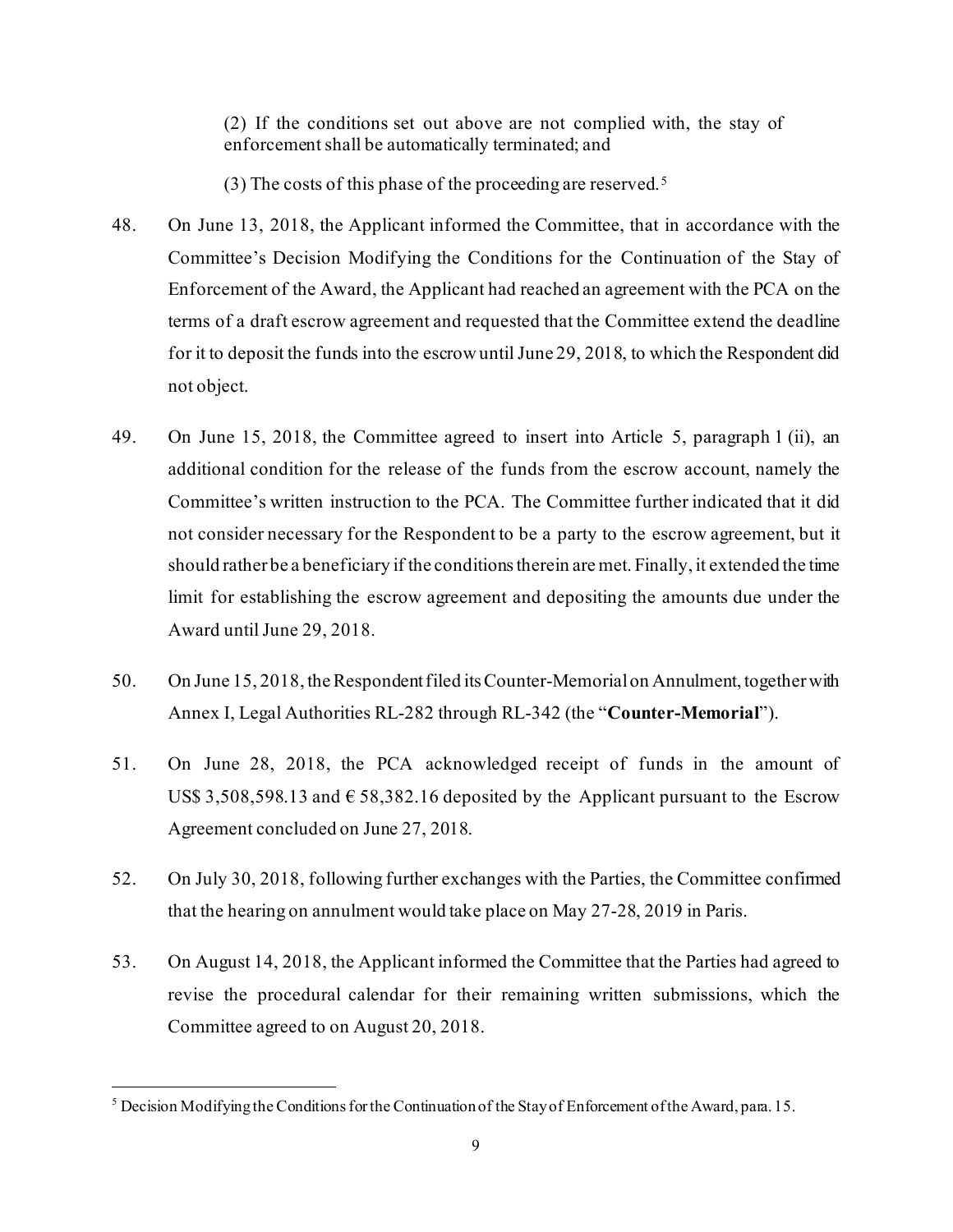- 54. On October 12, 2018, the Applicant filed its Reply on Partial Annulment of the Award together with the Supplemental Expert Opinion of Professor Jan Paulsson, the fourth Expert Opinion of Professor Rudolf Dolzer and Legal Authorities CLA-454 through CLA-493 (the "**Reply**").
- 55. On February 15, 2019, the Respondent filed its Rejoinder on Annulment along with Legal Authorities RL-343 through RL-376 (the "**Rejoinder**").
- 56. On March 21, 2019, the Secretary of the Committee invited the Parties to (i) confer and revert to the Committee regarding the organization of the hearing, and (ii) indicate whether they considered that a pre-hearing call with the President would be needed.
- 57. On April 19, 2019, the Respondent informed the Committee that a pre-hearing conference call was necessary to resolve the Parties' disagreements. On April 20, 2019, the Applicant confirmed its agreement.
- 58. On April 22, 2019, the Committee circulated the draft agenda for the pre-hearing organizational meeting and invited the Parties to provide their comments by April 29, 2019.
- 59. On May 2, 2019, the Committee held a pre-hearing organizational meeting with the Parties by telephone conference.
- 60. On May 2, 2019, the Committee asked the Parties whether they would agree to the attendance of Mr. Weiler, an associate currently working at CMS Hasche Sigle in Munich with Professor Dr. Klaus Sachs, at the hearing on annulment. The Parties respectively agreed to his attendance on May 2 and 3, 2019, and the Secretariat transmitted Mr. Weiler's confidentiality declaration to the Parties on May 6, 2019.
- 61. On May 4, 2019, the Committee issued Procedural Order No. 2 concerning the organization of the hearing on annulment.
- 62. On May 14, 2019, the Respondent requested a leave to submit into the record as a legal authority a decision on the application for annulment rendered on March 18, 2019 by the *ad hoc* Committee in *Churchill Mining PLC and Planet Mining Pty Ltd.* v. *Republic of Indonesia* (ICSID Case Nos. ARB/12/14 and ARB/12/40)*.*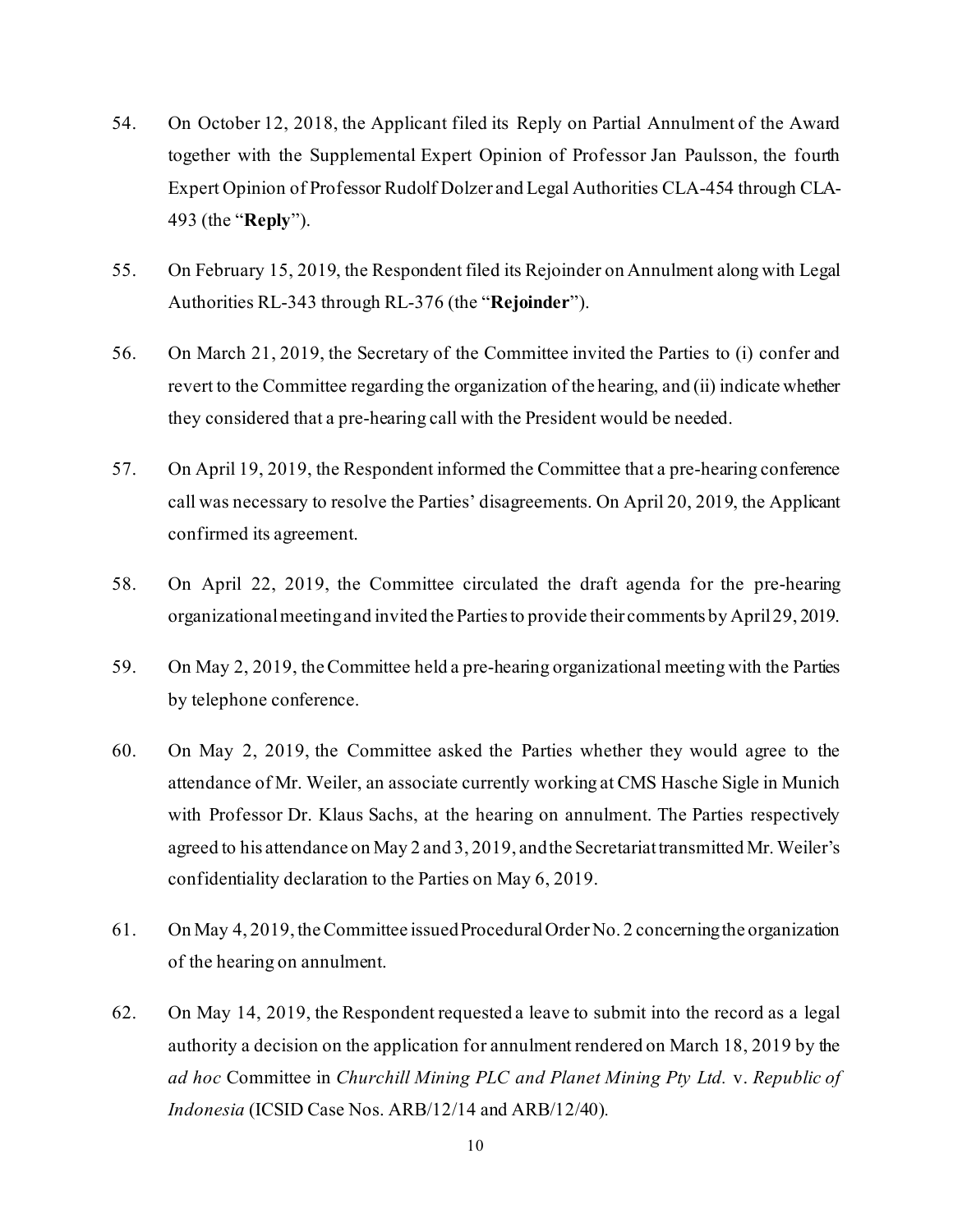- 63. In its letter of May 20, 2019, the Applicant did not object, in principle, to the introduction of that annulment decision into the record. However, it also requested a leave to submit into the record an article written by Mr. A. Escobar: "The Relative Merits of Oral Argument and Post-Hearing Briefs", published in 2010, arguing that the article discusses some of the same issues addressed by the *ad hoc* Committee in *Churchill Mining* v. *Indonesia*.
- 64. In its letter of May 22, 2019, the Respondent did not object to the above-mentioned Applicant's request.
- 65. On May 22, 2019, the Secretary of the Committee informed the Parties that the Committee had decided to grant the request of the Respondent and the request of the Applicant.
- 66. A hearing on annulment was held at the ICC Conference Centre in Paris on May 27-28, 2019 (the "**Annulment Hearing**"). The following persons were present:

#### Committee:

H.E. Judge Peter Tomka President Ms. Bertha Cooper-Rousseau Member Prof. Dr. Klaus Sachs Member

ICSID Secretariat:

For the Applicant:

Ms. Carolyn B. Lamm Ms. Andrea J. Menaker Ms. Kristen M. Young Mr. Brody K. Greenwald Ms. Noor Davies Ms. Rocío Digón Mr. Samy Markaboui Ms. Hadia Hakim Mr. Julien Huet Mr. Jacob Bachmaier Mr. Jeffrey Stellhorn Mr. Achille Tenkiang Mr. Oussama D. Nassif

Ms. Aurélia Antonietti Secretary of the Committee

White & Case LLP White & Case LLP White & Case LLP White & Case LLP White & Case LLP White & Case LLP White & Case LLP White & Case LLP White & Case LLP White & Case LLP White & Case LLP White & Case LLP Orascom Group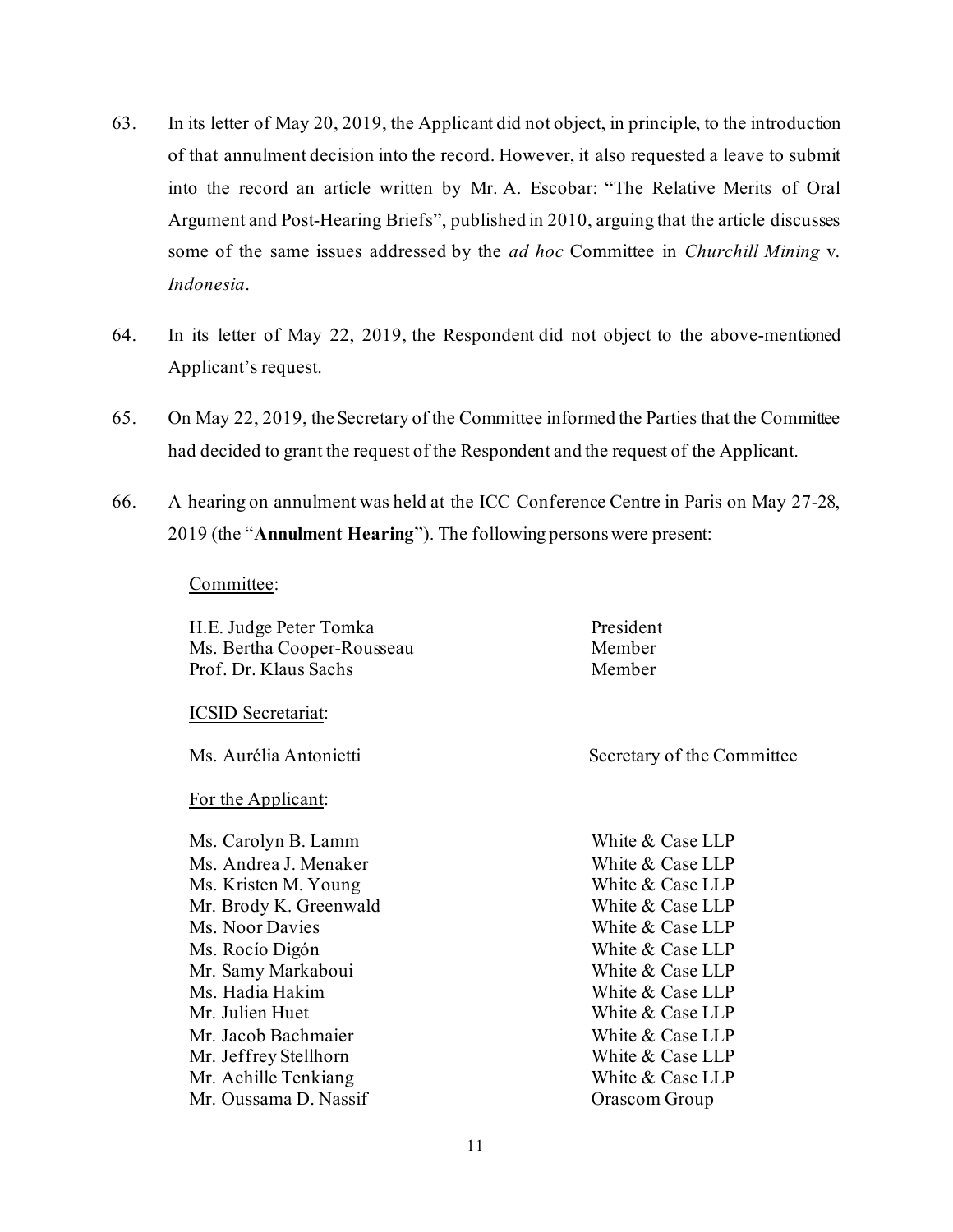#### For the Respondent:

| Prof. Emmanuel Gaillard | Shearman & Sterling LLP |
|-------------------------|-------------------------|
|                         |                         |
| Dr. Yas Banifatemi      | Shearman & Sterling LLP |
| Mr. Benjamin Siino      | Shearman & Sterling LLP |
| Mr. Pierre Viguier      | Shearman & Sterling LLP |
| Ms. Teresa Vega         | Shearman & Sterling LLP |
| Mr. Peter Petrov        | Shearman & Sterling LLP |
| Ms. Barbara Blanchard   | Shearman & Sterling LLP |
|                         |                         |

#### Court Reporters:

Ms. Christine Rouxel-Merchet (French) Ms. Isabelle Questel (French) Mr. Trevor McGowan (English) The Court Reporter Ltd.

### Interpreters:

Ms. Sarah Rossi Ms. Gabrielle Baudry Mr. Manuel Malherbe

- 67. On June 7, 2019, the Committee issued Procedural Order No. 3 concerning procedural matters.
- 68. On July 3, 2019, the Parties filed Post-Hearing Briefs ("**A. PHB1**" and "**R. PHB1**").
- 69. On July 17, 2019, the Parties filed Post-Hearing Reply Briefs ("**A. PHB2**" and "**R. PHB2**").
- 70. The Parties filed their Submissions on Costs on August 6, 2019, and their Replies on Costs on August 20, 2019.
- 71. The proceeding was closed on June 15, 2020.
- 72. The Committee deliberated in Paris on May 29, 2019 and on December 9, 2019; it further exchanged views by various means of communication.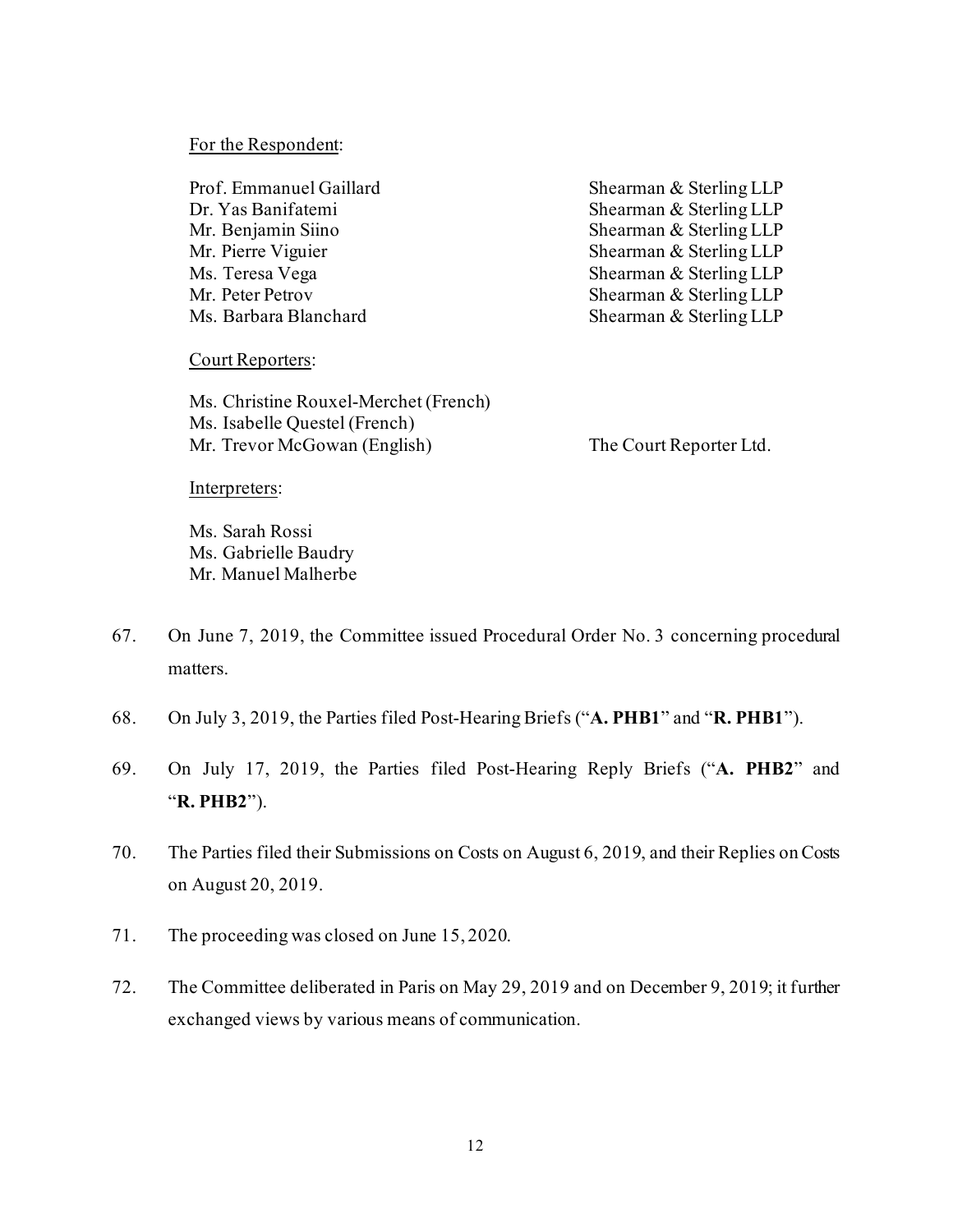# **III.THE AWARD**

### **1. GENERAL PRESENTATION OF THE AWARD**

- <span id="page-19-1"></span><span id="page-19-0"></span>73. The 158-page Award (in English; 172-page in French) was rendered on May 31, 2017 by the Tribunal consisting of Professor Gabrielle Kaufmann-Kohler (presiding), Professor Albert Jan van den Berg and Professor Brigitte Stern. The Tribunal rejected the Respondent's objections to jurisdiction but decided that "the claims raised in this arbitration [were] inadmissible and the Tribunal [was] precluded from exercising jurisdiction over this dispute".<sup>[6](#page-19-2)</sup>
- 74. The Award is divided into eight chapters. Chapter I introduces the Parties and provides a brief overview of the dispute which arose from "the Claimant's alleged investment to build a mobile telephone system in Algeria".[7](#page-19-3)
- 75. Chapter II records the procedural history of the arbitration proceedings. Chapter III, entitled "Preliminary Matters", makes it clear that the Award addresses only preliminary objections to the Tribunal's jurisdiction and the admissibility of the Claimant's claims. It further specifies the law applicable to the Tribunal's jurisdiction. According to the Tribunal, its jurisdiction is governed by the ICSID Convention and the BIT. [8](#page-19-4) No law is, however, identified in this chapter as governing the issue of admissibility of the Claimant's claims.
- 76. Chapter IV describes facts which the Tribunal considered relevant to jurisdiction and admissibility, namely the structure of the Weather Group, the origin of the Claimant's alleged investment in OTA and the acquisition of Wind Telecommunicazioni S.p.A.In the view of the Tribunal, these facts were relevant in particular to the Respondent's objection to the Tribunal's jurisdiction *ratione materiae* and the Respondent's objections to

<span id="page-19-2"></span> $6$  Award, para. 587.

<span id="page-19-3"></span> $^7$  Award, para. 5.

<span id="page-19-4"></span> $8$  Award, para. 134.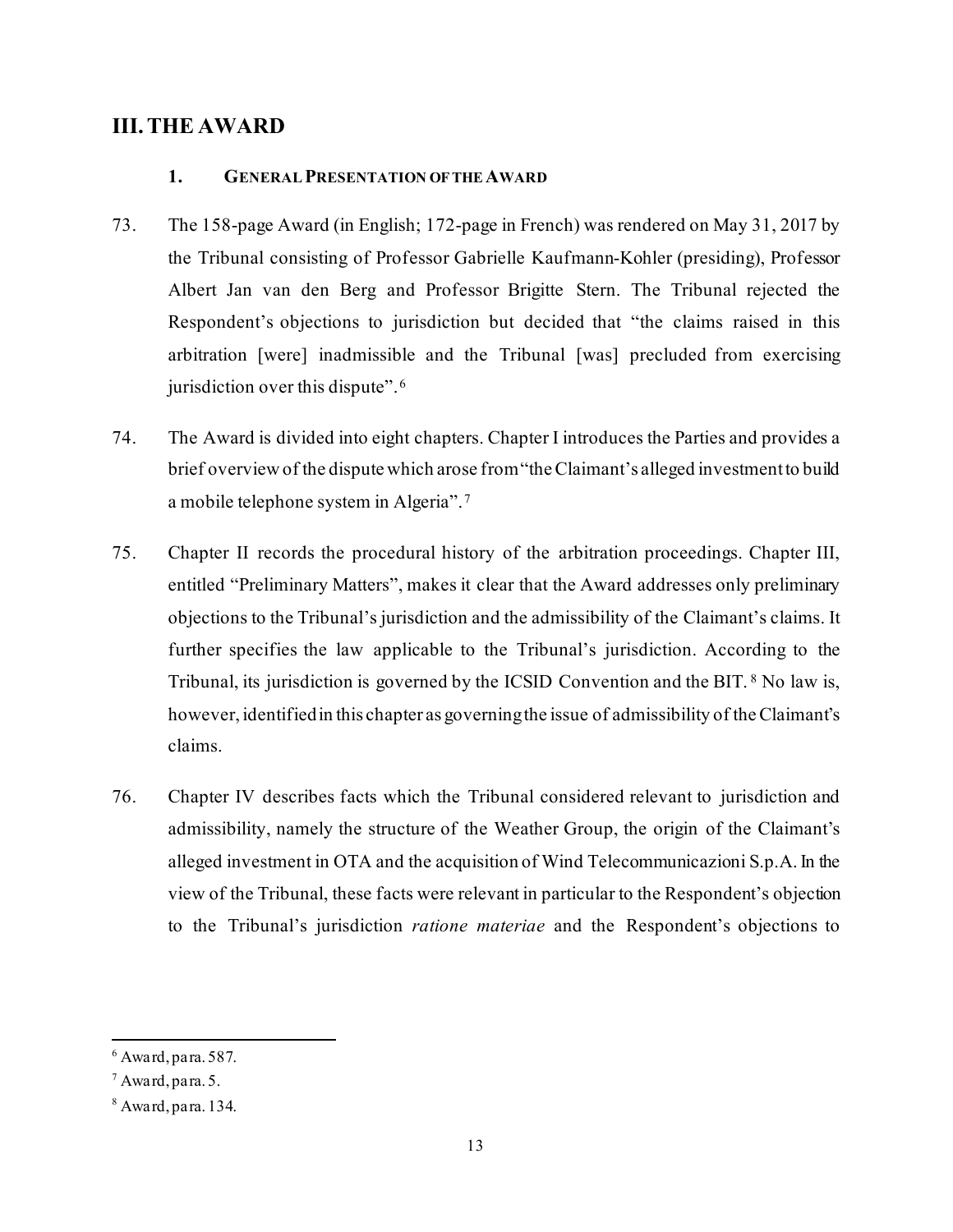jurisdiction and admissibility "in relation to the Claimant's status of indirect shareholder, the OTH Arbitration and settlement, and the sale of the Claimant's investment".[9](#page-20-0)

- 77. The longest chapter of the Award, Chapter V, provides a summary of the Parties' arguments on the Respondent's objections to the Tribunal's jurisdiction and to the admissibility of the claims, the Tribunal's detailed analysis of these objections and its conclusions.
- 78. The Respondent raised an objection to the Tribunal's jurisdiction *ratione personae* arguing that the BIT requires the investor to have its "real seat" ("*siège réel*") in one of the Contracting States. The Respondent contended that the Claimant's real seat is not in Luxembourg, but in Egypt. After a detailed analysis  $10$  of the relevant provisions of the ICSID Convention and of the BIT, the Tribunal concluded, by majority, that "'*siège social*' in the definition of the BIT means '*registered office*' or '*siège statutaire*', in the sense of the 'seat' appearing in a corporation's constitutive documents".[11](#page-20-2) Since the Claimant was constituted in accordance with Luxembourg law and has its registered office in Luxembourg, the Tribunal reached the conclusion that the Claimant is an investor within the meaning of Article  $1(1)(b)$  of the BIT  $12$  and that it is also a national of a Contracting Party under Article 25 of the ICSID Convention. [13](#page-20-4)
- 79. The Tribunal considered next the Respondent's objection to jurisdiction *ratione materiae*. The Respondent argued that the Claimant made no investment within the meaning of the BIT and Article 25(1) of the ICSID Convention. The Tribunal, after having considered the Parties' arguments, concluded that "the Claimant made a number of successive investments within the meaning of the ICSID Convention and the BIT"<sup>[14](#page-20-5)</sup> and that "the Claimant's

<span id="page-20-0"></span> $9$  Award, para. 141.

<span id="page-20-1"></span><sup>10</sup> Award, paras. 257-324.

<span id="page-20-2"></span> $11$  Award, para. 314.

<span id="page-20-3"></span><sup>12</sup> *Ibid*. Arbitrator Stern disagreed with the Tribunal's analysis and succinctly expressed her view that "*siège social*" as referred to in the BIT can only mean "*siège réel*". See Award, fn. 356.

<span id="page-20-4"></span> $13$  Award, para. 315.

<span id="page-20-5"></span> $14$  Award, para. 380.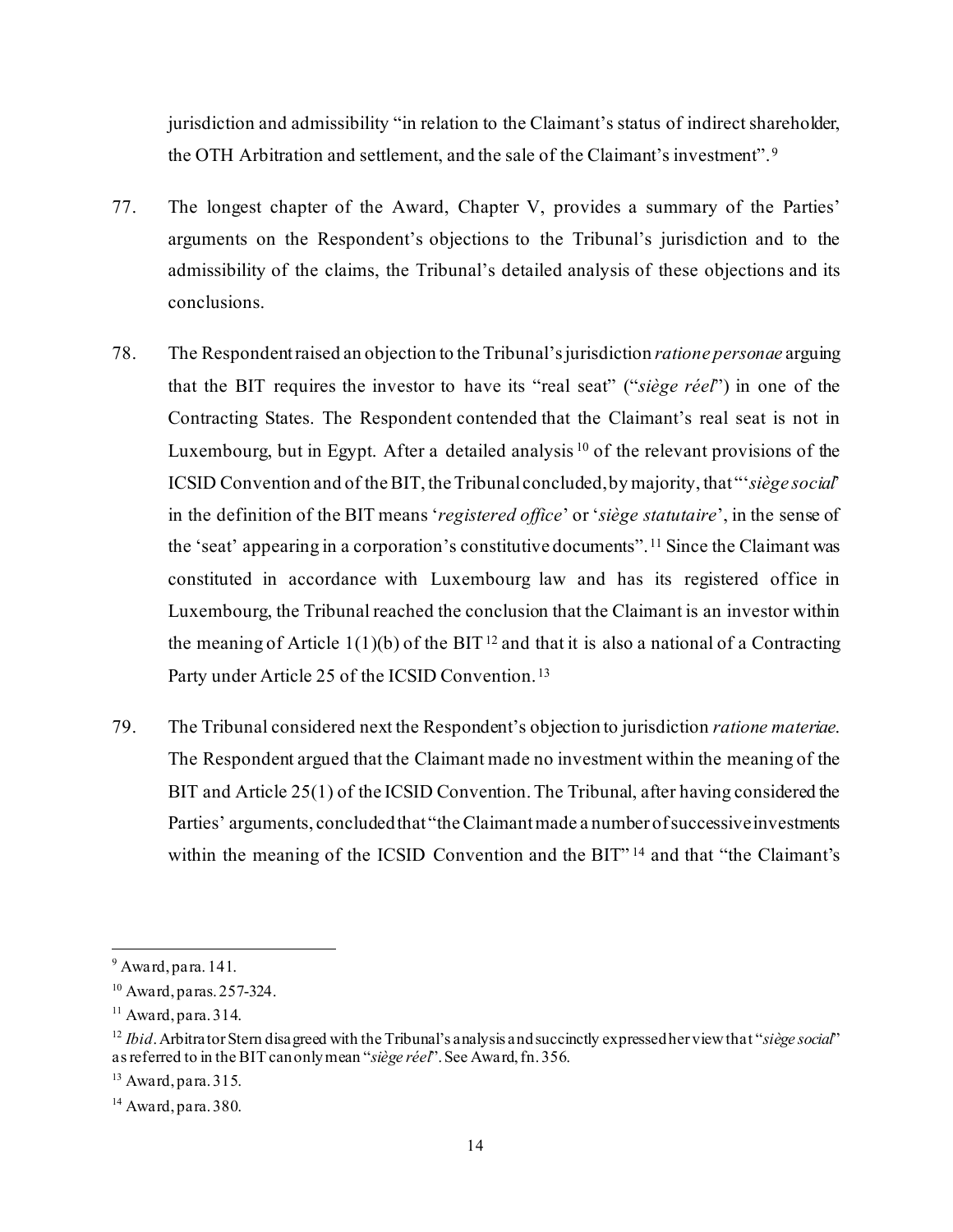indirect shareholding in OTA constituted an investment pursuant to Article 1(2)(b) of the BIT and Article 25 of the ICSID Convention".<sup>[15](#page-21-0)</sup>

- 80. The Tribunal subsequently dealt in the Award with the Respondent's several objections in relation to the Claimant's (former) status as an indirect investor and the parallel arbitral proceedings initiated by OTH. The Tribunal noted that "[t]he characterization of these objections in terms of jurisdiction or admissibility has somewhat changed in the course of the proceedings".[16](#page-21-1) The Tribunal divided the Respondent's assertions that the Tribunal has no jurisdiction or that the claims are inadmissible into three groups:
	- (a) The Claimant is or was a "'very indirect' shareholder which is 'too far removed'" from the investment affected by the Respondent's measures;
	- (b) The Tribunal lacks jurisdiction or the claims are inadmissible as a result of the concurrent proceedings launched by OTH which resulted in a settlement between the parties to those proceedings; and
	- (c) The Claimant sold its investment before filing the Request for Arbitration and has thus lost or waived its right to bring arbitration proceedings against Algeria, which either deprives the Tribunal of jurisdiction or entails the inadmissibility of the claims. [17](#page-21-2)
- 81. After having setout rather in detail the Parties' arguments on all these issues, [18](#page-21-3) the Tribunal provided its analyses in paragraphs 485-548. It started with establishing the timeline of the main events, which it considered relevant to the objections under consideration. [19](#page-21-4) It then examined the notices of dispute sent by OTH, Weather Investments, and the Claimant to Algeria. The Tribunal noted that while the companies giving notice and investment treaties invoked were different, the three notices concerned the same measures or events. [20](#page-21-5) The Tribunal highlighted, in a table, what it considered to be the main passages from the three notices of dispute. [21](#page-21-6) The Tribunal expressed its view that "while the parties to the dispute

<span id="page-21-0"></span><sup>15</sup> Award, para. 385.

<span id="page-21-1"></span> $16$  Award, para. 386.

<span id="page-21-2"></span> $17$  Award, para. 386.

<span id="page-21-3"></span><sup>18</sup> Award, paras. 387-484.

<span id="page-21-4"></span> $19$  Award, para. 485.

<span id="page-21-5"></span> $20$  Award, paras.  $486$  and  $488$ .

<span id="page-21-6"></span> $21$  Award, para. 487 at pp. 121-128.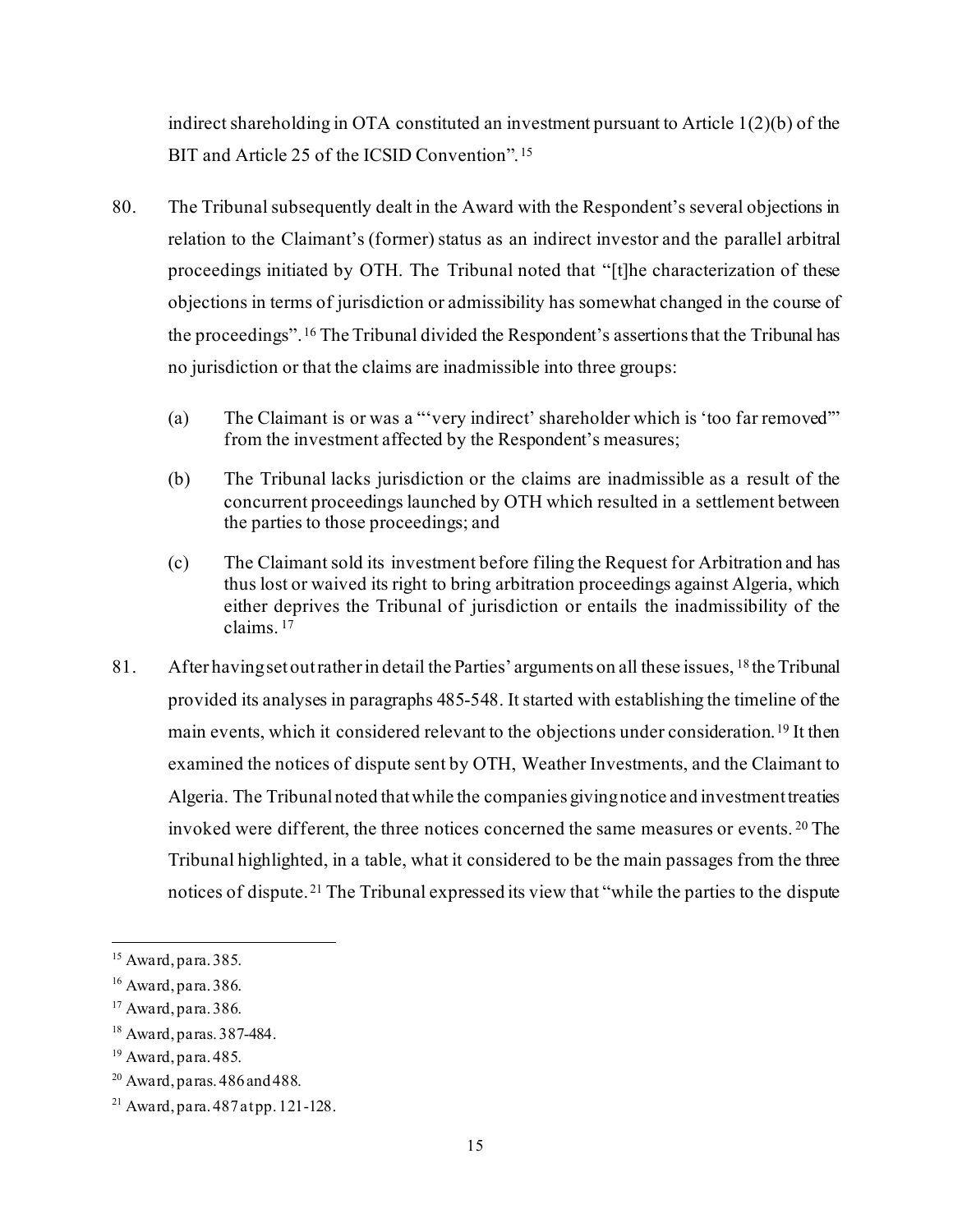and the legal bases for the claims (the BITs) are different, the dispute being notified in the three notices is effectively one and the same". [22](#page-22-0) It further stressed that the three notices were all sent by Mr. Sawiris and that he was the controlling shareholder of these companies.[23](#page-22-1)

- 82. The Tribunal believed that these companies constituted the vertically integrated chain and "several entities could in theory, at least, bring arbitration proceedings against the Respondent".<sup>[24](#page-22-2)</sup> It expressed, however, the view that "the existence of several legal foundations for arbitration does not necessarily mean that the various entities in the shareholder chain could make use of the existing arbitration clauses to assail the same measures and to recover the same economic loss under any circumstances".[25](#page-22-3) And it continued by noting that, "[i]ndeed, the purpose of investment treaty arbitration is to grant full reparation for the injuries that a qualifying investor may have suffered as a result of a host State's wrongful measures".<sup>[26](#page-22-4)</sup> In its view, "[i]f the harm incurred by one entity in the chain is fully repaired in one arbitration, the claims brought by other members of the vertical chain in other arbitral proceedings may become inadmissible depending on the circumstances".[27](#page-22-5)
- 83. The Tribunal found that "[i]n the circumstances of the present dispute […] the claims [we]re inadmissible on several counts".<sup>[28](#page-22-6)</sup> It assigned "a decisive importance" to OTH's Notice of Dispute, noting that "the Claimant and its controlling shareholder, Mr. Sawiris, caused the corporate organs of OTH to crystallize the dispute at the level of OTA's direct investor". [29](#page-22-7)

<span id="page-22-4"></span><sup>26</sup> *Ibid*.

<span id="page-22-0"></span><sup>22</sup> Award, para. 488. Emphasis added.

<span id="page-22-1"></span> $23$  Award, para. 490.

<span id="page-22-2"></span> $24$  Award, para. 495.

<span id="page-22-3"></span> $25$  Award, para. 495.

<span id="page-22-5"></span><sup>27</sup> *Ibid*. Emphasis added.

<span id="page-22-6"></span> $28$  Award, para, 496.

<span id="page-22-7"></span><sup>29</sup> *Ibid*.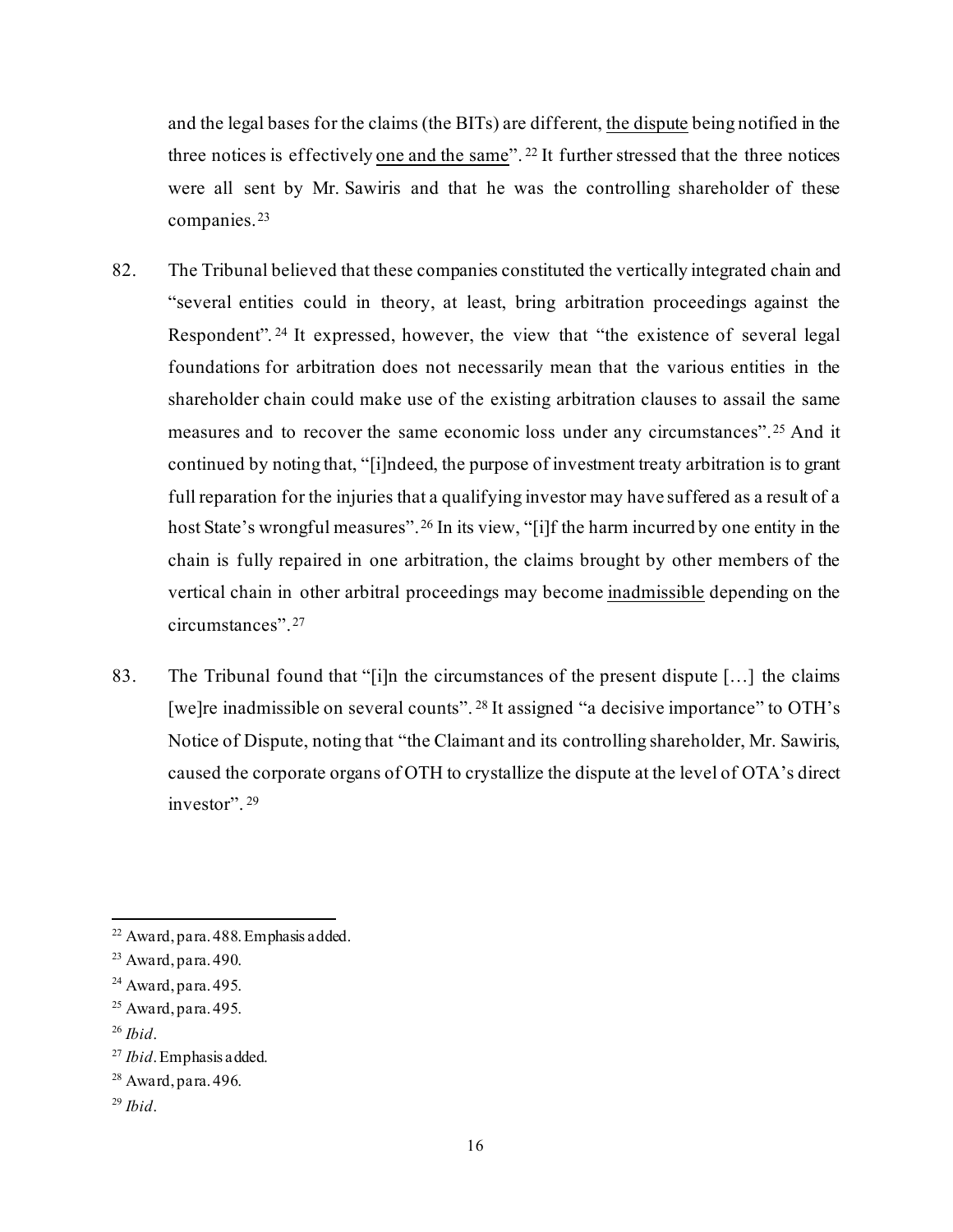- 84. The Tribunal observed that on November 2, 2010 (the date of the OTH Notice of Dispute), "the legal protection that was available at the various levels of the corporate chain was activated at the OTH level". [30](#page-23-0) In the view of the Tribunal, "[b]y exercising its right to arbitrate against Algeria, OTH placed itself in the position of being made whole for the alleged harm". <sup>[31](#page-23-1)</sup> The Tribunal continued by stating that "[t]o the extent OTH would have restored its company value through arbitration proceedings under the BIT, all of the companies higher up in the corporate chain, including the Claimant, would have been made whole as well". <sup>[32](#page-23-2)</sup> In its view, "[i]f the value of OTH is restored, then the shareholders of OTH suffer no loss, unless they incurred a loss of their own which is independent of the value of OTH".<sup>[33](#page-23-3)</sup>
- 85. The Tribunal subsequently proceeded to the review of the losses that the Claimant alleged to have suffered as a result of Algeria's measures, with a view to examining whether the Claimant requested a relief for losses that only itself suffered irrespective of the valuation of OTH. [34](#page-23-4) It found that "the claims before the Tribunal in reality seek reparation for losses covered by the requests for relief raised in the OTH Arbitration or for losses that the Claimant […] must or should have factored into the sale of its investment to VimpelCom". [35](#page-23-5) In light of the above, it concluded "that the claims are inadmissible".[36](#page-23-6)
- 86. The Tribunal then considered the relevance of the settlement agreement between National Investment Fund of Algeria, OTH and VimpelCom. It opined that "the Claimant cannot bring claims in this arbitration that OTH decided to settle, as the settlement clearly resolved the dispute that the Claimant has brought before this Tribunal". [37](#page-23-7) According to the Tribunal, "[i]n the absence of harm which it incurred itself to the exclusion of OTH, the

<span id="page-23-0"></span> $30$  Award, para, 497.

<span id="page-23-1"></span><sup>31</sup> *Ibid*.

<span id="page-23-2"></span><sup>32</sup> Award, para. 498.

<span id="page-23-3"></span><sup>33</sup> *Ibid*.

<span id="page-23-4"></span><sup>34</sup> Award, paras. 499-517.

<span id="page-23-5"></span> $35$  Award, para. 518.

<span id="page-23-6"></span><sup>36</sup> *Ibid*.

<span id="page-23-7"></span><sup>37</sup> Award, para. 524.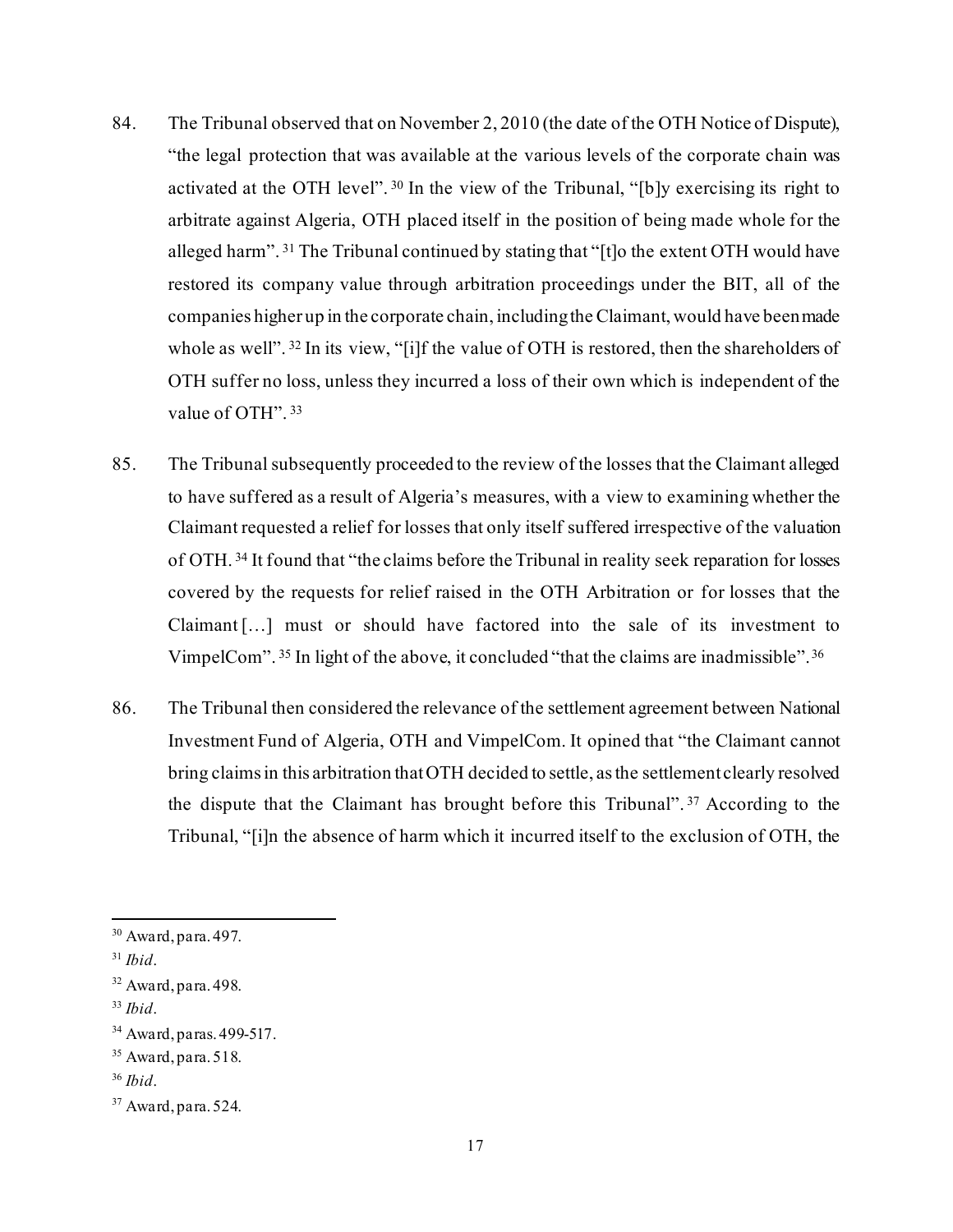Claimant cannot take over the dispute that OTH has settled".<sup>[38](#page-24-0)</sup>The Tribunal was convinced that "the settlement agreement […] confirms that the Claimant's claims are inadmissible".<sup>[39](#page-24-1)</sup>

- 87. The Tribunal also considered the relevance of the sale of the Claimant's investment to VimpelCom three years before the settlement.<sup>[40](#page-24-2)</sup> It did not accept the Claimant's arguments on this point. In the Tribunal's view, the fact that the Claimant sold its investment does not change the Tribunal's conclusions that the claims are inadmissible. According to the Tribunal, it even "reinforces them [i.e., these conclusions]".[41](#page-24-3)
- 88. Moreover, the Tribunal found that "the Claimant's pursuit of its claims constitute [d] [...] an abuse of rights under the circumstances". [42](#page-24-4) In the Tribunal's view, this "constitute[d] a further ground for the inadmissibility of the Claimant's claims and preclude [d] the Tribunal from exercising its jurisdiction over the dispute".<sup>[43](#page-24-5)</sup>
- 89. The Tribunal emphasized that its analysis concerned the admissibility of the claims, not of their merits in terms of liability or quantum. It pointed out that its conclusions on the inadmissibility of the claims "are the result of the peculiar facts of the case", in which:
	- (i) The group of companies of which the Claimantwas part was organized as a vertical chain;
	- (ii) The entities in the chain were under the control of the same shareholder;
	- (iii) The measures complained of by the various entities in the chain were the same and thus the dispute notified to Algeria by those entities was in essence identical; and
	- (iv) The damage claimed by the various entities was, in its economic essence, the same. [44](#page-24-6)

<span id="page-24-0"></span><sup>38</sup> *Ibid*.

<span id="page-24-1"></span><sup>39</sup> Award, para. 526.

<span id="page-24-2"></span><sup>40</sup> Award, paras. 527-538.

<span id="page-24-3"></span> $41$  Award, para. 527.

<span id="page-24-4"></span> $42$  Award, para. 539. The reasons are provided in paras. 540-545.

<span id="page-24-5"></span> $43$  Award, para. 545.

<span id="page-24-6"></span> $44$  Award, para. 546.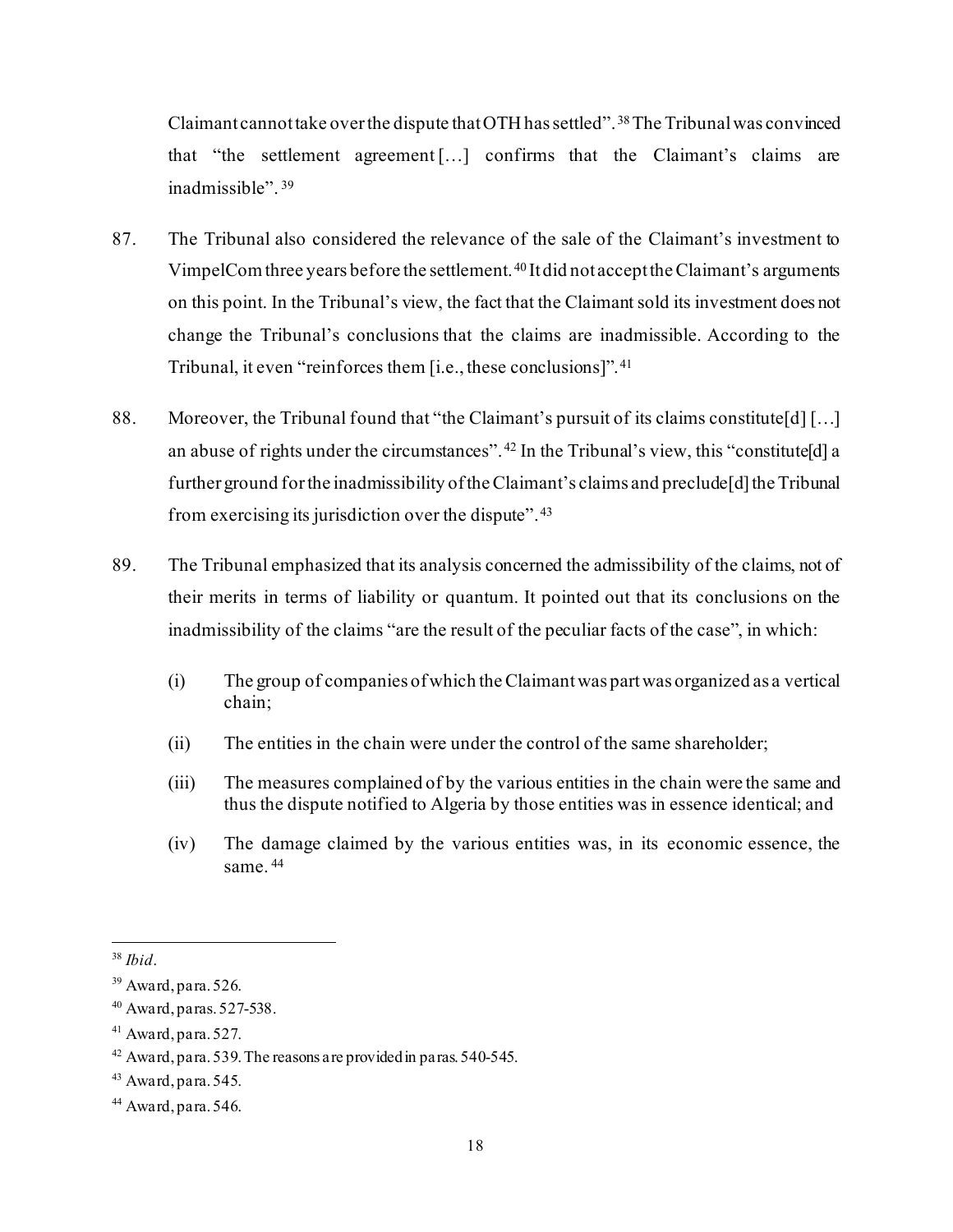- 90. The Tribunal finally noted that "in the past [tribunals] have adopted different approaches in relation to constellations that may show some similarities with the present case". [45](#page-25-0) It specifically referred to the tribunals in *CME* v. *Czech Republic* and *Lauder* v. *Czech Republic*, noting that the tribunals "then reached contradicting outcomes" which, in its view, "was one of the reasons for which these decisions attracted wide criticism". [46](#page-25-1) The Tribunal, however, observed that in the past fifteen years "the investment treaty jurisprudence ha[d] evolved, including on the principle of abuse of rights (or abuse of process)". [47](#page-25-2)
- 91. In view of its conclusion that the claims of Orascom TMT Investments are inadmissible, the Tribunal did not consider it necessary to deal with the remaining objections to jurisdiction, namely that the acts of ENTV (*Entreprise Nationale de Télévision*) are not attributable to Algeria [48](#page-25-3) and that it does not have jurisdiction over the contract claims based on the Investment Agreement. [49](#page-25-4) For the same reason, the Tribunal also considered that it was not necessary for it to deal with an additional objection to the admissibility of Claimant's umbrella clause claims.[50](#page-25-5)
- 92. The short Chapter VI of the Award deals with the costs. The Tribunal decided that the Claimant shall bear the entirety of the costs of the proceedings, i.e., the fees and expenses of the Tribunal and the ICSID costs. It also decided that the Claimant shall reimburse 50% of the Respondent's fees and expenses incurred in connection with the arbitration. [51](#page-25-6)
- 93. Although the Award was rendered both in English and French, the Tribunal specified in Chapter VII that in case of any discrepancy between the two versions, the English version

<span id="page-25-3"></span><sup>48</sup> Award, para. 556.

<span id="page-25-0"></span><sup>45</sup> Award, para. 547.

<span id="page-25-1"></span> $46$  Award, para. 547.

<span id="page-25-2"></span> $47$  Award, para. 547.

<span id="page-25-4"></span> $49$  Award, para. 566.

<span id="page-25-5"></span> $50$  Award, para. 576.

<span id="page-25-6"></span> $51$  Award, para. 585.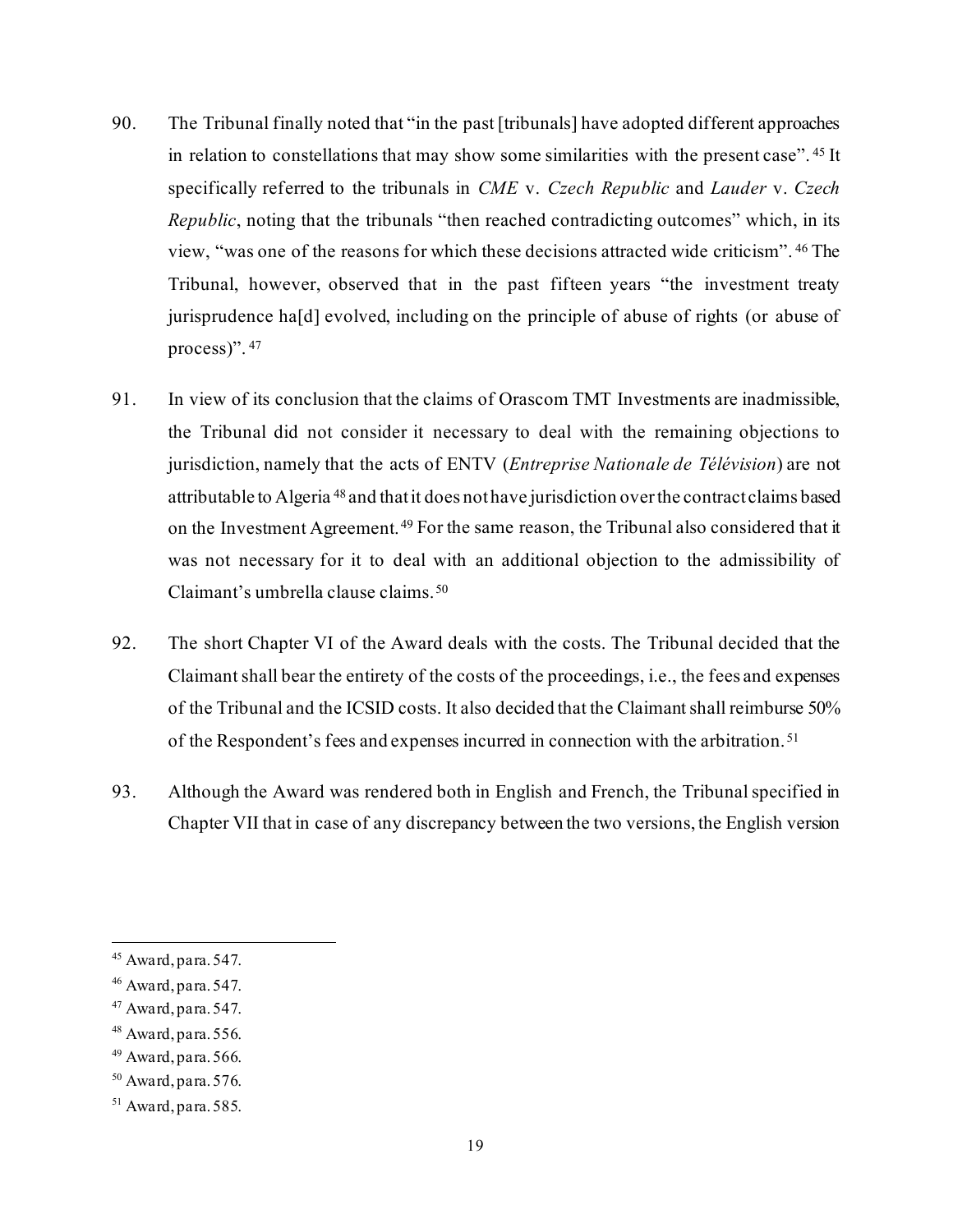must be deemed to reflect the meaning intended by the Tribunal. <sup>[52](#page-26-3)</sup> The final chapter, Chapter VIII, contains the Tribunal's decision.

## **2. PARTS OF THE AWARD THE ANNULMENT OF WHICH IS REQUESTED**

- <span id="page-26-0"></span>94. The Applicant seeks the partial annulment of the Award. While it is satisfied and does not take any issue with the treatment of the Respondent's jurisdictional objections and their rejection by the Tribunal, <sup>[53](#page-26-4)</sup> the Applicant challenges the part of the Award dealing with the issue of the admissibility of its claims and the conclusion of the Tribunal that the claims are inadmissible. Therefore, it seeks to annul the portions of the Award relating to admissibility and costs, [54](#page-26-5) specifically paragraphs 485-585 and 587 of the Award. [55](#page-26-6)
- 95. The Tribunal declared OTMTI's claims inadmissible on two grounds, namely the preclusive effect of the OTH's Notice of Dispute and the abuse of rights. In this section, the Committee will summarize the relevant parts of the Tribunal's reasons for its conclusions that OTMTI seeks to annul.

## **A. Preclusive effect of OTH's Notice of Dispute**

## *(a) Comparison of the different Notices of Dispute*

<span id="page-26-2"></span><span id="page-26-1"></span>96. The Tribunal began its analysis by comparing the three Notices of Dispute sent by OTH, Weather Investments and OTMTI. After a textual analysis of the different notices, it found that they "concern the same measures or events"<sup>[56](#page-26-7)</sup> and that both Weather Investments and OTMTI themselves "considered the dispute to be one and the same"*.*[57](#page-26-8)

<span id="page-26-3"></span> $52$  Award, para. 586.

<span id="page-26-4"></span><sup>53</sup> The Tribunal, having considered them, rejected the objections to its jurisdiction *ratione personae* and *ratione materiae*. In light of its conclusion that the Claimant's claims are inadmissible, the Tribunal did not consider it necessary to deal with Respondent's remaining objections to jurisdiction, namely whether the acts of ENTV are attributable to the Respondent and whether it has jurisdiction over the contract claims based on the Investment Agreement.

<span id="page-26-5"></span><sup>&</sup>lt;sup>54</sup> Application, para. 7.

<span id="page-26-6"></span><sup>55</sup> A. PHB1, para. 1.

<span id="page-26-7"></span><sup>56</sup> Award, para. 486.

<span id="page-26-8"></span><sup>57</sup> Award, para. 489.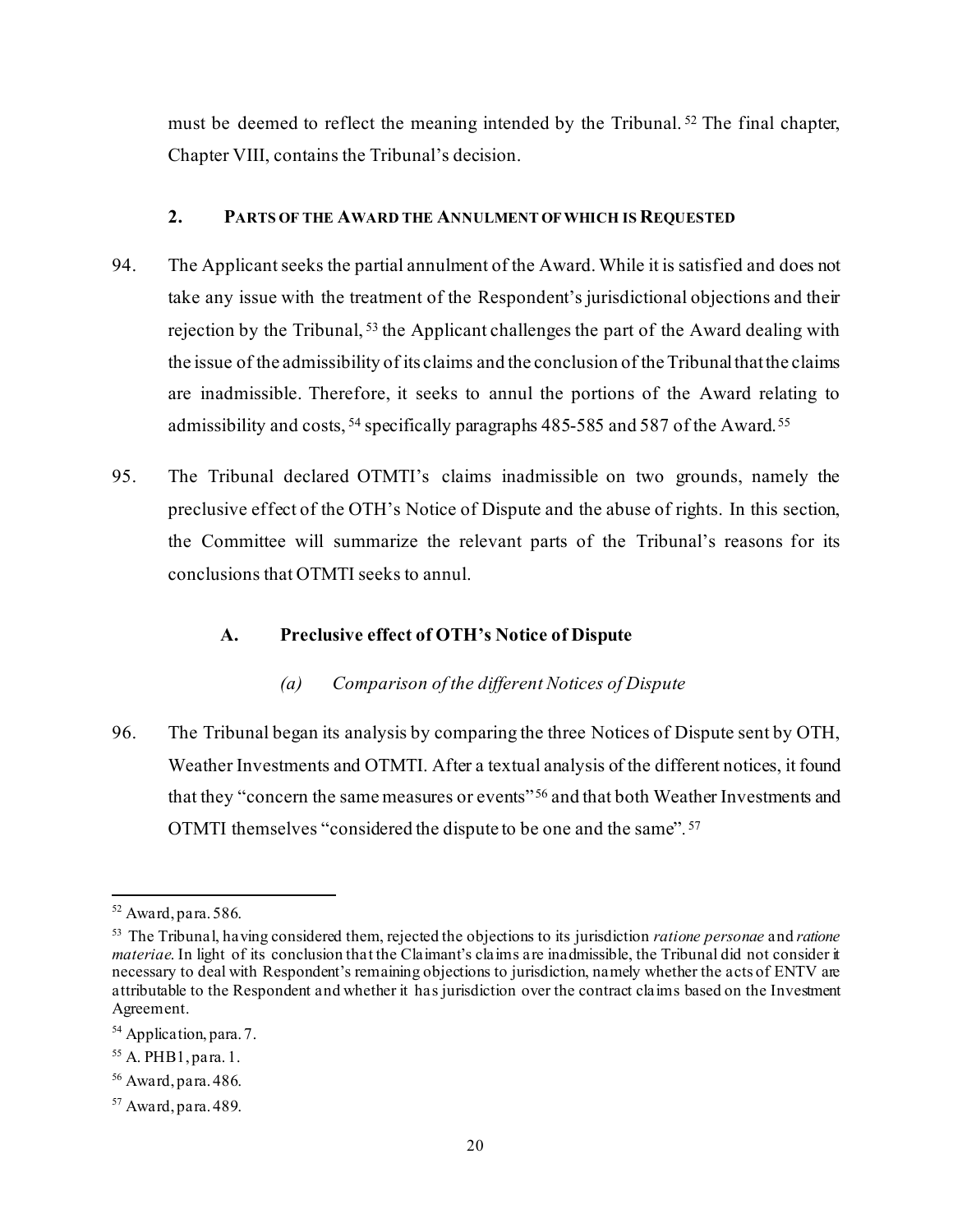97. On the facts, the Tribunal also stressed that:

There is no controversy that at the time when the OTH and Weather Investments Notices of Dispute were sent, Mr. Sawiris and his family were the ultimate beneficial owners and Mr. Sawiris was the controlling shareholder of these companies. There is equally no dispute that the Weather Group constituted a vertically integrated chain of companies, in which the companies higher up in the chain controlled and directed the companies further down*.*[58](#page-27-1)

*(b) Legal rule*

<span id="page-27-0"></span>98. The starting point of the Tribunal's legal analysis was the consideration that in a corporate chain, several entities could in theory initiate arbitration proceeding:

> In the vertically integrated chain that constituted the Weather Group, several entities could in theory at least bring arbitration proceedings against the Respondent. OTA could rely on the ICSID clause in the Investment Agreement. OTH as direct foreign shareholders could invoke the arbitration clause in the Algeria-Egypt BIT. Weather Investments as indirect foreign shareholder could claim on the basis of the arbitration provision in the Algeria-Italy BIT. And the Claimant, another indirect foreign investor, could start arbitration based on the Algeria-BLEU BIT*.* [59](#page-27-2)

99. The Tribunal then described a legal rule that a claim of one entity of a corporate chain may become inadmissible if the harm was fully repaired in another arbitration involving other members of the vertical chain:

> In the Tribunal's view, the existence of several legal foundations for arbitration does not necessarily mean that the various entities in the shareholder chain could make use of the existing arbitration clauses to assail the same measures and to recover the same economic loss under any circumstances. Indeed, the purpose of investment treaty arbitration is to grant full reparation for the injuries that a qualifying investor may have suffered as a result of a host state's wrongful measures. If the harm incurred by one entity in the chain is fully repaired in one arbitration, the claims brought by other members of the vertical chain in other arbitral proceedings may become inadmissible depending on the circumstances*.*[60](#page-27-3)

<span id="page-27-1"></span><sup>58</sup> Award, para. 490. Footnote omitted.

<span id="page-27-2"></span><sup>59</sup> Award, para. 495. Footnote omitted.

<span id="page-27-3"></span><sup>60</sup> Award, para. 495. Emphasis added.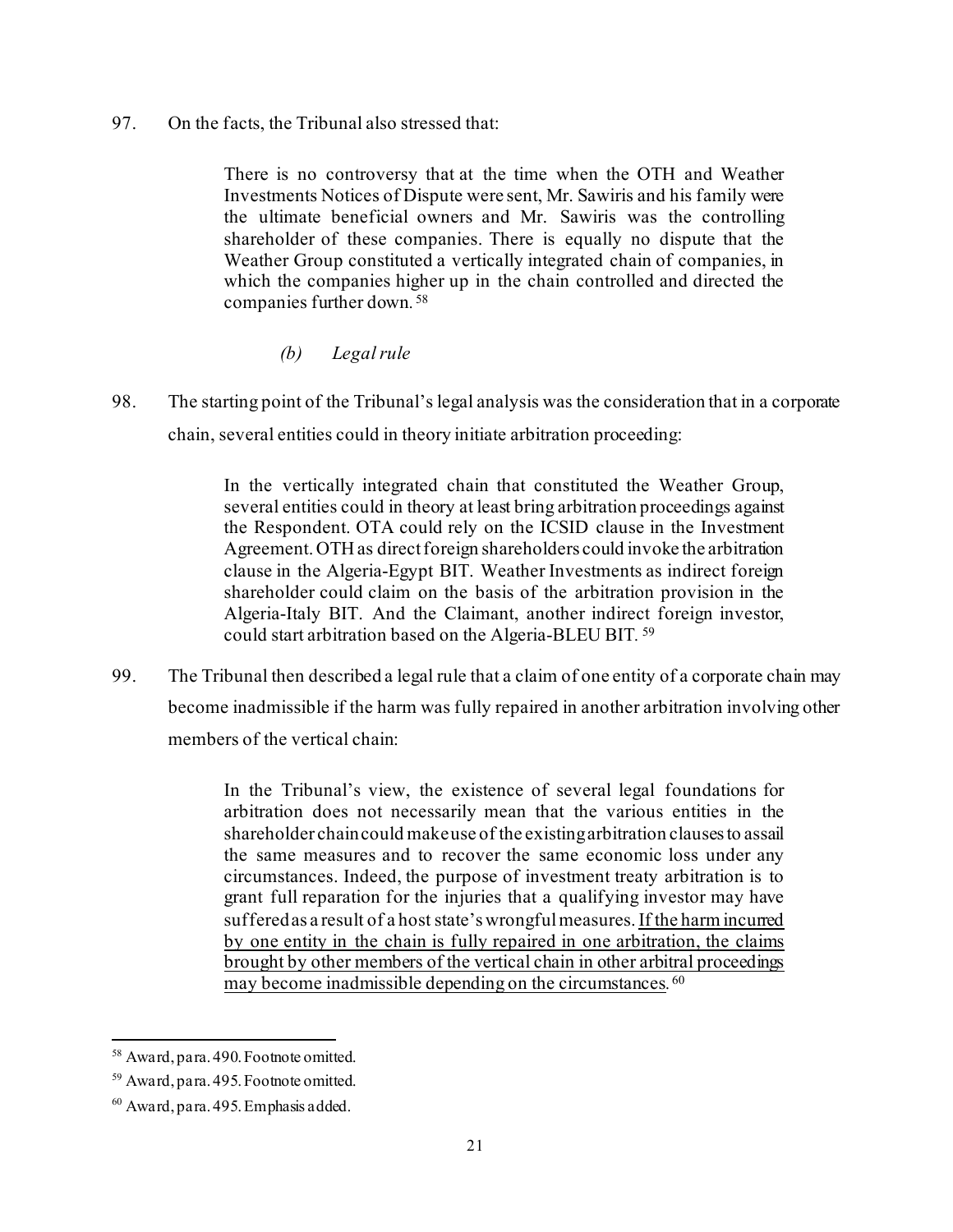100. The Tribunal then went on to find OTMTI's claims inadmissible as the dispute had been activated by OTMTI at the level of OTH:

> OTH's Notice of Dispute assumes a decisive importance, in itself and in combination with the subsequent events. On 2 November 2010, the Claimant and its controlling shareholder, Mr. Sawiris, caused the corporate organs of OTH to crystallize the dispute at the level of OTA's direct investor. […] Thus, on 2 November 2010, the legal protection that was available at the various levels of the corporate chain was activated at the OTH level. By exercising its right to arbitrate against Algeria, OTH placed itself in the position of being made whole for the alleged harm*.* [61](#page-28-1)

- *(c) Analysis of OTMTI's alleged losses*
- <span id="page-28-0"></span>101. In the next step of its analysis, the Tribunal inquired whether OTMTI's claims were for losses that had not been incurred by OTH:

The Tribunal will thus review the losses that the Claimant alleges to have suffered as a result of Algeria's measures, with a view to examining whether the Claimant requests relief for losses that only itself suffered irrespective of the valuation of OTH. In this respect, OTMTI contends that "at least part" of the losses for which it seeks compensation in this arbitration were not sustained by OTH*.* [62](#page-28-2)

- 102. The Tribunal distinguished between five different heads of damages:
	- 1. The Tribunal held that OTMTI's "claim for damages 'for the Claimant's realized losses on the sale of its investment' concerns the same economic harm as OTH's claim for diminution in value of its interest in OTA, which OTH raised in the OTH Arbitration". [63](#page-28-3)
	- 2. Regarding OTMTI's claim for its "share of the unlawfully blocked OTA dividends", the Tribunal first held that "[w]ithin a vertical chain of corporations, each entity may pay out dividends to its shareholder(s), namely to the company or companies at the immediate higher echelon in the chain" [64](#page-28-4) before concluding that OTMTI's "claims for damages in

<span id="page-28-1"></span><sup>61</sup> Award, paras. 496-497. Emphasis added.

<span id="page-28-2"></span> $62$  Award, para. 499.

<span id="page-28-3"></span><sup>63</sup> Award, para. 505. Emphasis added.

<span id="page-28-4"></span><sup>64</sup> Award, paras. 506-507. Emphasis added.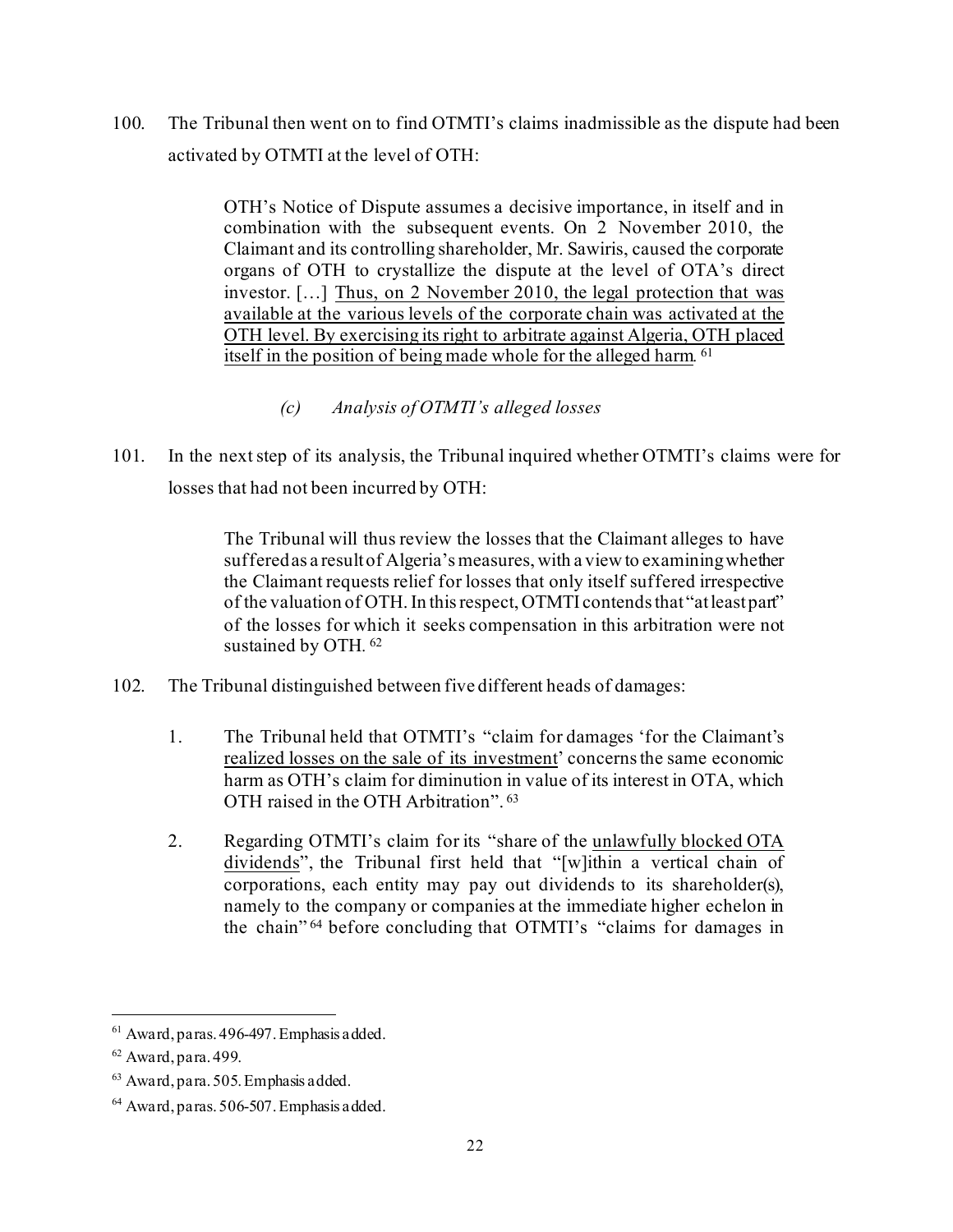relation to the dividends are identical to, and necessarily contained in, OTH's claims in the OTH Arbitration". [65](#page-29-0)

- 3. Regarding OTMTI's claims for "damages due to incremental payments that Claimant was obligated to pay to certain private equity investors […] because of the decrease in the value of Weather Investments, of which Claimant was the majority owner", [66](#page-29-1) the Tribunal considered these claims inadmissible "because these alleged losses derive primarily from the presence of put options in an agreement freely entered into by the Claimant". [67](#page-29-2)
- 4. OTMTI's claim for consequential damages, which (according to OTMTI's expert) arose as a result of OTMTI's refinancing of its capital structure and measures to "prevent a collapse of the Weather Group", [68](#page-29-3) was found inadmissible on two grounds: first, the Tribunal held that OTMTI did not establish that OTMTI, as opposed to other entities of the Weather Group, had incurred these losses; second, any losses to prevent a collapse of the Weather Group "must or should have been factored into the price when the Claimant sold Weather Investments".[69](#page-29-4)
- 5. The Tribunal rejected OTMTI's claim for moral damages for alleged reputational harm as inadmissible because these losses "if any, [were] incurred either by OTH or by Mr. Sawiris and not by itself". [70](#page-29-5)
- 103. The Tribunal noted that its analysis of the different heads of damages was informed by:

[T]he Claimant's full memorial on the merits, the three expert reports presented by the Claimant's expert on valuation and damages analysis (two of which were filed specifically in the bifurcated phase dealing with the Respondent's preliminary objections), the extensive discussion on these issues at the Hearing, including the cross-examination of the Claimant's expert, as well as the record of the OTH Arbitration which has been produced in this arbitration*.* [71](#page-29-6)

104. After assessing OTMTI's different heads of damages, the Tribunal concluded that:

[T]he claims before the Tribunal in reality seek reparation for losses covered by the requests for relief raised in the OTH Arbitration or for losses that the

<span id="page-29-0"></span> $65$  Award, para. 508.

<span id="page-29-1"></span><sup>66</sup> Award, para. 509. Emphasis added.

<span id="page-29-2"></span> $67$  Award, para.  $510$ .

<span id="page-29-3"></span><sup>68</sup> Award, para. 511.

<span id="page-29-4"></span> $69$  Award, para. 516.

<span id="page-29-5"></span><sup>70</sup> Award, para. 517. Footnote omitted.

<span id="page-29-6"></span> $71$  Award, para. 499.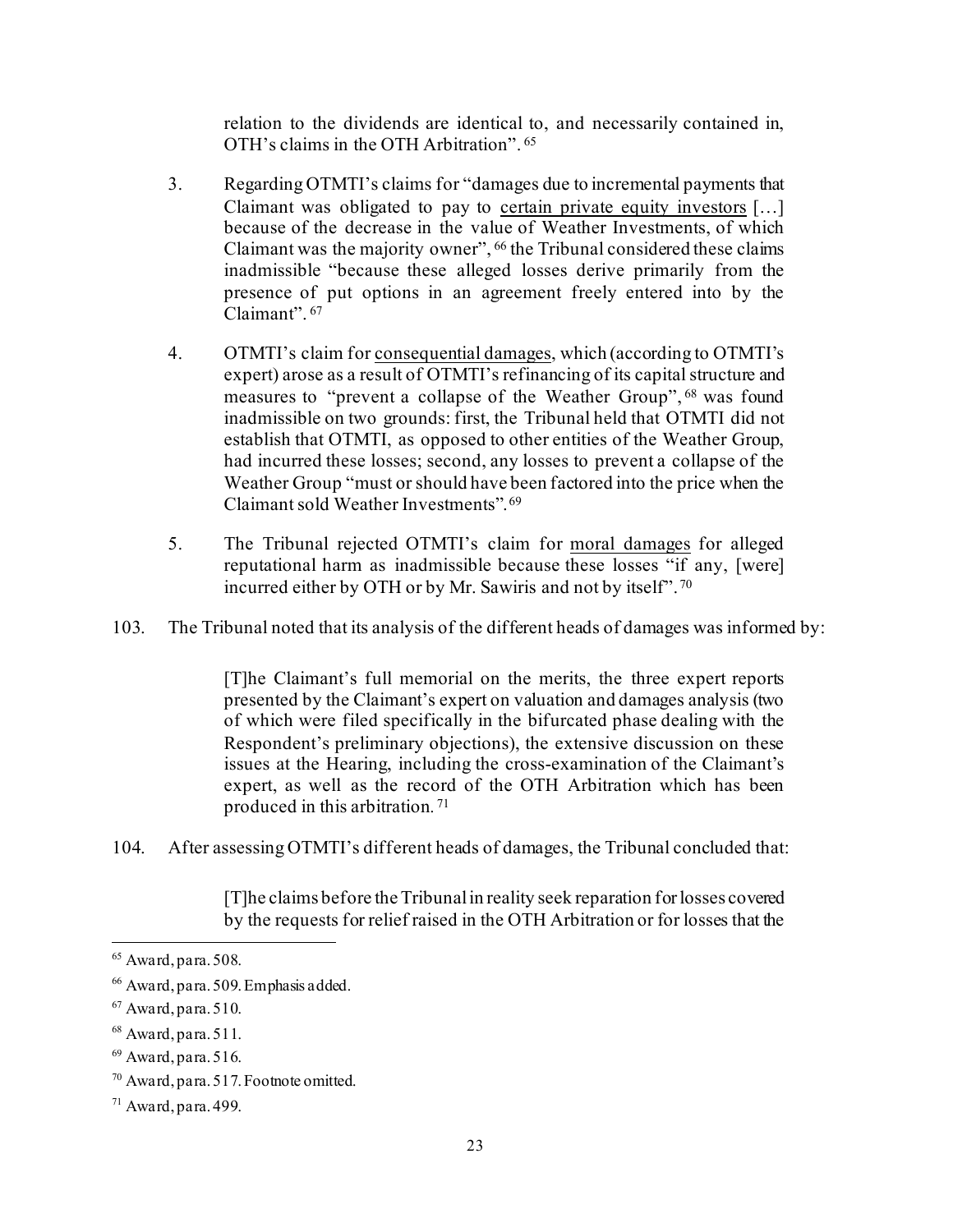Claimant (owned and managed by an experienced businessman like Mr. Sawiris) must or should have factored into the sale of its investment to VimpelCom. Under the circumstances, the Tribunal cannot but conclude that the claims are inadmissible*.* [72](#page-30-1)

- *(d) Relevance of the settlement agreement between FNI, OTH and VimpelCom*
- <span id="page-30-0"></span>105. Regarding the settlement agreement of April 18, 2014 between FNI, OTH and VimpelCom, the Tribunal concluded that it "confirm[ed] that the Claimant's claims [we]re inadmissible". [73](#page-30-2)
- 106. On the facts, the Tribunal noted that:

After the closing of the share purchase (which occurred on 30 January 2015), OTA, OTH and Algeria finally put an end to the domestic courts and arbitral proceedings, waiving all their claims. […] On the same day, OTH and Algeria addressed the "Renunciation Letter" informing the PCA tribunal in the OTH Arbitration that they had "finally settled their dispute referred to arbitration" in that proceeding. On 12 March 2015, the PCA tribunal issued a consent award recording the above agreement between the parties, which put an end to the OTH Arbitration*.* [74](#page-30-3)

107. The Tribunal found that OTH, as direct shareholder of OTA, was the most obvious party to conclude a settlement agreement:

> [I]t comes as no surprise that [the settlement agreement] was entered into, inter alia, by OTH who also undertook a number of obligations on behalf of OTA. As already mentioned, OTH was the "historical" controlling shareholder of OTA, to which the GSM License was granted in 2001 (in the name and on behalf of OTA) and which negotiated and concluded the Investment Agreement in 2001 (in the name and on behalf of OTA). Furthermore, it was OTH which in 2009-2010 objected to the measures taken vis-à-vis OTA and which sent the first Notice of Dispute on 2 November 2010. At all times, OTH was and remained the direct and controlling shareholder of OTA. For all of those reasons, it was thus entirely

<span id="page-30-1"></span> $72$  Award, para. 518.

<span id="page-30-2"></span><sup>73</sup> Award, para. 526.

<span id="page-30-3"></span><sup>74</sup> Award, para. 522. Footnotes omitted.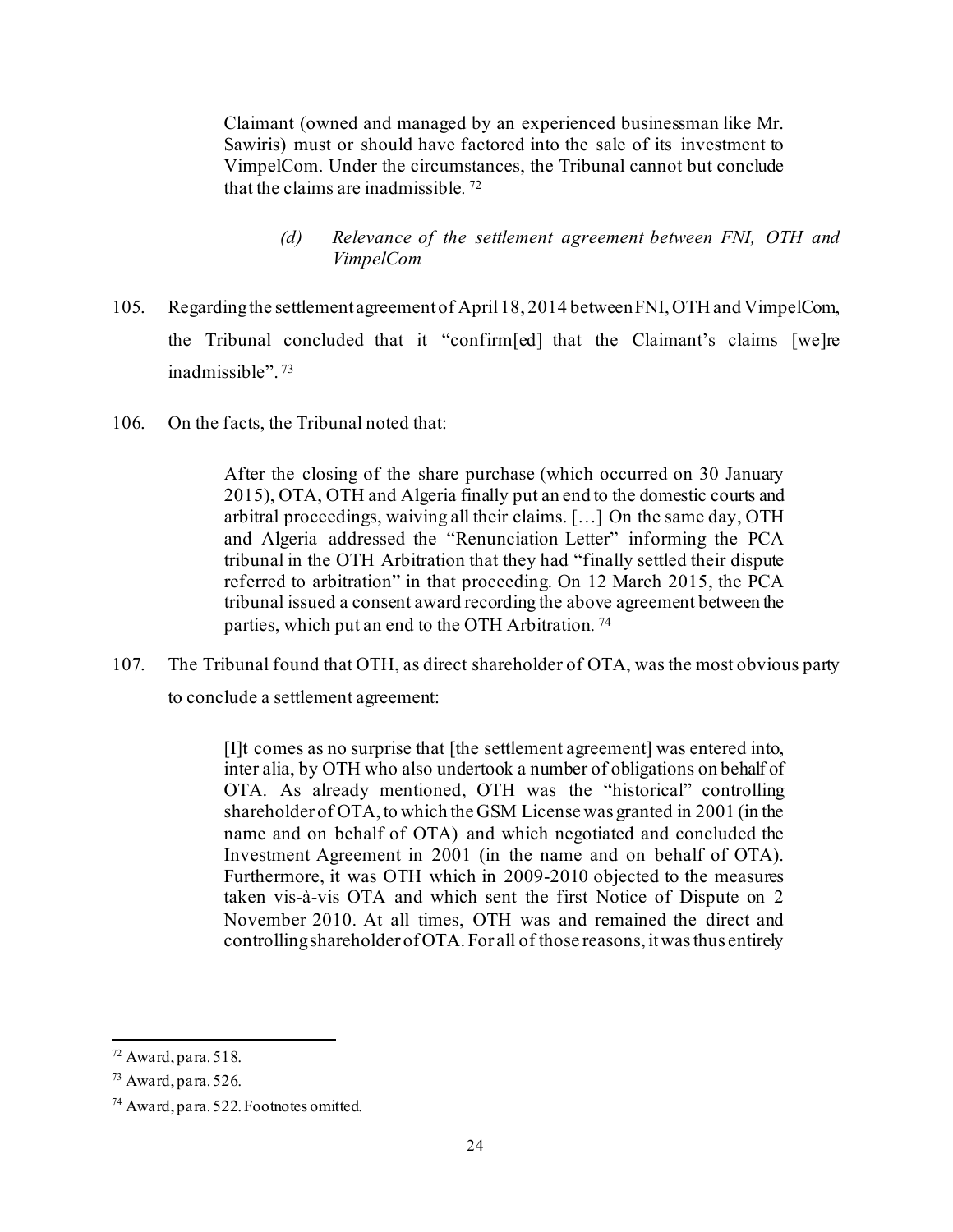logical for Algeria to negotiate with that foreign investor in the vertically integrated chain of companies*.*[75](#page-31-1)

108. The Tribunal then went on to find that the settlement agreement is tantamount to an arbitral award in the OTH Arbitration and that it is irrelevant whether the content of the settlement is beneficial to OTH/OTA:

> In these circumstances, the Claimant cannot bring claims in this arbitration that OTH decided to settle, as the settlement clearly resolved the dispute that the Claimant has brought before this Tribunal as is shown by the comparison of the notices of disputes above. The existence of a settlement agreement does not change the Tribunal's conclusions in relation to the OTH Arbitration, as the settlement stands in lieu of the investment treaty tribunal's award which would have been forthcoming in that arbitration. The settlement agreement puts an end to the dispute arising from Algeria's measures in the same manner as the award would have ended the dispute. In the absence of harm which it incurred itself to the exclusion of OTH, the Claimant cannot take over the dispute that OTH has settled. In this respect, the content of the settlement, whether beneficial or detrimental to OTH/OTA, is irrelevant. What matters is that the claims arising from Algeria's measures have ceased to exist due to the settlement agreement*.*[76](#page-31-2)

- *(e) Relevance of OTMTI's sale of its controlling shareholding in OTH to VimpelCom*
- <span id="page-31-0"></span>109. Furthermore, the Tribunal held that the fact that OTMTI had sold its indirect controlling shareholding in OTH to VimpelCom does not change its previous conclusion on the inadmissibility of OTMTI's claims:

The fact that the Claimant sold its investment does not change the conclusions reached above. If anything, it reinforces them. […] In the absence of harm it has suffered itself as opposed to OTH, any separate claims brought by the Claimant based on the same measures would have been inadmissible if it had remained in control of its investment. This being so, the sale of the investment cannot bestow on the seller more rights than it would have had if it had remained as a shareholder. […] [W]hen selling its investment, the Claimant could have carved out from the scope of the sale and reserved for itself the benefit of OTH's claim against Algeria. Absent such a carve out, the claim exercised by a subsidiary will benefit the buyer of the shares. In this case, by selling the shares in a company granting

<span id="page-31-1"></span><sup>75</sup> Award, para. 523.Footnotes omitted.

<span id="page-31-2"></span> $76$  Award, para. 524.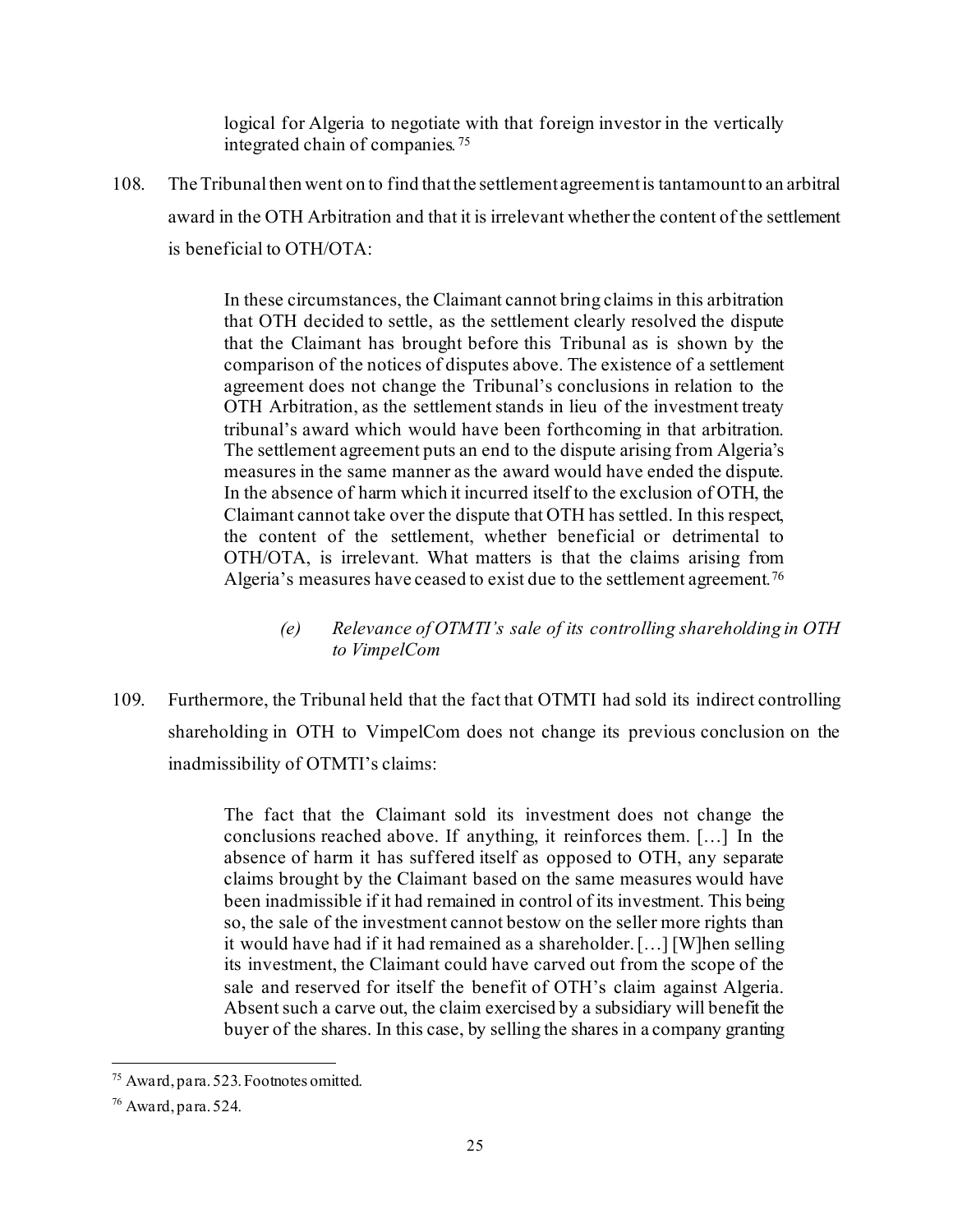control over OTH (Weather Investments), the Claimant sold the claim that was attached to the shares in OTH*.* [77](#page-32-1)

110. The Tribunal supported its analysis of the sales' impact by examining Mr. Sawiris' testimony at the Hearing on Preliminary Objections from May 26 to 30, 2015 (the "**Hearing**") who, when asked by Algeria's Counsel, accepted that OTH's or OTA's claim was sold with the shares and "recognized that the price paid by the buyer must have included the claim to seek redress for Algeria's measures in relation to which OTH had already notified Algeria of a dispute". [78](#page-32-2) Furthermore, the Tribunal briefly scrutinized the Risk Sharing Agreement and was "unable to find anything […] that would support the view that the Claimant reserved its claim in relation to past measures".[79](#page-32-3)

## **B. Abuse of Rights**

<span id="page-32-0"></span>111. With regard to the doctrine of abuse of rights, the Tribunal found that:

[A]n investor who controls several entities in a vertical chain of companies may commit an abuse [of rights] if it seeks to impugn the same host state measures and claims for the same harm at various levels of the chain in reliance on several investment treaties concluded by the host state. […] In the Tribunal's opinion, this conclusion derives from the purpose of investment treaties, which is to promote the economic development of the host state and to protect the investments made by foreigners that are expected to contribute to such development. If the protection is sought at one level of the vertical chain, and in particular at the first level of foreign shareholding, that purpose is fulfilled*.* [80](#page-32-4)

112. On the facts, the Tribunal quoted Mr. Sawiris' statement at the Hearing:

[MR. SAWIRIS:] So when I was defending the interests of Orascom Telecom [Holding] [OTH] only, we would use the Egyptian treaty, because that's the instance now that is corresponding, and it's the direct. […] Then when things start to go worse, you say, "Listen, guys, it's not go[ing] to end up there. There is an Italian treaty, so the mother company can go". Then

<span id="page-32-1"></span><sup>77</sup> Award, paras. 527-529.

<span id="page-32-2"></span> $78$  Award, para. 531.

<span id="page-32-3"></span><sup>79</sup> Award, para. 534. Emphasis omitted.

<span id="page-32-4"></span><sup>80</sup> Award, paras. 542-543.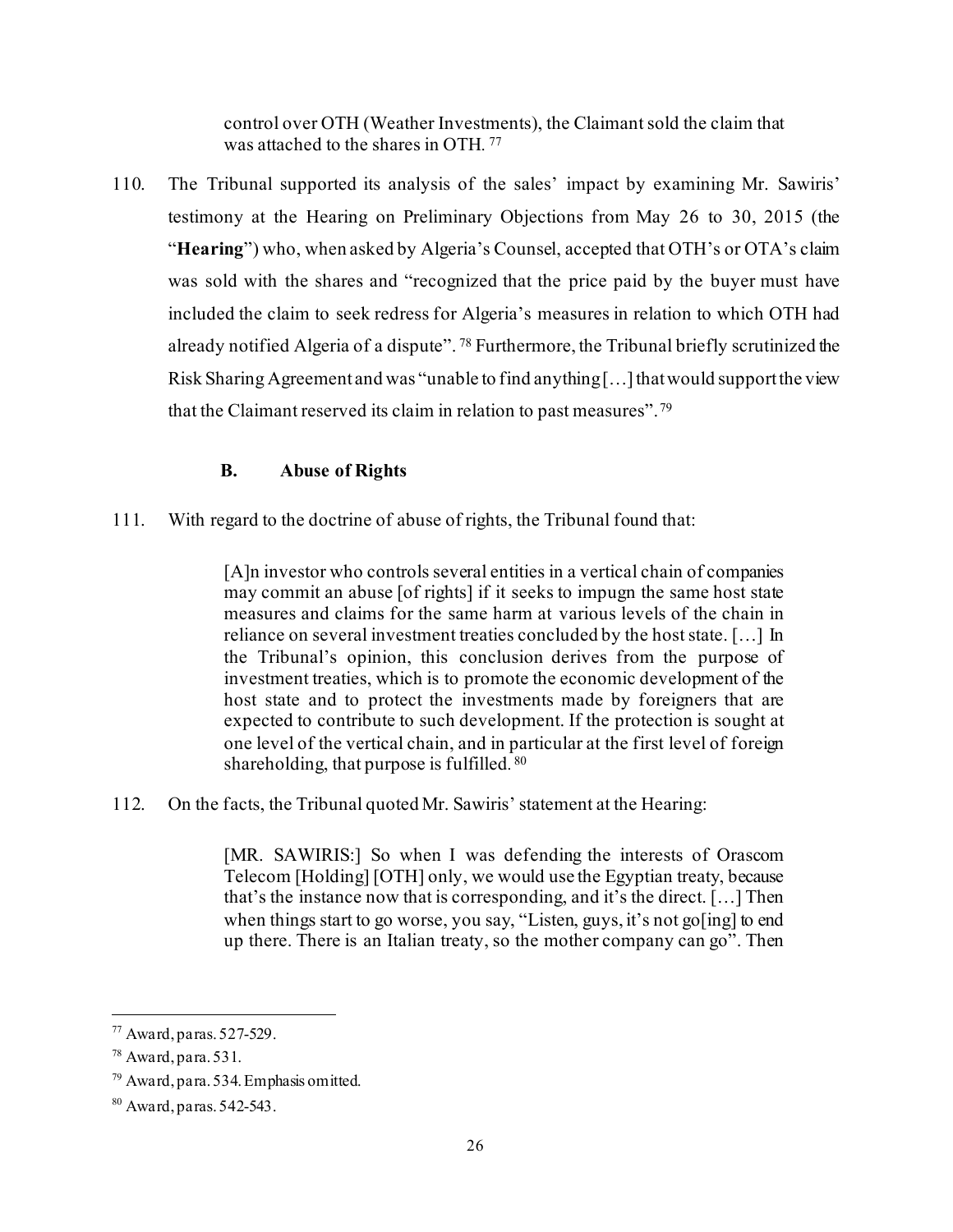when I sell under the gun – and again I come to the different nature of my claim […] I used the Luxembourg treaty*.*[81](#page-33-1)

113. The Tribunal then analyzed this statement concluding that:

[A]s explained by Mr. Sawiris, the Claimant first caused one of its subsidiaries, OTH, to bring claims against Algeria. Then, it caused a different subsidiary in the chain, Weather Investments, to threaten to bring a different arbitration in relation to the same dispute. Finally – after selling the investment – it pursued yet another investment treaty proceeding in its own name for the same investment (its past shareholding in OTA) in relation to the same host state measures and the same harm*.*[82](#page-33-2)

114. This led the Tribunal to find an abuse of rights "which constitutes a further ground for the inadmissibility of the Claimant's claims". [83](#page-33-3)

## **C. Conclusive Remarks by the Tribunal**

<span id="page-33-0"></span>115. In its conclusive remarks, the Tribunal emphasized that:

[Its] conclusions on the inadmissibility of the claims are the result of the peculiar facts of the case, in which (i) the group of companies of which the Claimant was part was organized as a vertical chain; (ii) the entities in the chain were under the control of the same shareholder; (iii) the measures complained of by the various entities in the chain were the same and thus the dispute notified to Algeria by those entities was in essence identical; and (iv) the damage claimed by the various entities was, in its economic essence, the same. [84](#page-33-4)

<span id="page-33-1"></span><sup>81</sup> HearingTr. Day 2 (May 27, 2015) [E], 189:21-190:13.

<span id="page-33-2"></span> $82$  Award, para. 545.

<span id="page-33-3"></span><sup>83</sup> Award, para. 545.

<span id="page-33-4"></span> $84$  Award, para. 546.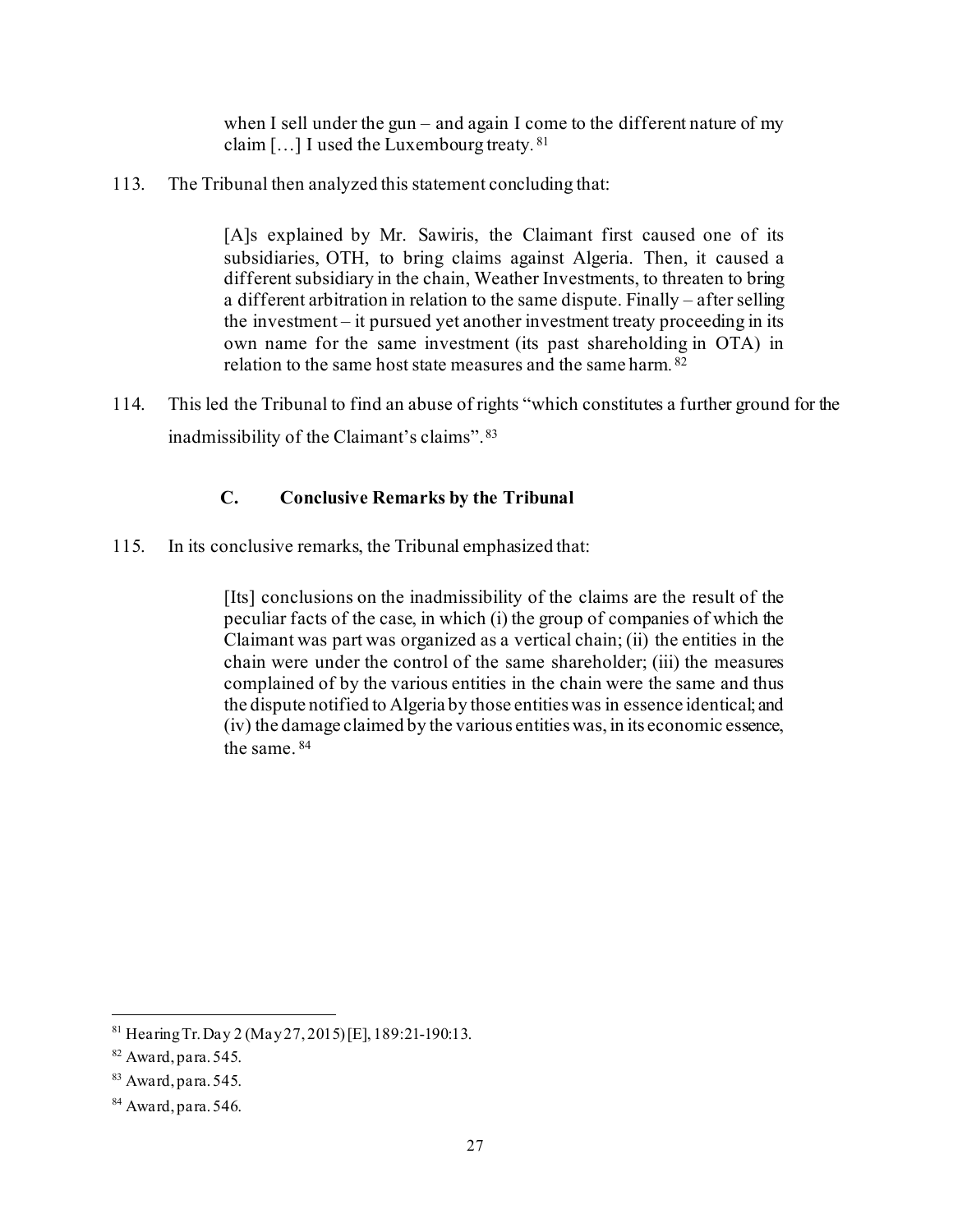# **IV. THE APPLICABLE LEGAL STANDARDS FOR ANNULMENT**

## <span id="page-34-0"></span>**1. GENERAL FRAMEWORKFOR ANNULMENT**

## **A. Applicant's Position**

- <span id="page-34-2"></span><span id="page-34-1"></span>116. The Applicant points out that the annulment mechanism under Article 52 of the ICSID Convention was designed to balance, on the one hand, the finality of awards and, on the other hand, the need to ensure the fundamental fairness and integrity of arbitration proceeding. <sup>[85](#page-34-4)</sup> As such, ICSID awards are not entitled to any presumption of validity. <sup>[86](#page-34-5)</sup>
- 117. An award should undergo greater scrutiny where the annulment challenge relates to conclusions on jurisdiction or admissibility. [87](#page-34-6) *Ad hoc* committees do not have "full discretion" not to annul the award in these circumstances because any failure to exercise jurisdiction, where jurisdiction exists, is a manifest excess of power. [88](#page-34-7)

## **B. Respondent's Position**

- <span id="page-34-3"></span>118. The Respondent argues that one of the fundamental objectives of the ICSID Convention is to ensure the finality of arbitral awards, and the procedure of annulment is an exception made to this objective in order to protect the integrity and legitimacy of the proceeding and resulting award. [89](#page-34-8) The purpose of annulment proceedings excludes any *de novo* review of the merits and any substantive review of the award.<sup>[90](#page-34-9)</sup>
- 119. Moreover, the *ad hoc* committee's analysis must be based on the record that was before the Tribunal. <sup>[91](#page-34-10)</sup> Even where it considers that a ground for annulment under Article  $52(1)$  is materialized, *ad hoc* committees retain a discretion to annul the award. The Respondent cites with approval the view of the *ad hoc* Committee in *Tulip* v. *Turkey* that "[u]nder the

<span id="page-34-4"></span><sup>&</sup>lt;sup>85</sup> Reply, para. 32.

<span id="page-34-5"></span><sup>86</sup> Reply, para. 34.

<span id="page-34-6"></span> $87$  Reply, para. 34, referring to two expert opinions of Professor Paulsson.

<span id="page-34-7"></span><sup>88</sup> Reply, para. 35.

<span id="page-34-8"></span><sup>89</sup> Counter-Memorial, paras. 209-210; Rejoinder, para. 206.

<span id="page-34-9"></span><sup>90</sup> Counter-Memorial, para. 213; Rejoinder, para. 208.

<span id="page-34-10"></span><sup>91</sup> Counter-Memorial, para. 215; Rejoinder, para. 209.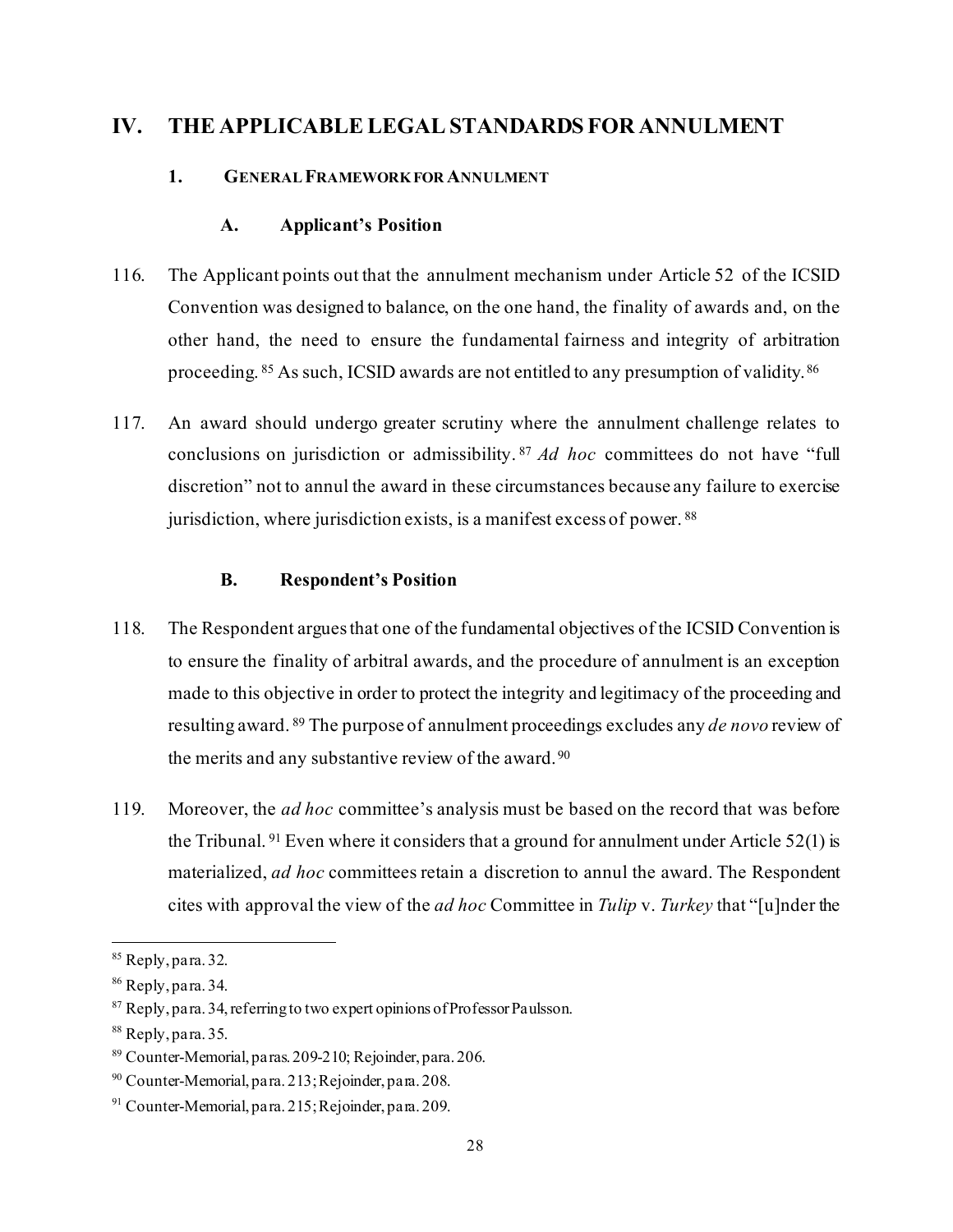ordinary meaning of this provision, an *ad hoc* committee has some discretion and is not under an obligation to annul even if it finds that there is a ground for annulment listed in Article 52(1)". [92](#page-35-2)

## **C. Committee's Analysis**

## *(a) Function of Annulment under the ICSID Convention*

- <span id="page-35-1"></span><span id="page-35-0"></span>120. The annulment under Article 52 of the Convention represents an exception to the principle of finality of the awards. That principle is embodied in Article 53(1) of the Convention according to which "[t]he award shall be binding on the parties and shall not be subject to any appeal or to any other remedy except those provided for in this Convention". The only remedies, envisaged in Section 5 of Chapter IV of the Convention, are interpretation, revision and annulment of the awards. The annulment process is not an appeal, it differs from it. It is not concerned with the substantive correctness of the award but with the integrity of the decision-making and the process which has led to the decision.<sup>[93](#page-35-3)</sup>
- 121. As the *ad hoc* Committee in *Tulip* v. *Turkey* explained that:

In any review process, two potentially conflicting principles are at work: the principle of finality and the principle of correctness. Finality serves the purpose of efficiency in terms of an expeditious and economical settlement of disputes. Correctness is an elusive goal that takes time and effort, and may involve several layers of control, a phenomenon that is familiar from proceedings in domestic courts. In arbitration, the principle of finality typically takes precedence over the principle of correctness*.*[94](#page-35-4)

122. The main goal of the ICSID Convention is to assure the finality of the ICSID awards. <sup>[95](#page-35-5)</sup> Therefore, the drafters of the ICSID Convention opted for the model of a limited review.

<span id="page-35-2"></span><sup>92</sup> Counter-Memorial, para. 216, citing *Tulip Real Estate and Development Netherlands B.V.* v. *Republic of Turkey* (ICSID Case No. ARB/11/28), Decision on Annulment, December 30, 2015, para. 45 ("*Tulip* v.*Turkey*").

<span id="page-35-3"></span><sup>93</sup> See e.g., *MCI Power Group, L.C. and New Turbine, Inc.* v. *Republic of Ecuador* (ICSID Case No. ARB/03/6), Decision on Annulment, October 19, 2009, para. 24 ("*MCI* v. *Ecuador*"); *Total S.A.* v. *Argentine Republic* (ICSID Case No. ARB/04/1), Decision on Annulment, February 1, 2016, para. 179 ("*Total* v.*Argentina*").

<span id="page-35-4"></span><sup>94</sup> *Tulip* v.*Turkey*, Decision on Annulment, December 30, 2015, para. 40.

<span id="page-35-5"></span><sup>&</sup>lt;sup>95</sup> Updated Background Paper on Annulment for the Administrative Council of ICSID, May 5, 2016, para. 71.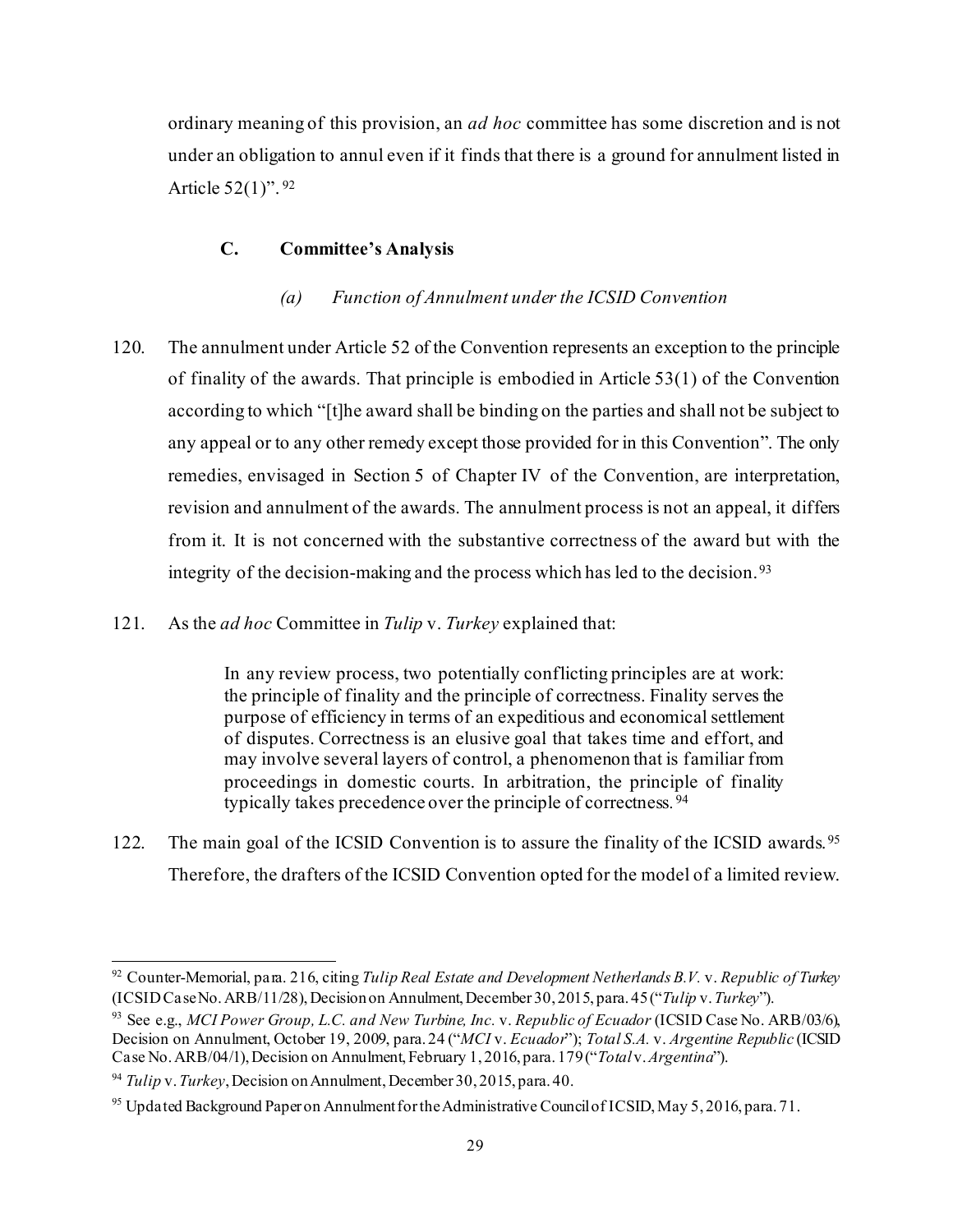It is useful to recall what the *ad hoc*Committee in *CDC* v. *Seychelles*said aboutthis review process:

This mechanism protecting against errors that threaten the fundamental fairness of the arbitral process (but not against incorrect decisions) arises from the ICSID Convention's drafters' desire that Awards be final and binding, which is an expression of "customary law based on the concepts of *pacta sunt servanda* and *res judicata*," and is in keeping with the object and purpose of the Convention. Parties use ICSID arbitration (at least in part) because they wish a more efficient way of resolving disputes than is possible in a national court system with its various levels of trial and appeal, or even in non-ICSID Convention arbitrations (which may be subject to national courts' review under local laws and whose enforcement may also be subject to defenses available under, for example, the New York Convention). Procedural protections are, however, all the more necessary in order to ensure that the resulting award is truly an "award," i.e., a result arrived at fairly, under due process and with transparency, and hence in the basic justice of which parties will have faith*.* [96](#page-36-0)

- 123. Annulment differs from appeal also in its possible outcome. The successful request for annulment may lead to the setting aside of the award, to its invalidation. The annulment committee has the power either to confirm the award or to annul it in whole or in part. It cannot substitute its decision for the decision under review that it has found to be deficient.<sup>[97](#page-36-1)</sup> An appeal, if successful, leads to the modification of the decision. An appellate organ may substitute its decision for the decision which was subject of an appeal.
- 124. The distinction between annulment and appeal has been emphasized by many *ad hoc* committees. They have stated consistently that their functions are limited and that they do not have the powers of a court of appeal.<sup>[98](#page-36-2)</sup> A decision to annul can be based on one or

<span id="page-36-0"></span><sup>96</sup> *CDC Group plc* v. *Republic of Seychelles*(ICSID Case No. ARB/02/14), Decision on Annulment, June 29, 2005, para. 36 ("*CDC* v. *Seychelles*"). Footnotes omitted.

<span id="page-36-1"></span><sup>97</sup> See e.g., *MTD Equity Sdn. Bhd. and MTD Chile S.A.* v. *Republic of Chile*, Decision on Annulment, March 21, 2007, para. 54 ("*MTD* v. *Chile*"); *Sociedad Anónima Eduardo Vieira* v. *Republic of Chile* (ICSID Case No. ARB/04/7), Decision on Annulment, December 10, 2010, para. 235 ("*Vieira* v.*Chile*").

<span id="page-36-2"></span><sup>98</sup> See e.g., *Klöckner Industrie-Anlagen GmbH and others* v.*United Republic of Cameroon and Société Camerounaise des Engrais* (ICSID Case No. ARB/81/2), Decision on Annulment, May 3, 1985, paras. 3, 83, 118, 128, 177 ("*Klöckner* v.*Cameroon*"); *Amco Asia Corporation and others* v.*Republic of Indonesia*(ICSID Case No. ARB/81/1), Decision on Annulment, May 16, 1986, paras. 43 and 110 ("*Amco I* v.*Indonesia*"); *Maritime International Nominees Establishment* v. *Republic of Guinea* (ICSID Case No. ARB/84/4), Decision on Annulment, December 22, 1989, paras. 5.08, 6.55 ("*MINE* v.*Guinea*"); *Wena Hotels Limited* v. *Arab Republic of Egypt*(ICSID Case No. ARB/98/4), Decision on Annulment, February 5, 2002, para. 18 ("*Wena* v. *Egypt*"); *Compañía de Aguas del Aconquija, S.A. &*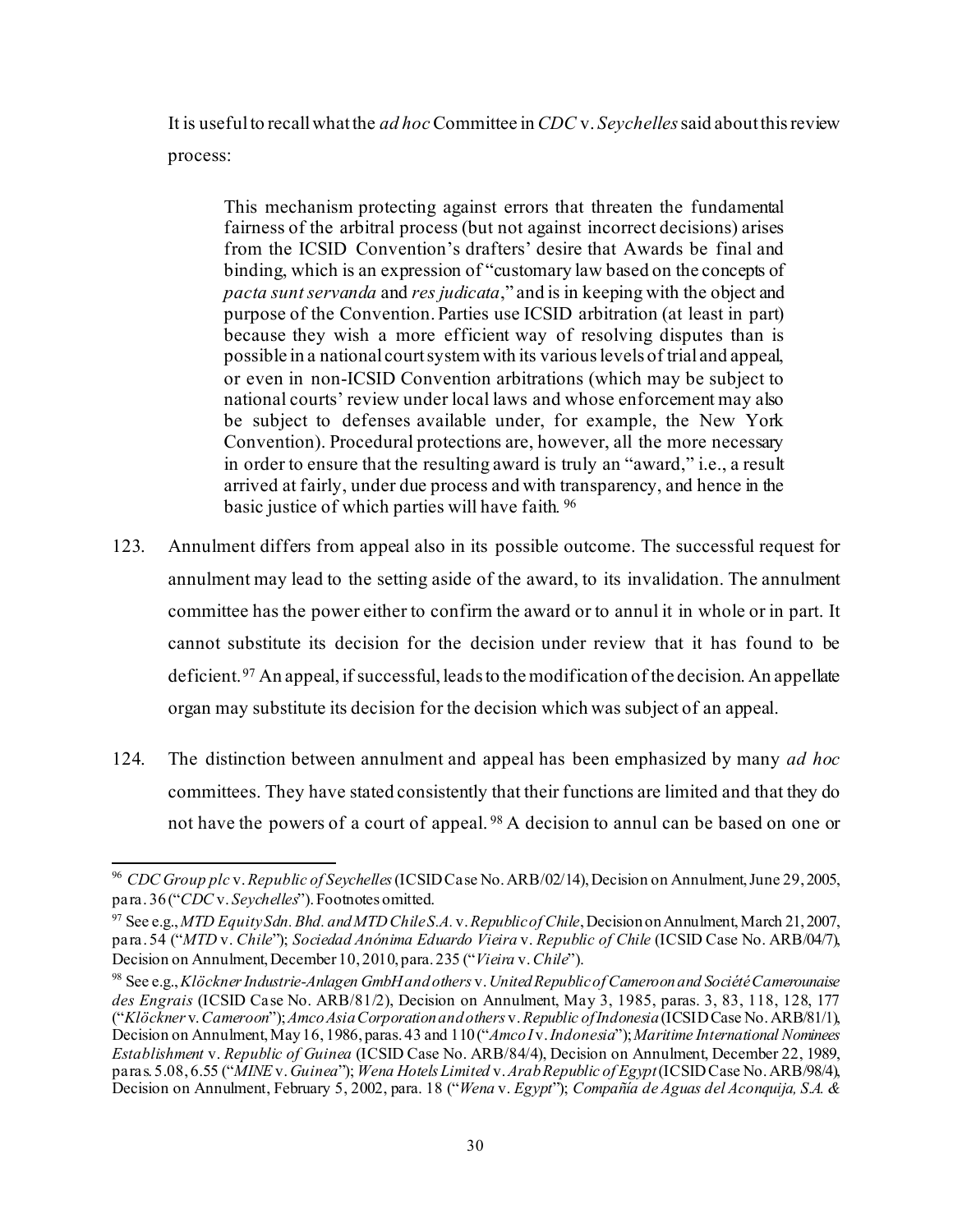several of the five grounds listed in Article  $52(1)$  of the ICSID Convention.<sup>[99](#page-37-0)</sup> It is not the role of *ad hoc* committees to review tribunals' findings on facts or to control their interpretation of the applicable law. [100](#page-37-1)

### *(b) Discretion to Annul*

125. Another important aspect to keep in mind is that *ad hoc* committees retain a certain measure of discretion in exercising their power to annul an award. UnderArticle 52(3) of the ICSID Convention: "[t]he Committee shall have the authority to annul the award". Under the ordinary meaning of this provision, an *ad hoc* committee has some discretion and is not under an obligation to annul even if it finds that there is a ground for annulment listed in Article 52(1). [101](#page-37-2) As the *ad hoc* Committee in *EDF* v. *Argentina* stated "[t]o say that a committee 'shall have the authority to annul the award' is very different from saying that a committee 'shall annul the award'". <sup>[102](#page-37-3)</sup> Decisions on applications for annulment confirm

*Compagnie Générale des Eaux* v.*Argentine Republic* (ICSID Case No. ARB/97/3), Decision on Annulment, July 3, 2002, para. 62 ("*Vivendi* v.*Argentina (I)*"); *CDC* v. *Seychelles*, Decision on Annulment, June 29, 2005, paras. 35 and 36; *Repsol YPF Ecuador, S.A.* v. *Empresa Estatal Petróleos del Ecuador (Petroecuador)* (ICSID Case No. ARB/01/10), Decision on Annulment, January 8, 2007, para. 38 ; *MTD* v. *Chile,* Decision on Annulment, March 21, 2007, para. 52; *CMS Gas Transmission Company* v. *Argentine Republic* (ICSID Case No. ARB/01/8), Decision on Annulment, September 25, 2007, paras. 43-44 ("*CMS* v. *Argentina*"); *Hussein Nuaman Soufraki* v. *United Arab Emirates*(ICSID Case No. ARB/02/7), Decision on Annulment, June 5, 2007, paras. 20 and24 ("*Soufraki* v.*UAE*"); *Mr. Tza Yap Shum* v. *Republic of Peru* (ICSID Case No. ARB/07/6), Decision on Annulment, February 12, 2015, para. 156.

<span id="page-37-0"></span><sup>99</sup> *Klöckner* v. *Cameroon*, Decision on Annulment, May 3, 1985, para. 3; *Wena* v. *Egypt*, Decision on Annulment, February 5, 2002, para. 17; *Vivendiv. Argentina (I)*, Decision on Annulment, July 3, 2002, para. 62.

<span id="page-37-1"></span><sup>100</sup> *Klöckner* v.*Cameroon*,Decision on Annulment, May 3, 1985, paras. 61 and 128; *Amco I* v.*Indonesia,* Decision on Annulment, May 16, 1986, para. 23; *CDC* v. *Seychelles* Decision on Annulment, June 29, 2005, para. 45; *CMS* v. *Argentina*, Decision on Annulment, September 25, 2007, paras. 85 and 136; *Tulip* v.*Turkey*, Decision on Annulment, December 30, 2015, para. 44.

<span id="page-37-2"></span><sup>101</sup> For the discussion of this principle in early ICSID cases see: *Klöckner* v. *Cameroon*, Decision on Annulment, May 3, 1985, paras. 151 and 179; *Amco Asia Corporation and others* v. *Republic of Indonesia*, Decision on Annulment, December 3, 1992, para. 1.20 ("*Amco II* v. *Indonesia*"); *MINE* v. *Guinea*, Decision on Annulment, December 22, 1989, paras. 4.09-4.10; for more recent discussion see e.g., *Total* v.*Argentina*, Decision on Annulment, February 1, 2016, para. 167.

<span id="page-37-3"></span><sup>102</sup> *EDF International S.A., Saur International S.A. and León Participaciones Argentinas S.A.* v. *Argentine Republic* (ICSID Case No. ARB/03/23), Decision on Annulment, February 5, 2016, para. 73 ("*EDF* v.*Argentina*").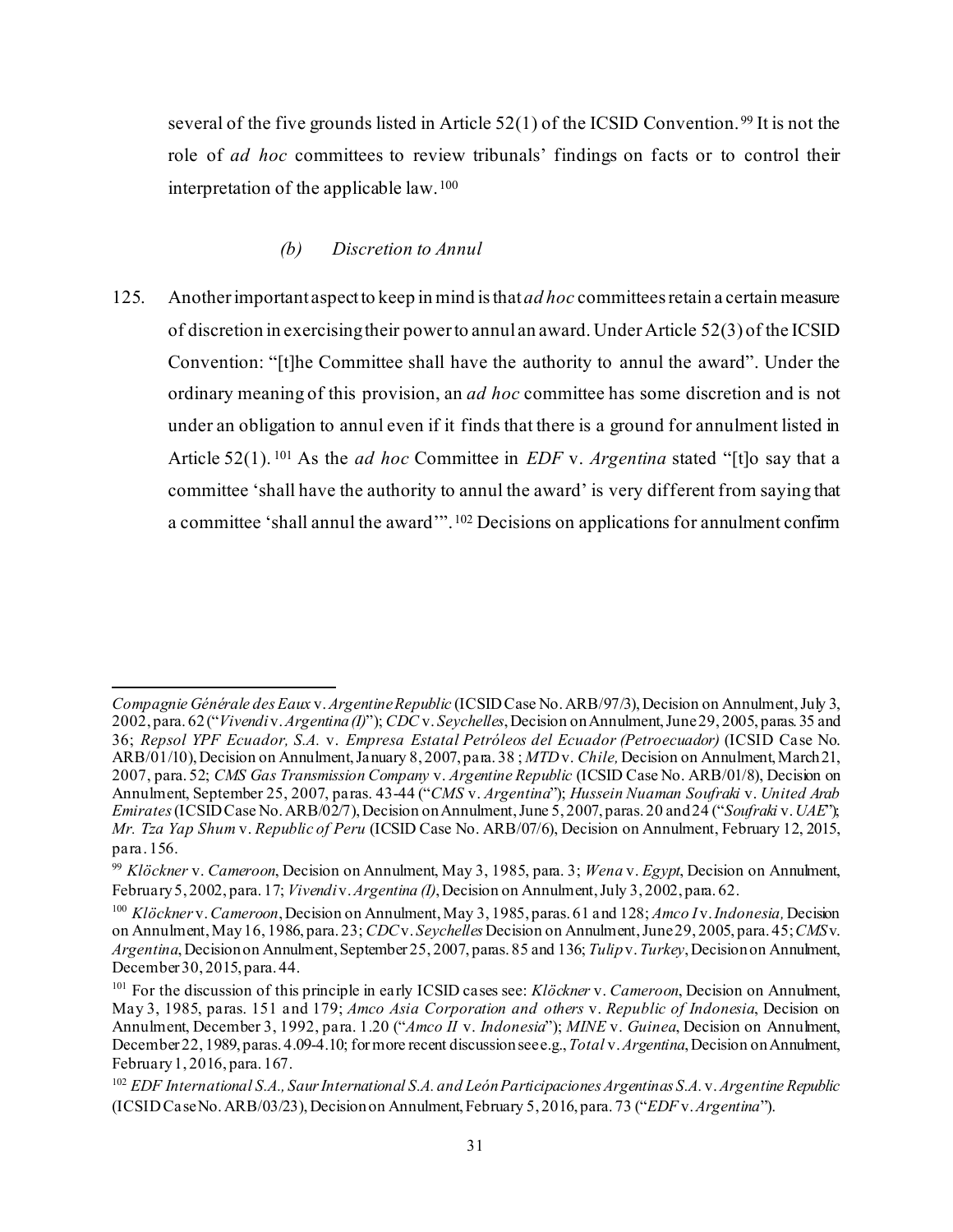that even if a ground listed in Article  $52(1)$  exists, annulment will ensue only if the flaw has had a serious adverse impact on one of the parties. [103](#page-38-0)

- 126. The *ad hoc* Committee in *Wena* v. *Egypt* stressed that a ground for annulment must have had an effect on the outcome of the award and must have led to a substantially different result in order to actually lead to annulment. [104](#page-38-1) The *ad hoc* Committee in *Vivendi* v. *Argentina (I)* cautioned that it "must guard against the annulment of awards for trivial cause". [105](#page-38-2) It stressed the discretion of committees and the practical significance of any error.  $106$
- 127. If one of the grounds listed in Article 52(1) of the ICSID Convention is established, an *ad hoc* committee still has to consider whether that ground had a material impact on the party seeking annulment.

## *(c) Principles Governing Annulment*

- 128. The principles governing annulment under the Convention, as elaborated by several dozens of annulment committees, have usefully been summarized in the updated Background Paper on Annulment For the Administrative Council of ICSID. [107](#page-38-4) The *ad hoc* committees have affirmed the following six broad principles:
	- 1. The grounds listed in Article 52(1) are the only grounds on which an award may be annulled;
	- 2. Annulment is an exceptional and narrowly circumscribed remedy and the role of an *ad hoc* committee is limited;
	- 3. *Ad hoc* committees are not courts of appeal, annulment is not a remedy against an incorrect decision, and an *ad hoc* committee cannot substitute the Tribunal's determination on the merits for its own;
	- 4. *Ad hoc* committees should exercise their discretion not to defeat the object and purpose of the remedy or erode the binding force and finality of awards;

<span id="page-38-0"></span><sup>103</sup> *Tulip* v.*Turkey*, Decision on Annulment, December 30, 2015, para. 45.

<span id="page-38-1"></span><sup>104</sup> See *Wena* v.*Egypt*, Decision on Annulment, February 5, 2002, paras. 58 and 105.

<span id="page-38-2"></span><sup>105</sup> *Vivendi* v. *Argentina(I)*, Decision on Annulment, July 3, 2002, para. 63.

<span id="page-38-3"></span><sup>106</sup> *Ibid.* at para. 66. In the same sense: *Soufraki* v. *UAE*, Decision on Annulment, June 5, 2007, paras. 24 and 27; *CDC* v. *Seychelles*, Decision on Annulment, June 29, 2005, para. 37.

<span id="page-38-4"></span><sup>&</sup>lt;sup>107</sup> Updated Background Paper on Annulment For the Administrative Council of ICSID, May 5, 2016, p. 32, para. 74.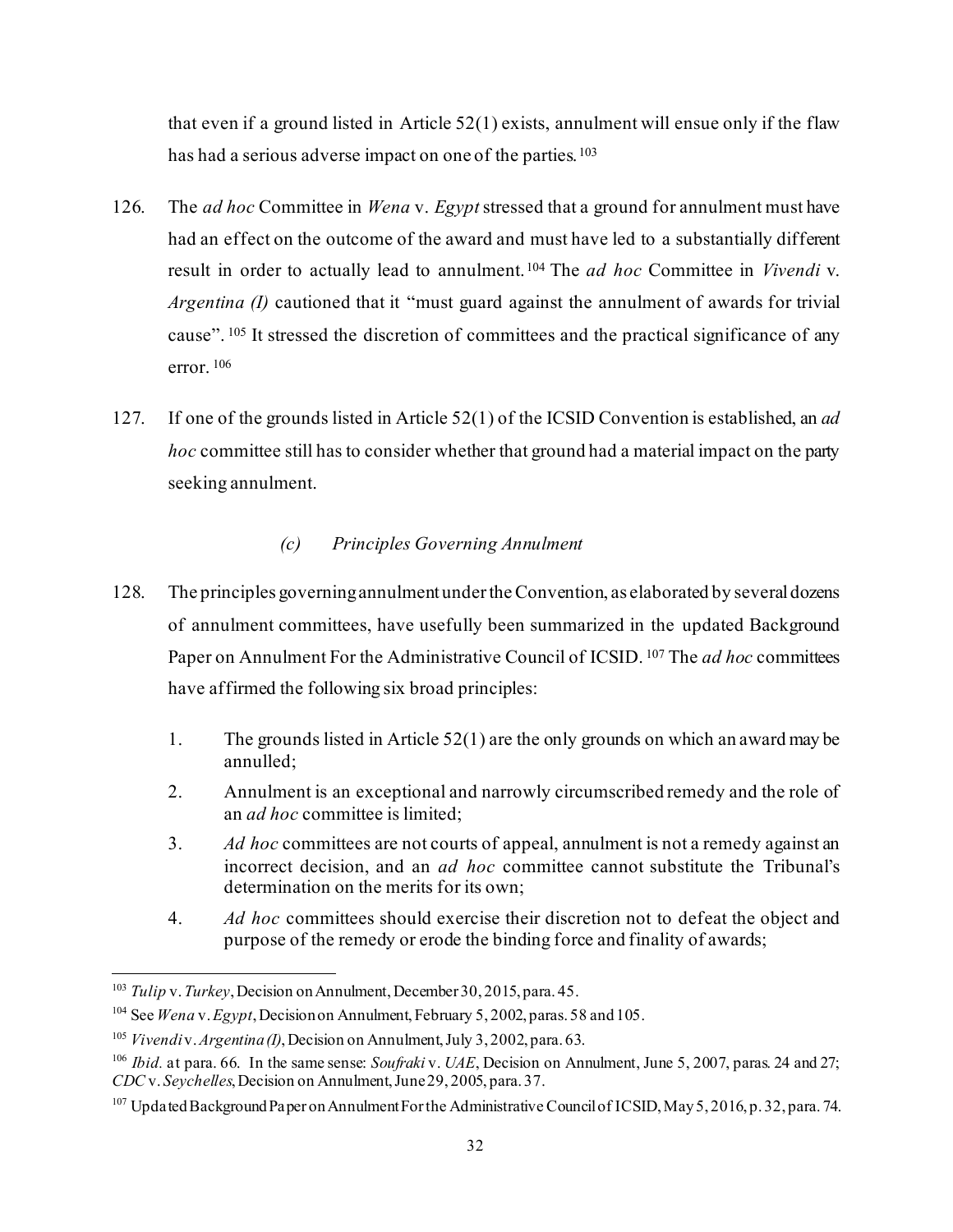- 5. Article 52 should be interpreted in accordance with its object and purpose, neither narrowly nor broadly; and
- 6. An *ad hoc* committee's authority to annul is circumscribed by the Article 52 grounds specified in the application for annulment, but an *ad hoc* committee has discretion with respect to the extent of an annulment, *i.e.*, either partial or full.
- 129. Article 52(1) of the ICSID Convention contains an exhaustive list of the following five grounds on which an award may be annulled:
	- (a) That the Tribunal was not properly constituted;
	- (b) That the Tribunal has manifestly exceeded its powers;
	- (c) That there was corruption on the part of a member of the Tribunal;
	- (d) That there has been a serious departure from a fundamental rule of procedure; and
	- (e) That the award has failed to state the reasons on which it is based.

# *(d) The Present Case*

130. In this proceeding, the Applicant seeks the partial annulment of the Award invoking three grounds. According to the Applicant, the Tribunal seriously departed from a fundamental rule of procedure, the Tribunal manifestly exceeded its powers and failed to state the reasons on which the Award is based. [108](#page-39-0) The Parties in the case at hand differ in their interpretation of the three grounds raised by the Applicant under Article 52 of the ICSID Convention. The Committee will follow in its analysis the sequence of the grounds for annulment as invoked by the Applicant.

## **2. SERIOUS DEPARTURE FROM A FUNDAMENTAL RULE OF PROCEDURE**

## **A. Applicant's Position**

131. The Applicant recalls that Article 52(1)(d) of the ICSID Convention provides that an award may be annulled when the tribunal seriously departed from a fundamental rule of procedure, and notes that one of such fundamental rules is the right to be heard. [109](#page-39-1) As Professor Schreuer explains, "the principle that both sides must be heard on all issues

<span id="page-39-0"></span><sup>&</sup>lt;sup>108</sup> Application, Section III – Grounds for Annulment, pp. 13-27, paras. 28-60.

<span id="page-39-1"></span><sup>&</sup>lt;sup>109</sup> Application, para. 28.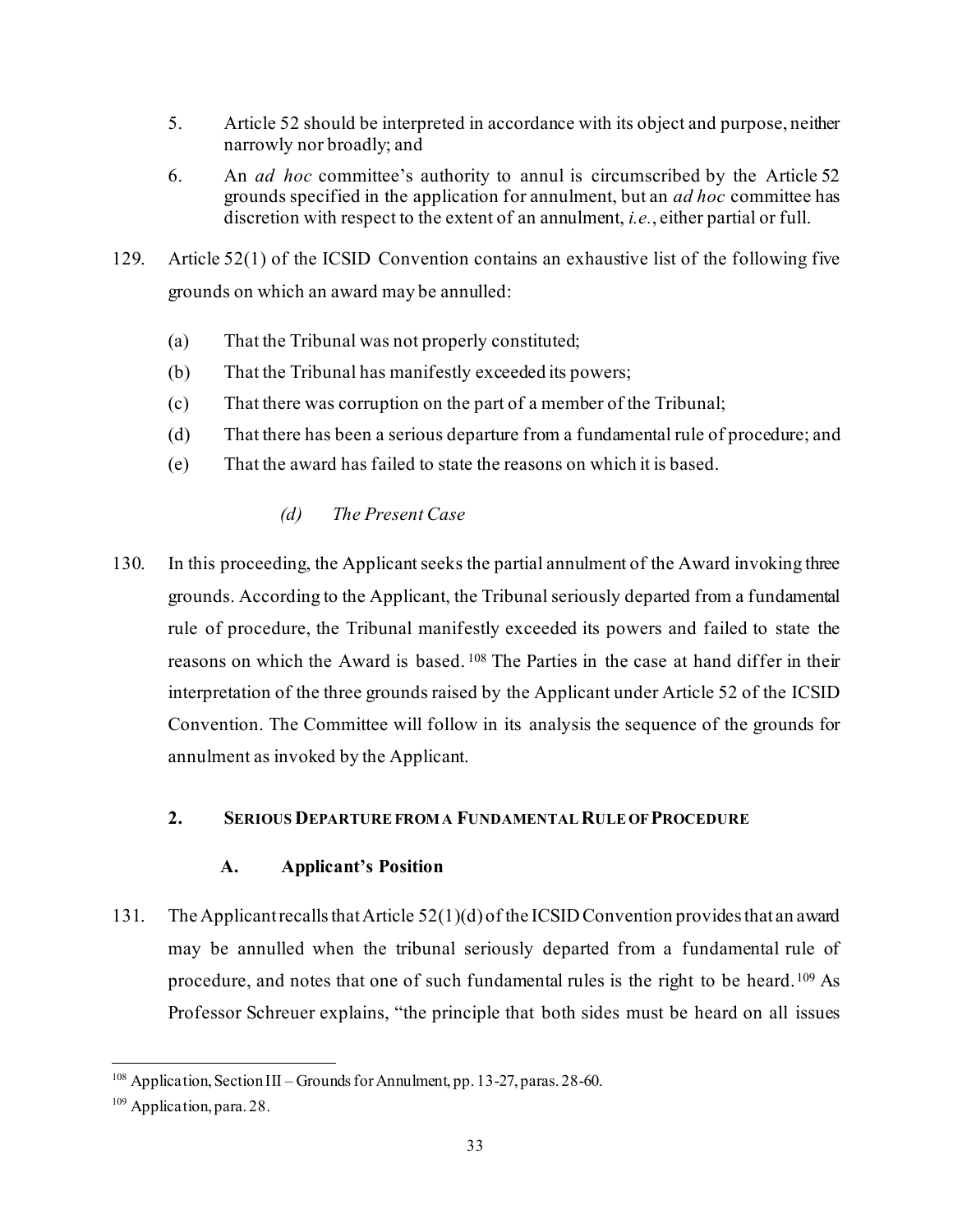affecting their legal position is one of the most basic concepts of fairness in adversarial proceedings".[110](#page-40-0) In *Wena* v. *Egypt*, the *ad hoc* Committee stated that the right to be heard "includes the right to state its claim or its defense and to produce all arguments and evidence in support of it".<sup>[111](#page-40-1)</sup>

- 132. The full opportunity of presenting one's case includes the right of rebuttal.<sup>[112](#page-40-2)</sup> Not allowing one party a full opportunity to address late-raised issues, submits the Applicant, warrants annulment of the resulting award. [113](#page-40-3) In addition, "[w]hile *ad hoc* committees have thus annulled awards where the tribunal denied both parties an opportunity to be heard, the same fundamental principles apply with even greater force where a tribunal materially prejudices only one party by denying it an opportunity to be heard". <sup>[114](#page-40-4)</sup>
- 133. The Applicant posits the scope of annulment for a serious departure from a fundamental rule of procedure must not be "artificially restrict[ed]", and in particular that the Applicant is not required to prove that there would have been a different outcome so as to annul the award. [115](#page-40-5) According to the Applicant, the Committee does not need to decide that Arbitration Rule  $41(1)$  is itself a fundamental rule in order to find an annullable error.<sup>[116](#page-40-6)</sup> It asserts that numerous tribunals have dismissed untimely objections on the basis of Rule 41(1). [117](#page-40-7)

### **B. Respondent's Position**

134. In the Respondent's view, the Applicantdoes not contest that the test for a serious departure from a fundamental rule of procedure is two-fold: (1) the departure from the rule by the

<span id="page-40-0"></span><sup>110</sup> Application, para. 28, referring to C. H. Schreuer et al.,*The ICSIDConvention:ACommentary* (2009), p. 987, para. 305.

<span id="page-40-1"></span><sup>111</sup> Application, para. 29; *Wena* v.*Egypt*, Decision on Annulment, February 5, 2002, para. 57.

<span id="page-40-2"></span><sup>112</sup> Memorial, paras. 71-72; Reply, para. 71.

<span id="page-40-3"></span><sup>113</sup> Memorial, paras. 73-78.

<span id="page-40-4"></span><sup>114</sup> Memorial, para. 79. Emphases omitted.

<span id="page-40-5"></span> $115$  Reply, paras. 71-72.

<span id="page-40-6"></span> $116$  Reply, para. 73.

<span id="page-40-7"></span> $117$  Reply, para. 74.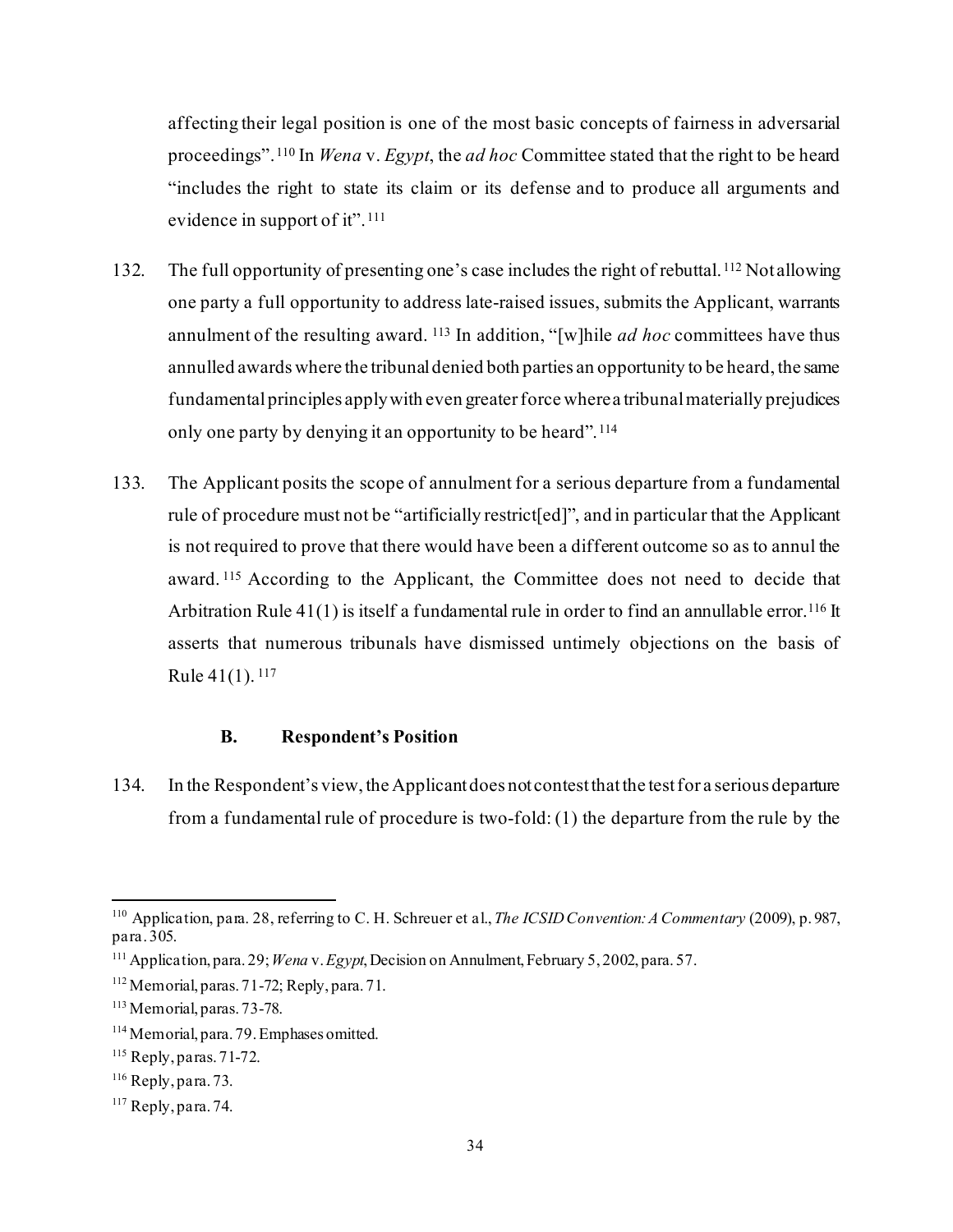tribunal must be serious; and (2) the procedural rule in question must be fundamental.<sup>[118](#page-41-0)</sup> On the first part, *ad hoc* committees have identified quantitative and qualitative criteria to assess the departure from a rule, confirming this departure must be substantial. [119](#page-41-1) On the second part, the fundamental rules of procedure envisaged by Article 52(1)(d) are only those which fall under principles of natural law. [120](#page-41-2)

- 135. According to the Respondent, the Applicant is wrong in asserting that a violation of Rule 41(1) of the ICSID Arbitration Rules constitutes *ipso facto* a serious departure from a fundamental rule of procedure. [121](#page-41-3) On the contrary, while no *ad hoc* committee has yet ruled on the question of whether the requirement of Article 41(1) amounts to a fundamental rule of procedure, it is clear from the jurisprudence that this requirement is applied flexibly by tribunals and committees. [122](#page-41-4) In addition, *ad hoc* committees must also verify, in the light of the circumstances of each case, whether the adversarial principle has in fact been respected by tribunals. [123](#page-41-5)
- 136. The Respondent stresses that the respect of the adversarial principle must be assessed in the light of the function and powers of arbitral tribunals and, in particular, that: tribunals are under no obligation to draw the attention of a party to the fact that it has not fully exercised its right to be heard; <sup>[124](#page-41-6)</sup> tribunals can adopt a legal reasoning other than that of the parties so long as this reasoning falls into the "legal framework" constituted by them;<sup>125</sup> and tribunals cannot base their decisions on evidence or legal concepts that one or both parties have never had the opportunity to debate and which did not fall within the legal framework established by the parties and therefore could not have been anticipated by them. [126](#page-41-8)

<span id="page-41-0"></span><sup>118</sup> Counter-Memorial, para. 224; Rejoinder, para. 231.

<span id="page-41-1"></span> $119$  Counter-Memorial, para. 225; Rejoinder, para. 232.

<span id="page-41-2"></span><sup>120</sup> Counter-Memorial, paras. 226-228; Rejoinder, para. 233.

<span id="page-41-3"></span><sup>121</sup> Counter-Memorial, para. 229; Rejoinder, paras. 235-236.

<span id="page-41-4"></span><sup>&</sup>lt;sup>122</sup> Counter-Memorial, para. 229; Rejoinder, para. 236.

<span id="page-41-5"></span><sup>123</sup> Counter-Memorial, paras. 230-232.

<span id="page-41-6"></span> $124$  Rejoinder, para. 242.

<span id="page-41-7"></span><sup>125</sup> Rejoinder, para. 243.

<span id="page-41-8"></span> $126$  Rejoinder, paras. 244-246.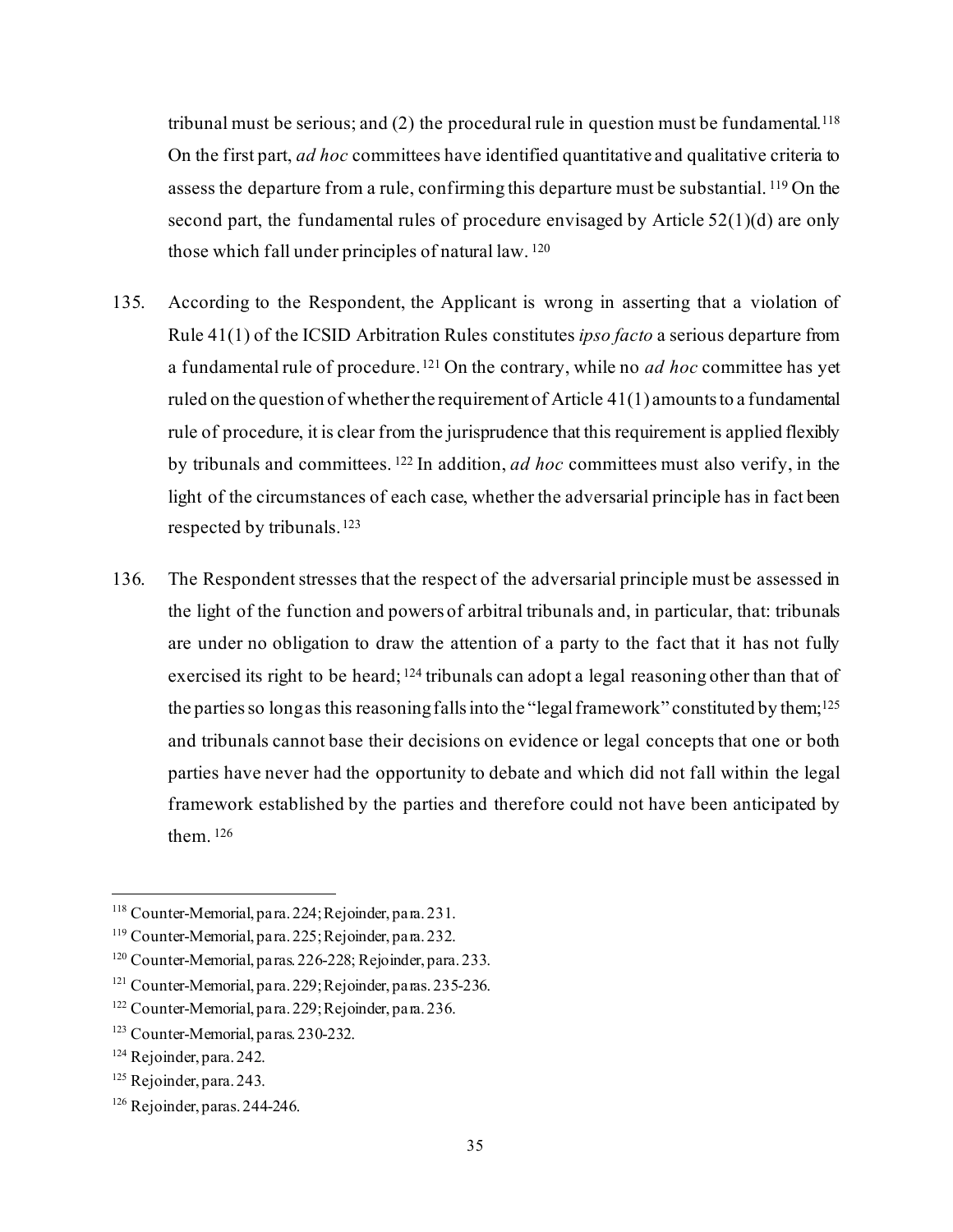### **C. Committee's Analysis**

137. The respect for the fundamental rules of procedure is an important guarantee for the integrity and legitimacy of the arbitration procedure. Article 52(1)(d) recognizes this by providing that a party may request annulment of the award on the ground that "there has been a serious departure from the fundamental rule of procedure". This provision thus sets two requirements for this ground for annulment. First, the rule concerned must be fundamental and, second, the departure must be serious.

## *(a) Fundamental Rule*

- 138. Not every departure from a rule of procedure will warrant an annulment. The rule in question needs to qualify as "fundamental". It appears from the *travaux préparatoires* of the Convention that what the drafters had in mind are some basic principles — which may be called principles of natural justice  $-$  such as the parties' right to be heard, equal opportunity of each party to present its case and the opportunity to present its evidence and arguments and to respond to evidence and arguments of the other party. [127](#page-42-0) As some *ad hoc* committees have emphasized, fundamental rules of procedure are principles that are essential to a fair hearing. [128](#page-42-1)
- 139. It is to be recalled that the drafters of the Convention when proposing this ground for annulment were inspired by Article 35(c) of the Model Rules on Arbitral Procedure, prepared by the United Nations International Law Commission. [129](#page-42-2) In the Commentary on the Draft Convention on Arbitral Procedure, this provision was described as "the principle that the tribunal must function in the manner of a judicial body and with respect for the fundamental rules governing the proceedings of any judicial body". [130](#page-42-3) According to this

<span id="page-42-0"></span><sup>127</sup> *History of the ICSID Convention,* Vol.II, p. 480.

<span id="page-42-1"></span><sup>128</sup> See e.g., *Libananco Holdings Co. Limited* v. *Republic of Turkey* (ICSID Case No. ARB/06/8), Decision on Annulment, May 22, 2013, para. 85 ("*Libananco* v. *Turkey*"); *Tulip* v. *Turkey*, Decision on Annulment, December 30, 2015, para. 71.

<span id="page-42-2"></span><sup>129</sup> *Yearbook of the International Law Commission, 1958*, Vol.II, p. 86.

<span id="page-42-3"></span><sup>&</sup>lt;sup>130</sup> Commentary on the Draft Convention on Arbitral Procedure adopted by the International Law Commission at its Fifth Session (A/CN.4/92), p. 109. (United Nations publications, Sales No.: 1955.V.1).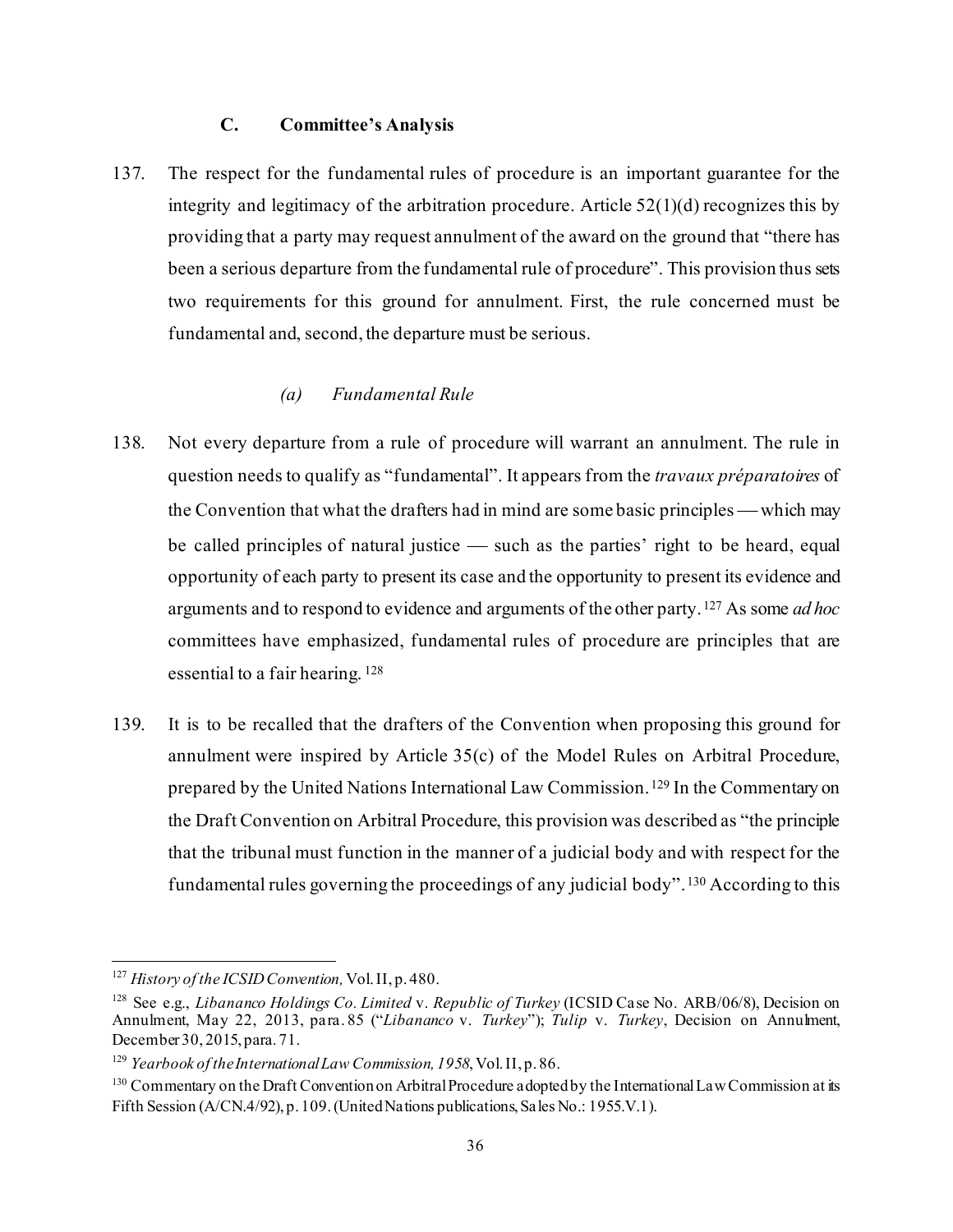Commentary, "[t]he right to be heard, including due opportunity to present proofs and arguments"<sup>[131](#page-43-0)</sup> is one of such fundamental rules of procedure.

140. The *ad hoc* Committee in *Wena* v. *Egypt* expressed the view that Article 52(1)(d) "refers to a set of minimal standards of procedure to be respected under international law". [132](#page-43-1) It further elaborated that each party shall have "the right to state its claim or its defense and to produce all arguments and evidence in support of it". [133](#page-43-2) And it continued: "[t]his fundamental right has to be ensured on an equal level, in a way that allows each party to respond adequately to the arguments and evidence presented by the other".<sup>[134](#page-43-3)</sup>

### *(b) Serious Departure*

- 141. The second requirement set forth in Article  $52(1)(d)$  is that a departure from the fundamental rule of procedure must be "seriou*s*" in order to provide a basis for annulling an award. That view was already expressed by the International Law Commission according to which the rule concerns "serious departure from fundamental rules of procedure rather than minor departures".[135](#page-43-4) Various *ad hoc* committees held that not every departure from a rule of procedure justifies annulment. Thus, according to the *ad hoc* Committee in *MINE* v. *Guinea* "the departure must be substantial and be such as to deprive a party of the benefit or protection which the rule was intended to provide". [136](#page-43-5)
- 142. Although some *ad hoc* committees examined whether the departure had a material impact on the outcome of the proceedings,  $137$  this Committee believes that it is more appropriate to adopt, as did some other *ad hoc* committees, a more flexible approach and to consider whether the award might have been substantially different, in other words to examine a

<span id="page-43-0"></span><sup>131</sup> *Ibid*. at p. 110.

<span id="page-43-1"></span><sup>132</sup> *Wena* v.*Egypt*, Decision on Annulment, February 5, 2002, para. 57.

<span id="page-43-2"></span><sup>133</sup> *Ibid*.

<span id="page-43-3"></span><sup>134</sup> *Ibid*.

<span id="page-43-4"></span><sup>&</sup>lt;sup>135</sup> Commentary on the Draft Convention on Arbitral Procedure adopted by the International Law Commission at its Fifth Session (A/CN.4/92), p. 109.(United Nations publications, Sales No.: 1955.V.1).

<span id="page-43-5"></span><sup>136</sup> *MINE* v.*Guinea*, Decision on Annulment, December 22, 1989, para. 5.05.

<span id="page-43-6"></span><sup>137</sup> See e.g., *El Paso Energy International Company* v. *Argentina* (ICSID Case No. ARB/03/15), Decision on Annulment, September 22, 2014, para. 269 ("*El Paso* v.*Argentina*").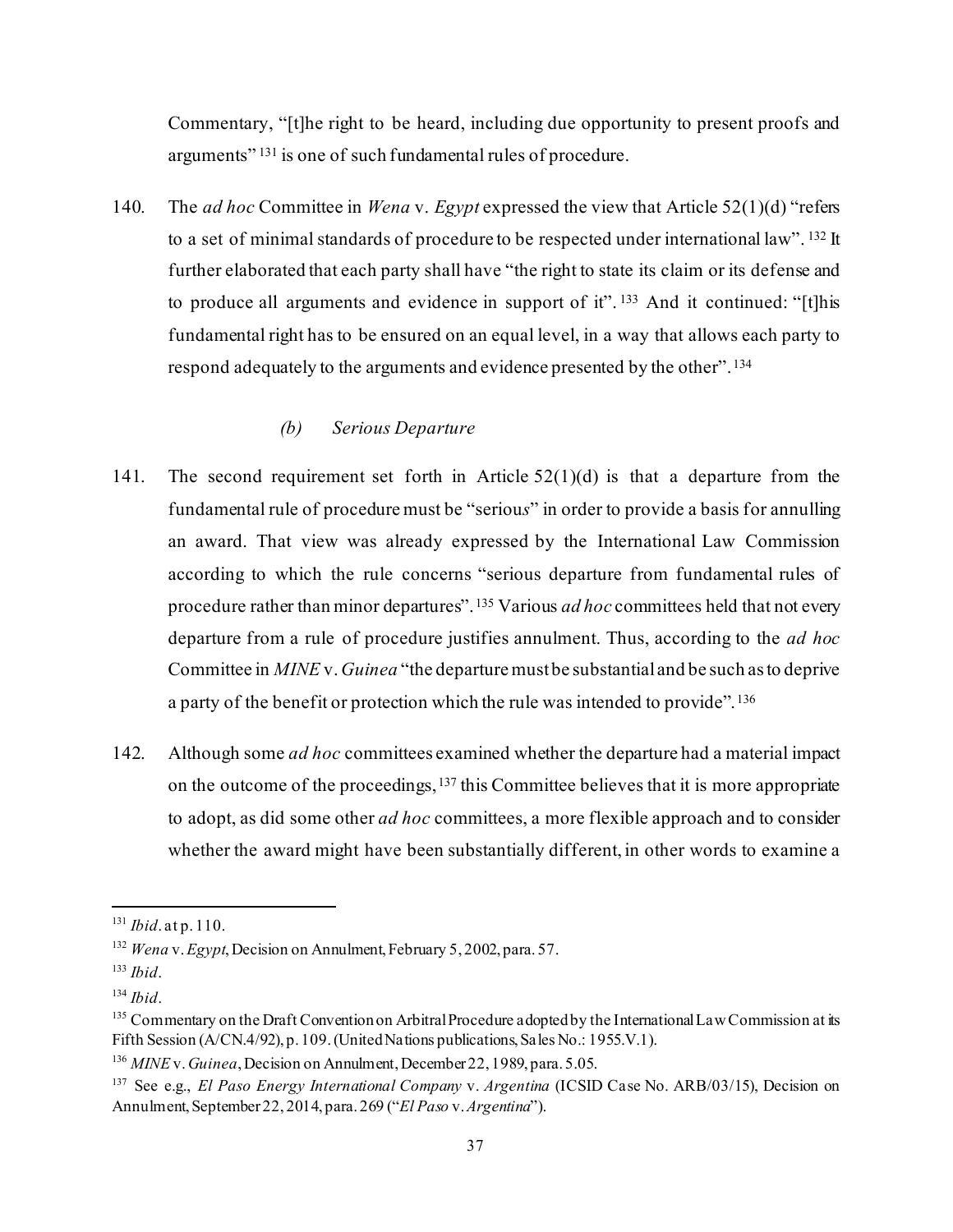potential effect of the departure from the fundamental rule of procedure on the award.  $138$ This approach was also followed with approval by the *ad hoc* Committee in *Tulip* v. *Turkey*  when it stated that "[t]o require an applicant to prove that the award would actually have been different, had the rule of procedure been observed, may impose an unrealistically high burden of proof". [139](#page-44-1) And it continued: "[w]here a complex decision depends on a number of factors, it is almost impossible to prove with certainty whether the change of one parameter would have altered the outcome. Therefore, an applicant must demonstrate that the observance of the rule had the *potential* of causing the tribunal to render an award substantially different from what it actually decided".[140](#page-44-2) It further added that "in order to be serious, the departure must be more than minimal. It must be substantial. It must have deprived the affected party of the benefit of the rule in question".<sup>[141](#page-44-3)</sup>

143. A similar approach was taken by the *ad hoc* Committee in *TECO* v. *Guatemala*. It expressed the view that:

> Requiring an applicant to show that it would have won the case or that the result of the case would have been different if the rule of procedure had been respected is a highly speculative exercise. An annulment committee cannot determine with any degree of certainty whether any of these results would have occurred without placing itself in the shoes of a tribunal, something which is not within its powers to do. What a committee can determine, however, is whether the tribunal's compliance with a rule of procedure could potentially have affected the award*.*[142](#page-44-4)

- *(c) The Right to Be Heard*
- 144. The Parties do not dispute that the right to be heard belongs to the category of the fundamental rules of procedure. In accordance with the right to be heard, the parties shall

<span id="page-44-0"></span><sup>138</sup> See e.g., *Wena* v. *Egypt*, Decision on Annulment, February 5, 2002, para. 61; *Victor Pey Casado and President Allende Foundation* v. *Chile* (ICSID Case No. ARB/98/2), Decision on Annulment, December 18, 2012, para. 78; *Caratube International Oil Company LLP* v. *Kazakhstan* (ICSID Case No. ARB/08/12), Decision on Annulment, February 21, 2014, para. 99 ("*Caratube* v.*Kazakhstan*").

<span id="page-44-1"></span><sup>139</sup> *Tulip* v.*Turkey*, Decision on Annulment, December 30, 2015, para. 78.

<span id="page-44-2"></span><sup>140</sup> *Ibid*. Emphasis in the original.

<span id="page-44-3"></span><sup>141</sup> *Ibid*.

<span id="page-44-4"></span><sup>142</sup> *TECO Guatemala Holdings LLC* v.*Republic of Guatemala* (ICSID Case No. ARB/10/23), Decision on Annulment, April 5, 2016, para. 85 ("*TECO* v.*Guatemala*").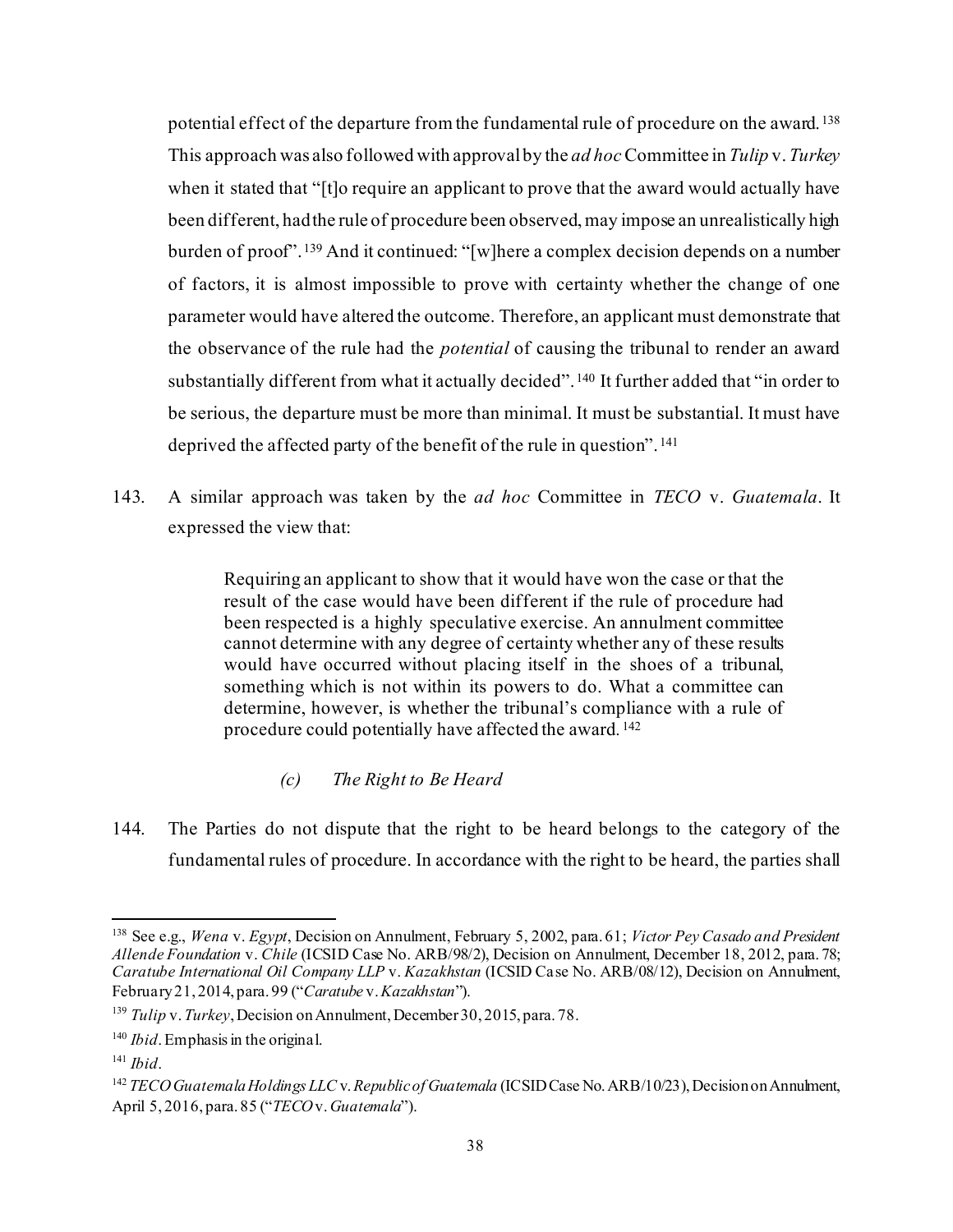be given the opportunity to present all the arguments and all the evidence that they deem relevant and to respond to arguments and evidence submitted by their opponent. In particular, each party must be given the opportunity to address every formal motion before the tribunal and every legal issue raised by the other party. The purpose of various provisions of the ICSID Arbitration Rules is to provide for and guarantee this right. [143](#page-45-0)

- 145. The implications of this right are, however, sometimes disputed. For instance, *ad hoc* committees have had to deal with the question of whether there was a violation of a party's right to be heard if the tribunal had based its decision on a theory that the parties had not fully discussed. [144](#page-45-1)
- 146. The *ad hoc* Committee in *Caratube* v. *Kazakhstan* stated that:

[T]ribunals do not violate the parties' right to be heard if they ground their decision on the legal reasoning not specifically advanced by the parties, provided that the Tribunal's arguments can be fitted within the legal framework argued during the procedure and therefore concern aspects on which the parties could reasonably be expected to comment, if they wished their views to be taken into account by the tribunal*.* [145](#page-45-2)

147. That Committee also observed that "surprise [as far as the legal solution is concerned] does not give rise to a ground for annulment". [146](#page-45-3) In support of its view, it relied on the statement of the *ad hoc* Committee in *Vivendi* v. *Argentina (I)* that:

> It may be true that the particular approach adopted by the Tribunal in attempting to reconcile the various conflicting elements of the case before it came as a surprise to the parties, or at least to some of them. But even if true, this would by no means be unprecedented in judicial decision-making, either international or domestic, and it has nothing to do with the ground for annulment contemplated by Article  $52(1)(d)$  of the ICSID Convention.<sup>[147](#page-45-4)</sup>

<span id="page-45-0"></span><sup>&</sup>lt;sup>143</sup> See especially ICSID Arbitration Rules 20-21, 31-32, 37, 39-42, 44, 49-50, 54.

<span id="page-45-1"></span><sup>144</sup> *Klöckner* v.*Cameroon* (ICSID Case No. ARB/81/2),Decision on Annulment, May 3, 1985, paras. 89-91; *Wena* v. *Egypt*, Decision on Annulment, February 5, 2002, paras. 66-70; *Vivendi* v. *Argentina (I)*, Decision on Annulment, July 3, 2002, paras. 82-85; *Caratube* v. *Kazakhstan*, Decision on Annulment, February 21, 2014, paras. 90-96; *El Paso* v. *Argentina*, Decision on Annulment, September 22, 2014, paras. 278-286.

<span id="page-45-2"></span><sup>145</sup> *Caratube* v.*Kazakhstan*, Decision on Annulment, February 21, 2014, para. 94.

<span id="page-45-3"></span><sup>146</sup> *Ibid*. at para. 96.

<span id="page-45-4"></span><sup>&</sup>lt;sup>147</sup> *Vivendiv. Argentina (I)*, Decision on Annulment, July 3, 2002, para. 84.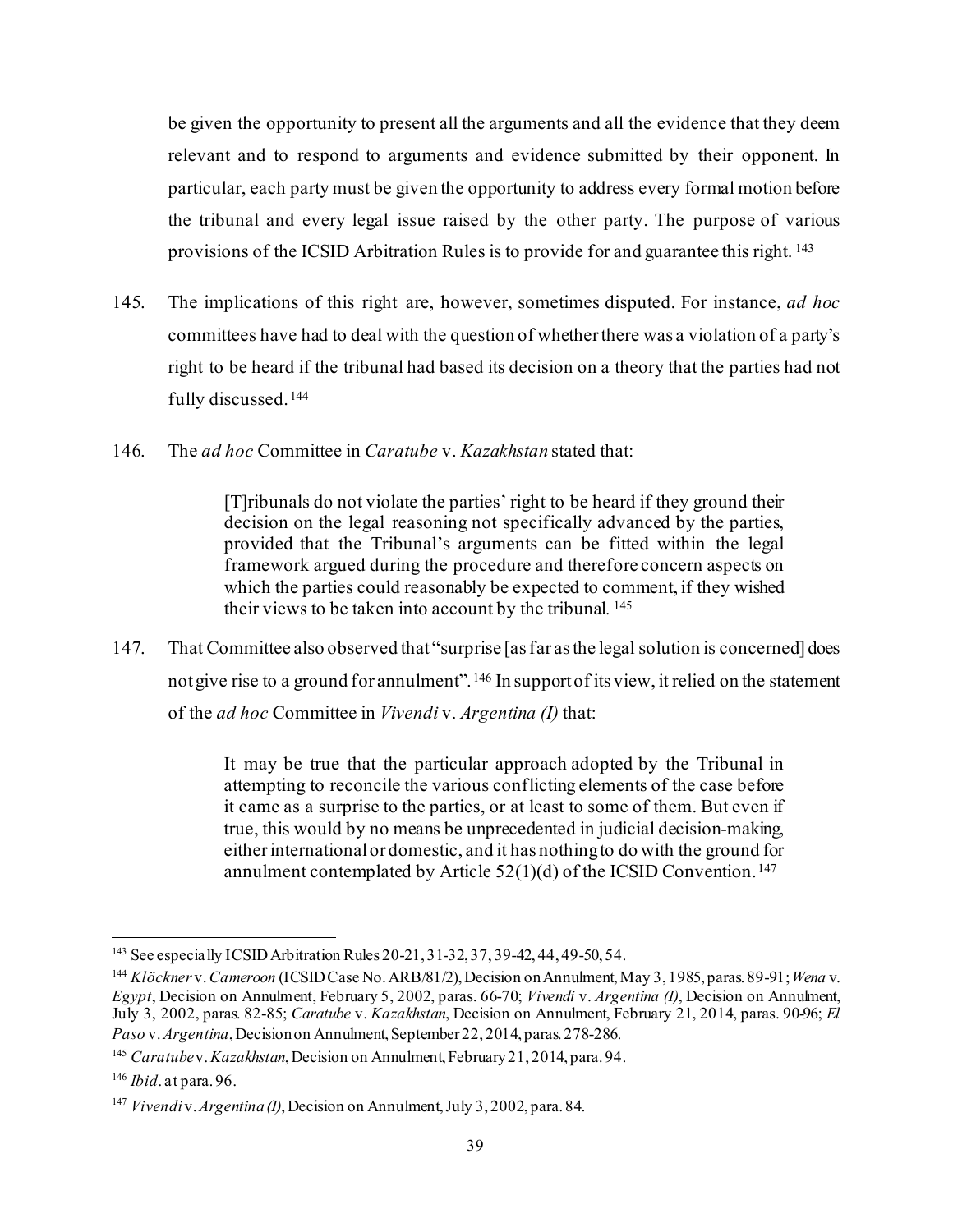148. This Committee considers this approach reasonable and well-grounded in international judicial practice. [148](#page-46-0)

## **3. MANIFEST EXCESS OF POWERS**

### **A. Applicant's Position**

- 149. The Applicant sets forth that a tribunal manifestly exceedsits powers, *inter alia*, if it fails to exercise jurisdiction where it exists or to apply the proper law. [149](#page-46-1) An excess of powers is manifest when it can be discerned with little effort.<sup>[150](#page-46-2)</sup> When applying the law, the Tribunal may not invent it or replace it with its own personal policy preferences. [151](#page-46-3)
- 150. On the relevant standard under Article 52(1)(b), the Applicant makes the following observations: an excess of power can be manifest if it can "readily be discerned", although this may occasionally require an *ad hoc* annulment committee to undertake an "elaborate analysis"; [152](#page-46-4) an *ad hoc* annulment committee is entitled to examine the "factual and legal premises" upon which the tribunal's decision is based;<sup>[153](#page-46-5)</sup> and a tribunal commits an excess of powers by the "manifest and consequential non-exercise of [its] full powers".[154](#page-46-6)
- 151. Furthermore, the Applicant contends that: a tribunal cannot assume but must prove the legal rules it applies; <sup>[155](#page-46-7)</sup> an "egregious", "gross" or "extreme" misapplication of the proper law amounts to a failure to apply the proper law; <sup>[156](#page-46-8)</sup> even if a tribunal's reasoning is "of a legal nature", its award may be annulled when the decision did not "remain[] within the

<span id="page-46-0"></span><sup>148</sup> See e.g., *Northern Cameroons (Cameroon* v. *United Kingdom)*, Judgment, I.C.J. Reports 1963, p. 15; *Nuclear Tests (Australia* v.*France)*, Judgment, I.C.J. Reports 1974, p. 253; *Nuclear Tests (New Zealand* v.*France)*, Judgment, I.C.J.Reports 1974, p. 457; *Maritime Dispute (Peru* v.*Chile)*, Judgment, I.C.J. Reports 2014, p. 3.

<span id="page-46-1"></span><sup>&</sup>lt;sup>149</sup> Application, paras. 34-36; Memorial, para. 58.

<span id="page-46-2"></span><sup>&</sup>lt;sup>150</sup> Memorial, para. 59.

<span id="page-46-3"></span><sup>151</sup> Memorial, paras. 62-64; Reply, para. 54; A. PHB1, para. 12.

<span id="page-46-4"></span><sup>&</sup>lt;sup>152</sup> Reply, para. 39. Annulment Hearing Tr. Day 1 (May 27, 2019) [E] 21:13-19.

<span id="page-46-5"></span><sup>153</sup> Reply, paras. 40-41.

<span id="page-46-6"></span><sup>154</sup> Reply, paras. 42-43. Annulment HearingTr. Day 1 (May 27, 2019) [E] 22:15-21.

<span id="page-46-7"></span><sup>&</sup>lt;sup>155</sup> Reply, paras. 44-46.

<span id="page-46-8"></span><sup>&</sup>lt;sup>156</sup> Reply, paras. 47-49.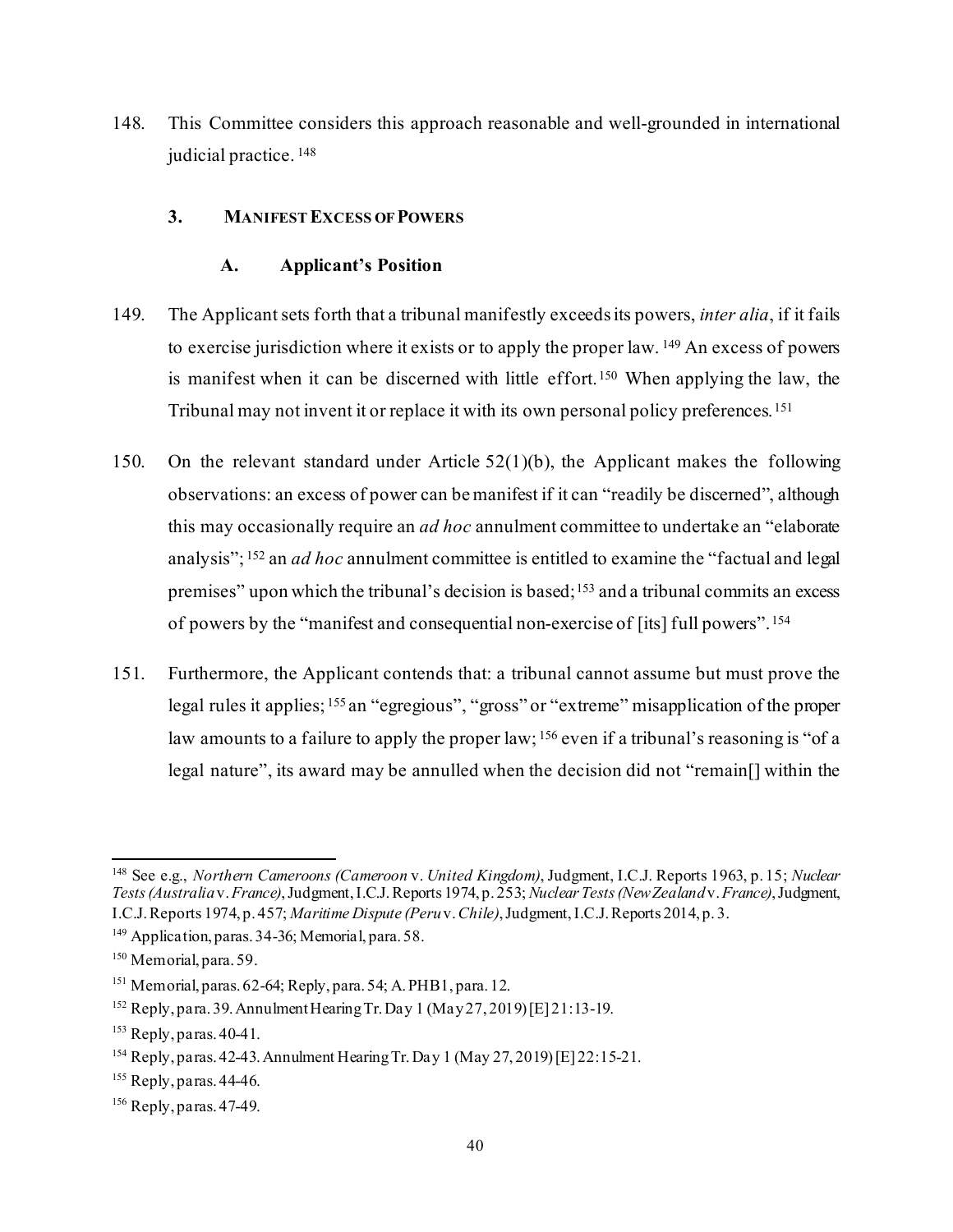general limits of positive law or has substantially departed from it"; [157](#page-47-0) and a tribunal has the authority to fill gaps in the applicable law, but not to create or invent new legal rules to adjudicate the dispute.[158](#page-47-1)

### **B. Respondent's Position**

- 152. The Respondent argues that only a manifest excess of power which is "obvious, evident, clear" warrants the annulment of the award. [159](#page-47-2) If a certain degree of analysis may be necessary to understand "what the tribunal has decided", an excess of power cannot be characterized as manifest when it is not "sufficiently clear and grave" or when it cannot "readily be discerned".<sup>[160](#page-47-3)</sup>
- 153. With respect to the failure to exercise jurisdiction, the Respondentpoints out thatthe ICSID Convention does not permit a *de novo* review of the tribunal's jurisdictional ruling. [161](#page-47-4) No *ad hoc* committee has ruled yet on whether an erroneous decision on admissibility may amount to an excess of power. [162](#page-47-5) Yet, the Applicant fails to distinguish between situations where the subject-matter of the application for annulment is not the jurisdiction of the tribunal (and thus concerns the existence and scope of its powers), and the admissibility of the parties' claims (and thus concerns the exercise of its jurisdictional power). [163](#page-47-6) In any case, an *ad hoc* committee cannot review the factual premises on which the tribunal based its decision; [164](#page-47-7) and an *ad hoc* committee cannot annul an award if the tribunal's disposition of a question of law is "tenable". [165](#page-47-8)

<span id="page-47-0"></span><sup>157</sup> Reply, paras. 50-52. Annulment HearingTr. Day 1 (May 27, 2019) [E] 24:6-7.

<span id="page-47-1"></span> $158$  Reply, paras. 53-55.

<span id="page-47-2"></span><sup>159</sup> Counter-Memorial, paras. 330-332, 334.

<span id="page-47-3"></span><sup>160</sup> Rejoinder, para. 381. Footnotes omitted.

<span id="page-47-4"></span><sup>&</sup>lt;sup>161</sup> Counter-Memorial, paras. 338-340.

<span id="page-47-5"></span><sup>162</sup> Rejoinder, para. 390.

<span id="page-47-6"></span><sup>163</sup> Rejoinder, paras. 386-390; R. RHB1, para. 31.

<span id="page-47-7"></span><sup>164</sup> Rejoinder, paras. 392-395.

<span id="page-47-8"></span><sup>&</sup>lt;sup>165</sup> Rejoinder, para. 396.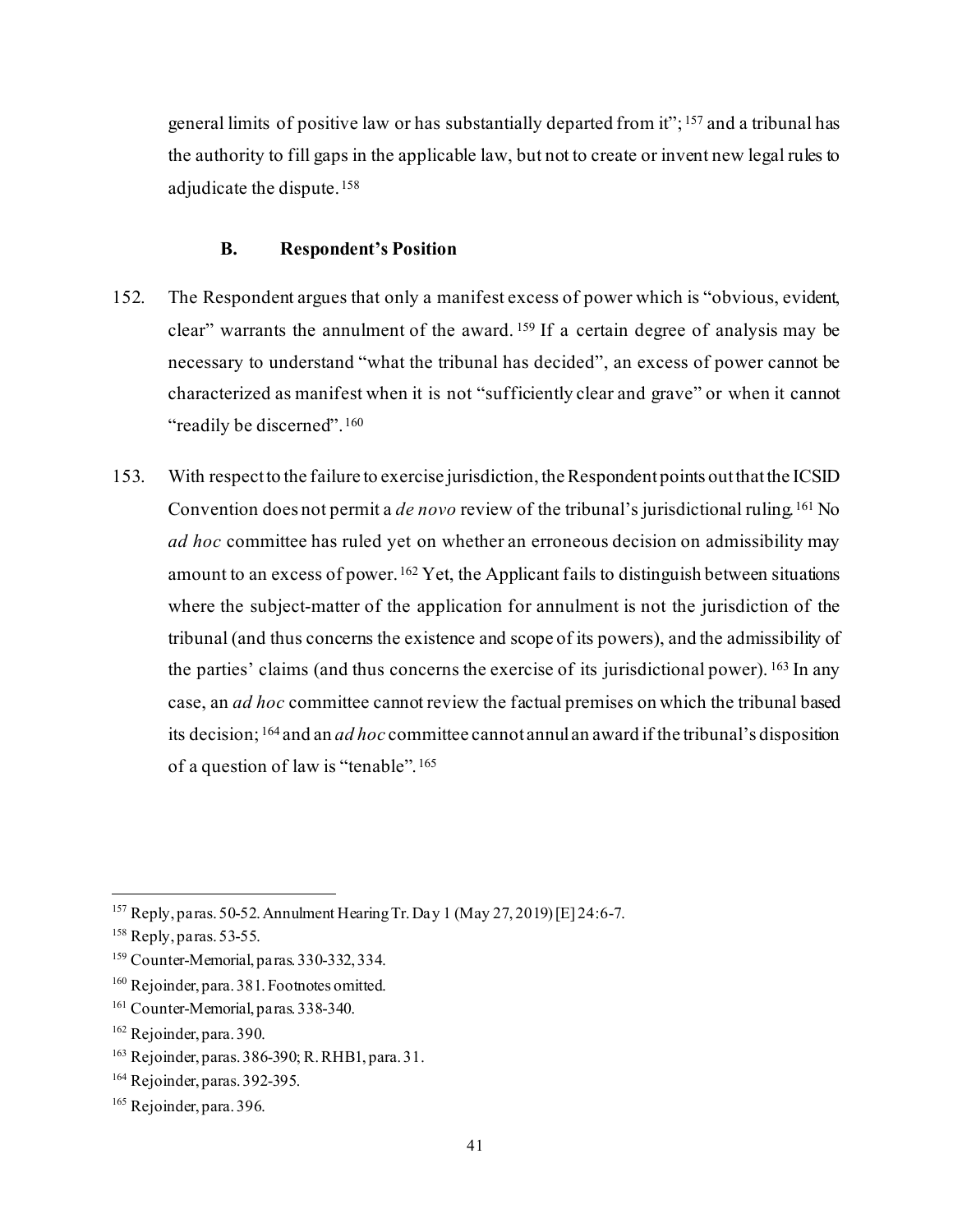154. With respect to the failure to apply the proper law, the Respondentsets forth that an arbitral tribunal cannot be criticized for having applied the law agreed to by the parties, [166](#page-48-0) especially when their agreement concerns a body of rules without setting a hierarchy between them. [167](#page-48-1) Once the *ad hoc* committee has identified the law applicable to the question in debate, it must ascertain whether the tribunal has endeavouredto apply that law to the circumstances of the case <sup>[168](#page-48-2)</sup> or whether it consciously ignored the applicable law.<sup>[169](#page-48-3)</sup> The Respondent argues that the Applicant conflates, on the one hand, the control of the tribunal's endeavour to apply the proper law, and, on the other hand, the control of the tribunal's finding on the content of the applicable law. <sup>[170](#page-48-4)</sup> The latter is impermissible in that it would constitute an appeal. [171](#page-48-5)

### **C. Committee's Analysis**

155. Under Article 52(1)(b) of the ICSID Convention, a party may request annulment of the award on the ground "that the Tribunal has manifestly exceeded its powers". The *travaux préparatoires* demonstrate that the intention of the drafters of the Convention was to cover the situation where the Tribunal's decision went beyond the terms of the parties' arbitration agreement. [172](#page-48-6) This ground covers a situation when a tribunal decides the dispute although under the terms of the arbitration agreement it lacks jurisdiction over the claims submitted to it by a claimant. It may also cover a situation when a tribunal fails to exercise its jurisdiction. The *ad hoc* Committee in *Vivendi* v. *Argentina (I)*, in a frequently quoted passage, observed:

> It is settled […] that an ICSID Tribunal commits an excess of powers not only if it exercises jurisdiction which it does not have under the relevant agreement or treaty and the ICSID Convention, but also if it fails to exercise a jurisdiction which it possesses under those instruments. One might qualify this by saying that it is only where the failure to exercise a jurisdiction is

<span id="page-48-0"></span><sup>166</sup> Counter-Memorial, para. 347.

<span id="page-48-1"></span><sup>167</sup> Counter-Memorial, paras. 348-349.

<span id="page-48-2"></span><sup>&</sup>lt;sup>168</sup> Counter-Memorial, para. 350.

<span id="page-48-3"></span><sup>169</sup> Rejoinder, para. 430.

<span id="page-48-4"></span> $170$  Rejoinder, para. 409.

<span id="page-48-5"></span><sup>171</sup> Rejoinder, paras. 423-434.

<span id="page-48-6"></span><sup>172</sup> See *History of the ICSID Convention*, Vol. II, p. 517.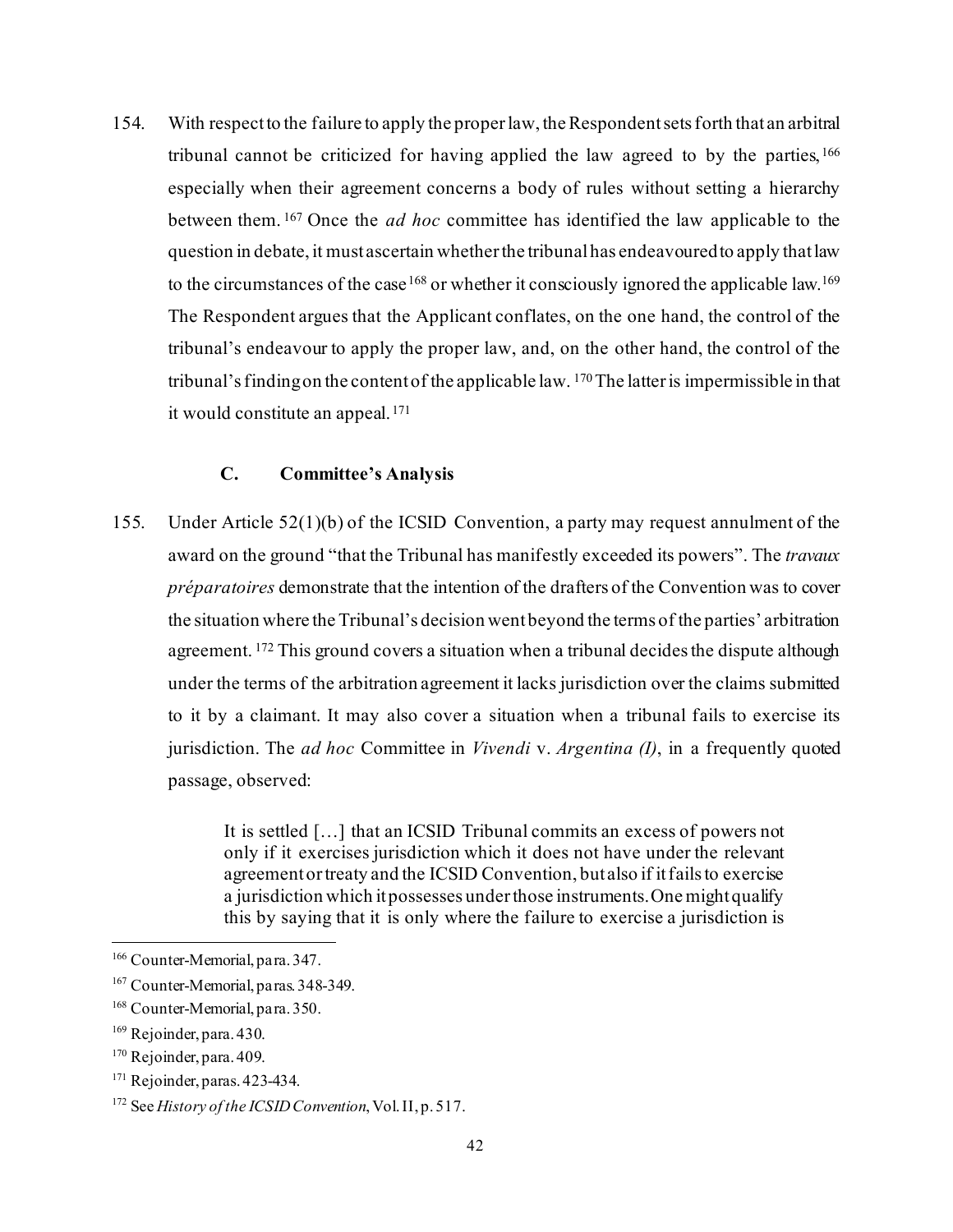capable of making a difference to the result that it can be considered a manifest excess of power. Subject to that qualification, however, the failure by a tribunal to exercise a jurisdiction given it by the ICSID Convention and a BIT in circumstances where the outcome of the inquiry is affected as a result, amounts in the Committee's view to a manifest excess of powers within the meaning of Article 52(1)(b)*.* [173](#page-49-0)

Unless there is a legally relevant reason for a tribunal to refrain from exercising jurisdiction it possesses, a tribunal declining to exercise it exceeds its powers.

- 156. In the present case, while the Tribunal rejected the Respondent's objections to its jurisdiction *ratione personae* and *ratione materiae* in the reasoning part of the Award, [174](#page-49-1) it decided that "[t]he claims raised in this arbitration are inadmissible and the Tribunal is precluded from exercising jurisdiction over this dispute". [175](#page-49-2)
- 157. The Committee will have to review whether there were indeed legal reasons for the Tribunal to refrain from the exercise of its jurisdiction in order to determine whether it has manifestly exceeded its powers as contended by the Applicant.

## **4. FAILURE TO STATE REASONS**

### **A. Applicant's Position**

158. The Applicant notes that Article 52(1)(e) of the ICSID Convention provides that an award may be annulled if it fails to state the reasons on which it is based. It refers to the *ad hoc*  Committee in *MINE* v. *Guinea* which noted that the award must enable "one to follow how

<span id="page-49-0"></span><sup>173</sup> *Vivendi* v. *Argentina (I)*, Decision on Annulment, July 3, 2002, para. 86. See also *Soufraki* v. *UAE*, Decision on Annulment, June 5, 2007, para. 43; *Industria Nacional de Alimentos, S.A. and Indalsa Perú*, *S.A.* (*formerly Empresas Lucchetti, S.A. and Lucchetti Perú, S.A.*) v. *Republic of Peru* (ICSID Case No. ARB/03/4), Decision on Annulment, September 5, 2007, para. 99 ("*Lucchetti* v. *Peru*"); *Fraport AG Frankfurt Services Worldwide* v.*Philippines* (ICSID Case No. ARB/03/25), Decision on Annulment, December 23, 2010, paras. 36-37 ("*Fraport* v.*The Philippines*").

<span id="page-49-1"></span><sup>&</sup>lt;sup>174</sup> Award, paras. 314-315, 324, 385. As noted above (para. 91), the Tribunal in view of its conclusion that the claims are inadmissible did not consider it necessary to deal with the remaining jurisdictional objections that the acts of the State-owned television provider are not attributable to the Respondent and the "purely contractual claims" relating to the Investment Agreement do not fall within its jurisdiction.

<span id="page-49-2"></span> $175$  Award, Chapter VIII entitled Decision, para. 587(a). This formulation implicitly confirms that the Tribunal possessed jurisdiction over the dispute.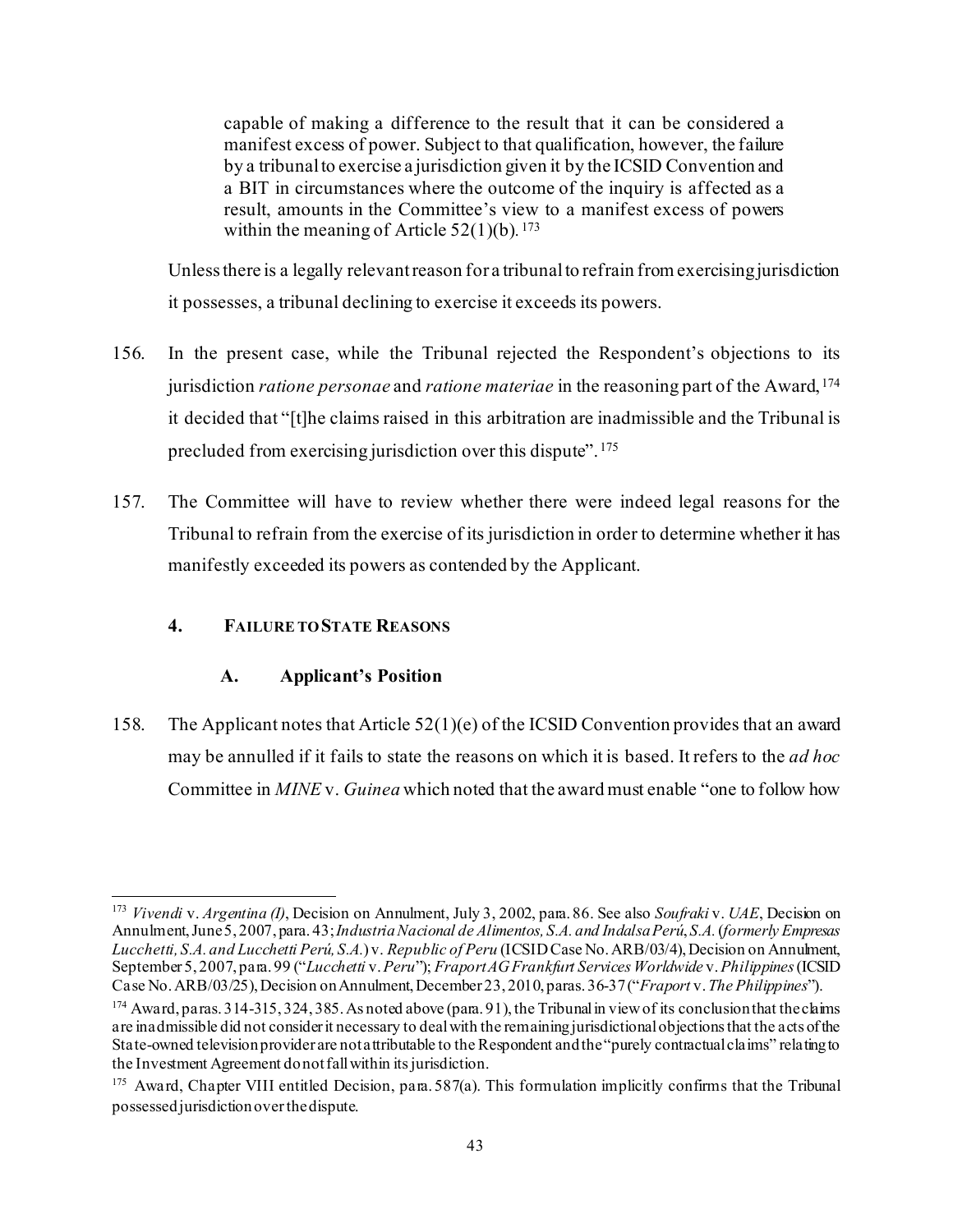the tribunal proceeded from Point A. to Point B. and eventually to its conclusion". [176](#page-50-0) The requirement to state reasons —"one of the central duties of arbitral tribunals" [177](#page-50-1)—extends to the tribunal's duty to consider and to respond to the arguments presented by the parties, especially those highly relevant to their case. [178](#page-50-2)

- 159. Referring to *Vivendi* v. *Argentina (I)*, the Applicantsubmits that annulment for failure to state reasons should occur if the following two conditions are present: "first, the failure to state reasons must leave the decision on a particular point essentially lacking in any expressed rationale; and second, that point must itself be necessary to the tribunal's decision". [179](#page-50-3)
- 160. The Applicant emphasizes four points regarding the reasons requirement: missing reasons can be inferred or reconstructed, but only when there is a reasonable basis to do so in the specific terms of the award;  $180$  inadequate, frivolous, unintelligible, or contradictory reasons justify annulment; [181](#page-50-5) arguments and evidence with "the *potential* to be relevant to the final outcome of the case" must be considered and addressed by the tribunal;<sup>[182](#page-50-6)</sup> and a tribunal is *not* presumed to have considered the parties' arguments and evidence when they are accurately summarized in the award.<sup>[183](#page-50-7)</sup>

#### **B. Respondent's Position**

161. The Respondentstates that there is no cause for annulment under Article 52(1)(e) when the terms of the award allow the parties to understand the tribunal's reasoning. [184](#page-50-8) In addition,

<span id="page-50-0"></span><sup>176</sup> Application, para. 52; Memorial, para. 65; *MINE* v. *Republic of Guinea,* Decision on Annulment, December 22, 1989, para. 5.09. Annulment HearingTr. Day 1 (May 27, 2019) [E], 93: 7-9.

<span id="page-50-1"></span><sup>177</sup> Application, para. 65, citing *Tidewater Investment SRL and Tidewater Caribe, C.A.* v. *Bolivarian Republic of Venezuela*(ICSID Case No. ARB/10/5), Decision on Annulment, December 27, 2016, para. 163.

<span id="page-50-2"></span><sup>&</sup>lt;sup>178</sup> Application, para. 53.

<span id="page-50-3"></span><sup>179</sup> Memorial, para. 69, citing *Vivendi* v. *Argentina (I)*, Decision on Annulment, July 3, 2002, para. 65. Emphasis omitted.

<span id="page-50-4"></span> $180$  Reply, para. 58.

<span id="page-50-5"></span><sup>&</sup>lt;sup>181</sup> Memorial, para. 66; Reply, paras. 61-66.

<span id="page-50-6"></span><sup>182</sup> Reply, paras. 67-69, citing *TECO* v. *Guatemala,* Decision on Annulment, April 5, 2016, paras. 135 and 138. Emphasis in the original.

<span id="page-50-7"></span><sup>183</sup> Reply, para. 70; A. PHB1, para. 13.

<span id="page-50-8"></span><sup>&</sup>lt;sup>184</sup> Counter-Memorial, paras. 429-431.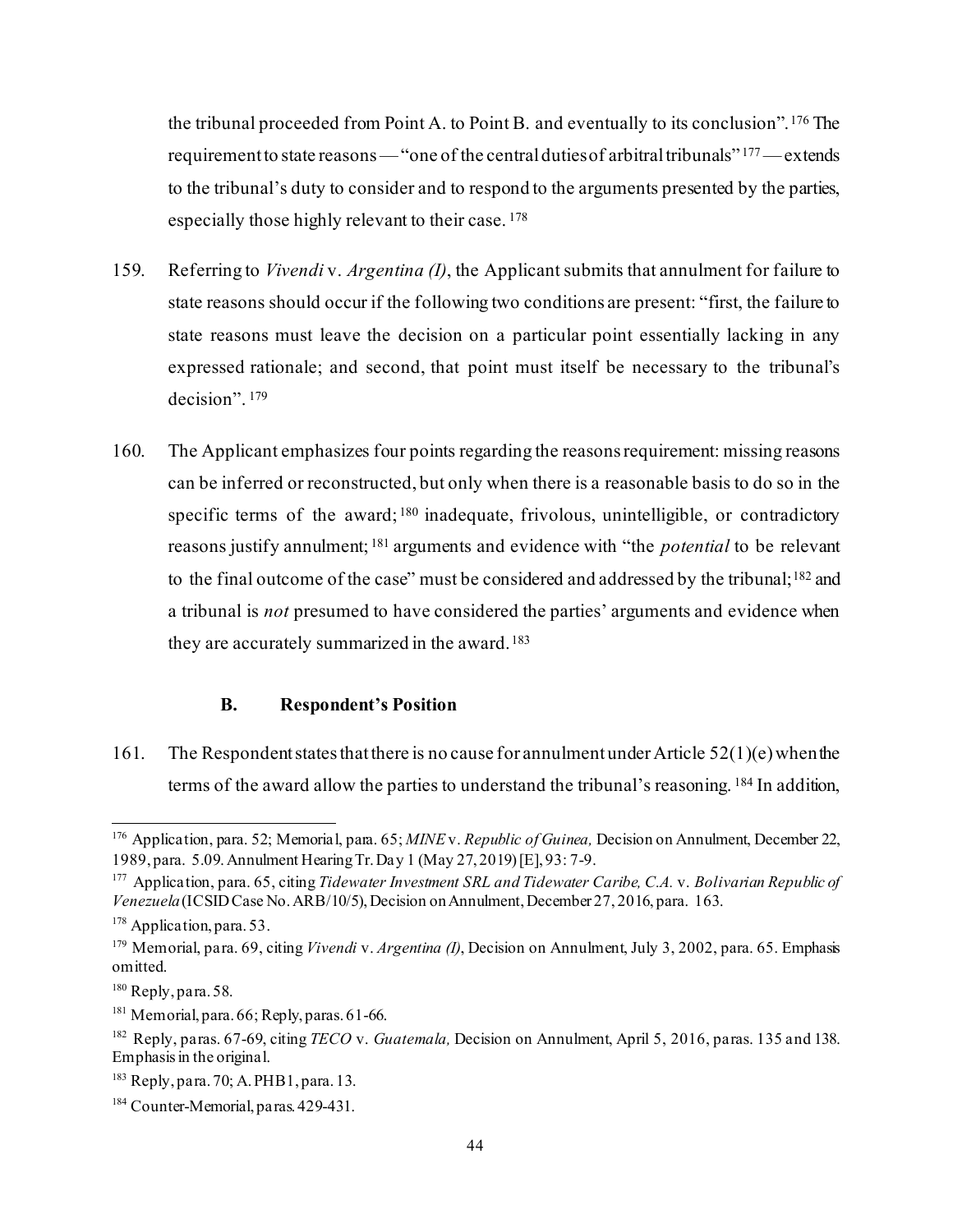the reasons in the award are assessed in the light of the parties' arguments and evidence and can derive implicitly from the terms used in the award. <sup>[185](#page-51-0)</sup> The tribunal is not obliged to address all arguments and documents submitted by the parties, in particular when these do not affect the decision or when the reasons provided by a tribunal directly contradict them. [186](#page-51-1) Lastly, to be annullable, genuinely contradictory reasons must be incapable of standing together on any reasonable reading of the decision.<sup>[187](#page-51-2)</sup>

162. The Respondent also makes the following three observations: Article 52(1)(e) does not empower *ad hoc* committees to sanction the allegedly "inadequate or defective" ("*inapproprié ou défectueux*") nature of the reasoning of an award; [188](#page-51-3) the tribunal's reasoning can be implicit from a reading of the award as a whole; <sup>[189](#page-51-4)</sup> and the failure of the award to deal with every question submitted to the tribunal is not a ground for annulment under Article  $52(1)(e)$ .<sup>[190](#page-51-5)</sup>

### **C. Committee's Analysis**

- 163. A tribunal has an obligation under Article 48(3) of the ICSID Convention to state the reasons upon which its award is based. <sup>[191](#page-51-6)</sup> Failure to comply with this obligation is a ground for annulment under Article 52(1)(e).
- 164. The purpose of this provision is to guarantee that a tribunal gives reasons for its award. It has to explain to the reader, in particular to the parties, how and why the tribunal reached its decision. However, Article 48(3) does not require discussion of arguments which have no impact on the award. [192](#page-51-7)

<span id="page-51-0"></span><sup>&</sup>lt;sup>185</sup> Counter-Memorial, paras. 429-431.

<span id="page-51-1"></span><sup>186</sup> Counter-Memorial, paras. 434-435.

<span id="page-51-2"></span><sup>&</sup>lt;sup>187</sup> Counter-Memorial, paras. 440-441.

<span id="page-51-3"></span><sup>188</sup> Rejoinder, paras. 507-512.

<span id="page-51-4"></span><sup>189</sup> Rejoinder, paras. 513-517.

<span id="page-51-5"></span> $190$  Rejoinder, paras.  $518-523$ .

<span id="page-51-6"></span><sup>&</sup>lt;sup>191</sup> This requirement is restated in ICSID Arbitration Rule  $47(1)(i)$ .

<span id="page-51-7"></span><sup>192</sup> *Standard Chartered Bank* v. *United Republic of Tanzania* (ICSID Case No. ARB/10/12), Award, November 2, 2012, paras. 273-275.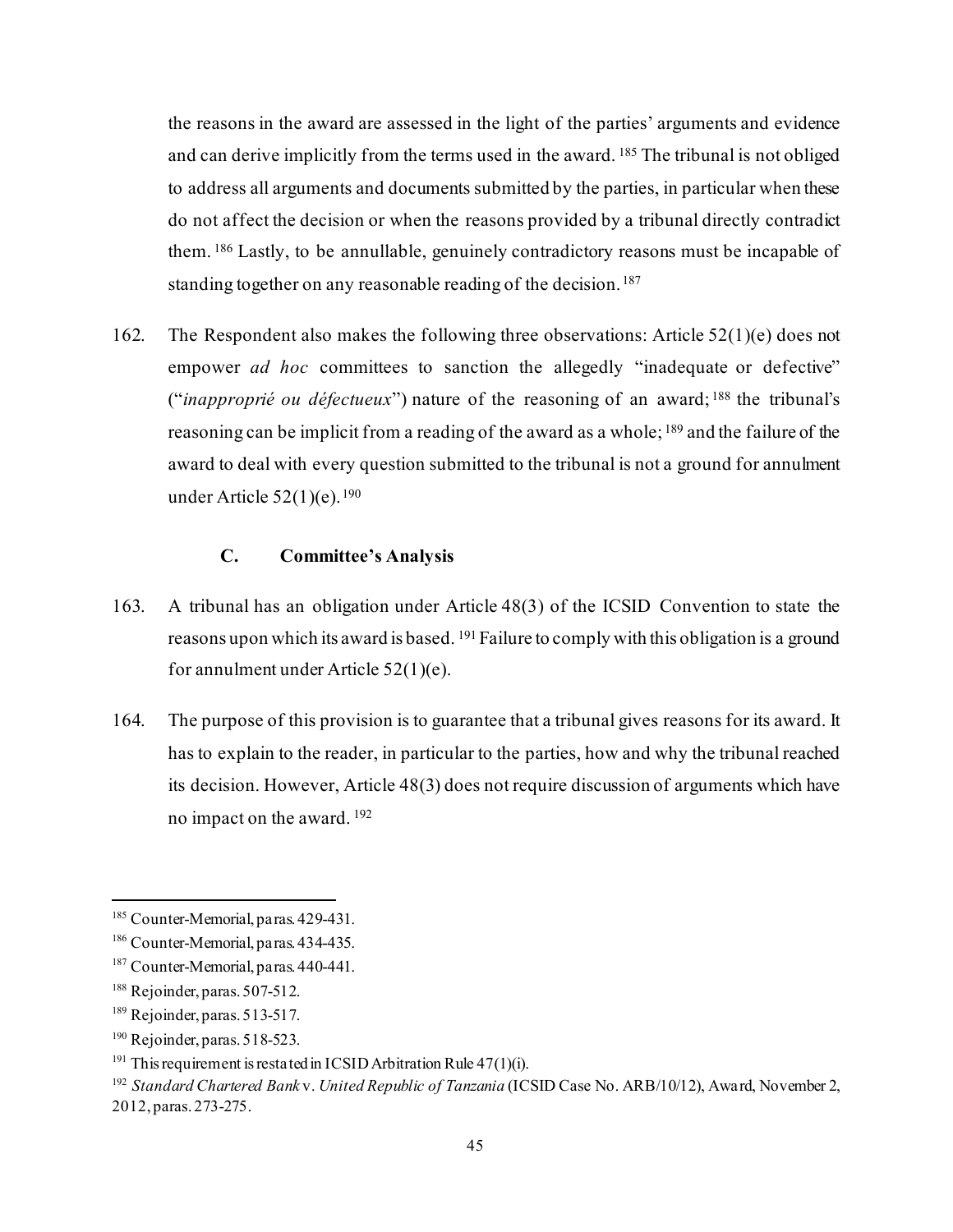165. It is, however, to be observed that it is one thing to state the reasons in the award and to explain to the parties the basis for the tribunal's decision, and why and how it was reached, and quite another whether the reasons given would convince the parties, in particular the party which has not prevailed, about the correctness of the decision and the reasons given in its support. The correctness of the reasoning is not relevant for the purpose of annulment and the *ad hoc* committees are not expected to review this aspect of the reasoning. Otherwise they would act as an appellate body. The *ad hoc* Committee in *Vivendi* v. *Argentina (II)* stated that:

> [T]he issue before this Committee is not to assess the accuracy or quality of the reasons given by the Tribunal but rather to review whether these reasons enable the reader to understand why the Tribunal reached the conclusions that were determinative for its decision(s).<sup>[193](#page-52-0)</sup>

A number of *ad hoc* committees have expressed a similar view.[194](#page-52-1)

166. The classic formula for the requirements of reasons, which the Parties in the present annulment proceeding also referred to was provided by the *ad hoc*Committee in *MINE* v. *Guinea*:

> The Committee is of the opinion that the requirement that an award has to be motivated implies that it must enable the reader to follow the reasoning of the Tribunal on points of fact and law. It implies that, and only that. The adequacy of the reasoning is not an appropriate standard of review under paragraph (1)(e), because it almost inevitably draws an ad hoc Committee into an examination of the substance of the tribunal's decision, in disregard of the exclusion of the remedy of appeal by Article 53 of the Convention. A Committee might be tempted to annul an award because that examination disclosed a manifestly incorrect application of the law, which, however, is not a ground for annulment.

<span id="page-52-0"></span><sup>193</sup> *Suez, Sociedad General de Aguas de Barcelona S.A. and Vivendi Universal S.A.* v. *Argentina* (ICSID Case No. ARB/03/19), Decision on Annulment, May 5, 2017, para. 154 ("*Vivendi* v.*Argentina (II)*").

<span id="page-52-1"></span><sup>194</sup> See *e.g.*, *MCI* v. *Ecuador*, Decision on Annulment, October 19, 2009, para. 82; *Vieira* v. *Chile*, Decision on Annulment, December 10, 2010, para. 355; *Joseph Charles Lemire* v. *Ukraine* (ICSID Case No. ARB/06/18), Decision on Annulment, July 8, 2013, para. 278; *Impregilo S.p.A.* v. *Argentine Republic* (ICSID Case No. ARB/07/17), Decision on Annulment, January 24, 2014, para. 180 ("*Impregilo* v.*Argentina*"); *Occidental Petroleum Corporation and Occidental Exploration and Production Company* v. *The Republic of Ecuador* (ICSID Case No. ARB/06/11), Decision on Annulment, November 2, 2015, para. 66; *Ioan Micula, Viorel Micula and others* v. *Romania*(ICSID Case No. ARB/05/20), Decision on Annulment, February 26, 2016, para. 135; *TECO* v.*Guatemala*, Decision on Annulment, April 5, 2016, para. 124.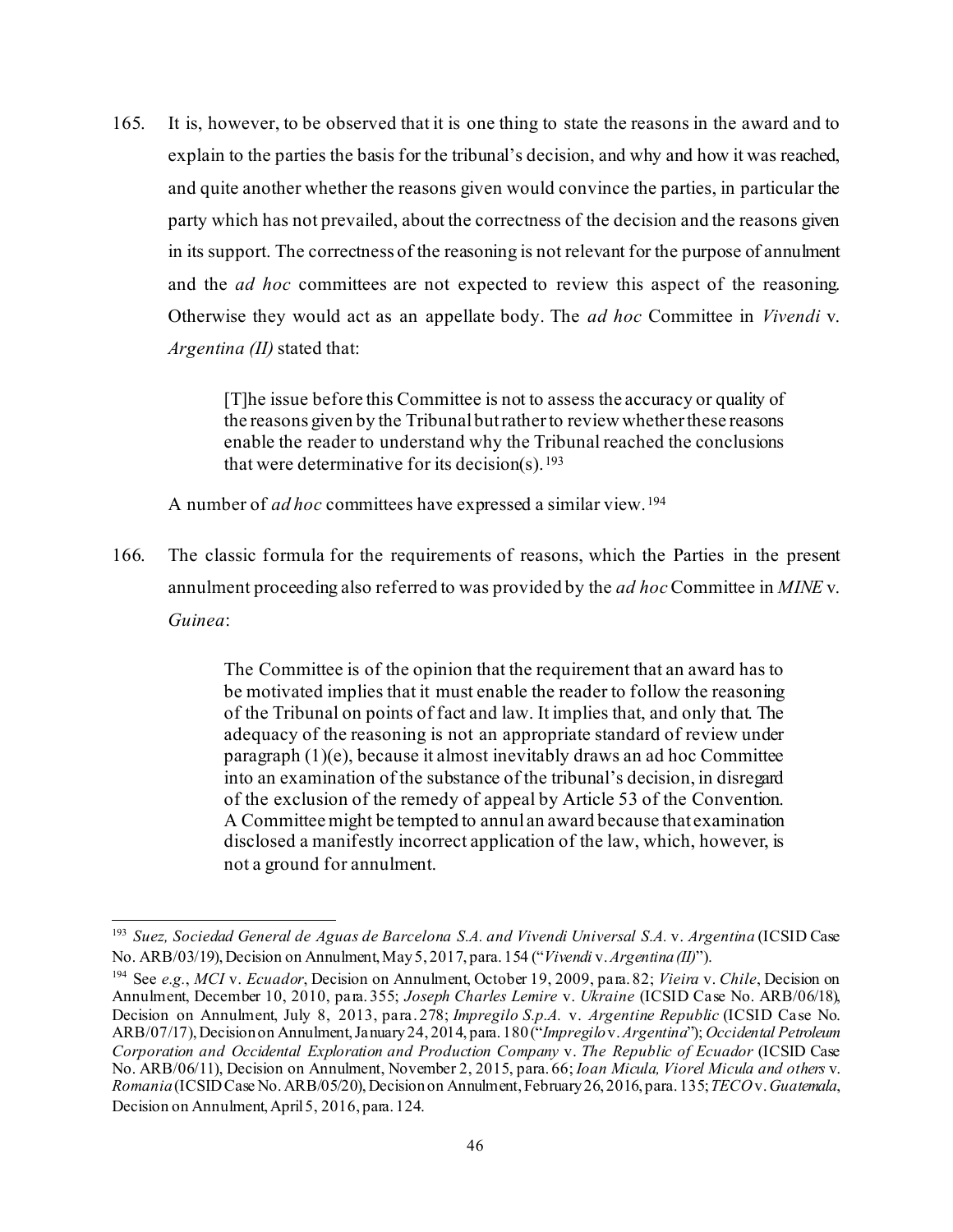In the Committee's view, the requirement to state reasons is satisfied as long as the award enables one to follow how the tribunal proceeded from Point A. to Point B. and eventually to its conclusion, even if it made an error of fact or of law. This minimum requirement is in particular not satisfied by either contradictory or frivolous reasons*.*[195](#page-53-0)

- 167. Relying on these statements, the *ad hoc* Committee in *Tulip* v. *Turkey* explained that "the standard merely requires that the reader can understand what motivated the tribunal. As long as an *ad hoc* committee can follow the reasons, it is irrelevant what it thinks of their quality". [196](#page-53-1)
- 168. The view to the same effect was expressed by several *ad hoc* Committees. Thus the *ad hoc* Committee in *Wena* v. *Egypt* wrote:

The ground for annulment of Article 52(1)(e) does not allow any review of the challenged Award which would lead the *ad hoc*Committee to reconsider whether the reasons underlying the Tribunal's decisions were appropriate or not, convincing or not. As stated by the *ad hoc*Committee in *MINE*, this ground for annulment refers to a "minimum requirement" only. This requirement is based on the Tribunal's duty to identify, and to let the parties know, the factual and legal premises leading the Tribunal to its decision. If such sequence of reasons has been given by the Tribunal, there is no room left for a request for annulment under Article 52(1)(e)*.* [197](#page-53-2)

169. The *ad hoc* Committee in *Vivendi* v. *Argentina (I)* said:

[I]t is well accepted both in the cases and the literature that Article  $52 \,(1)$ (e) concerns a failure to state *any* reasons with respect to all or part of an award, not the failure to state correct or convincing reasons. It bears reiterating that an *ad hoc* committee is not a court of appeal. Provided thatthe reasons given by a tribunal can be followed and relate to the issues that were before the tribunal, their correctness is beside the point in terms of Article 52(1)(e). Moreover, reasons may be stated succinctly or at length, and different legal traditions differ in their modes of expressing reasons. Tribunals must be allowed a degree of discretion as to the way in which they express their reasoning*.* [198](#page-53-3)

<span id="page-53-0"></span><sup>195</sup> *MINE* v.*Guinea*,Decision on Annulment, December 22, 1989, paras. 5.08, 5.09.

<span id="page-53-1"></span><sup>196</sup> *Tulip* v.*Turkey*, Decision on Annulment, December 30, 2015, para. 101.

<span id="page-53-2"></span><sup>197</sup> *Wena* v. *Egypt*, Decision on Annulment, February 5, 2002, para. 79.

<span id="page-53-3"></span><sup>198</sup> *Vivendi* v.*Argentina(I)*, Decision on Annulment, July 3, 2002, para. 64. Emphasis in the original. Footnote omitted.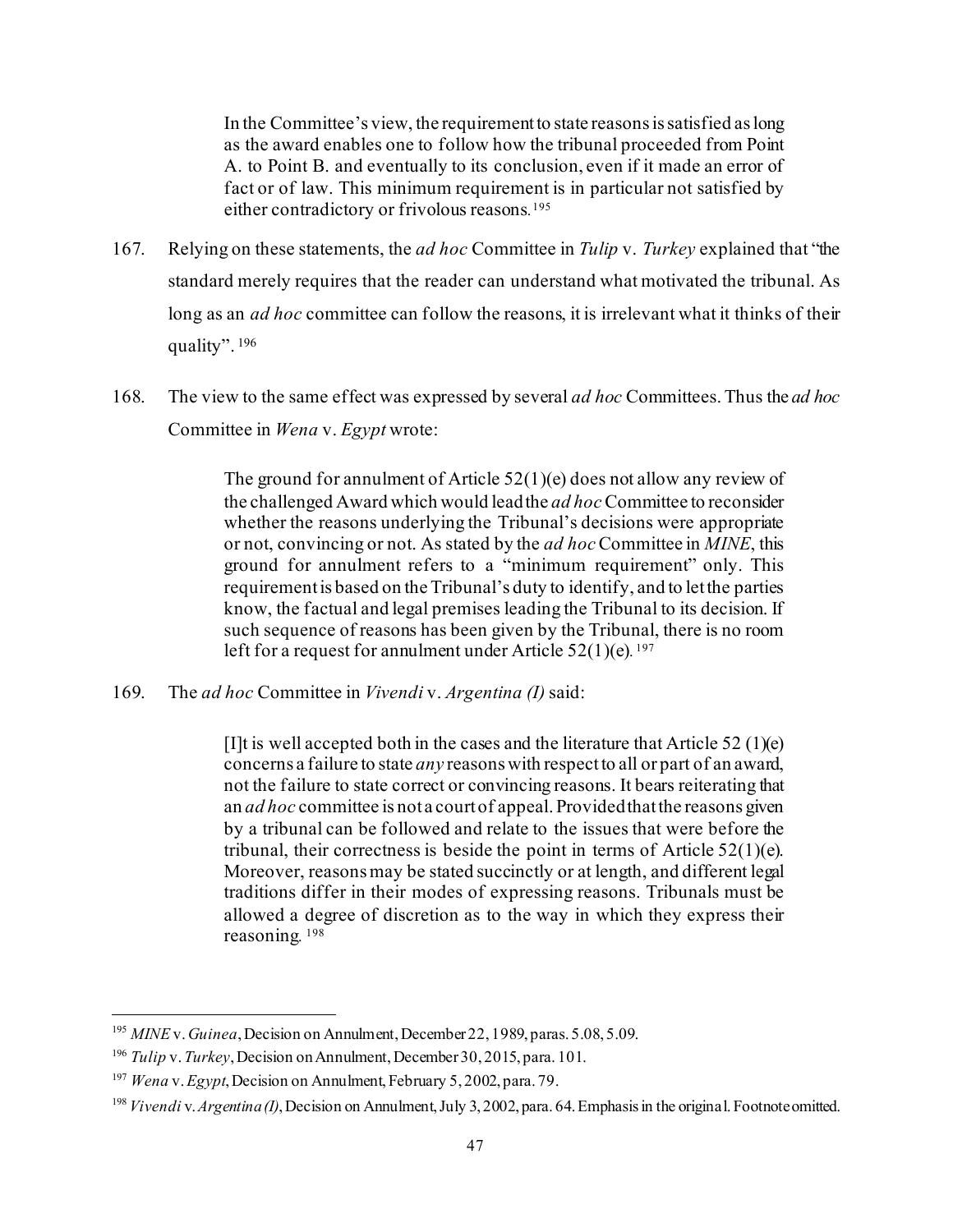170. Subsequent *ad hoc* committees have since adopted this standard.[199](#page-54-0) It follows that the role of this Committee under Article 52(1)(e) of the ICSID Convention is not to inquire whether the reasons provided by the Tribunal in its Award are correct as a matter of law or whether they are convincing but to satisfy itself that the reasons given enable the reader to understand how and why the Tribunal arrived at its decision.

# **V. TRIBUNAL'S FINDINGS THE ANNULMENT OF WHICH IS SOUGHT BY THE APPLICANT**

- 171. The Applicant invokes the following three grounds for annulment under Article 52 of the ICSID Convention:
	- (i) That the Tribunal manifestly exceeded its powers (Article  $52(1)(b)$ );
	- (ii) That there was a serious departure from a fundamental rule of procedure (Article  $52(1)(d)$ ); and
	- (iii) That the Award failed to state the reasons upon which it is based (Article  $52(1)(e)$ ).
- 172. These three grounds are invoked by the Applicant, in a twin combination, with respect to several findings of the Tribunal. According to the Applicant, the Tribunal:
	- 1. By holding that OTMTI's right to arbitrate had been extinguished by OTH's filing of a notice of dispute manifestly exceeded its powers and failed to state reasons for this conclusion; [200](#page-54-1)

<span id="page-54-0"></span><sup>199</sup> *CDC* v. *Seychelles*, Decision on Annulment, June 29, 2005, paras. 66-75; *Mr. Patrick Mitchell* v. *Democratic Republic of the Congo* (ICSID Case No. ARB/99/7),Decision on Annulment, November 1, 2006, para. 21; *MTD* v. *Chile*, Decision on Annulment, March 21, 2007, para. 92; *Soufraki* v. *UAE*, Decision on Annulment, June 5, 2007, para. 134; *Lucchetti* v. *Peru*, Decision on Annulment, September 5, 2007, paras. 127-128; *Azurix Corp.* v. *The Argentine Republic* (ICSID Case No. ARB/01/12), Decision on Annulment, September 1, 2009, paras. 53-56, 178; *MCI* v. *Ecuador,* Decision on Annulment, October 19, 2009, paras. 82 and 86; *Fraport* v. *The Philippines*, Decision on Annulment, December 23, 2010, paras. 272 and 277; *Continental Casualty Company* v. *The Argentine Republic* (ICSID Case No. ARB/03/9)*,*Decision on Annulment, September 16, 2011, para. 100; *Libananco*v. *Turkey*, Decision on Annulment, May 22, 2013, paras. 90-94; *Impregilo*v. *Argentina*, Decision on Annulment, January 24, 2014, paras. 180-181; *Caratube* v. *Kazakhstan*, Decision on Annulment, February 21, 2014, paras. 101-102; *Alapli Elektrik B.V.*  v. *Republic of Turkey* (ICSID Case No. ARB/08/13), Decision on Annulment, July 10, 2014, paras. 197-199; *El Paso* v. *Argentina*, Decision on Annulment, September 22, 2014, paras. 217 and 235; *Kılıç İnşaat İthalat İhracat Sanayi ve Ticaret Anonim Şirketi* v.*Turkmenistan* (ICSID Case No. ARB/10/1), Decision on Annulment, July 14, 2015, paras. 59-64.

<span id="page-54-1"></span><sup>200</sup> Memorial, paras. 80-110; Reply, paras. 75-122.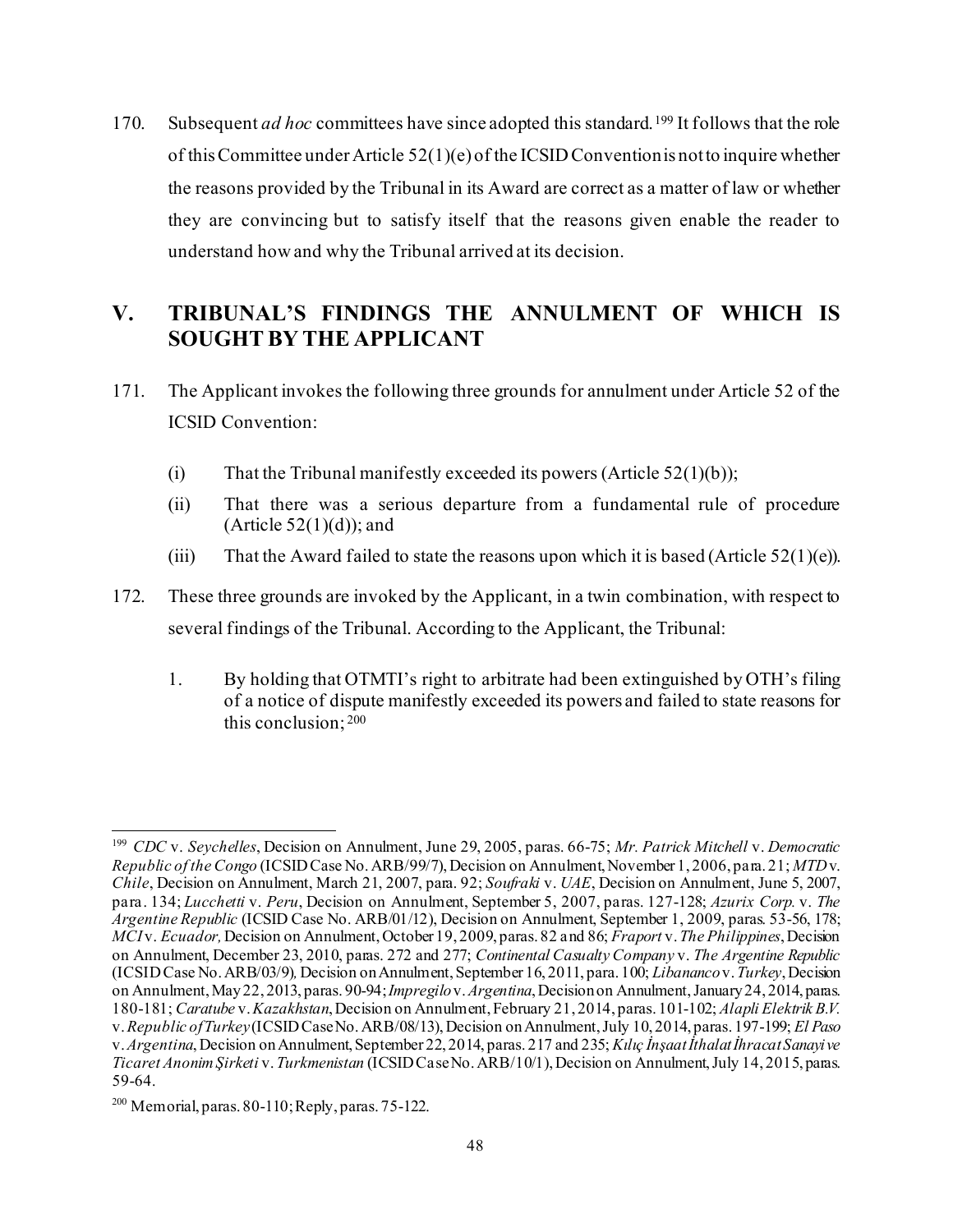- 2. By dismissing OTMTI's claims on the basis of the abuse of rights manifestly exceeded its powers and failed to state reasons for this conclusion;<sup>[201](#page-55-0)</sup>
- 3. By finding that the settlement of the OTH Arbitration confirmed the inadmissibility of OTMTI's claims exceeded its powers and failed to state reasons for this conclusion;[202](#page-55-1) and
- 4. By accepting Algeria's "untimely" objections of extinguishment of rights and abuse of rights seriously departed from a fundamental rule of procedure and failed to state reasons for admitting these objections. [203](#page-55-2)
- 173. In its Post-Hearing Briefs, which were authorized by the Committee upon the Applicant's request, the Applicant addressed, as the first ground for its request for the partial annulment of the Award, the alleged serious departure from the fundamental rule of procedure.[204](#page-55-3) The Committee considers it useful to begin by addressing this issue, as it relates to the Appellant's complaint that the objections to the admissibility of its claims, which the Tribunal upheld, were raised belatedly and should not have been admitted.

## **1. THE ACCEPTANCE OF RESPONDENT'S "EXTINGUISHMENT OF RIGHTS" AND ABUSE OF RIGHTS OBJECTIONS**

## **A. Applicant's Position**

174. The Applicant submits that the Tribunal seriously departed from a fundamental rule of procedure and failed to state reasons when it accepted the Respondent's objections of "extinguishment of OTMTI's rights" and abuse of rights, [205](#page-55-4) and thus the corresponding part of the Award should be annulled.

<span id="page-55-0"></span> $201$  Memorial, paras. 111-169; Reply, paras. 123-150.

<span id="page-55-1"></span><sup>202</sup> Memorial, paras. 170-187; Reply, paras. 151-168.

<span id="page-55-2"></span><sup>203</sup> Memorial, paras. 188-213; Reply, paras. 169-225.

<span id="page-55-3"></span><sup>204</sup> A. PHB1, paras. 14-36; A. PHB2, paras. 1-10.

<span id="page-55-4"></span><sup>&</sup>lt;sup>205</sup> Memorial, paras. 188-189; Reply, paras. 169, 223. The Committee notes that the expression "extinguishment of OTMTI's rights" has been used by the Applicant; it is not the term used by the Tribunal in the Award. The Respondent used, in French, the expressions "*le défaut d'intérêt pour agir*" and "*le défaut de droit d'agir*", Hearing Tr. Day 5 (May 30, 2015) [E] 162:22-23, R. PHB1, para. 19.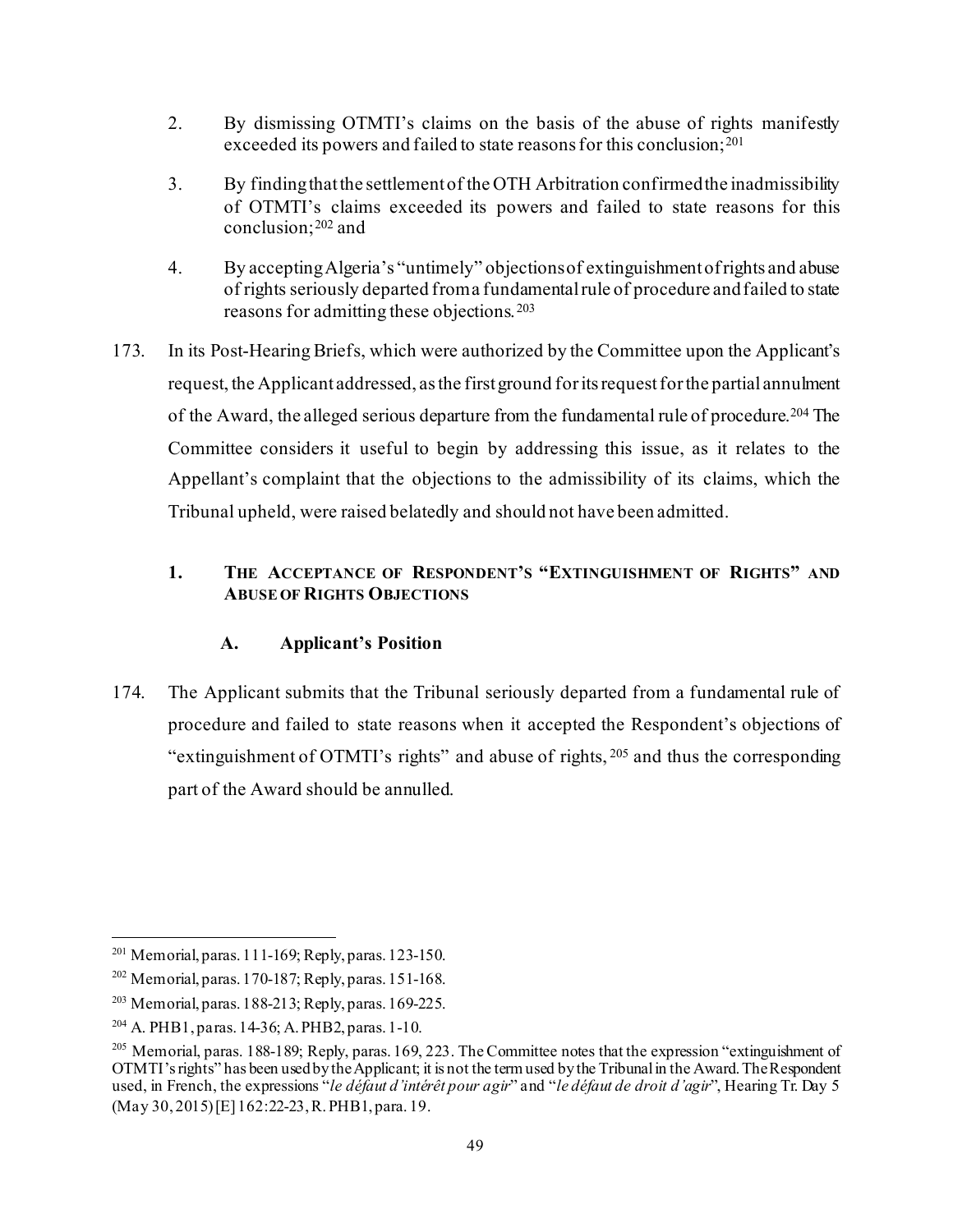## *(a) Admissibility of the Respondent's "Extinguishment of Rights" and Abuse of Rights Objections*

- 175. The Applicant complains that the Respondent unveiled the two preliminary objections for the very first time in its Closing Statement at the Hearing: first*,* the filing of OTH's Notice of Dispute under the Egypt-Algeria BIT "extinguished" the Claimant's claims under the BLEU-Algeria BIT; and, second, the Claimant had abused its rights to initiate arbitration proceeding under the latter BIT. [206](#page-56-0) At the Hearing, the Claimant stated that the Respondent's objections could not be taken seriously given how late in the proceeding they had been raised. [207](#page-56-1)
- 176. The Tribunal, the Applicant contends, ignored its own prior instructions that the Respondent's preliminary objections should be stated at the latest in its Counter-Memorial. [208](#page-56-2) The Tribunal admitted and accepted the Respondent's objections without acknowledging the Claimant's objection as to their timeliness. [209](#page-56-3) The Respondent's two objections do not reflect an "evolution" or "refinement" of previously raised arguments (as the record shows), [210](#page-56-4) and they could have been elaborated prior to the close of the Hearing (since the Respondent was at all times fully aware of the nature and extent of the control that the Sawiris Family exercised over every entity in the Weather Group). [211](#page-56-5)
- 177. According to the Applicant, the Respondent does not dispute that the Tribunal failed to state reasons for admitting its two preliminary objections. [212](#page-56-6) In addition, "even if [the Claimant] had not raised repeated objections to Algeria's untimely new defenses, the Tribunal still should have stated the reasons why it chose to admit the defenses well outside

<span id="page-56-0"></span><sup>206</sup> Application, para. 31; Memorial, para. 194; A. PHB1, para. 15.

<span id="page-56-1"></span><sup>207</sup> Memorial, para. 194, citing HearingTr. Day 5 (May 30, 2015) [E] 196:22-197:16.

<span id="page-56-2"></span><sup>208</sup> Memorial, para. 195, citing Procedural Order No. 2 of April 10, 2014, para. 32.

<span id="page-56-3"></span><sup>209</sup> Memorial, para. 195.

<span id="page-56-4"></span> $210$  Reply, para. 170.

<span id="page-56-5"></span> $211$  Reply, para. 182.

<span id="page-56-6"></span> $212$  Reply, para. 224.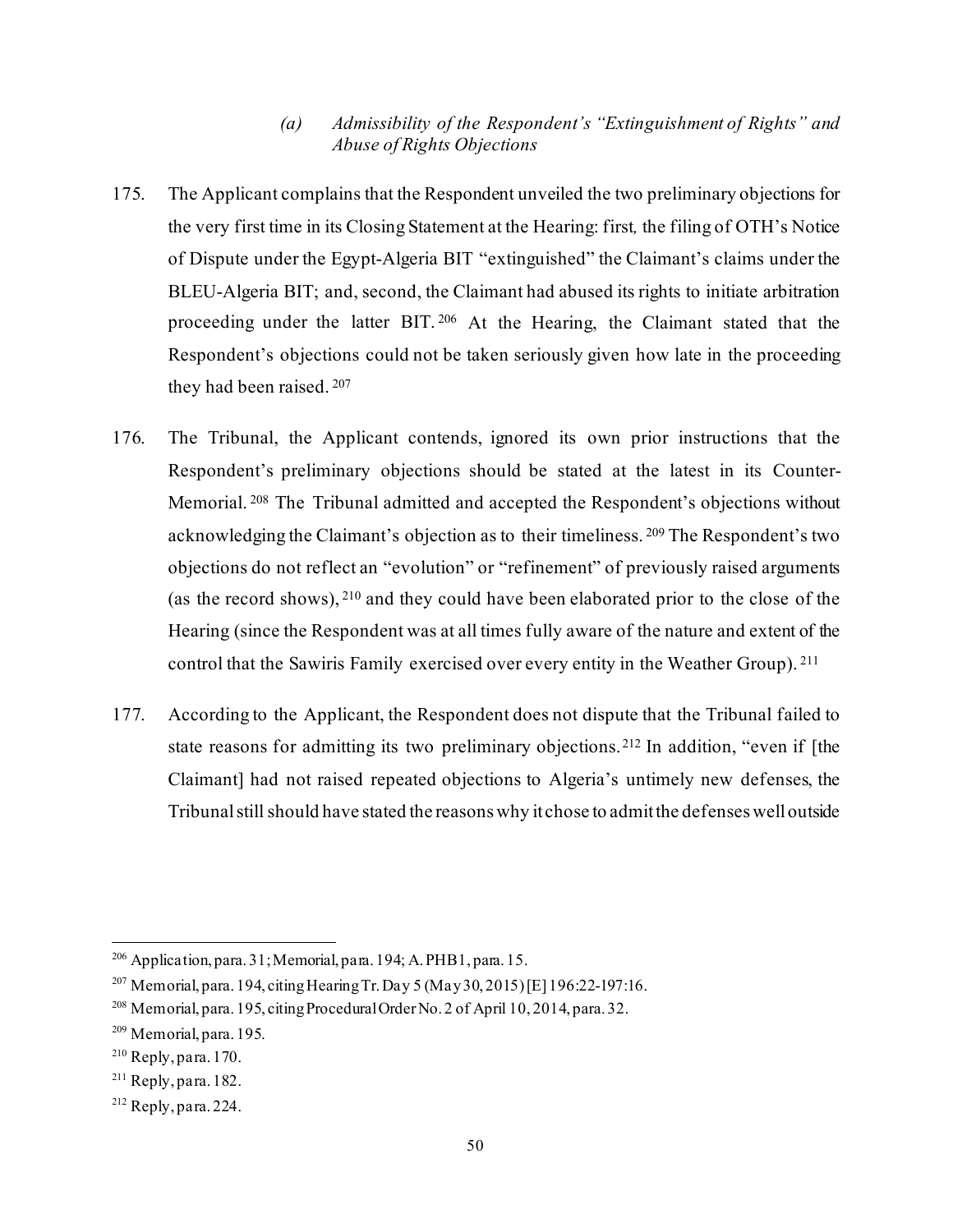of the time limits under ICSID Arbitration Rule 41(1) and in contravention of its own orders". [213](#page-57-0)

178. Therefore, the Tribunal's decision to permit the Respondentto introduce new preliminary objections at such a late stage constitutes a ground for annulment under Article 52(1)(d) of the ICSID Convention. [214](#page-57-1) In addition, the Tribunal's failure to consider the Claimant's objections to the admissibility of the Respondent's objections, or to state reasons for its decision to reject those objections, constitutes a ground for annulment under Article  $52(1)(e)$  of the Convention.<sup>[215](#page-57-2)</sup>

### *(b) The Claimant's Right to Be Heard and the Treatment of Parties*

- 179. The Applicant complains that the post-hearing procedure did not afford it with an equal or adequate opportunity to address what ultimately were the dispositive issues in the Award.<sup>[216](#page-57-3)</sup> The Claimant was "unfairly and improperly limited" to respond in the "materially abbreviated manner and timeframe" permitted by post-hearing submissions, and thus was not able to adduce factual evidence, testimony, or legal authorities (other than publicly available cases).<sup>[217](#page-57-4)</sup> Moreover, the Tribunal failed to give the Claimant an adequate opportunity to address the Respondent's preliminary objections, as well as the opportunity to discuss the two authorities not in the record but cited in the Award, which it contends, had a particular significance to the outcome of the case.<sup>[218](#page-57-5)</sup>
- 180. The Applicant further submits that the Claimant agreed to the post-hearing submissions before the Respondent made its new preliminary objections, and its first true opportunity to respond to the Respondent's objections came only in the post-hearing reply; <sup>[219](#page-57-6)</sup> that the Tribunal's "expressly imposed significant constraints" on the post-hearing briefs precluded

<span id="page-57-0"></span><sup>213</sup> Reply, para. 225. Emphasis omitted.

<span id="page-57-1"></span><sup>214</sup> Reply, paras. 175-183.

<span id="page-57-2"></span><sup>215</sup> Memorial, para. 199.

<span id="page-57-3"></span><sup>216</sup> Application, para. 33; A. PHB1, para. 21.

<span id="page-57-4"></span><sup>217</sup> Application, para. 33; Memorial, paras. 200-204.

<span id="page-57-5"></span><sup>218</sup> Memorial, paras. 200-213.

<span id="page-57-6"></span><sup>219</sup> Reply, paras. 185-188.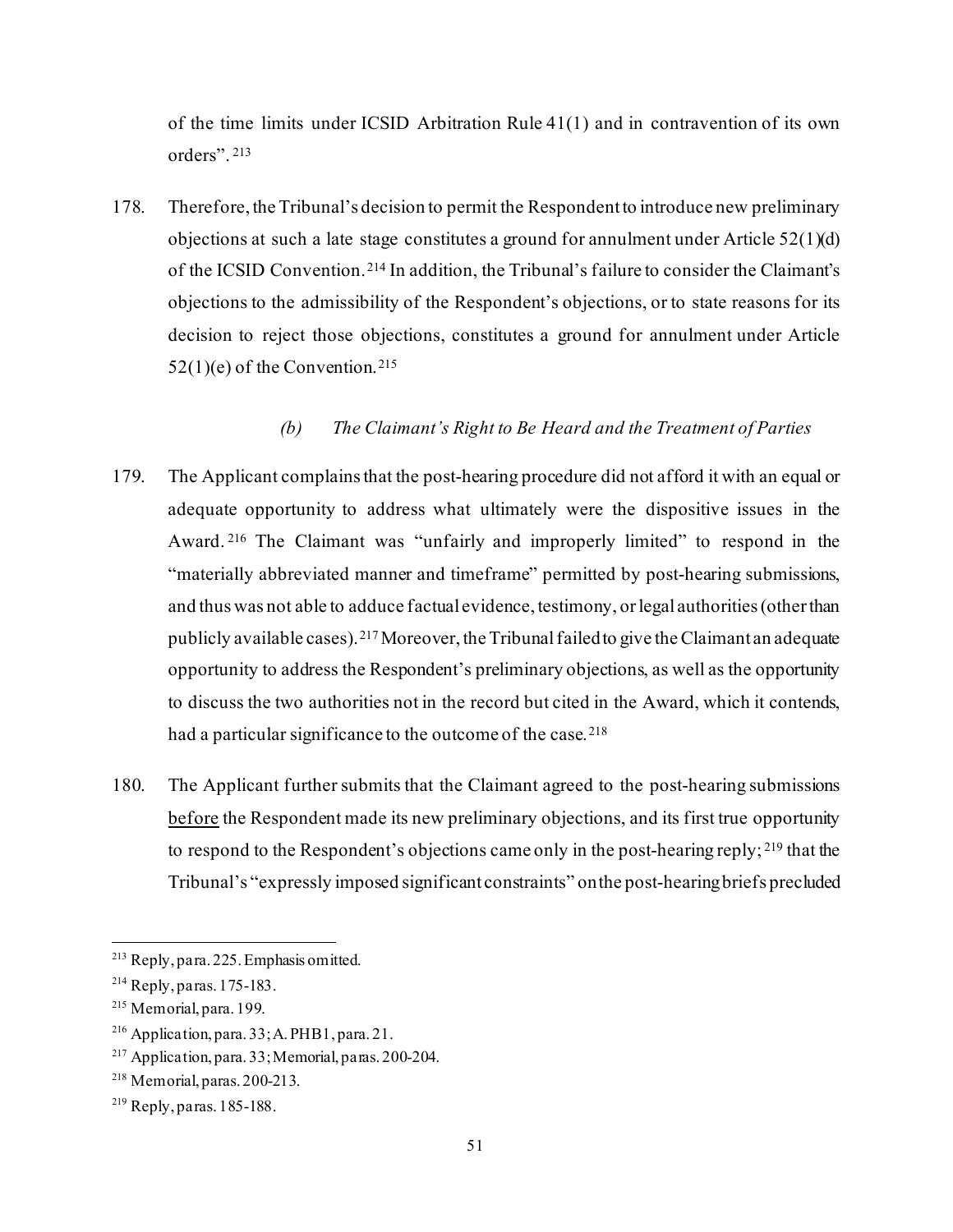the Claimant from adequately rebutting the very objections to which the Tribunal later accorded dispositive weight; [220](#page-58-0) that the Tribunal's "expressed specific interest in other issues" and its proposed opportunities to address those underscore the inadequacy of the procedure with respect to the Respondent's new and untimely objections; [221](#page-58-1) and that a tribunal's discretion based on the principle of *jura novit curia* to rely on authorities not in the record is subject to important limits. [222](#page-58-2)

181. Against this backdrop, the Tribunal's decision to dismiss the Claimant's claims based on the Respondent's untimely objections violated the Claimant's right to be heard and seriously departed from a fundamental rule of procedure, and therefore this part of the Award is annullable. [223](#page-58-3)

## *(c) Alleged Waiver of the Applicant's Right to Raise an Article 52(1)(d) Ground*

- 182. The Applicant asserts it did not waive the right to object to the Tribunal's serious departures from a fundamental rule of procedure, relying on two bases. [224](#page-58-4)
- 183. First, the Tribunal's serious departures were not fully known or knowable until the issuance of the Award: "[t]he weight that the Tribunal assigned to Algeria's late extinguishment of rights and abuse of rights objections—and the true nature and impact of the impairment of OTMTI's right to be heard on those issues—could not have been known until after the Award was issued". <sup>[225](#page-58-5)</sup> Accordingly, there has been no waiver under Rule 27 of the ICSID Arbitration Rules of the right to seek annulment.<sup>[226](#page-58-6)</sup>
- 184. Second, the Claimant repeatedly objected to the Respondent's defenses. The Claimant raised a Rule 41(1) objection to the admissibility of the Respondent's defenses in the

<span id="page-58-0"></span><sup>220</sup> Reply, paras. 189-191.

<span id="page-58-1"></span><sup>&</sup>lt;sup>221</sup> Reply, paras. 192-198. Emphasis omitted.

<span id="page-58-2"></span><sup>222</sup> Reply, paras. 199-201.

<span id="page-58-3"></span><sup>223</sup> Memorial, para. 200.

<span id="page-58-4"></span><sup>224</sup> Reply, paras. 202-204.

<span id="page-58-5"></span> $225$  Reply, para. 207.

<span id="page-58-6"></span> $226$  Reply, para. 208.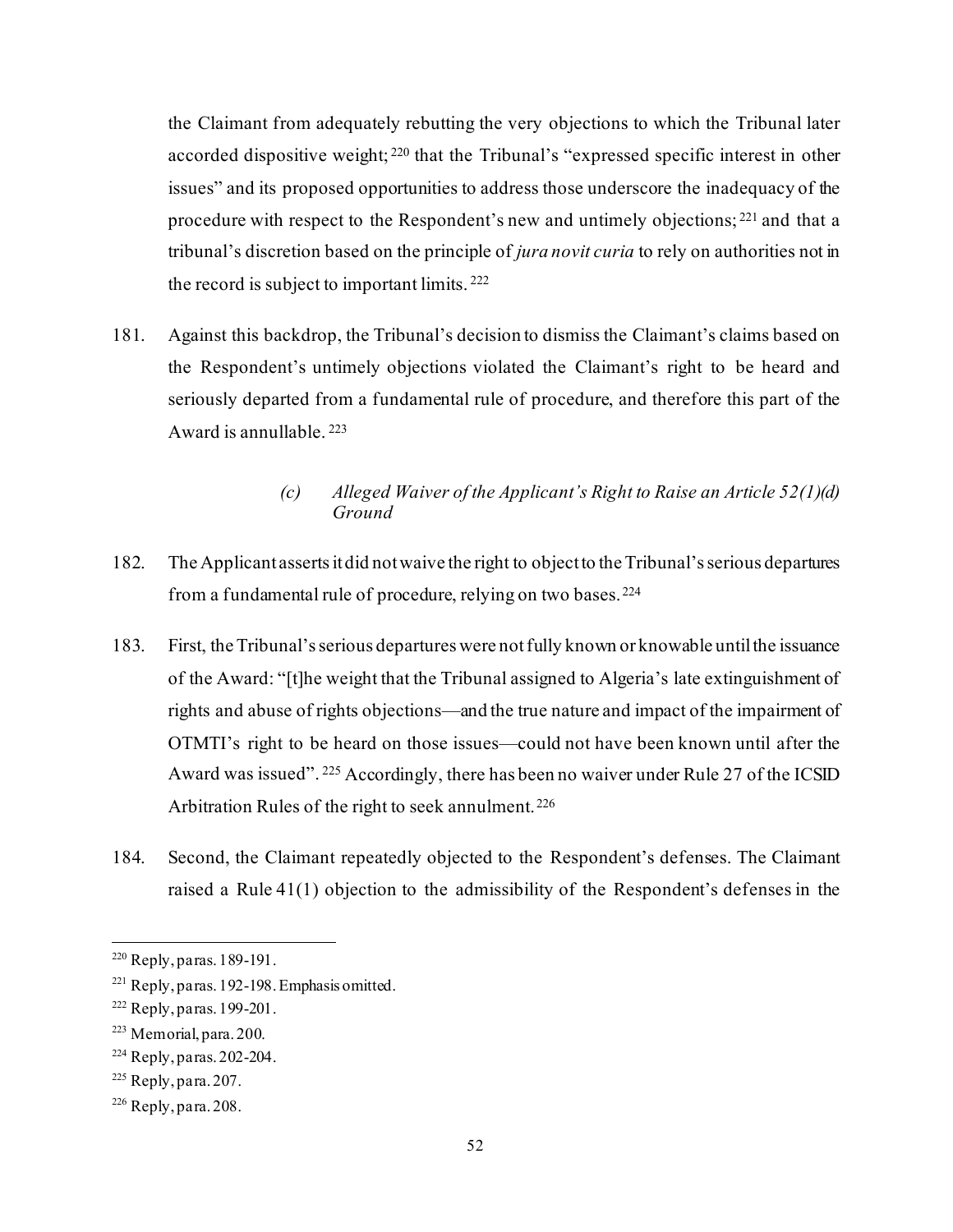arbitration. [227](#page-59-0) In any event, the Respondent acknowledges, "[t]here is no requirement as to form [for objections] set out in Arbitration Rule 27". [228](#page-59-1) Further, the Claimant repeatedly and consistently highlighted the fundamentally improper nature of the Respondent's late objections, including in the Hearing on preliminary objections, Post-Hearing Briefs, post-hearing correspondence, and submissions on costs.<sup>[229](#page-59-2)</sup>

185. In consequence, the Applicantpreserved its right to challenge the Tribunal's late admission of those defenses and related violations of its right to be heard. [230](#page-59-3)

### **B. Respondent's Position**

186. The Respondent contends that the adversarial principle and the equal treatment of the Parties were respected at each stage of the arbitration procedure, including at the Hearing and in the post-hearing phase, and thus the Tribunal did not seriously depart from a fundamental rule of procedure.<sup>[231](#page-59-4)</sup> The Applicant's claims based on Article  $52(1)(d)$  of the ICSID Convention should therefore fail.

<span id="page-59-0"></span><sup>&</sup>lt;sup>227</sup> Application, para. 32; Memorial, paras. 194 and 217, citing Claimant's Post-Hearing Brief in the arbitration, para. 169; Claimant's Reply Post-Hearing Brief in the arbitration, paras. 91-92; Letter from OTMTI to the Tribunal dated November 28, 2015, at p. 2; Claimant's Submission on Costs in the arbitration, para. 12.

<span id="page-59-1"></span><sup>228</sup> Reply, para. 211; citing Counter-Memorial, para. 287, fn. 287 (quoting Thomas H. Webster, Handbook of Investment Arbitration, Sweet & Maxwell, 2012, p. 462, para. C-27-11).

<span id="page-59-2"></span> $229$  Reply, paras. 212-222. See also footnote 227 above.

<span id="page-59-3"></span><sup>230</sup> Reply, paras. 203-204.

<span id="page-59-4"></span><sup>&</sup>lt;sup>231</sup> Counter-Memorial, paras. 220-223.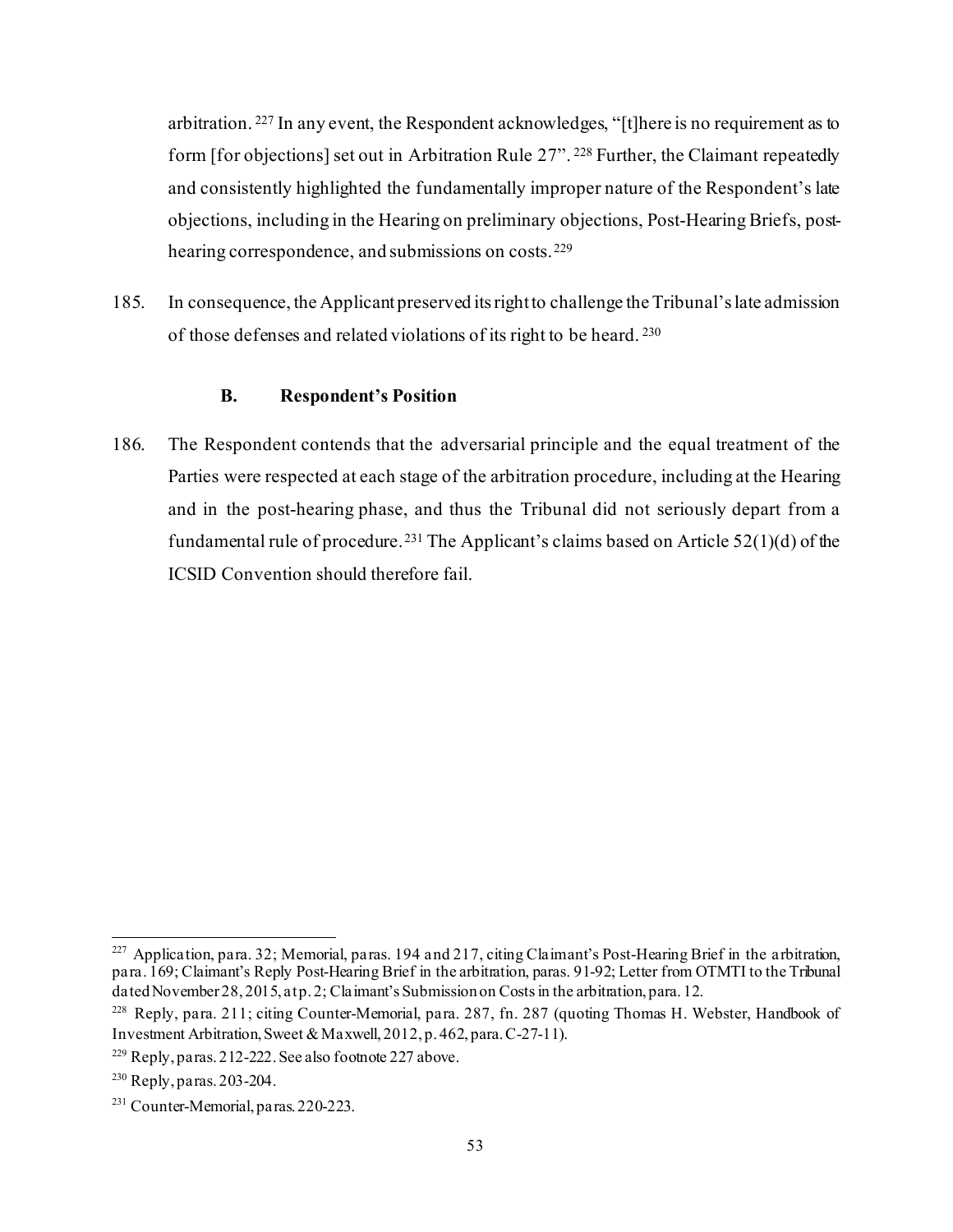### *(a) Admissibility of the Respondent's Lack of Standing ("Défaut d'Intérêt pour Agir") and Abuse of Rights Objections*

- 187. According to the Respondent, its preliminary objections to jurisdiction and admissibility were timely. [232](#page-60-0) The Respondent's objections were made at the beginning of the procedure and then refined and fully developed in the course of the proceeding to take into account new evidence added to the record.<sup>[233](#page-60-1)</sup>
- 188. In particular, the Respondent raised its concerns to the Tribunal regarding the situation of double recovery ("*situation de double emploi*") from multiple claims and the complete opacity of the Claimant regarding the vertical chain of ownership from the early stages of the arbitration proceeding up to the decision on bifurcation. [234](#page-60-2) Notably, at the Hearing on Bifurcation, the Respondent answered the request of a Tribunal member by confirming it intended to bring forward an objection based on the abuse of rights depending on the evidence it would gather in the arbitration proceeding. <sup>[235](#page-60-3)</sup> In response, the Claimant acknowledged that an abuse of procedure would need to be assessed in light of the specific facts of the case.[236](#page-60-4)
- 189. Furthermore, the Respondentstresses that new evidence adduced throughout the arbitration proceeding and in particular that which emerged from the examination of Mr. Sawiris at the Hearing, uncovered the abuse of rights. [237](#page-60-5) This evidence brought to light the situation of double recovery ("*situation de double emploi*") stemming from the submission to arbitration of the same dispute by the Mr. Sawiris at different levels of the vertically integrated corporate chain.[238](#page-60-6) Mr. Sawiris acknowledged that when he sold the shares of OTH to VimpelCom, he also gave up the right of action of OTH against the Respondent

<span id="page-60-0"></span> $232$  Rejoinder, para. 284.

<span id="page-60-1"></span><sup>233</sup> Counter-Memorial, paras. 239-240; R. PHB1, para. 17.

<span id="page-60-2"></span><sup>234</sup> Counter-Memorial, paras. 241-243.

<span id="page-60-3"></span><sup>&</sup>lt;sup>235</sup> Rejoinder, paras. 259-262, referring to Bifurcation Hearing Tr. (March 26, 2014) [F] pp. 20:15-22:32. In the transcript of the interpretation into English, the passage appears at 50:18-55:21.

<span id="page-60-4"></span><sup>&</sup>lt;sup>236</sup> Rejoinder, para. 263, referring to Bifurcation Hearing Tr. (March 26, 2014) [E] 58:21 – 60:2.

<span id="page-60-5"></span><sup>237</sup> Counter-Memorial, paras. 245-247.

<span id="page-60-6"></span><sup>238</sup> Rejoinder, para. 285.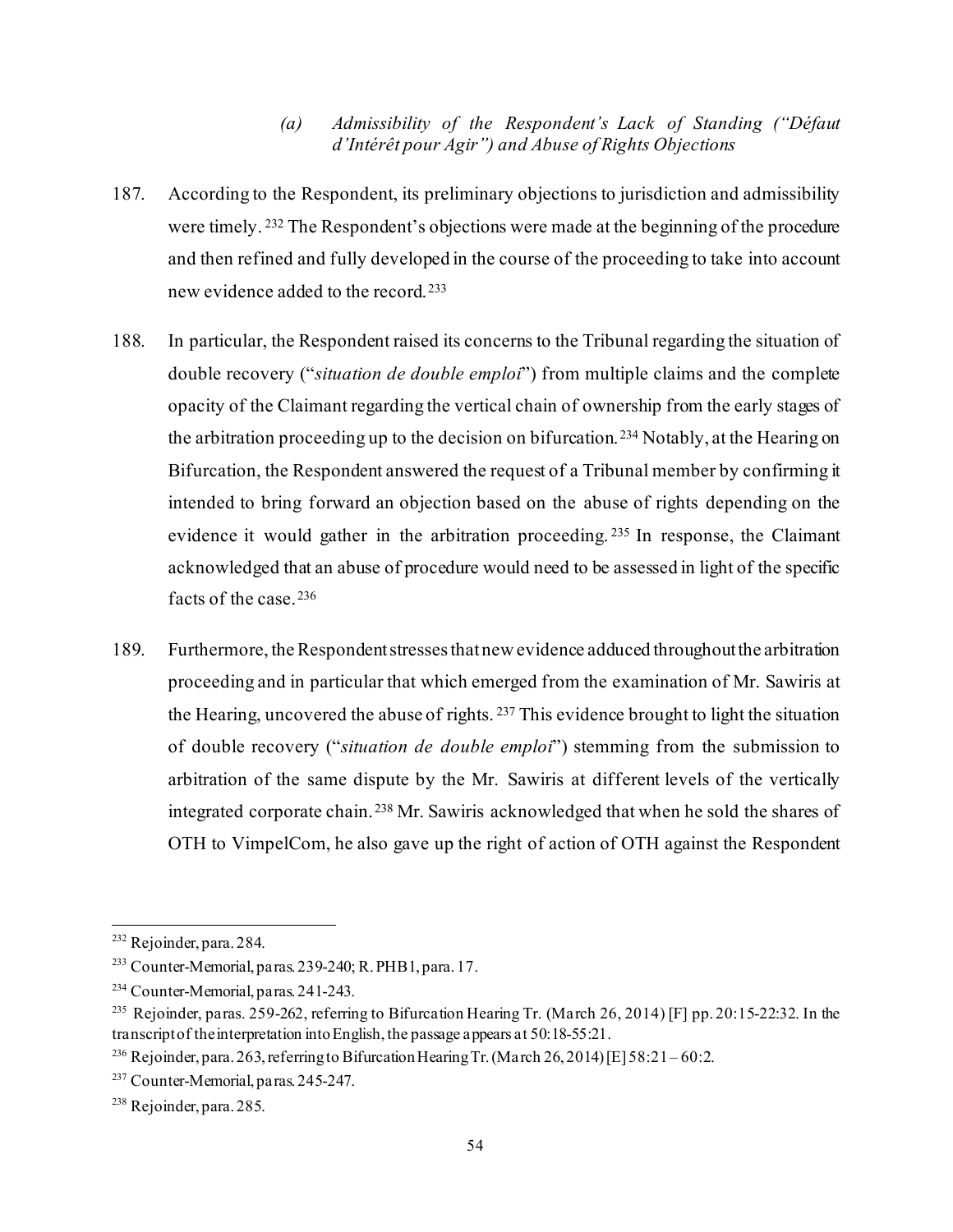because the price included the evaluation of OTH's claim initiated by the Notice of Dispute dated November 2, 2010.[239](#page-61-0)

190. As a result, from the Respondent's view, the Applicant cannot reasonably argue that the objections to admissibility upheld by the Tribunal were untimely and warrant partial annulment of the Award under Article  $52(1)(d)$  of the ICSID Convention.<sup>[240](#page-61-1)</sup>

### *(b) The Claimant's Right to be Heard and the Treatment of the Parties*

- 191. The Respondent takes issue with the Applicant's characterization of the Hearing and the Post-Hearing Briefs, asserting that the Applicant had full knowledge of the objections to admissibility and had an adequate opportunity to rebut them. [241](#page-61-2) At the Hearing, the Claimant did not object when its witnesses and experts were questioned on, among others, the existence of its own harm, the effect of the OTH settlement agreement, and the abuse of rights principle. [242](#page-61-3) In its Closing Statement, the Claimant specifically addressed the abuse of rights principle, stating this argument was not "serious" in the present case.<sup>243</sup> At the end of the Hearing, the Tribunal and the Parties agreed on the submission of two posthearing briefs and jointly determined the terms of these briefs, without complaint from the Claimant on any aspect of the arbitral procedure.[244](#page-61-5)
- 192. Moreover, the Claimant had an adequate opportunity to address the objections in the Post-Hearing Briefs. The Respondent recalls that the *ad hoc* Committee in *Fraport* noted that "[a] full opportunity to present one's case does not preclude a tribunal from setting reasonable limits on the timing and scale of both parties' submissions, provided that, in so doing, it affords the parties equality of treatment". [245](#page-61-6) In its Post-Hearing Briefs, the Claimantstated the OTH Arbitration was "irrelevant" and addressed the situation of double

<span id="page-61-0"></span><sup>&</sup>lt;sup>239</sup> Rejoinder, para. 278, referring to Hearing Tr. Day 2 (May 27, 2015) [E] 170:3-14 and 173: 16-19.

<span id="page-61-1"></span><sup>240</sup> Counter-Memorial, para. 249; Rejoinder, para. 287.

<span id="page-61-2"></span><sup>&</sup>lt;sup>241</sup> Counter-Memorial, para. 250; Rejoinder, paras. 228 and 288.

<span id="page-61-3"></span><sup>242</sup> Counter-Memorial, para. 254.

<span id="page-61-4"></span><sup>&</sup>lt;sup>243</sup> Rejoinder, para. 293, referring to Hearing Tr. Day 5 (May 30, 2015) [E] 196:22 – 197:16.

<span id="page-61-5"></span><sup>244</sup> Counter-Memorial, paras. 256-257; Rejoinder, para. 297.

<span id="page-61-6"></span><sup>245</sup> Counter-Memorial, para. 260; Rejoinder, para. 299, citing *Fraport* v. *The Philippines*, Decision on Annulment, December 23, 2010, para. 265. Emphasis omitted.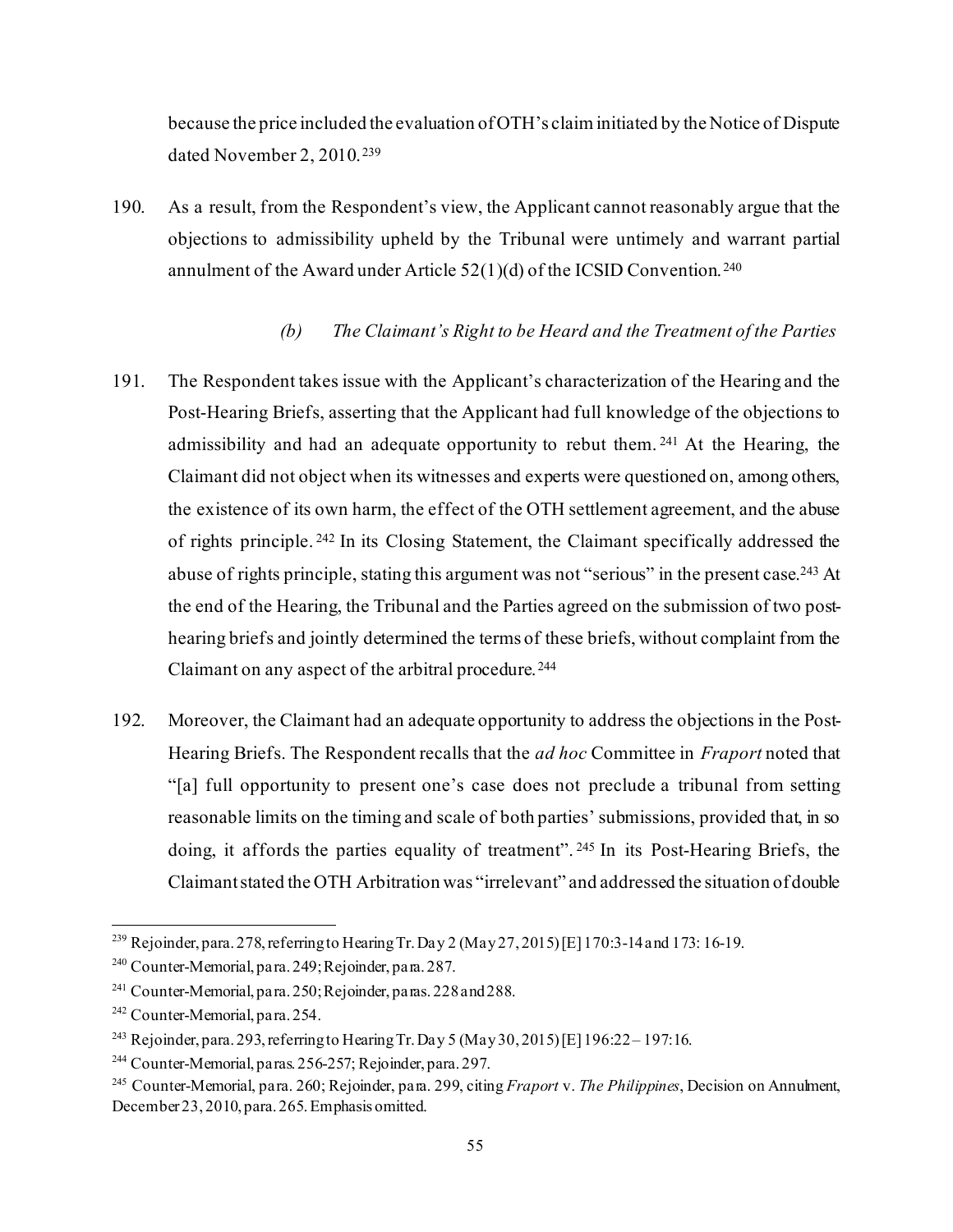recovery ("*situation de double emploi*"), even submitting sources of law in support of its contentions. [246](#page-62-0) The Tribunal did not completely forbid the submission of factual evidence and legal authorities, as the Applicant incorrectly asserts, but only required that those be authorized by it beforehand. [247](#page-62-1)

193. The Respondent also states that the Tribunal did ensure that the adversarial principle was respected at every stage of the arbitration proceeding, including at the Hearing and in the Post-Hearing Briefs. [248](#page-62-2) Contrary to the Applicant's affirmation, the Tribunal did not have to warn the Parties that it was inclined to uphold two preliminary objections and to grant the Claimant an additional opportunity to present its arguments on these objections. [249](#page-62-3) Moreover, the Respondent argues, in the many procedural incidents initiated by the Claimantin the arbitration proceeding, where the Claimantinitially refused to comply with the Tribunal's instructions and subsequently alleged a violation of the adversarial principle, the Tribunal allowed both Parties to formulate their arguments under the same conditions. [250](#page-62-4) As the Tribunal accepted the Claimant's argument that "the Tribunal may apply the maxim *jura no[v]it curia* (or *jura novit arbiter*) and rely on any applicable legal authorities it deems relevant to its analysis", [251](#page-62-5) the Applicant cannot now reasonably criticize the Tribunal for having granted the Respondent's abuse of rights objection while referring, *inter alia*, to extracts from two scholarly publications which were not debated.[252](#page-62-6) Consequently, in upholding the Respondent's objections, the Tribunal treated the Parties equally and respected the Claimant's right to be heard.

<span id="page-62-0"></span><sup>246</sup> Rejoinder, paras. 313-314.

<span id="page-62-1"></span> $247$  Rejoinder, paras. 316-317.

<span id="page-62-2"></span><sup>248</sup> Counter-Memorial, paras. 263-264, 275; Rejoinder, para. 320.

<span id="page-62-3"></span><sup>&</sup>lt;sup>249</sup> Counter-Memorial, para. 267.

<span id="page-62-4"></span> $250$  Rejoinder, para. 326.

<span id="page-62-5"></span> $251$  Award, para. 140.

<span id="page-62-6"></span><sup>252</sup> Rejoinder, para. 327.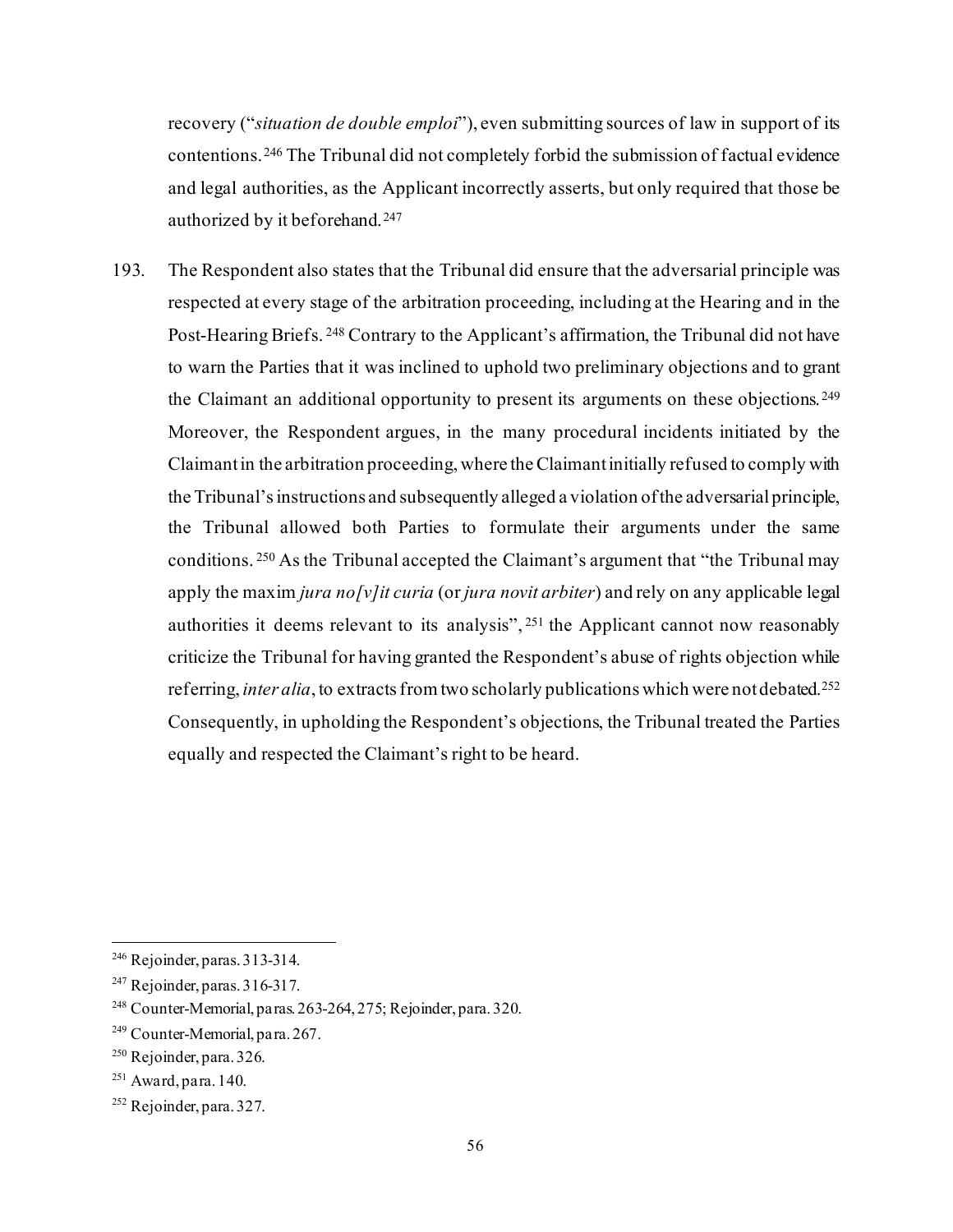## *(c) Alleged Waiver of the Applicant's Right to Raise an Article 52(1)(d) Ground*

- 194. In the Respondent's view, the Applicant failed to raise in due course its objections to the alleged procedural irregularities it now mentions in support of its request to partially annul the Award. [253](#page-63-0) More precisely, the Applicant forfeited its rights to invoke these alleged irregularities pursuant to Rules 27 and 53 of the ICSID Arbitration Rules.<sup>[254](#page-63-1)</sup>
- 195. The Respondent submits that in the absence of a procedural objection raised during the arbitration proceeding alleging a departure from a fundamental rule of procedure, where the party either requested the tribunal to remedy the situation or formulated a reservation, an applicant is deprived of its right to invoke this departure in support of its annulment application based on an Article  $52(1)(d)$  ground.<sup>[255](#page-63-2)</sup>
- 196. According to the Respondent, the Applicant mischaracterizes the record by affirming it formulated in the arbitration proceeding a request under Rule 41(1) of the ICSID Arbitration Rules to reject the Respondent's objections.[256](#page-63-3) On the contrary, the Claimant limited itself to arguing that the Respondent's objections upheld by the Tribunal had been raised for the first time at the Hearing and then tried to show that these objections were unfounded, without any criticism of their admissibility.<sup>[257](#page-63-4)</sup> Accordingly, the Applicant cannot fault the Tribunal for not having considered (or rejected without justification) a procedural objection that it never submitted to the Tribunal.<sup>[258](#page-63-5)</sup>
- 197. The Applicant attempts to artificially qualify the extent of its knowledge of alleged violations, stating they "[w]ere [n]ot [f]ully [k]nown [o]r [k]nowable" during the arbitration proceeding, and only "became evident" when the Award was issued. [259](#page-63-6) However, a party needs not to wait until the award is issued to realize that there was a

<span id="page-63-0"></span><sup>253</sup> Counter-Memorial, para. 283.

<span id="page-63-1"></span> $254$  Rejoinder, paras. 336-337.

<span id="page-63-2"></span> $255$  Rejoinder, para. 343.

<span id="page-63-3"></span><sup>256</sup> Counter-Memorial, para. 297.

<span id="page-63-4"></span> $257$  Rejoinder, para. 351.

<span id="page-63-5"></span><sup>258</sup> Rejoinder, para. 352.

<span id="page-63-6"></span><sup>&</sup>lt;sup>259</sup> Rejoinder, para. 362. Emphasis omitted.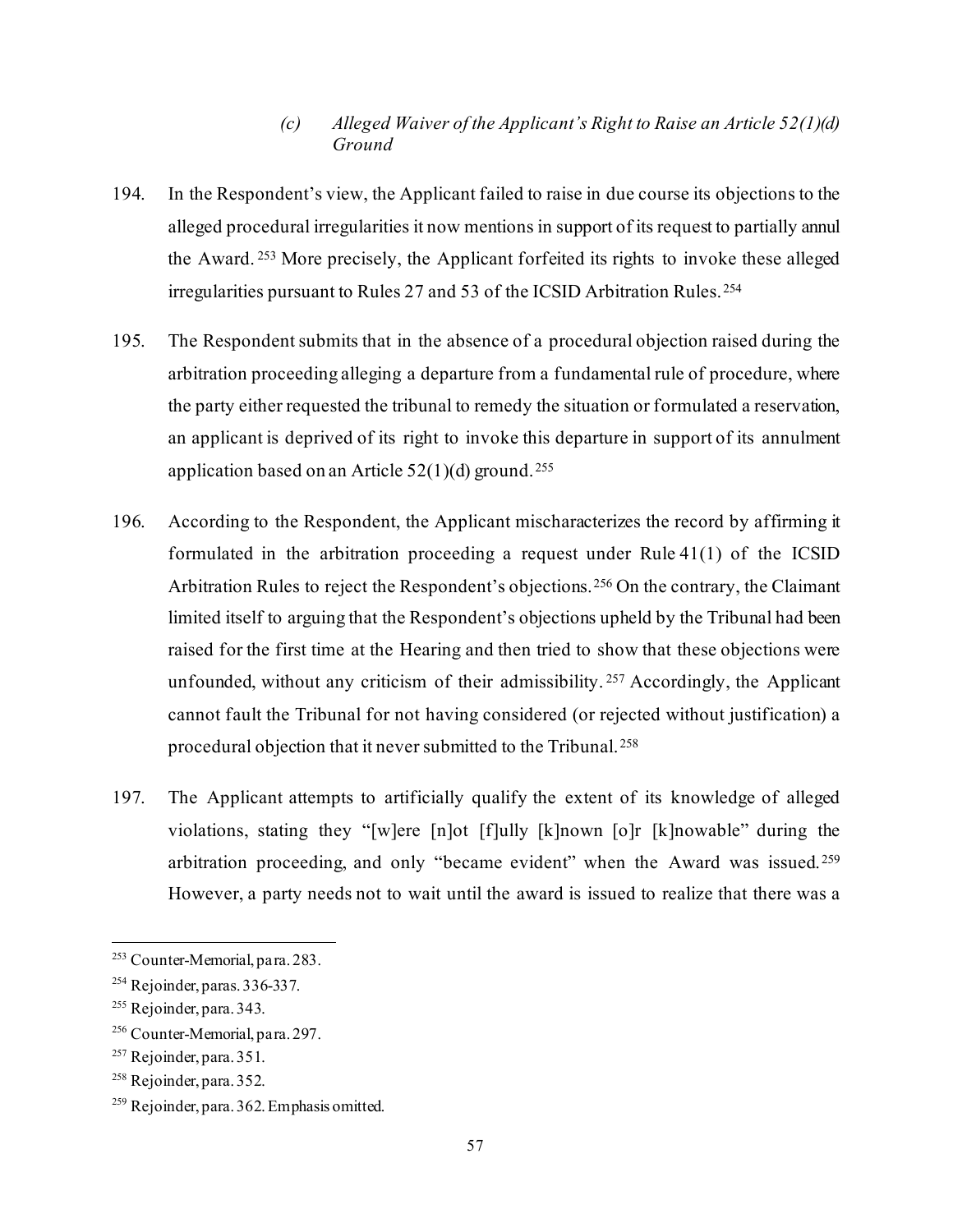procedural violation in the conduct of the arbitration process and must promptly submit its objections (or, at least, before the rendering of the award). [260](#page-64-0) Yet, the Claimant did not raise any objection during the various stages of the procedure which followed, nor expressed any reservation in this regard. [261](#page-64-1)

198. The Respondent submits that, pursuant to Rules 27 and 53 of the ICSID Arbitration Rules, the Applicant is deprived of the right to invoke the alleged procedural irregularities in an attempt to characterize a serious departure from a fundamental rule of procedure. For the above reasons, the Applicant's partial annulment request based on Article 52(1)(d) can only be dismissed. [262](#page-64-2)

# **C. Committee's Analysis**

- 199. In the view of the Committee, three distinct issues arise in relation to the alleged serious departure from a fundamental rule of procedure:
	- (a) The issue of whether OTMTI is barred from invoking the alleged procedural irregularities by failing to promptly object to the conduct of the proceeding;
	- (b) The issue of whether Algeria's admissibility objections as to the lack of OTMTI's standing ("*défaut d'intérêt pour agir*") and the abuse of rights were untimely; and
	- (c) The issue of whether OTMTI was given sufficient opportunity to defend itself against these objections and whether its right to be heard was respected.
		- *(a) Alleged Waiver of OTMTI's right to raise an Article 52(1)(e) ground complaining of the conduct of the proceeding*
- 200. The Respondent argues that OTMTI shall be deemed to have waived its right to invoke the alleged irregularities in the conduct of the proceeding as a ground for annulment under Article 52(1)(d) of the ICSID Convention since it did not promptly state its objection to

<span id="page-64-0"></span> $260$  Rejoinder, paras. 366-369.

<span id="page-64-1"></span><sup>&</sup>lt;sup>261</sup> Rejoinder, para. 370.

<span id="page-64-2"></span><sup>&</sup>lt;sup>262</sup> Rejoinder, para. 374.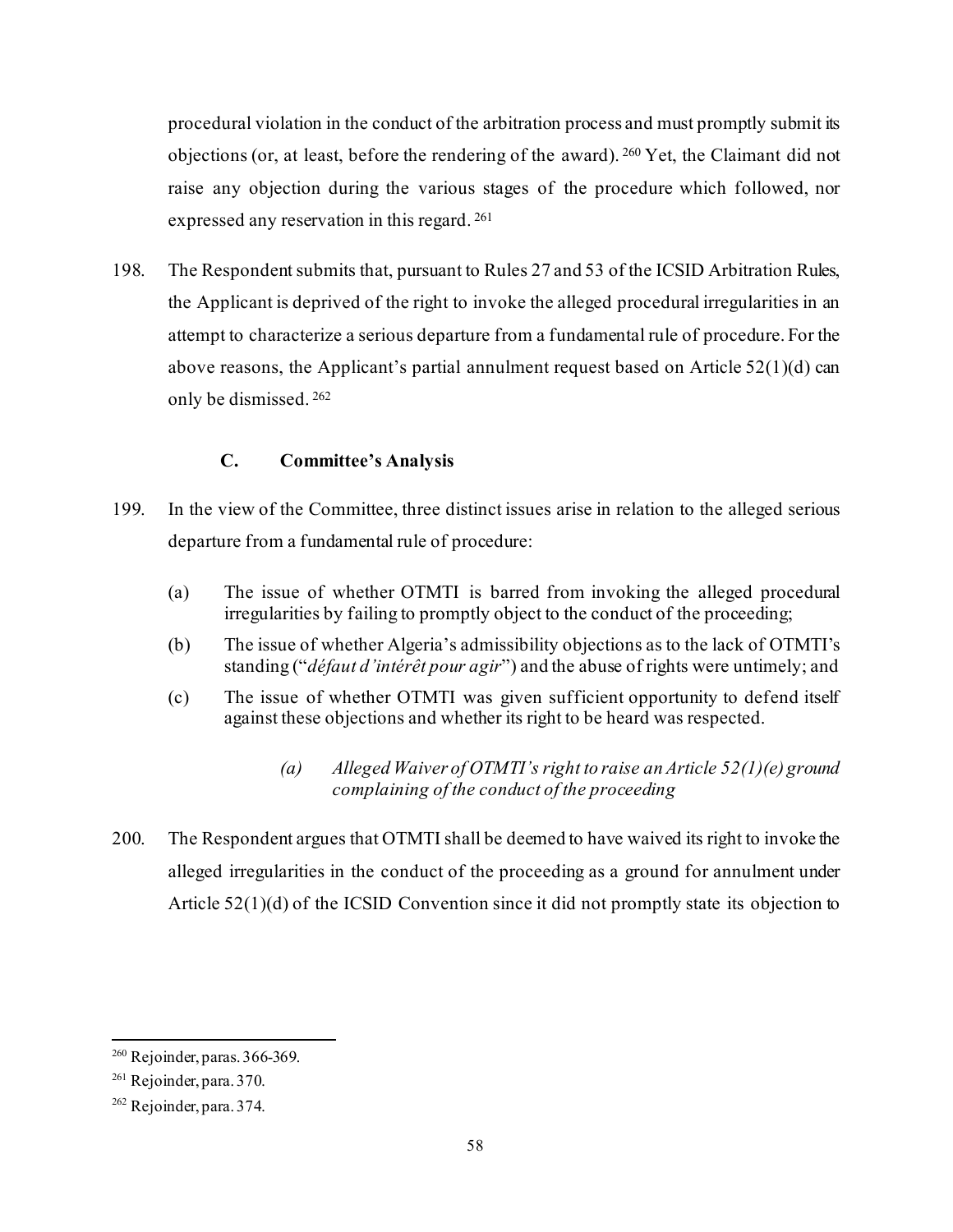the alleged non-compliance with the Arbitration Rules, as required by Rule 27 of the ICSID Arbitration Rules. [263](#page-65-0)

201. The Committee is not convinced that OTMTI waived its right to seek annulment under Article 52(1)(d) of the ICSID Convention in relation to the treatment by the Tribunal of the two objections raised by the Respondent with regard to the admissibility of the claims. First, counsel for the Claimant noted in her Closing Statement that "[w]e heard a couple of new arguments this morning: in part, that there are too many people that might be able to claim [...] We also heard for the very first time today about the alleged abuse of rights".<sup>[264](#page-65-1)</sup> When asked before the closure of the Hearing whether she had any complaints, counsel simply replied: "I am trying to remember all the procedural orders!"<sup>[265](#page-65-2)</sup> Second, in its Post-Hearing Briefs, OTMTI emphasized again that the Respondent argued for the very first time at the Hearing that the commencement of the OTH Arbitration deprives the Tribunal of jurisdiction. [266](#page-65-3) Although OTMTI did not refer specifically in this context to ICSID Arbitration Rule 41(1), it, however, expressly invoked that Rule when it addressed Respondent's argument, advanced according to the OTMTI "for the very first time" at the Hearing, that, because the "Claimant's investment at issue [was] 0.05 percent indirect shareholding in OTA […] on the date it submitted its claim to arbitration", [267](#page-65-4) the Tribunal lacked jurisdiction. OTMTI considered this to be the "Respondent's newfound objection to the Tribunal's jurisdiction over the whole of Claimant's investment [which was] both untimely and legally baseless".<sup>[268](#page-65-5)</sup> OTMTI, quoting ICSID Arbitration Rule 41(1),

<span id="page-65-0"></span><sup>263</sup> Counter-Memorial, para. 283. ICSID Arbitration Rule 27 provides that *"*[a] party which knows or should have known that a provision of the Administrative and Financial Regulations, of these Rules, of any other rules or agreement applicable to the proceeding, or of an order of the Tribunal has not been complied with and which fails to state promptly its objections thereto, shall be deemed—subject to Article 45 of the Convention—to have waived its right to object".

<span id="page-65-1"></span><sup>&</sup>lt;sup>264</sup> Hearing Tr. Day 5 (May 30, 2015) [E] 196:22-197:8.

<span id="page-65-2"></span><sup>&</sup>lt;sup>265</sup> Hearing Tr. Day 5 (May 30, 2015) [E] 250:22-23. Counsel spoke in English. The transcript of the interpretation differs a little bit: "J'essaie de me souvenir de toutes les ordonnances de procédure pour voir si. . . Mais non !" Hearing Tr. Day 5 (May 30, 2015) [F] 94:18-19.

<span id="page-65-3"></span><sup>266</sup> Claimant's Post-Hearing Brief in the arbitration, para. 169.

<span id="page-65-4"></span><sup>&</sup>lt;sup>267</sup> Claimant's Post-Hearing Brief in the arbitration, para. 154. Emphasis added.

<span id="page-65-5"></span><sup>268</sup> *Ibid*. Emphasis added.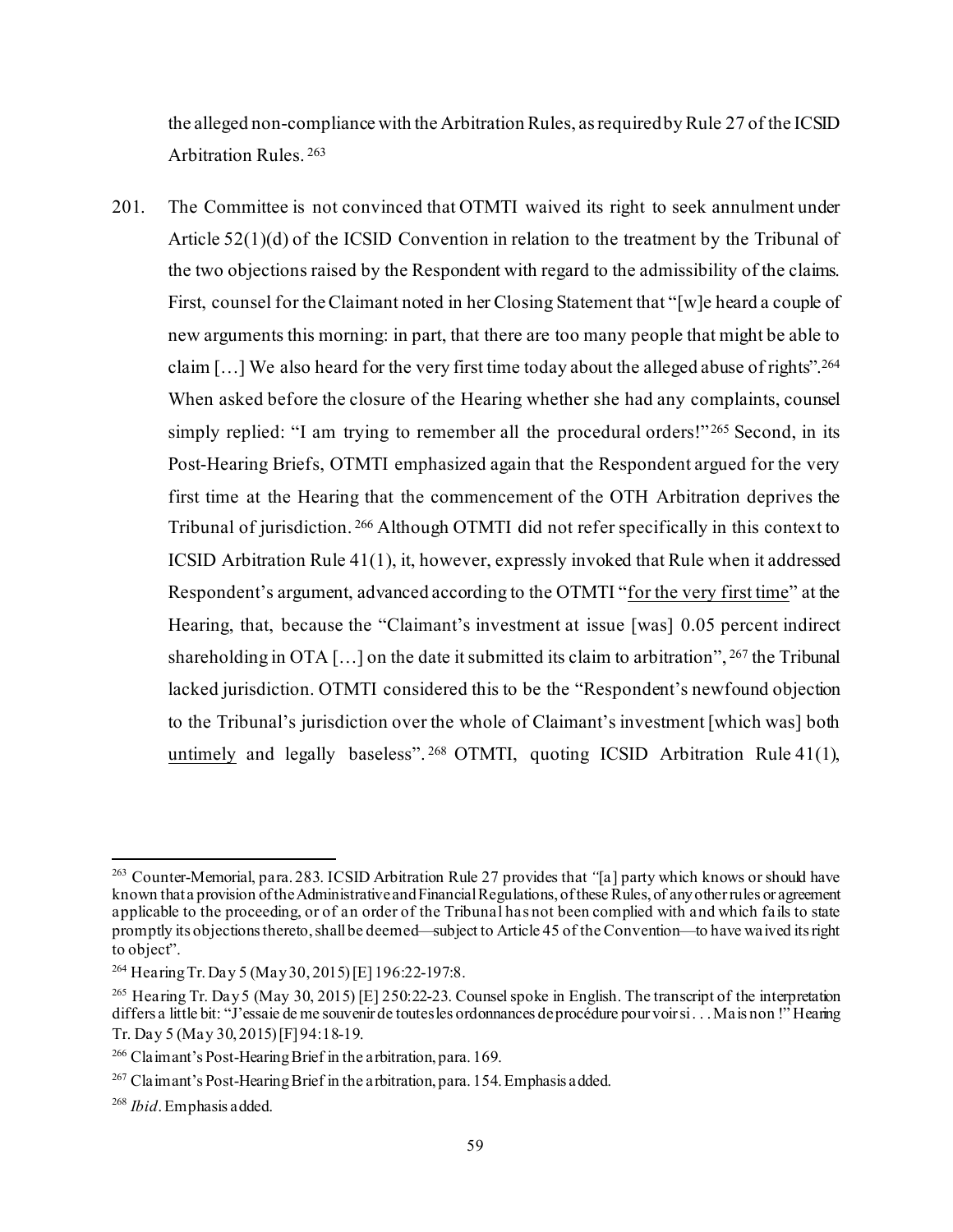expressed the view that the objection was untimely and therefore "should […] be rejected by the Tribunal on this ground". [269](#page-66-0)

- 202. There can, therefore, be no doubt that the Tribunal was fully aware of the Claimant's position that the objections, which the Claimant considered "untimely", should be rejected.
- 203. Moreover, in a letter to the Tribunal, in which the Claimant reacted to the Respondent's request to exclude Claimant's resubmitted legal authority CLA-226 or provide Respondent a further opportunity to submit responsive legal authorities and argument, the Claimant emphasized that it relied in its Reply Post-Hearing Brief on the additional paragraphs of Mr. Wehland's monograph<sup>[270](#page-66-1)</sup> (which was already referred to in its Counter-Memorial on Jurisdiction and Admissibility) "to respond to *a jurisdictional objection that Respondent raised for the very first time in passing during its Closing Argument*".[271](#page-66-2) The Claimant argued that the additional pages from Mr. Wehland's monograph were produced "to show that there is no merit whatsoever to Respondent's new and untimely objection".[272](#page-66-3) The Claimant stressed that "this new jurisdictional objection should be rejected not only because it is meritless, but also it is untimely and was raised in clear violation of the procedure set out in the ICSID Arbitration Rules"*.* [273](#page-66-4)
- 204. The Applicant argues that the Tribunal seriously breached a fundamental rule of procedure "as its decision to admit and accept Algeria's new and untimely objections violated OTMTI's right to be heard". [274](#page-66-5) As noted above, OTMTI expressed the view several times in the arbitration proceeding that the "extinguishment of rights" and abuse of rights objections were untimely and therefore should have been rejected (also) on that ground. It

<span id="page-66-0"></span><sup>&</sup>lt;sup>269</sup> Claimant's Post-Hearing Brief in the arbitration, para. 155. See also Claimant's Reply Post-Hearing Brief, para. 83 where reference is made to ICSID Arbitration Rule 41(1) in relation to another objection which the Claimant considered "untimely and devoid of any merit".

<span id="page-66-1"></span><sup>270</sup> H. Wehland, *The Coordination of Multiple Proceedings in Investment Treaty Arbitration*, Oxford University Press 2013.

<span id="page-66-2"></span><sup>&</sup>lt;sup>271</sup> Claimant's letter to the Tribunal, dated November 28, 2015, p. 2. Emphasis in the original.

<span id="page-66-3"></span><sup>272</sup> *Ibid*. Emphasis added.

<span id="page-66-4"></span><sup>273</sup> *Ibid*. Emphasis added.

<span id="page-66-5"></span> $274$  Memorial, para. 200.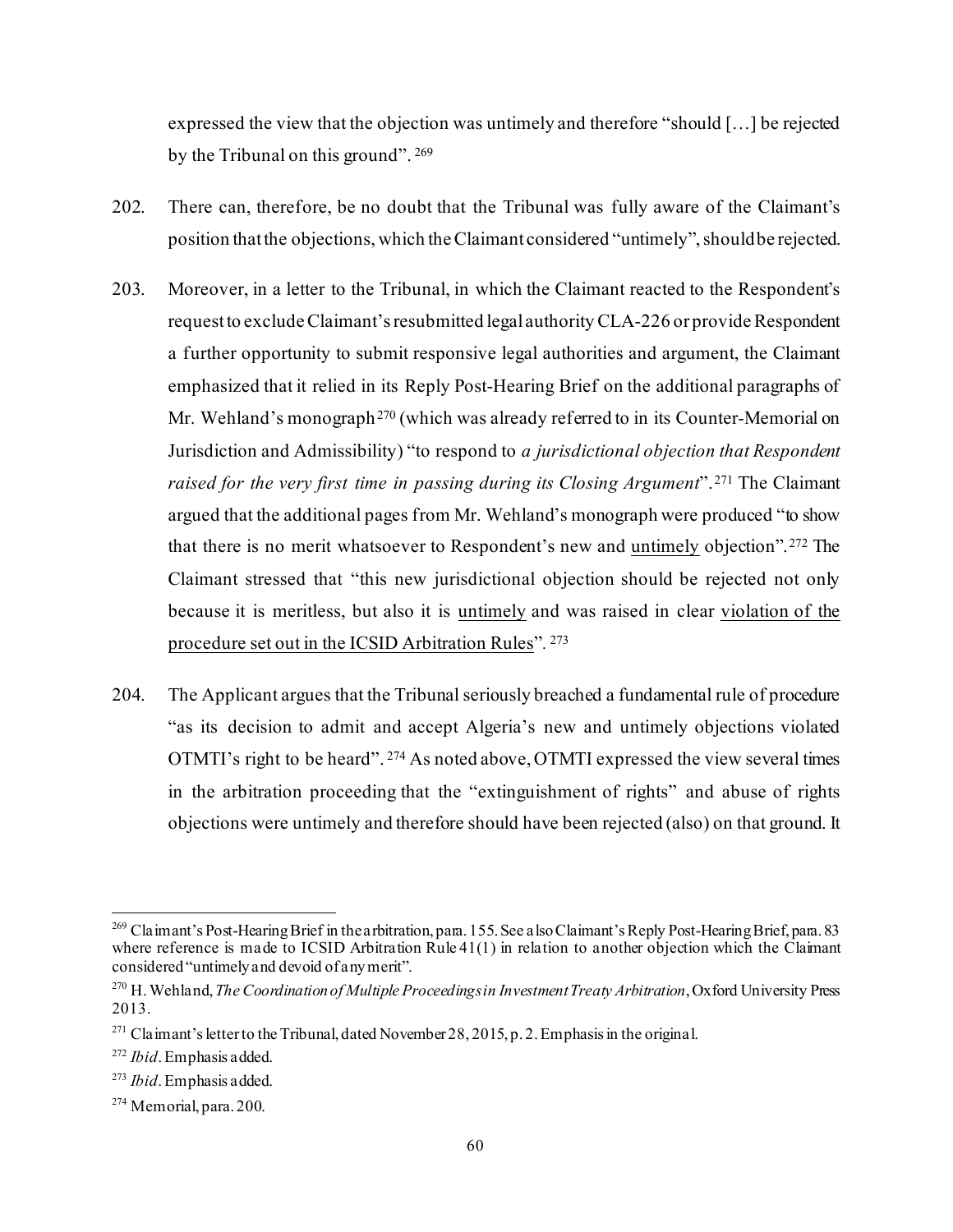cannot be said that it waived its right to seek the partial annulment of the Award under Article 52(1)(d) of the ICSID Convention.

### *(b) Alleged Untimeliness of Algeria's admissibility objections*

- 205. Pursuant to Rule 41(1) of the ICSID Arbitration Rules, any objection that the dispute or any ancillary claim is not within the jurisdiction of the Centre or, for other reasons, is not within the competence of the Tribunal shall be made as early as possible. A party shall file the objection with the Secretary-General no later than the expiration of the time limit fixed for the filing of the counter-memorial, or, if the objection relates to an ancillary claim, for the filing of the rejoinder – unless the facts on which the objection is based are unknown to the party at that time.
- 206. Reviewing the procedural history of the arbitration, it appears that the issues of parallel proceedings, the preclusion of claims and abuse of rights have been mentioned from the very beginning of the arbitration. They were addressed and discussed at different stages of the proceeding:
	- a) At the First Session, Algeria pointed to the parallel proceedings initiated by OTH. [275](#page-67-0)
	- b) In its Bifurcation Request, Algeria announced it would raise an admissibility objection based on the remote indirect investment of OTMTI. [276](#page-67-1)
	- c) During the Hearing on Bifurcation, Algeria mentioned a possible abuse of procedure<sup>[277](#page-67-2)</sup> which was expressly acknowledged by the Tribunal<sup>[278](#page-67-3)</sup> and OTMTI. [279](#page-67-4)
	- d) In its Memorial on Preliminary Objections, Algeria argued that OTMTI's claims are inadmissible as OTMTI lacked standing following the sale of its participation

<span id="page-67-3"></span><span id="page-67-2"></span><span id="page-67-1"></span><span id="page-67-0"></span><sup>&</sup>lt;sup>275</sup> First Session in the arbitration Tr. (May 16, 2013) [E] 36:11, 38:3.

<span id="page-67-4"></span><sup>276</sup> Respondent's Bifurcation Request dated January 24, 2014, p. 15.

<sup>277</sup> Bifurcation HearingTr. (March 26, 2014) [E] 12:6, 15:10, 18:21-22, 19:14, 55:18-21.

<sup>278</sup> Bifurcation HearingTr. (March 26, 2014) [E] 50:18-20.

<sup>&</sup>lt;sup>279</sup> Bifurcation Hearing Tr. (March 26, 2014) [E] 59:1-3, 62:7.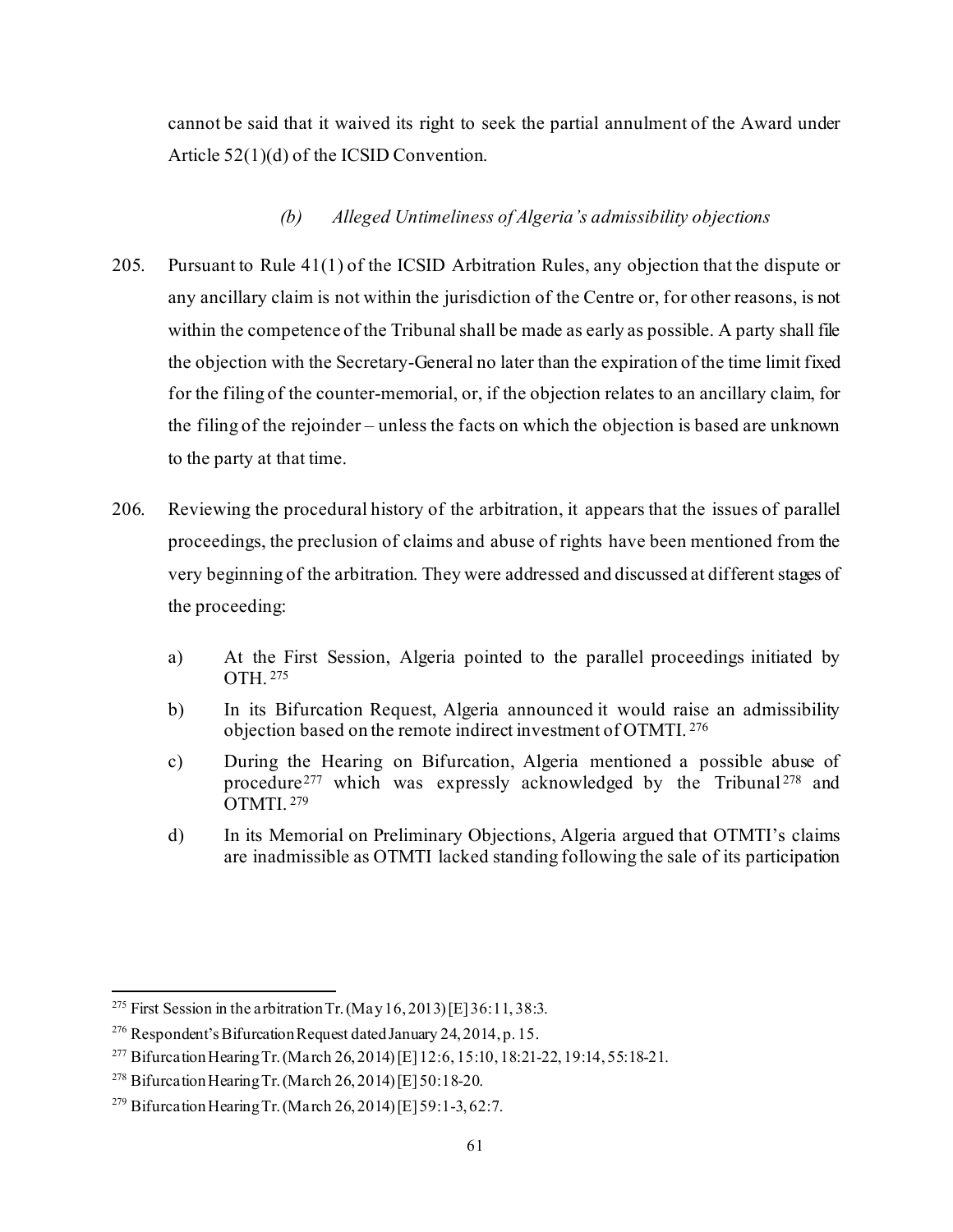in OTH to VimpelCom and a legal interest following the settlement agreement.<sup>[280](#page-68-0)</sup> OTMTI addressed this objection in its Counter-Memorial and Rejoinder. [281](#page-68-1)

- 207. Although the above-mentioned issues have been pending throughout the arbitration, they have been discussed in relation to different points in time, i.e. whether the sale of Weather Investments to VimpelCom and/or the settlement agreement (but not OTH's filing of a notice of dispute and its exercise of the right to start arbitration against Algeria) would have preclusive effects. The preclusive effect of OTH's Notice of Dispute and any associated abuse of rights have indeed been first raised in Algeria's Closing Statement at the Hearing. [282](#page-68-2)
- 208. However, the Committee does not consider that these were "new" preliminary objections in a technical sense as the admissibility of OTMTI's claims had been contested from the very outset of the proceeding. Whereas the factual circumstances as well as the specific legal theories relied upon evolved throughout the proceeding, the broad legal nature of the objections remained unchanged. Against this background, Algeria's argument that the objections were further developed and refined in the course of the proceeding<sup>[283](#page-68-3)</sup> appears to be correct. [284](#page-68-4) Nevertheless, Algeria's reliance on different factual circumstances in its Closing Statement raises the question whether the Claimant had the opportunity to defend itself (see below).

### *(c) OTMTI's rights to be heard and to equal treatment*

209. OTMTI submits that its rights to be heard and to receive equal treatment were violated as a result of four alleged failures by the Tribunal:

<span id="page-68-0"></span><sup>280</sup> Memorial on Preliminary Objections, paras. 286and288.

<span id="page-68-1"></span><sup>&</sup>lt;sup>281</sup> Counter-Memorial on Preliminary Objections, paras. 113-115; Rejoinder on Preliminary Objections, paras. 274-299.

<span id="page-68-2"></span><sup>282</sup> Hrg. Tr., Day 5 (May 30, 2015) [E] 143:16-21, 153:10-25, 154:1-4, 162:1-15, 163:17-22, 168:14-15.

<span id="page-68-3"></span><sup>283</sup> Counter-Memorial, para. 240.

<span id="page-68-4"></span><sup>&</sup>lt;sup>284</sup> OTMTI's Counsel, in her first reaction to the Respondent's closing statement, referred to "a couple of new arguments [heard] this morning", not to "new objections". See para. 201 above and fn. 264.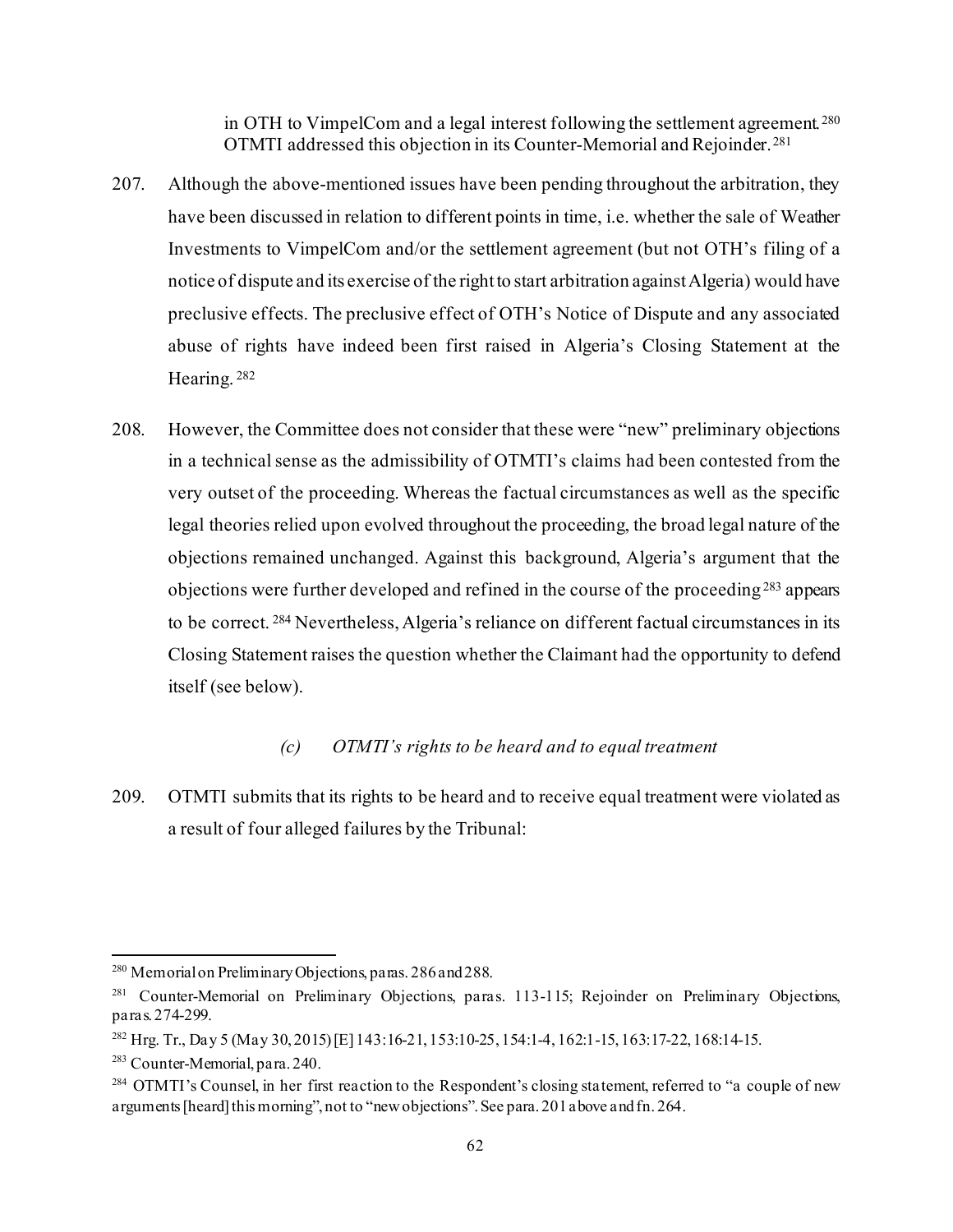- (i) OTMTI was unable to adequately address Algeria's new arguments in its Post-Hearing Briefs due to "the materially abbreviated manner and timeframe permitted by post-Hearing submissions";[285](#page-69-0)
- (ii) OTMTI was unable to adduce new factual evidence, expert or witness testimony and severely limited in its ability to submit new legal authorities;
- (iii) OTMTI did not have an opportunity to comment on two of the legal authorities eventually relied upon by the Tribunal in its Award; and
- (iv) The Tribunal gave OTMTI no indication as to the significance it would ultimately attach to Algeria's new admissibility arguments.
- 210. The Committee shall address these four allegations in turn.

# *(i) OTMTI's alleged inability to adequately address Algeria's new arguments in the Post-Hearing Briefs*

- 211. OTMTI argues that the modalities of the Post-Hearing Briefs (such as the page and time limits) had been agreed upon before Algeria revealed its new arguments in its Closing Statement. [286](#page-69-1)
- 212. Yet the Parties agreed on a four-month deadline and a limit of 100 pages for the first Post-Hearing Brief. The Reply Post-Hearing Briefs were due another six weeks later and limited to 50 pages (later raised to 55 pages). [287](#page-69-2)
- 213. The Committee is not convinced that these directions impaired OTMTI's ability to defend itself against Algeria's new arguments raised in the Closing Statement. During her own Closing Statement, Counsel for the Claimant observed that "it can't really be a very serious contention". <sup>[288](#page-69-3)</sup> And she added "[s]o we reject it as clearly wrong", noting that "this is really our preliminary or initial look at some of the issues that have been raised, certainly, and we will rely for a fuller explication on our post-hearing submissions".<sup>[289](#page-69-4)</sup> This shows that OTMTI was well aware of the Respondent's new arguments regarding the preclusive effect

<span id="page-69-0"></span><sup>285</sup> Memorial, para. 203.

<span id="page-69-1"></span><sup>286</sup> Memorial, para. 203.

<span id="page-69-2"></span><sup>&</sup>lt;sup>287</sup> Procedural Order No. 10 of June 4, 2015, Sections IV.5 and IV.6. The Order was issued five days after the closure of the Hearing on jurisdiction and admissibility.

<span id="page-69-3"></span><sup>&</sup>lt;sup>288</sup> Hrg. Tr., Day 5 (May 30, 2015) [E] 197:7-16.

<span id="page-69-4"></span><sup>&</sup>lt;sup>289</sup> Hrg. Tr., Day 5 (May 30, 2015) [E] 171:7-10. Emphasis added.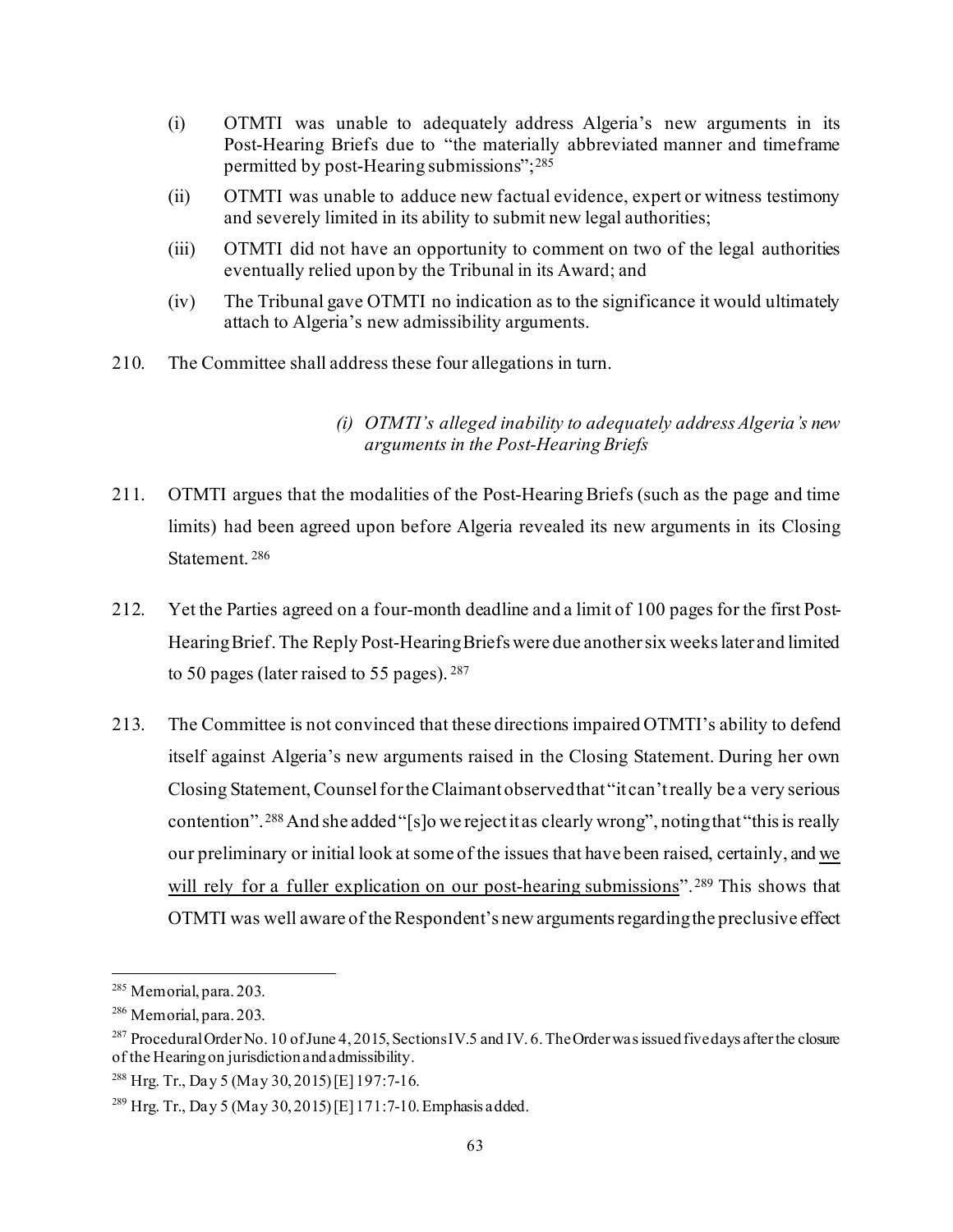of OTH's Notice of Dispute and OTMTI's abuse of rights. Nevertheless, OTMTI commented only briefly on Algeria's new arguments in its further submissions, dedicating 4 pages out of its 94 in its first Post-Hearing Brief [290](#page-70-0) and 4 pages out of 59 in its Reply Post-Hearing Brief to these objections, <sup>[291](#page-70-1)</sup> considering them "baseless in fact and in law", or "meritless". <sup>[292](#page-70-2)</sup> Nothing prevented the Claimant from devoting more attention to these arguments. It could have done so with some additional six pages without any need to request the Tribunal to expand the page limit for the Post-Hearing Brief.

214. Moreover, OTMTI did not seek leave from the Tribunal to raise the page limit to address Algeria's new arguments (despite the fact that the page limit regarding the Reply Post-Hearing Briefs was raised by the Tribunal due to the BIT's *travaux préparatoires*  meanwhile received from the Kingdom of Belgium).

## *(ii) OTMTI's alleged inability to adduce new evidence*

- 215. OTMTI argues that it "did not have the opportunity to adduce any witness or expert testimony in response to Algeria's untimely objections" and to "submit factual evidence of any kind or legal authorities, other than publicly-available awards and decisions"*.* [293](#page-70-3)
- 216. The Committee notes that Procedural Order No. 10 granted the Parties the opportunity to submit two rounds of further legal authorities prior to the Post-Hearing Briefs. [294](#page-70-4) *Prima facie*, this did not seem to be limited to any specific issues. As part of this process, the Claimant submitted the new legal authorities CLA-270 up to CLA-299. In addition to that, the Parties were allowed to submit further additional international decisions and awards as

<span id="page-70-0"></span><sup>&</sup>lt;sup>290</sup> Claimant's Post-Hearing Brief in the arbitration, pp. 80-84.

<span id="page-70-1"></span><sup>&</sup>lt;sup>291</sup> Claimant's Reply Post-Hearing Brief in the arbitration, pp. 46-50. By email of October 20, 2015 the Tribunal informed the Parties that they were allowed five additional pages in their Reply Post-Hearing Briefs to address the *travaux préparatoires* received from the Kingdom of Belgium. It is unclear why OTMTI nevertheless submitted 59 pages instead of 55 pages (Algeria's Reply Post-Hearing Brief consisted of 55 pages).

<span id="page-70-2"></span><sup>&</sup>lt;sup>292</sup> Claimant's Post-Hearing Brief in the arbitration, p. 81, paras. 169 and 178. See also Claimant's Reply Post-Hearing Brief in the arbitration, p. 47, para. 91 and p. 48, para. 94.

<span id="page-70-3"></span><sup>293</sup> Memorial, para. 203.

<span id="page-70-4"></span><sup>&</sup>lt;sup>294</sup> Procedural Order No. 10 of June 4, 2015, Section III.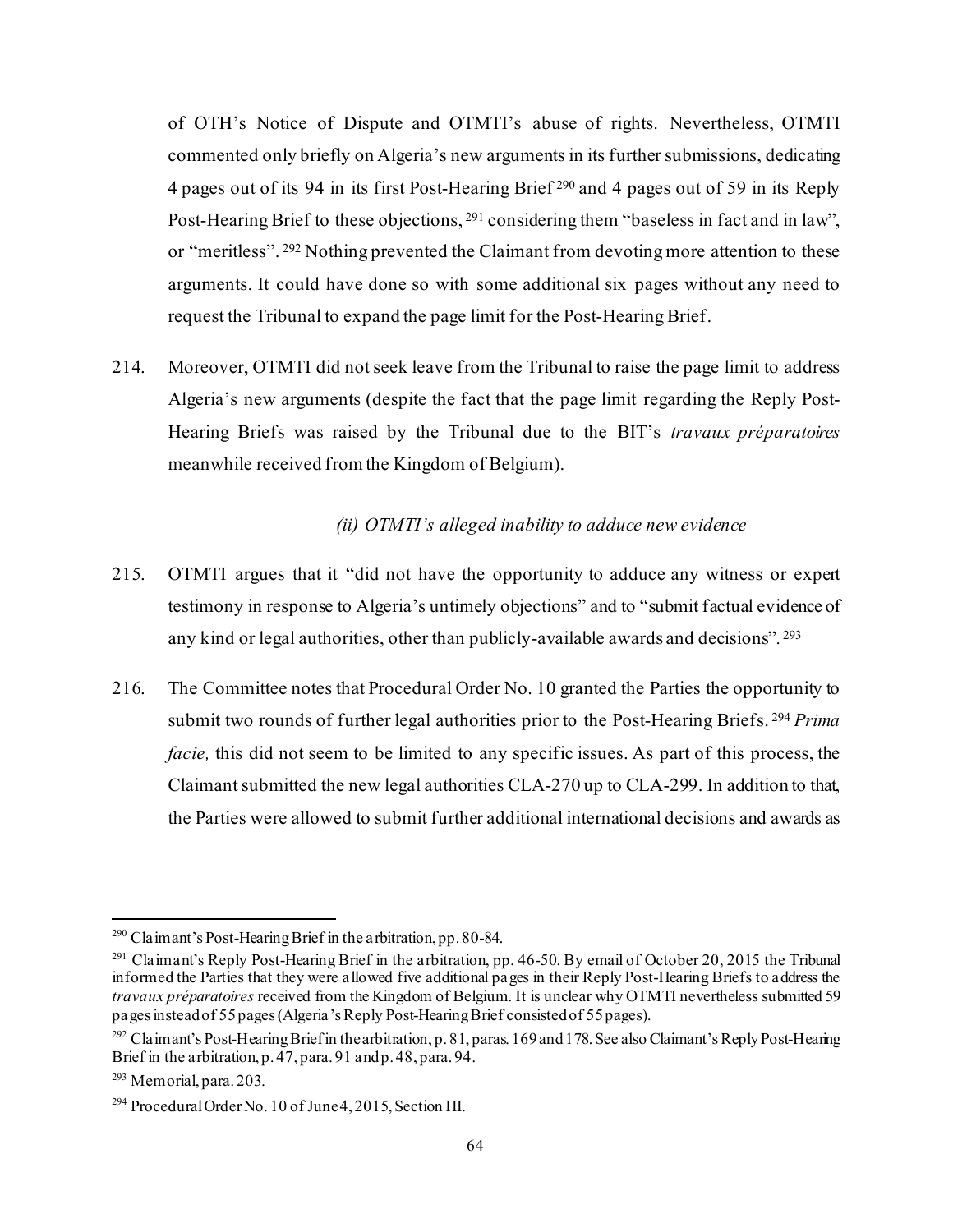new legal authorities with the first Post-Hearing Brief to the extent that they addressed issues related to questions raised by the Tribunal. [295](#page-71-0)

- 217. In its response to Algeria's new arguments on the preclusive effect of OTH's Notice of Dispute and OTMTI's abuse of rights, the Claimant, however, did not rely on any new legal authorities. Only in its Reply Post-Hearing Brief did the Claimant submit new excerpts from Mr. Wehland's monograph. [296](#page-71-1)
- 218. While it is true that the Parties could only submit further additional international decisions and awards as new legal authorities with the first Post-Hearing Brief insofar as they related to the specific questions raised by the Tribunal,  $297$  it has not been shown whether this actually hindered the Claimant in its defence:
- 219. *First,* Algeria's new arguments were spelt out in sufficient detail by Algeria's Counsel in his Closing Statement so the Claimant did not have to wait for Algeria's first Post-Hearing Brief to understand the nature and scope of the new arguments.
- 220. *Second,* the Tribunal's limitations on the submission of new legal authorities with the Post-Hearing Briefs did not prevent the Claimant from submitting new excerpts from Mr. Wehland's monograph. Arguably, if it had intended to submit further legal authorities, it could and would have done so.
- 221. After Algeria's objection to the submission of additional excerpts from Mr. Wehland's monograph, the Claimant argued in its letter to the Tribunal that:

[I]f the Tribunal is to consider Respondent's new jurisdictional objection rather than reject it as untimely under the ICSID Arbitration Rules, it would be extremely prejudicial to Claimant to exclude from the record portions of a legal authority that already was in the record, as this would deny Claimant the right to be heard and would result in a fundamentally unfair proceeding and unequal treatment of the Parties. Likewise, it would be unjustified and prejudicial to Claimant to permit Respondent at this late stage to seek to introduce new legal authorities to support a jurisdictional objection that

<span id="page-71-0"></span><sup>&</sup>lt;sup>295</sup> Procedural Order No. 10 of June 4, 2015, Section IV.8.

<span id="page-71-1"></span><sup>296</sup> Claimant's Reply Post-Hearing Brief in the arbitration, para. 96. H. Wehland, *The Coordination of Multiple Proceedings in Investment Treaty Arbitration*, Oxford University Press 2013, (CLA-226 (Amended)).

<span id="page-71-2"></span><sup>&</sup>lt;sup>297</sup> Procedural Order No. 10 of June 4, 2015, Section IV.8.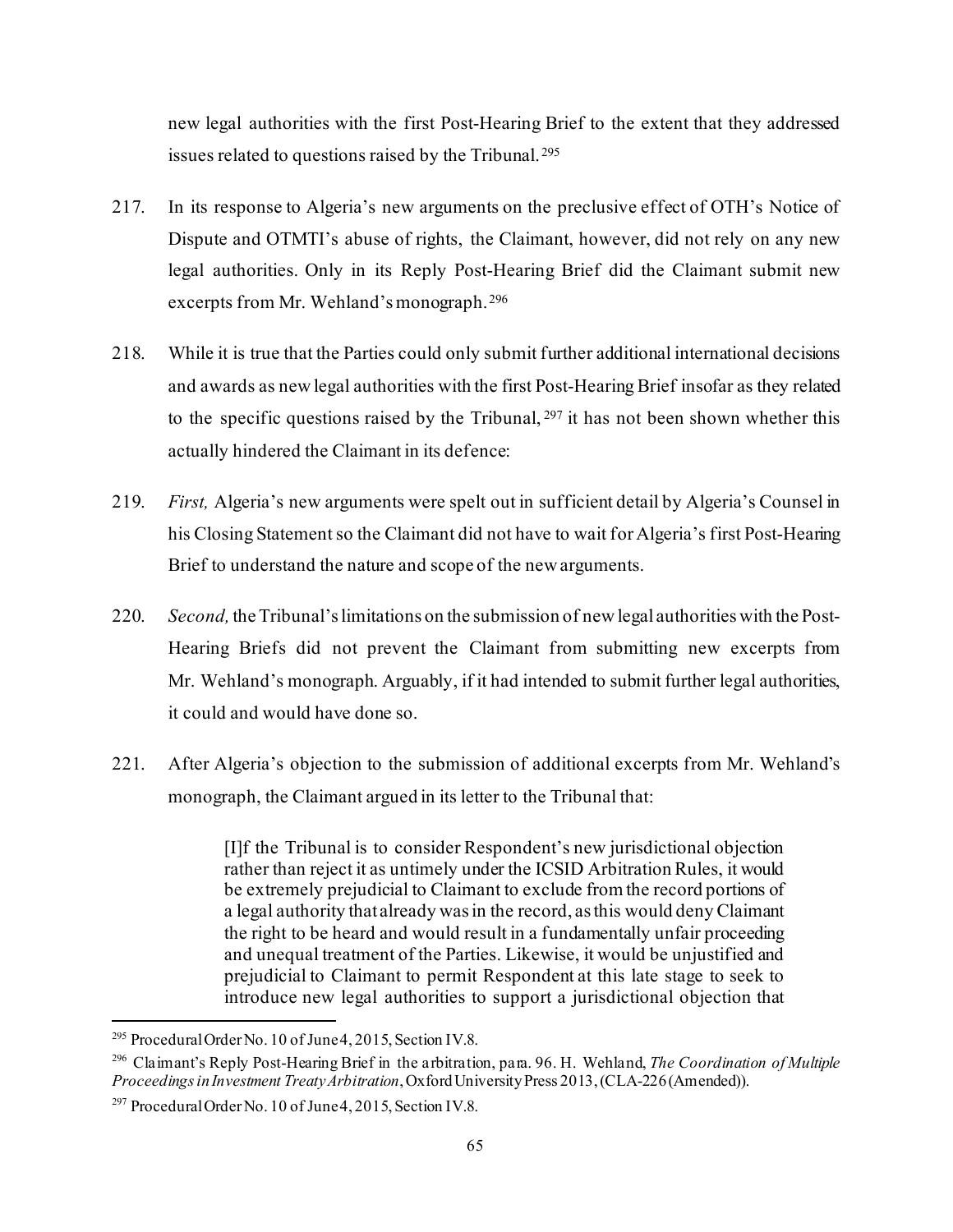Respondent failed to raise until its Closing Argument and did not elaborate until its Post-Hearing Brief*.* [298](#page-72-0)

- 222. While the Claimant asserted that the exclusion of Mr. Wehland's monograph would violate its right to be heard, it did not state that it was in any other way hindered in its defence against Algeria's new arguments. To the contrary, it argued that the submission of new legal authorities by Algeria at this late stage of the proceeding would be "unjustified and prejudicial"*.* It appears that the Claimant did not take issue with the post-hearing procedure prior to the Award.
- 223. *Finally*, as the *ad hoc* Committee in *Churchill Mining* v. *Indonesia* has stated, a party cannot object belatedly after having submitted some evidence on the ground that it now wishes it would have submitted more evidence. [299](#page-72-1)

# *(iii) Claimant's inability to comment on some of the legal authorities relied upon by the Tribunal*

224. The Tribunal cited two legal authorities that were not on the record: First, it quoted a book chapter by Professor Kolb stating that the prohibition of abuse of rights is a "general principle applicable in international law as well as in municipal law". [300](#page-72-2) Second, it cited Sir Hersch Lauterpacht's statement that "there is no legal right, however well established,

<span id="page-72-0"></span><sup>&</sup>lt;sup>298</sup> OTMTI's Letter to the Tribunal dated November 28, 2015, p. 2. The Tribunal rejected the Respondent's objection. See Award, para. 139.

<span id="page-72-1"></span><sup>299</sup> *Churchill Mining Plc and Planet Mining Pty Ltd* v. *Republic of Indonesia* (ICSID Case No. ARB/12/14 and ARB/12/40), Decision on Annulment,March 18, 2019, para. 186. Footnote omitted. ("The Applicants further contend that the Parties did not file evidence, which they contend was critical, on the due diligence practice of investors in the Indonesian mining sector in 2006-2010. They admit that they nonetheless did present arguments on due diligence, but allege that these were made for different purposes than addressing the *Minnotte* factors, including in support of their claim for estoppel based on the State's alleged recognition of the validity of the disputed licenses. However, the Applicants cannot object belatedly to the Tribunal's evaluation of the evidence they presented on the basis that they now wish they might have submitted more. The fact that Churchill and Planet did submit evidence and arguments on due care reflects the fact that they evidently had the opportunity to do so")*.*

<span id="page-72-2"></span><sup>300</sup> Award, fn. 833, citing R. Kolb, *Part Three Statute of the International Court of Justice, Ch.II Competence of the Court, General Principles of Procedural Law*, in: Zimmermann et al. (eds), *The Statute of the International Court of Justice: A Commentary* (Oxford University Press, 2<sup>nd</sup> ed. 2012), p. 904.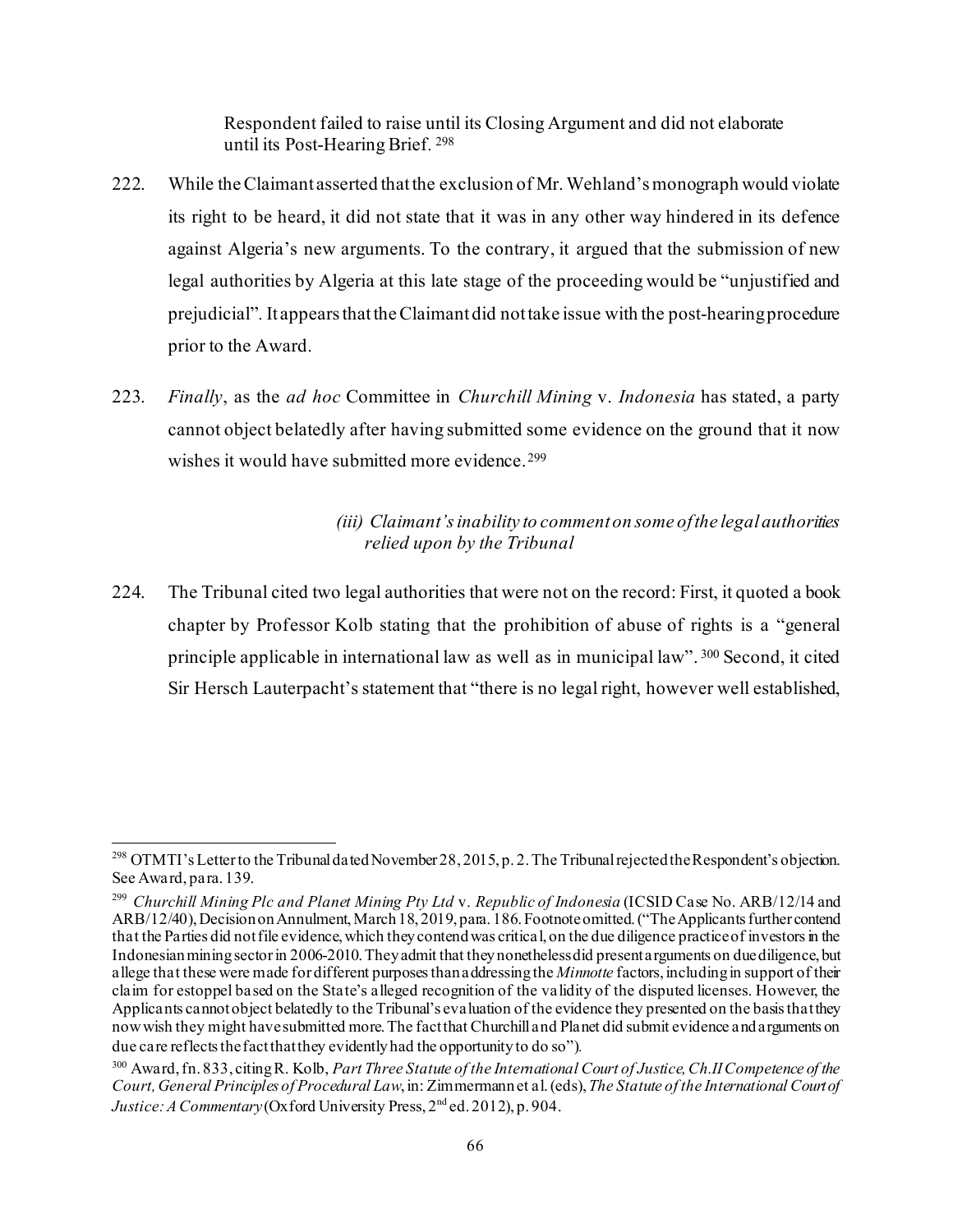which could not, in some circumstances, be refused recognition on the ground that it has been abused"*.* [301](#page-73-0)

- 225. As is apparent, the two quotations from legal authorities that were not on the record only serve to establish and define the general doctrine of abuse of rights under international law. This, however, was undisputed between the Parties during the arbitration. In its two Post-Hearing Briefs in the arbitration, the Claimant had merely argued that the present scenario does not constitute an abuse of rights without contesting the existence of the doctrine under international law. [302](#page-73-1)
- 226. In the Committee's view, the Tribunal was thus under no obligation to invite the Parties to comment on these legal authorities that did not concern a legal issue in dispute between them.

# *(iv)No indication by the Tribunal as to the significance of Algeria's new arguments*

# 227. The Applicant argues that:

[O]n several occasions at the end of the proceeding, the Tribunal expressed specific interest in other issues that it was weighing, and provided additional opportunities for the Parties to address them" and that "[t]he significant further opportunities to be heard that the Tribunal offered with respect to objections that it later dismissed underscore the inadequacy of the procedure with respect to the new and untimely objections on the basis of which the Tribunal dismissed OTMTI's claims. [303](#page-73-2)

228. At the Hearing, the Tribunal identified the effects of the sale of OTH and the settlement agreement on OTMTI's claims in the arbitration and how they should be analyzed by the Tribunal, whether as a question of admissibility, standing or quantum, as the issues on

<span id="page-73-0"></span><sup>301</sup> Award, fn. 834, citing H.Lauterpacht, *The Development of International Law by the International Court* (1958), p. 164.

<span id="page-73-1"></span> $302$  See Claimant's Post-Hearing Brief in the arbitration, para. 178 ("In these circumstances, there is no basis to argue, as Respondent does, that Claimant's exercise of its right under the BIT to initiate arbitration proceedings against Respondent constitutes an abuse of rights".); Claimant's Reply Post-Hearing Brief in the arbitration, para. 94 ("In these circumstances, there is no basis for Respondent to argue that Claimant's exercise of its right under the BIT to initiate arbitration proceedings against Respondent constitutes an abuse of process".).

<span id="page-73-2"></span> $303$  Reply, para. 192.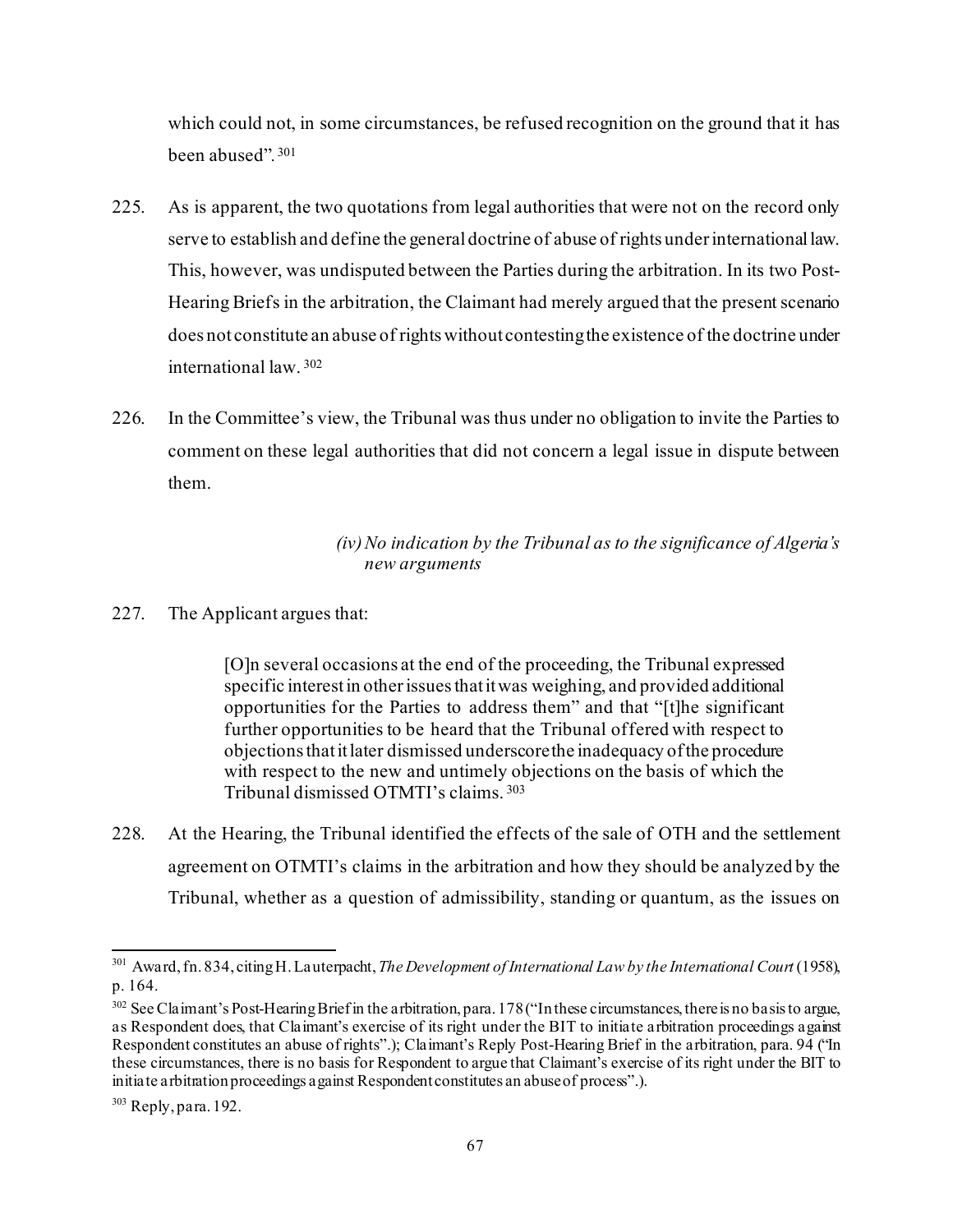which the Parties may focus a little bit more in the Post-Hearing Briefs.<sup>[304](#page-74-0)</sup> While the Tribunal did not single out OTH's Notice of Dispute as a particular point of interest, the Tribunal's remarks were made before Algeria's Closing Statement.

- 229. In its letter of February 12, 2016 (almost nine months after the Hearing), the Tribunal invited the Parties to comment on the requirement of *siège social* in the *Tenaris* v. *Venezuela* Award, issued two weeks earlier on January 29, 2016 and on the meaning of Article 1(1)(b) of the Dutch and Arabic versions of the BIT. It did, however, not invite the Parties to further comment on the preclusive effect of OTH's Notice of Dispute.
- 230. As the deliberations of a tribunal might advance [305](#page-74-1) and take an unexpected turn even at a late stage, a tribunal cannot be expected to provide a comprehensive list of key issues when it invites the parties to comment on certain aspects at the hearing.
- 231. Moreover, as the Applicant admits, [306](#page-74-2) there is no procedural rule requiring a tribunal to signal a likely basis for its decision or outcome to the parties. Neither does the Committee consider that a tribunal is required to seek additional comments of the parties on a relevant issue that one party has only briefly touched upon in its submissions as long as the tribunal considers itself sufficiently informed by the parties' submissions. The situation might be different if a party is completely unaware of, and therefore fails to address, one of its opponent's key arguments (which is clearly not the case here as OTMTI made submissions on the two admissibility issues).
- 232. Against this background, the Committee cannot find a serious departure from a fundamental rule of procedure in this regard. Although the Tribunal's admissibility decision might have come as a surprise to OTMTI, both Parties had briefed the Tribunal on these issues in two written submissions. Furthermore, OTMTI's legal expert, Professor Dolzer, was extensively examined on the issue of abuse of rights during the Hearing. [307](#page-74-3)

<span id="page-74-0"></span><sup>304</sup> HearingTr. Day 4 (May 29, 2015) [E] 197:22-199:18.

<span id="page-74-1"></span> $305$  The Tribunal expressly stated in its letter that it was "making progress".

<span id="page-74-2"></span><sup>306</sup> Reply, para. 173.

<span id="page-74-3"></span><sup>307</sup> See e.g. HearingTr.Day 4 (May 29, 2015) [E] pp. 117-118.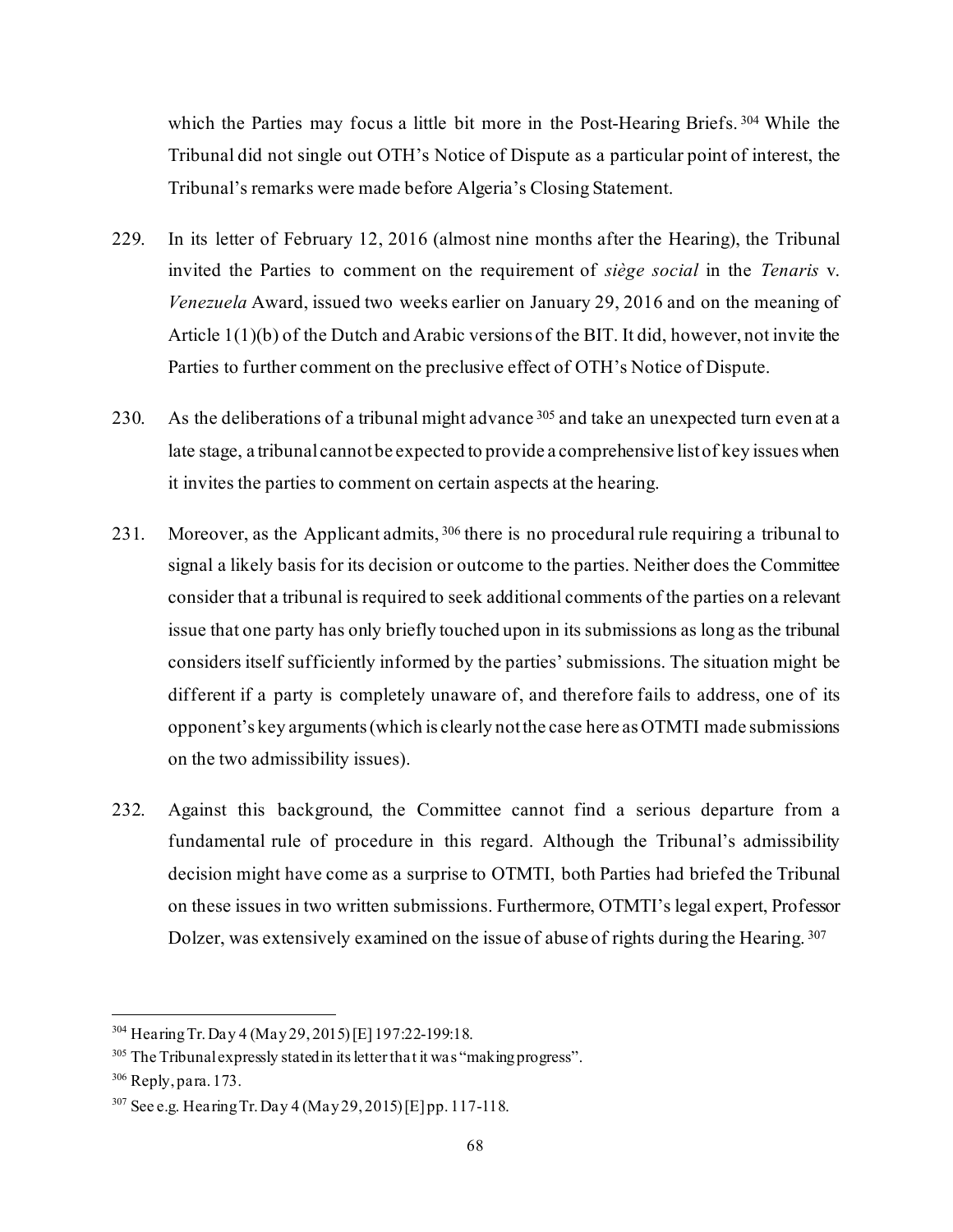## **2. THE OTH NOTICE OF DISPUTE AND THE CLAIMANT'S RIGHT TO BRING THIS ARBITRATION**

### **A. Applicant's Position**

233. The Applicant submits that the Tribunal manifestly exceeded its powers and failed to state reasons in holding that the Claimant's right to arbitrate under the BIT had been "extinguished" by OTH's filing of a notice of dispute, thus rendering Claimant's claims inadmissible.

## *(a) The Tribunal's Application of the Law*

- 234. The Applicant contends that the Tribunal manifestly exceeded its powers in holding that the Claimant's right to act under the BIT had been "extinguished" by OTH's filing of a notice of dispute against the Respondent under the Egypt-Algeria BIT. [308](#page-75-0) In inventing a "putative rule of law" depriving the Claimant of standing and in finding the claims inadmissible, the Tribunal relied on no legal authorities and found no support in the language of the ICSID Convention or the BIT.<sup>[309](#page-75-1)</sup> The Applicant further contends that, neither the ICSID Convention nor the BIT contains a rule of forfeiture, waiver, or other legal limitations preventing so-called "parallel proceedings". [310](#page-75-2) The Applicant submits that the Tribunal invented new law based upon on its own "purported policy 'views'" when it refused to exercise the jurisdiction conferred upon it. [311](#page-75-3)
- 235. According to the Applicant, four points should also be considered in the present case when examining the Tribunal's non-application of the proper law: (1) the Tribunal did not identify "principles of international law" as the law applicable to the Respondent's admissibility objections, nor was there any agreement between the Parties that "principles of international law" applied to those objections;  $312(2)$  $312(2)$  the specific terms of the Award provide no basis to ground the Tribunal's putative rule in the notion of "*droit d'agir*" or

<span id="page-75-0"></span><sup>308</sup> Application, paras. 38-40; Memorial, para. 80.

<span id="page-75-1"></span><sup>309</sup> Memorial, paras. 84-85, 87; Reply, paras. 75-77.

<span id="page-75-2"></span><sup>310</sup> Memorial, paras. 88-97.

<span id="page-75-3"></span><sup>311</sup> Memorial, para. 98; A. PHB1, para. 37.

<span id="page-75-4"></span><sup>312</sup> Reply, para. 85; A. PHB1, para. 41.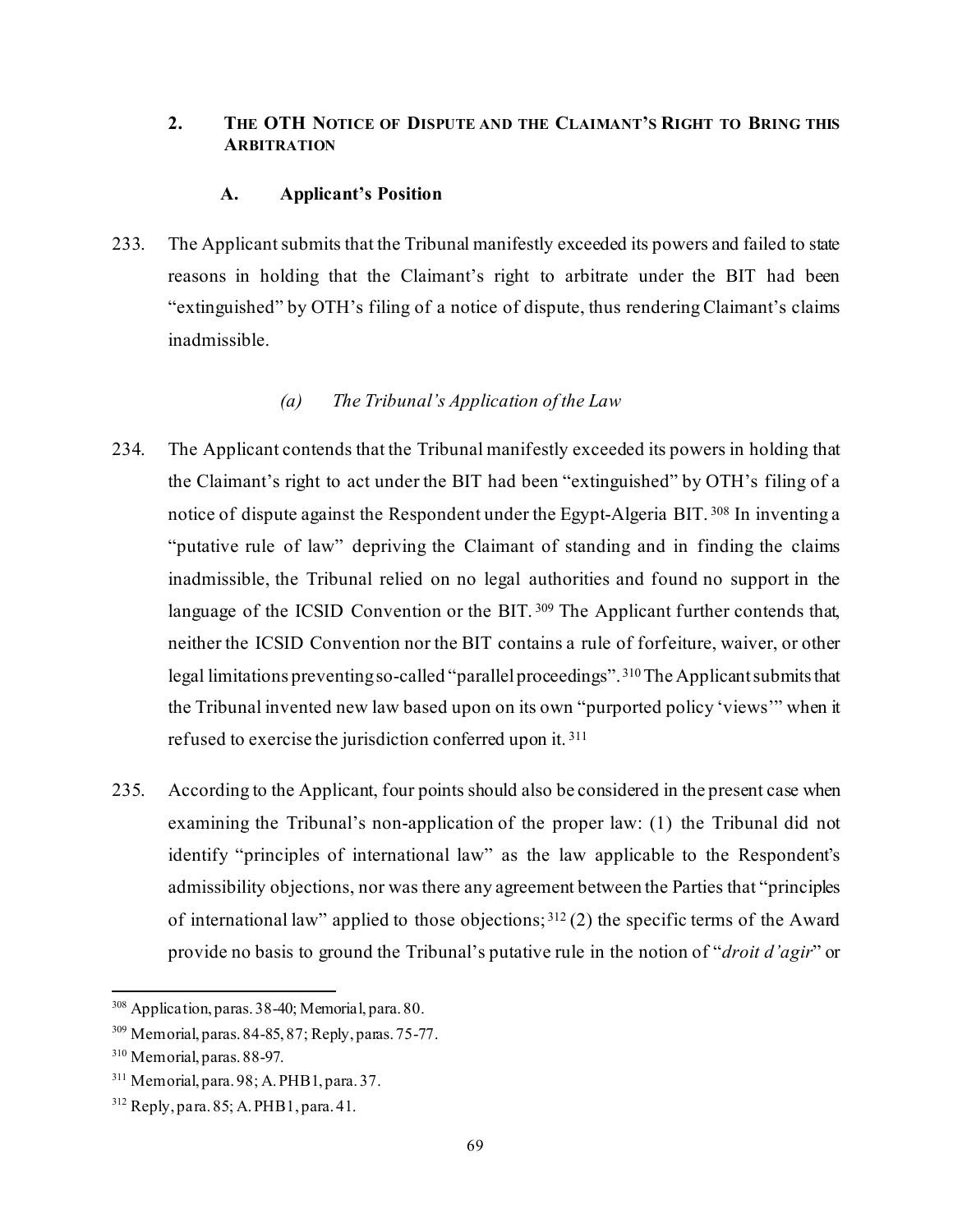"*intérêt pour agir*"; [313](#page-76-0) (3) even if it relied on this notion, the Tribunal failed to establish that such a "notion" is a principle of international law, or that it applies to issues of legal standing or *ius standi* in an ICSID arbitration under the BIT; [314](#page-76-1) and (4) the fact that the Applicant's legal experts understand why the Tribunal found the Claimant's claims inadmissible as a result of OTH's Notice of Dispute does not mean that the Tribunal identified or applied the proper law under Article 42(1) of the ICSID Convention or Article 9(4) of the BIT. [315](#page-76-2)

236. The Applicant maintains that, while the *ad hoc* Committee cannot reopen debates on questions of fact, it can review the factual and legal premises underlying the Tribunal's Award. [316](#page-76-3) In the Applicant's view, the Tribunal invented and imposed new "law" based upon nothing more than its own policy views and refused to exercise the jurisdiction validly conferred upon it under the BIT and the ICSID Convention, thus manifestly exceeding its powers. [317](#page-76-4)

### *(b) The Tribunal's Reasons*

237. According to the Applicant, the Tribunal failed to state reasons in holding that OTH's Notice of Dispute under the Egypt-Algeria BIT rendered the Claimant's claims inadmissible, as this part of the Award relies on insufficient, contradictory, and internally inconsistent reasons.<sup>[318](#page-76-5)</sup> According to the purported rule of law, announced by the Tribunal, "[i]f the harm incurred by one entity in the chain is fully repaired in one arbitration, the claims brought by other members of the vertical chain in other arbitral proceedings may become inadmissible depending on the circumstance*s*". [319](#page-76-6)Yet, it is impossible to discern from the Tribunal's Award the rule "actually applied" because no claim of any entity in

<span id="page-76-0"></span><sup>313</sup> Reply, paras. 86-90; A. PHB1, para. 42.

<span id="page-76-1"></span><sup>314</sup> Reply, paras. 91-93.

<span id="page-76-2"></span><sup>&</sup>lt;sup>315</sup> Reply, para. 94.

<span id="page-76-3"></span><sup>316</sup> Reply, paras. 95-97.

<span id="page-76-4"></span><sup>317</sup> Reply, para. 95; A. PHB1, para. 37.

<span id="page-76-5"></span><sup>318</sup> Application, para. 54; Memorial, para. 82; A. PHB1, para. 44.

<span id="page-76-6"></span><sup>319</sup> Award, para. 495.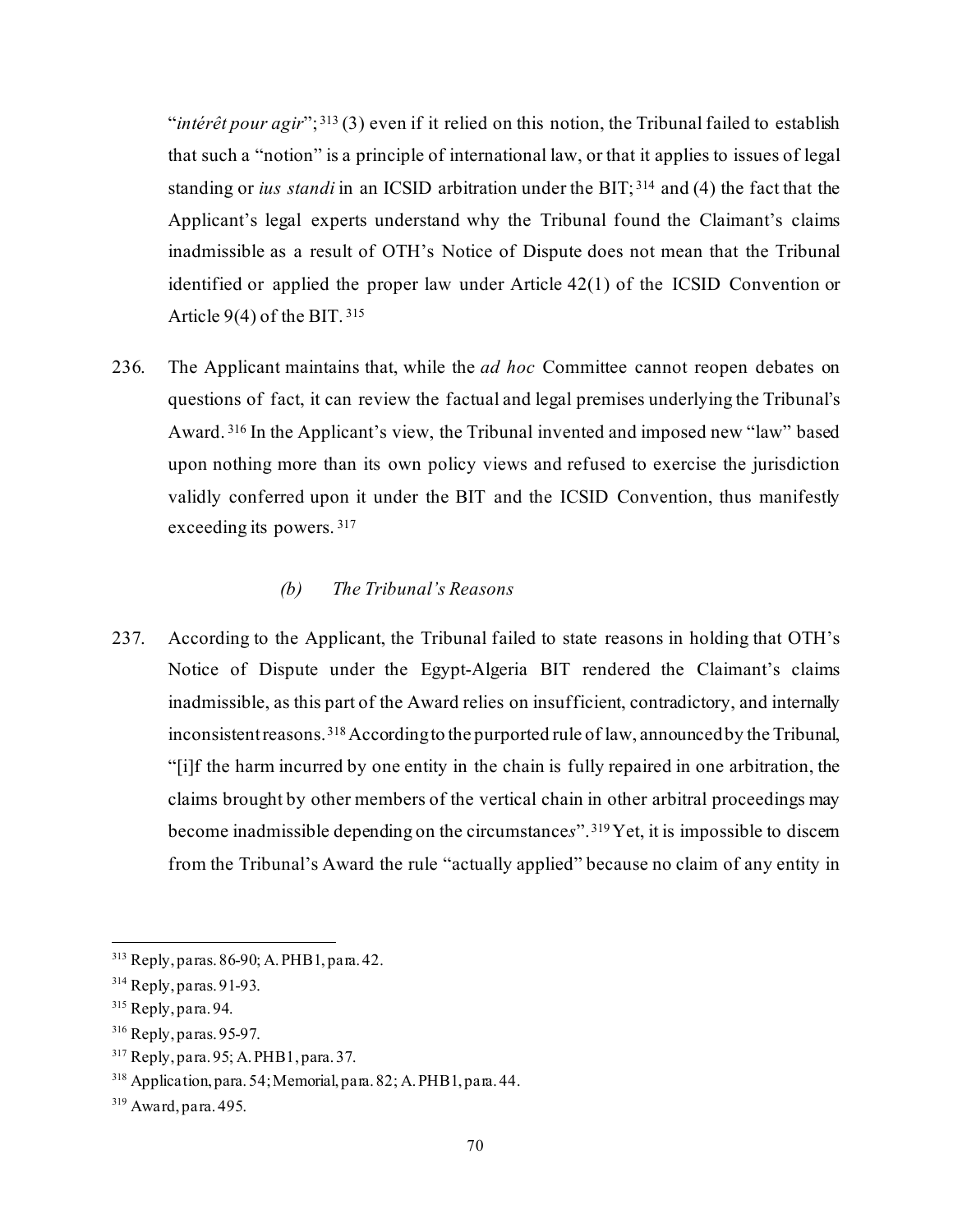the Claimant's group has been repaired in November 2010. [320](#page-77-0) Moreover, the Tribunal's reasoning that the inadmissibility rule depends upon claims being "fully repaired" in a prior arbitration, while at the same time finding that the economics of the OTH Arbitration settlement was "irrelevant", is contradictory and internally inconsistent. <sup>[321](#page-77-1)</sup>

- 238. In addition, the Applicant submits that the Tribunal's purported statement of reasons on the consequence of OTH's Notice of Dispute further requires partial annulment. The Tribunal failed to offer any legal analysis of how one entity's filing of a notice of dispute could "extinguish" independent treaty claims held by a separate entity. [322](#page-77-2) The Applicant considers the Tribunal's explanations that the Claimant first caused one subsidiary to bring claims against Algeria and then it caused a different subsidiary in the chain to threaten to bring a different arbitration to the same dispute as contradictory and inconsistent.<sup>[323](#page-77-3)</sup> Finally, the Tribunal's ruling on the Notice of Dispute does not account for the Claimant's highly relevant arguments to its case. [324](#page-77-4)
- 239. On OTH's Notice of Dispute, the Applicant also makes the following observations: first, the specific terms of the Award provide no basis to import the "notion" of "*droit d'agir*" or "*intérêt pour agir*" into the Tribunal's reasoning; [325](#page-77-5) second, a tribunal cannot be deemed to have considered the parties' arguments by simply summarizing them in the award and in this case the Tribunal's decision ignored the Claimant's legal argument; [326](#page-77-6) and, third, the Tribunal did not ground its putative rule on the mere assertion of a claim for relief, but rather on the harm incurred being "fully repaired", which the Tribunal did not determine.<sup>[327](#page-77-7)</sup>

<span id="page-77-0"></span><sup>320</sup> Memorial, para. 100. Emphasis omitted.

<span id="page-77-1"></span><sup>321</sup> Memorial, paras. 101-103; A. PHB1, para. 48.

<span id="page-77-2"></span> $322$  Memorial, para. 104; A. PHB1, para. 46.

<span id="page-77-3"></span><sup>323</sup> Memorial, para. 107.

<span id="page-77-4"></span><sup>324</sup> Memorial, paras. 108-109; A. PHB1, paras. 44 and 50.

<span id="page-77-5"></span> $325$  Reply, para. 104.

<span id="page-77-6"></span><sup>326</sup> Reply, para. 112; A. PHB1, para. 51.

<span id="page-77-7"></span><sup>327</sup> Reply, paras. 117-122.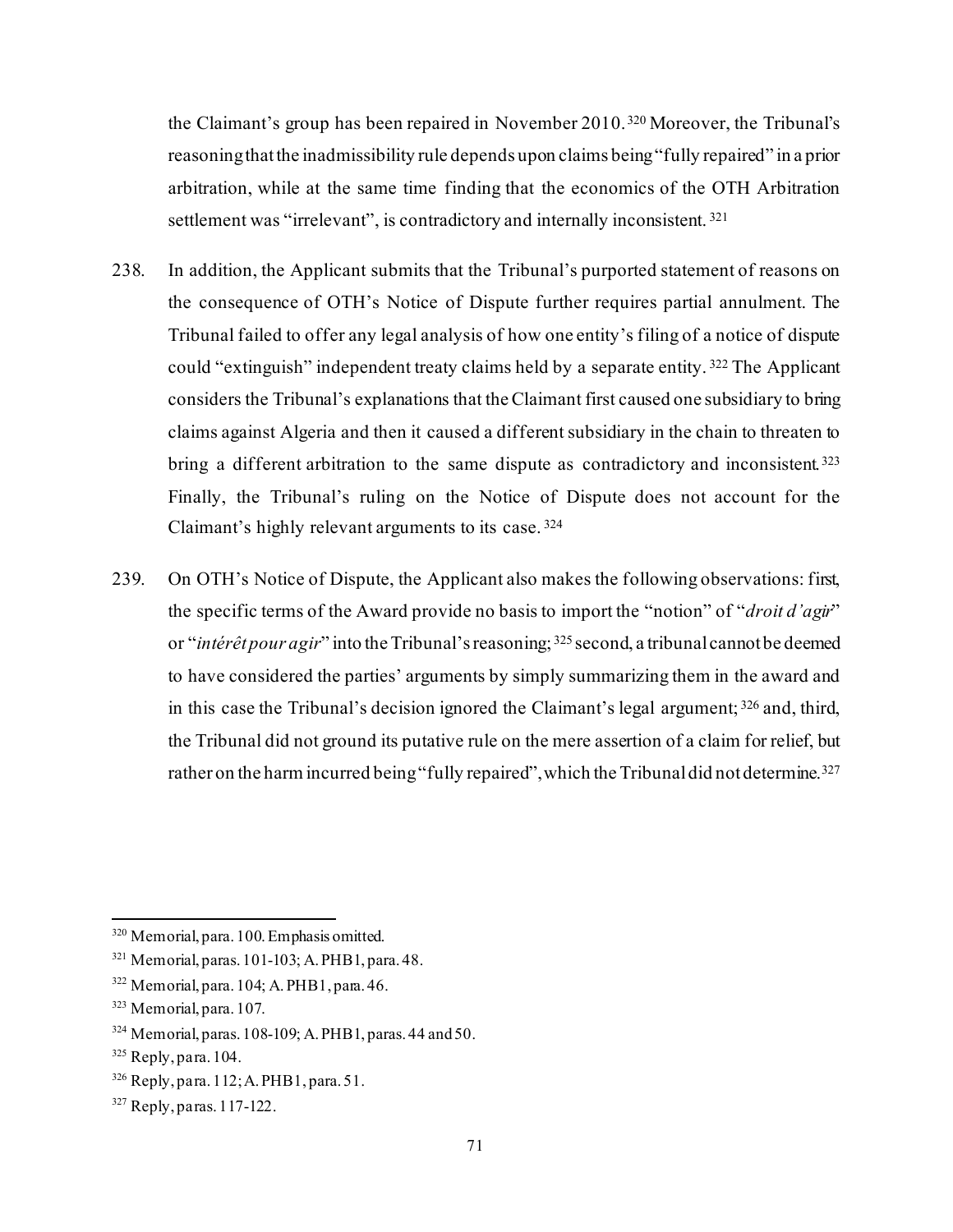240. In this context, according to the Applicant, the findings of the Tribunal on the OTH's Notice of Dispute should be annulled pursuant to Article  $52(1)(b)$  and Article  $52(1)(e)$  of the ICSID Convention.

### **B. Respondent's Position**

241. The Respondent contends that the Tribunal ruled within the limits of its powers and stated its reasons for finding the Claimant's claims inadmissible on the basis of its absence of a right to act ("*défaut de droit d'agir*") and thus this part of the Award should not be annulled.

## *(a) The Tribunal's Application of the Law*

- 242. In the Respondent's view, the Tribunal applied the applicable law in declaring the Claimant's claims inadmissible.  $328$  In accordance with Article 9(4) of the BIT, the Tribunal correctly found that international law is applicable to the question of the admissibility of the claims in the arbitration proceeding. [329](#page-78-1) The Tribunal then upheld the objection to the admissibility based on the Claimant's absence of a right to act ("*défaut de droit d'agir*") as a result of OTH's prior exercise of its right to arbitrate. [330](#page-78-2)
- 243. The Respondent makes several arguments in this respect. First, the Tribunal adopted the Respondent's reasoning that the Claimant lost its interest to act ("*perte d'intérêt pour agir*"). The Tribunal followed the same factual premises, noting the vertically integrated corporate chain of companies chaired by Mr. Sawiris and the notices of dispute signed by him concerning the same measures and defining the dispute by reference to the previous notice(s). [331](#page-78-3) The Tribunal then considered that by sending the Notice of Dispute in the name and on behalf of OTH, Mr. Sawiris had made the choice to crystallize "the one and the same" dispute at the level of OTH.<sup>[332](#page-78-4)</sup> In addition, the Tribunal noted that the existence of this claim in OTH's patrimony meant other companies in the corporate chain were

<span id="page-78-0"></span><sup>328</sup> Counter-Memorial, para. 373.

<span id="page-78-1"></span><sup>329</sup> Counter-Memorial, paras. 374-383; Rejoinder, para. 437.

<span id="page-78-2"></span><sup>330</sup> Rejoinder, para. 442.

<span id="page-78-3"></span><sup>&</sup>lt;sup>331</sup> Counter-Memorial, paras. 390-391.

<span id="page-78-4"></span><sup>332</sup> Counter-Memorial, paras. 393-394, citing Award, paras. 414, 496-497; Rejoinder, para. 446.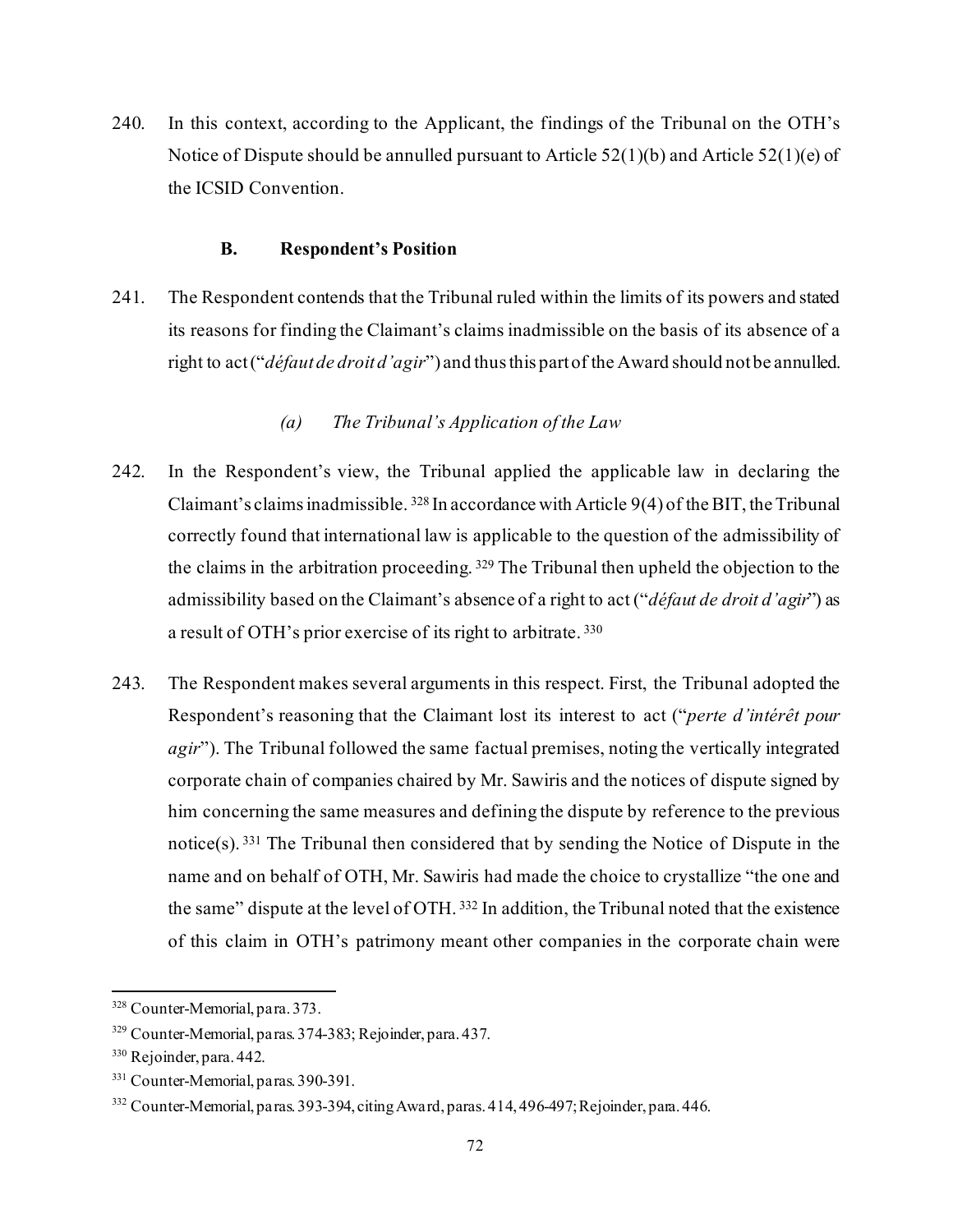"satisfied" ("*remplies de leurs droits*"), except if they suffered an independent loss.<sup>[333](#page-79-0)</sup> After a detailed analysis of heads of damage invoked by the Claimant, the Tribunal held that all alleged heads of damage were in fact "caused to…OTH" or were, for other reasons, inadmissible. [334](#page-79-1)

- 244. Second, the Respondent notes that a comparison of the terms used by the Tribunal in the Award to summarize the objections based on the Claimant's loss of its interest to act ("*perte d'intérêt pour agir*") (Award, paras. 411-416) with those used by the Tribunal in its analysis (Award, paras. 495-498) confirms, if need be, that the Tribunal has accepted the Respondent's objection. [335](#page-79-2) Moreover, the Applicant cannot seriously argue the Tribunal's reasoning is "[not] grounded in any way" on the notion of "*droit d'agir*" or "*intérêt pour agir*". For one, the Applicant admits that, in declaring the Claimant's claims inadmissible, the Tribunal upheld the Respondent's objections based on this notion. [336](#page-79-3) The Applicant also used, both during the arbitration proceeding and in this annulment proceeding, the term "*standing*" to refer to its alleged interest to act. [337](#page-79-4)
- 245. Furthermore, the Respondent takes issue with the new arguments raised by the Applicant in its Reply, criticizing the Tribunal for allegedly failing to establish the existence and scope of the notion of "*droit d'agir*" and "*intérêt pour agir*".[338](#page-79-5) It notes that the Claimant never contested during the arbitration proceeding that a claimant must prove it has an interest to act. [339](#page-79-6) The Tribunal also established the scope of the rule which it subsequently applied: if a claimant cannot actually claim any material loss, the conditions for the exercise of its right to act are not met. [340](#page-79-7) The Applicant's further contention that the Tribunal's application of thisrule to circumstances in which it had never been applied before warrants a partial annulment of the Award is similarly to no avail, as *ad hoc* committees are not

<span id="page-79-0"></span><sup>333</sup> Counter-Memorial, para. 396.

<span id="page-79-1"></span><sup>334</sup> Counter-Memorial, para. 397, citing Award, paras. 499-518.

<span id="page-79-2"></span> $335$  Rejoinder, para. 447.

<span id="page-79-3"></span><sup>336</sup> Rejoinder, para. 449.

<span id="page-79-4"></span><sup>&</sup>lt;sup>337</sup> Rejoinder, para. 451.

<span id="page-79-5"></span><sup>&</sup>lt;sup>338</sup> Rejoinder, para. 455.

<span id="page-79-6"></span><sup>339</sup> Rejoinder, paras. 456-459.

<span id="page-79-7"></span> $340$  Rejoinder, paras. 461-465.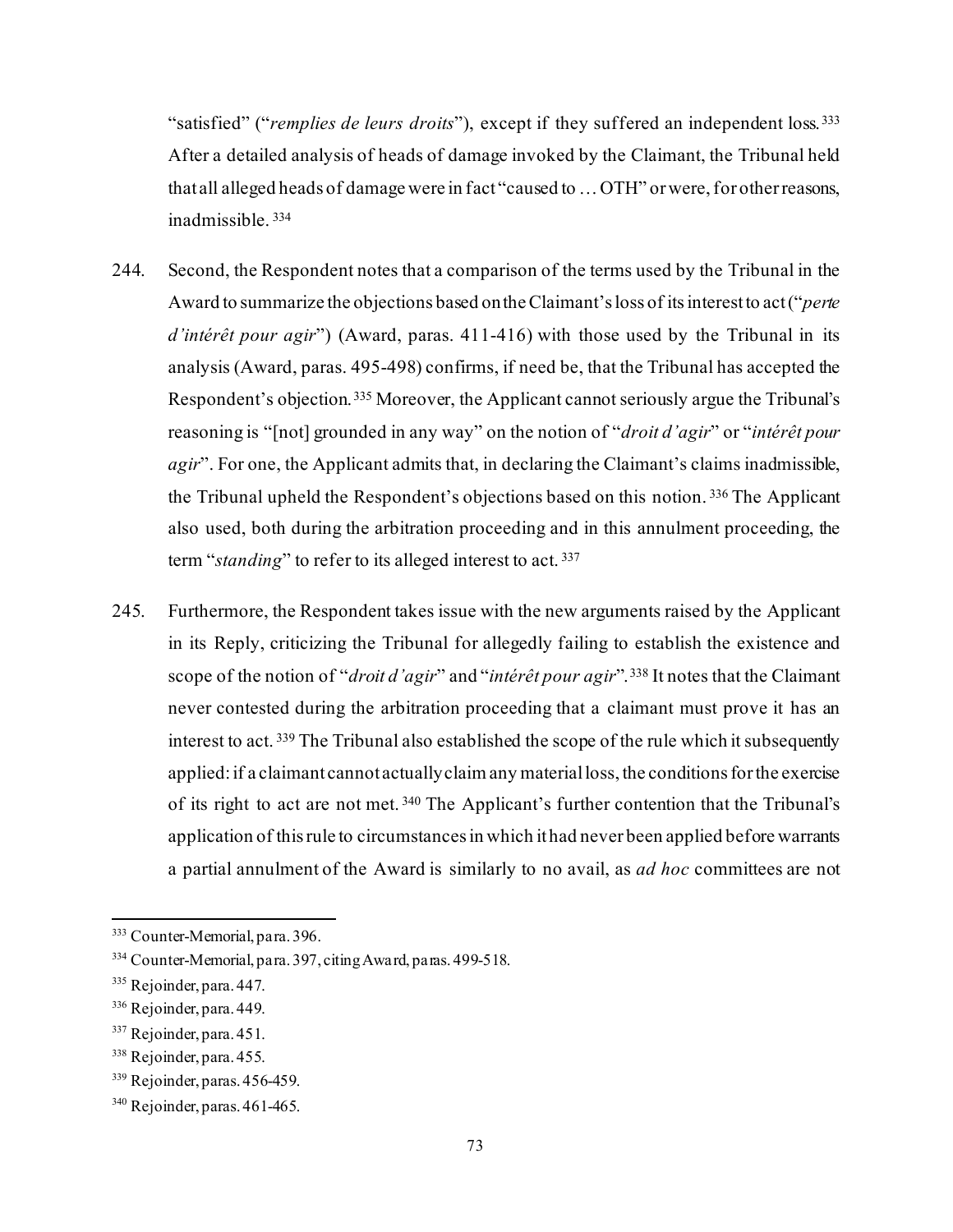entitled to scrutinize tribunals' interpretation of the applicable law or ascertainment of the facts. [341](#page-80-0)

### *(b) The Tribunal's Reasons*

- 246. The Respondent argues that the Tribunal fully justified its decision that the Claimant lost standing to bring the arbitration.<sup>[342](#page-80-1)</sup> The Parties perfectly understand the Tribunal's reasoning, which the Applicant itself unwraps. [343](#page-80-2) The Tribunal sought to determine whether the conditions for the Claimant's right to act ("*droit d'agir*") were met and, in particular, whether the Claimant had standing to bring these arbitration proceedings ("*intérêt pour agir*"). [344](#page-80-3) Based on the specific facts of the case, the Tribunal determined that the Claimant did not have standing, and thus that its claims were inadmissible. [345](#page-80-4)
- 247. According to the Respondent, by claiming that the Tribunal did not refer to the Claimant's arguments and evidence alleging a notice of dispute has no effect, the Applicant is actually questioning the Tribunal's reasoning on the merits on this point. [346](#page-80-5) In the arbitration, the Claimant itself did not refer to any relevant legal sources for its proposition that "OTH's Notice of Dispute […] has no legal significance other than to fulfill the procedural requirements under the Algeria-Egypt bilateral investment treaty". [347](#page-80-6) In finding that the Notice of Dispute sent by Mr. Sawiris on behalf of OTH activated "the legal protection that was available at the various levels of the corporate chain", the Tribunal necessarily rejected the Claimant's argument that the notice had no effect. [348](#page-80-7)
- 248. The Respondent submits that the reasons in the Award are not contradictory. [349](#page-80-8) The pronouncement "[i]f the harm […] is fully repaired in one arbitration" (and not "[i]f the

<span id="page-80-0"></span><sup>&</sup>lt;sup>341</sup> Rejoinder, para. 467.

<span id="page-80-1"></span><sup>342</sup> Counter-Memorial, para. 445.

<span id="page-80-2"></span><sup>343</sup> Counter-Memorial, para. 446, citing Memorial, para. 486; R. PHB1, para. 64.

<span id="page-80-3"></span><sup>344</sup> Rejoinder, paras. 530-532.

<span id="page-80-4"></span><sup>&</sup>lt;sup>345</sup> Counter-Memorial, paras. 450-453.

<span id="page-80-5"></span><sup>346</sup> Rejoinder, para. 539.

<span id="page-80-6"></span> $347$  Rejoinder, para. 541.

<span id="page-80-7"></span><sup>&</sup>lt;sup>348</sup> Rejoinder, para. 541.

<span id="page-80-8"></span><sup>&</sup>lt;sup>349</sup> Counter-Memorial, para. 459; Rejoinder, para. 544.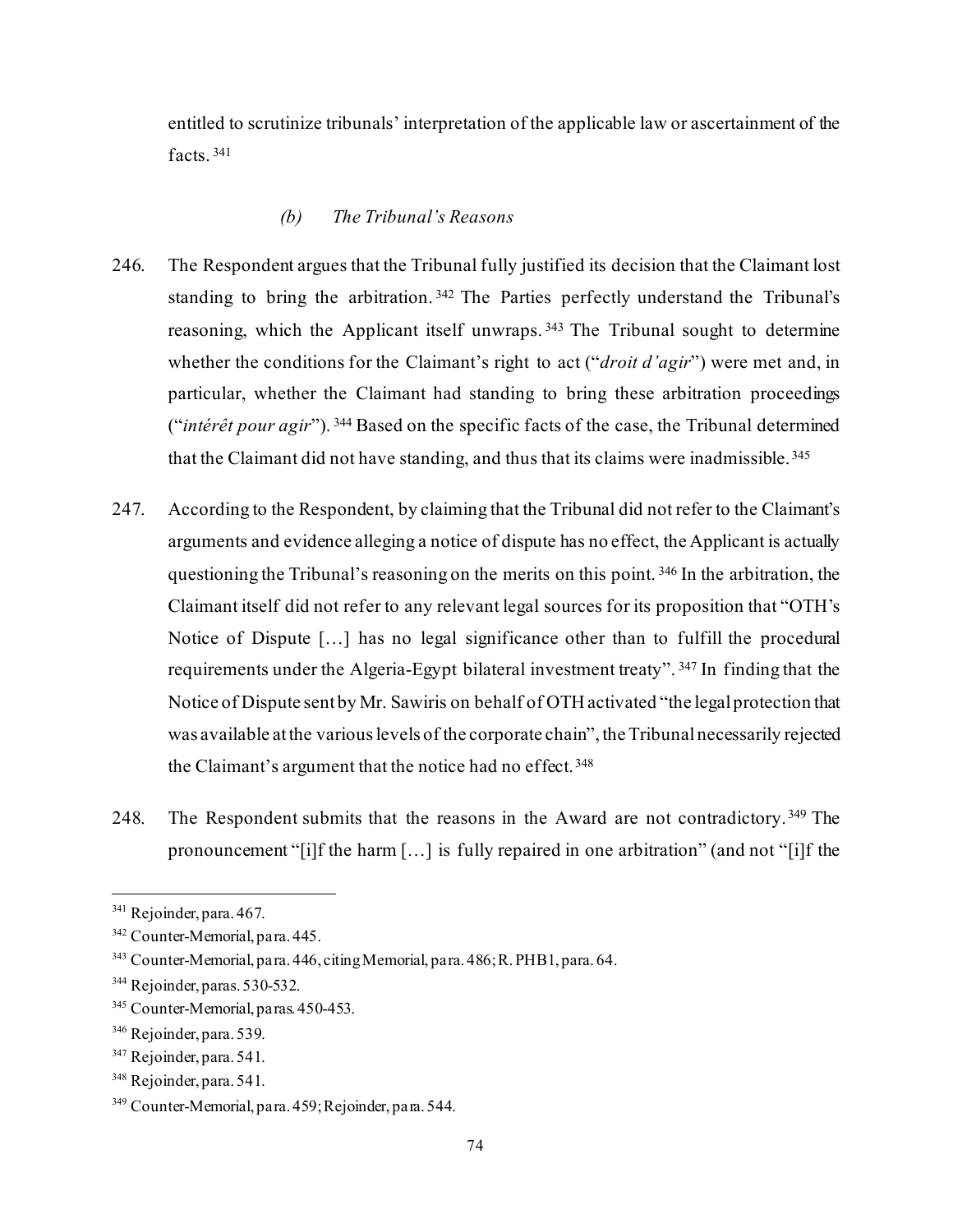harm [has been] fully repaired", as the Applicant suggests) does not refer to compensation already obtained in past arbitration proceedings, but rather to a party being in a position to fully assert its rights. [350](#page-81-0) Since OTH had already exercised its right to act, the Tribunal could conclude that "OTH placed itself in the position of being made whole for the alleged harm". [351](#page-81-1) The Tribunal thus did not have to make any ruling on the content of the OTH settlement agreement.<sup>[352](#page-81-2)</sup> In any event, the Respondent argues that, when several interpretations of the reasons are possible, *ad hoc* committees must choose the interpretation which confirms the coherence of the Tribunal's reasoning. [353](#page-81-3)

249. In view of the above, the Applicant's arguments alleging the part of the Award concerning the Claimant's absence of a right to act ("*défaut de droit d'agir*") should be annulled pursuant to Article 52(1)(b) and Article 52(1)(e) of the ICSID Convention are plainly incorrect and should thus be rejected.

### **C. Committee's Analysis**

- 250. The Committee first turns to the issue whether the Tribunal manifestly exceeded its powers when it held that "the claims before the Tribunal in reality seek reparation for losses covered by the requests for relief raised in the OTH Arbitration or for losses that the Claimant (owned and managed by an experienced businessman like Mr. Sawiris) must or should have been factored into the sale of its investments to VimpelCom" and, consequently, "the Tribunal cannot but conclude that the claims are inadmissible".<sup>[354](#page-81-4)</sup>
- 251. The Applicant complains that the Tribunal did not identify the law it applied to the issue of admissibility of OTMTI's claims, and that its conclusion has no basis in the specific terms of the BIT or the ICSID Convention or in any applicable law. [355](#page-81-5)

<span id="page-81-0"></span><sup>350</sup> Rejoinder, para. 545; R. PHB1, para. 65.

<span id="page-81-1"></span><sup>&</sup>lt;sup>351</sup> Rejoinder, para. 547.

<span id="page-81-2"></span><sup>352</sup> Counter-Memorial, para. 447.

<span id="page-81-3"></span><sup>&</sup>lt;sup>353</sup> Rejoinder, para. 550.

<span id="page-81-4"></span><sup>354</sup> Award, para. 518.

<span id="page-81-5"></span><sup>&</sup>lt;sup>355</sup> Application, paras. 50-51; Reply, para. 76.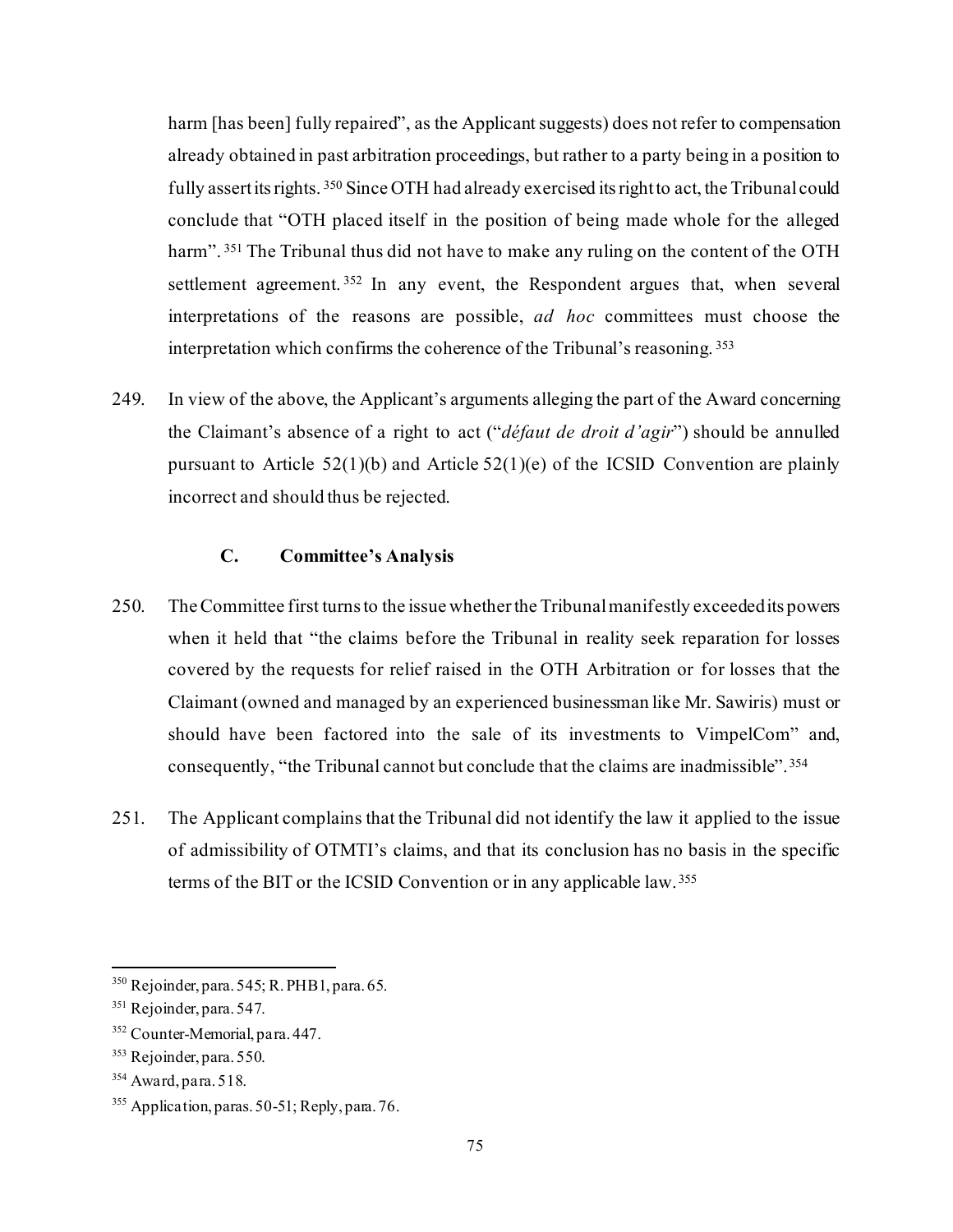252. As already noted above, <sup>[356](#page-82-0)</sup> the Tribunal explicitly determined only the law applicable to the issue of jurisdiction, noting that there was no dispute that its "jurisdiction is governed by the ICSID Convention and the BIT". [357](#page-82-1) The relevant provision in the BIT on the law to be applied by the Tribunal provides as follows:

> The arbitration court shall rule on the basis of the national law of the contracting party that is a party to the dispute on whose territory the investment is located, including rules concerning conflicts of laws, the provisions of the present Agreement, the terms of the specific agreement that may have been made in relation to the investment, as well as the principles of international law.[358](#page-82-2)

- 253. The Tribunal did not expressly indicate what law it would apply to the issue of admissibility of Claimant's claims. There are no specific provisions on admissibility of claims in the BIT and in the ICSID Convention. The Tribunal was, however, authorized by Article 9(4) of the BIT to apply "the principles of international law".
- 254. The Committee notes that the concept of admissibility of claims, or that of admissibility of an application, is recognized in international law; it has been accepted and applied by international courts and tribunals as will be shown below. It is distinct from the concept of jurisdiction although sometimes the same facts and arguments are presented by a party as relevant to jurisdiction and/or admissibility.[359](#page-82-3)
- 255. It is not unusual in international litigation practice that the same preliminary objection is presented as an objection to jurisdiction and, at the same time, an objection to the admissibility of the claim. This happened, for instance, in *Application of the Convention*

<span id="page-82-0"></span><sup>356</sup> Para. 75.

<span id="page-82-1"></span><sup>357</sup> Award, para. 134.

<span id="page-82-2"></span><sup>358</sup> Article 9(4) of the BIT (in English translation). In the authentic French text, the provision reads as follows: "*Le tribunal arbitral statuera sur la base du droit national de la Partie contractante partie au litige sur le territoire de laquelle l'investissement est situé, y compris les règles relatives aux conflits de lois, des dispositions du présent Accord, des termes de l'accord particulier qui serait intervenu au sujet de l'investissement, ainsi que des principes de droit international*".

<span id="page-82-3"></span><sup>&</sup>lt;sup>359</sup> The Tribunal noted that "[t]he Respondent has raised a number of objections in relation to the Claimant's (former) status as indirect investor and the parallel arbitral proceedings by OTH. The characterization of these objections in terms of jurisdiction or admissibility has somewhat changed in the course of the proceedings". Award, para. 386.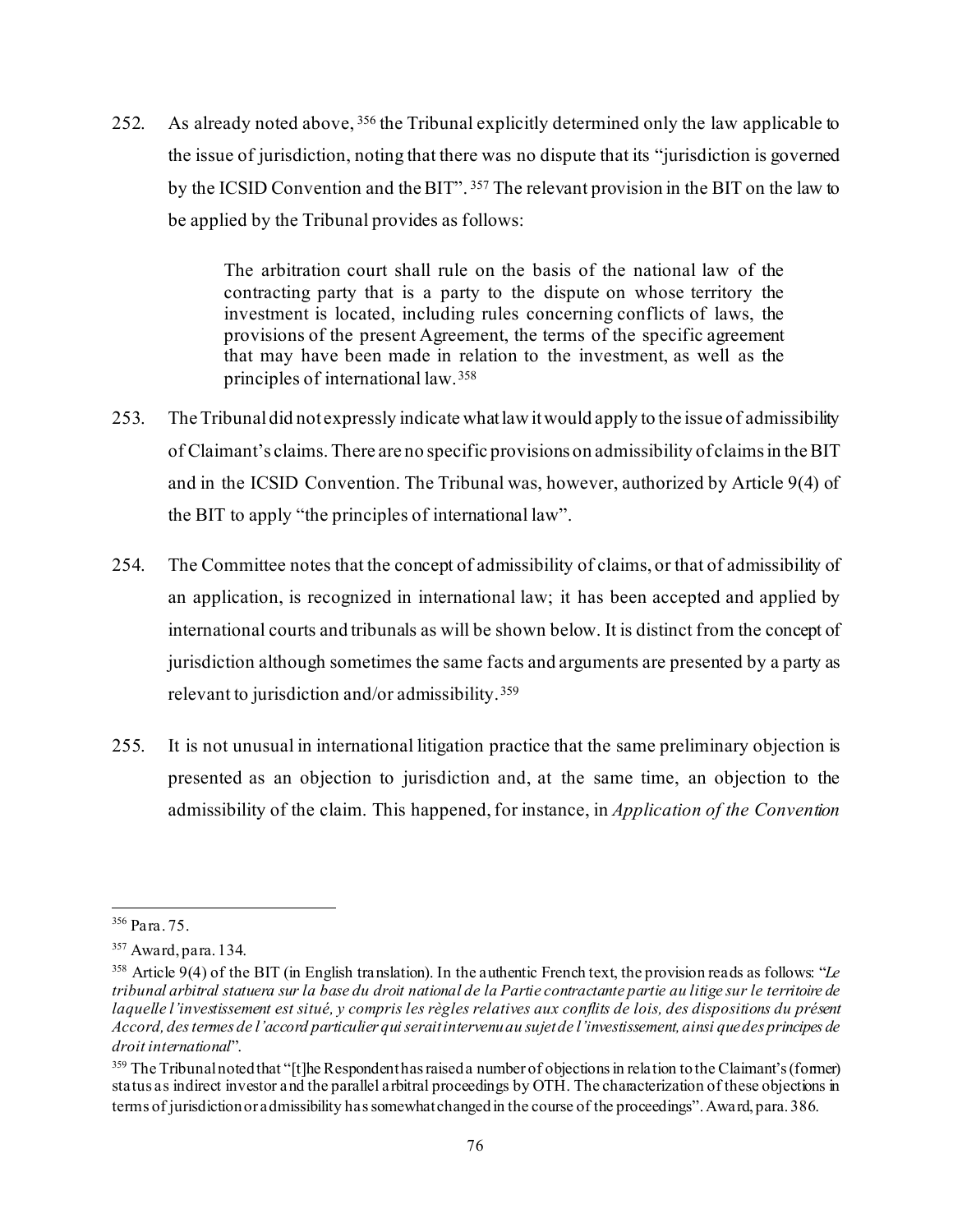*on the Prevention and Punishment of the Crime of Genocide* case before the International

Court of Justice. In this context, the Court explained:

A distinction between these two kinds of objections is well recognized in the practice of the Court. In either case, the effect of a preliminary objection to a particular claim is that, if upheld, it brings the proceedings in respect of that claim to an end; so that the Court will not go on to consider the merits of the claim. If the objection is a jurisdictional objection, then since the jurisdiction of the Court derives from the consent of the parties, this will most usually be because it has been shown that no such consent has been given by the objecting State to the settlement by the Court of the particular dispute. A preliminary objection to admissibility covers a more disparate range of possibilities. [360](#page-83-0)

It then referred to its earlier pronouncement:

Objections to admissibility normally take the form of an assertion that, even if the Court has jurisdiction and the facts stated by the applicant State are assumed to be correct, nonetheless there are reasons why the Court should not proceed to an examination of the merits. [361](#page-83-1)

The Court then added:

Essentially such an objection consists in the contention that there exists a legal reason, even when there is jurisdiction, why the Court should decline to hear the case, or more usually, a specific claim therein. Such a reason is often of such a nature that the matter should be resolved in limine litis, for example where without examination of the merits it may be seen that there has been a failure to comply with the rules as to nationality of claims; failure to exhaust local remedies; the agreement of the parties to use another method of pacific settlement; or mootness of the claim.[362](#page-83-2)

256. The concept of admissibility thus allows, in certain circumstances, an international court or tribunal to decline to exercise jurisdiction which has been conferred upon it. Jurisdiction of international courts and tribunals, including investment tribunals, is based on consent. Even when the consent has been granted, there may be situations in which it would be inappropriate for an international court or tribunal to exercise its jurisdiction. In the absence

<span id="page-83-0"></span><sup>360</sup> *Application of the Convention on the Prevention and Punishment of the Crime of Genocide (Croatia* v. *Serbia),*  Preliminary Objections, Judgment, I.C.J. Reports 2008, p. 456, para. 120.

<span id="page-83-1"></span><sup>361</sup> *Oil Platforms (Islamic Republic of Iran* v. *United States of America)*, Judgment, I.C.J. Reports 2003, p. 177, para. 29.

<span id="page-83-2"></span><sup>362</sup> *Application of the Convention on the Prevention and Punishment of the Crime of Genocide (Croatia* v. *Serbia),*  Preliminary Objections, Judgment, I.C.J. Reports 2008, p. 456, para. 120.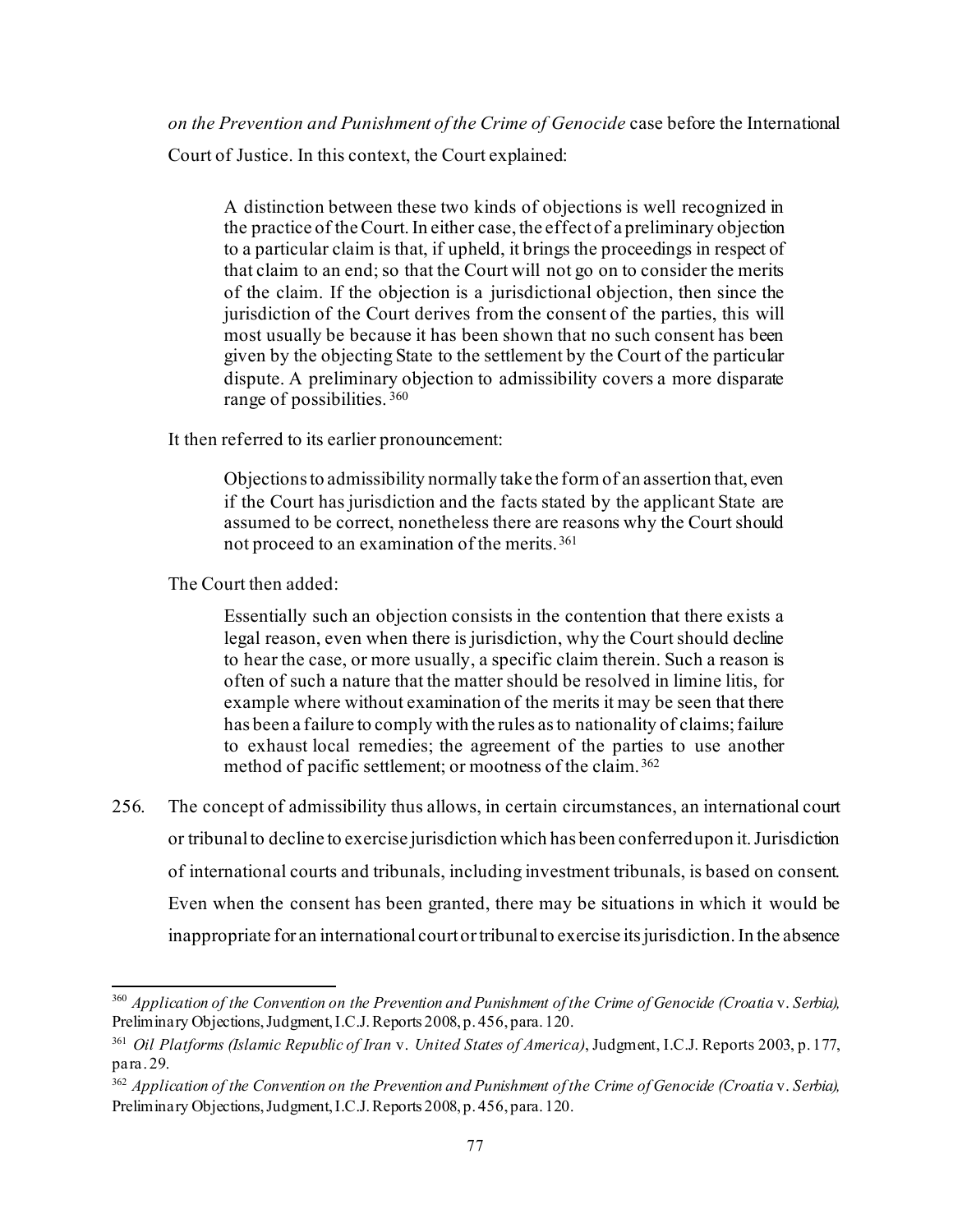of specific provisions on admissibility in the applicable legal instruments, international courts and tribunals have derived the rules on admissibility from general international law, in particular from its principles. For instance, the International Court of Justice found that while it had jurisdiction conferred upon it by the common agreement of France, the United Kingdom, the United States of America and Italy, it could not exercise this jurisdiction to adjudicate on the claim submitted by Italy without the consent of a third State (Albania), since ruling on Italy's claim would have required the Court to determine whether that third State committed any international wrong against Italy. As the Court said:

To adjudicate upon the international responsibility of Albania without her consent would run counter to a well-established principle of international law embodied in the Court's Statute, namely, that the Court can only exercise jurisdiction over a State with its consent.<sup>[363](#page-84-0)</sup>

Similarly, the Court concluded that it was not able to exercise its jurisdiction in the *East Timor* case because, as a prerequisite for considering the claims, it would have had to rule on the lawfulness of conduct of the third State (Indonesia) in the absence of that State's consent. [364](#page-84-1)

257. Another basis for international courts and tribunals to refrain from exercising their jurisdiction may be found in their inherent powers. They may be precluded from exercising jurisdiction when exercising it would undermine a judicial function or serve no purpose. The International Court of Justice in the *Northern Cameroons* case stated:

> [E]ven if the Court, when seised, finds that it has jurisdiction, the Court is not compelled in every case to exercise that jurisdiction. There are inherent limitations on the exercise of the judicial function which the Court, as a court of justice, can never ignore*.* [365](#page-84-2)

258. This seems to be, in the context of investment arbitration, the approach adopted by the Tribunal in *Phoenix Action Ltd.* v. *Czech Republic*. Although there is nothing explicitly

<span id="page-84-0"></span><sup>363</sup> *Monetary Gold Removed from Rome in 1943 (Italy v. France, United Kingdom of Great Britain and Northern Ireland and United States of America)*, Preliminary Question, Judgment, I.C.J. Reports 1954, p. 32, see also pp. 33 and 34.

<span id="page-84-1"></span><sup>364</sup> *East Timor (Portugal* v*. Australia)*, Judgment, I.C.J. Reports 1995, p. 105, para. 35 and p. 106, para. 38.

<span id="page-84-2"></span><sup>365</sup> *Northern Cameroons (Cameroon* v*. United Kingdom)*, Preliminary Objections, Judgment, I.C.J. Reports 1963, p. 29.Emphasis added.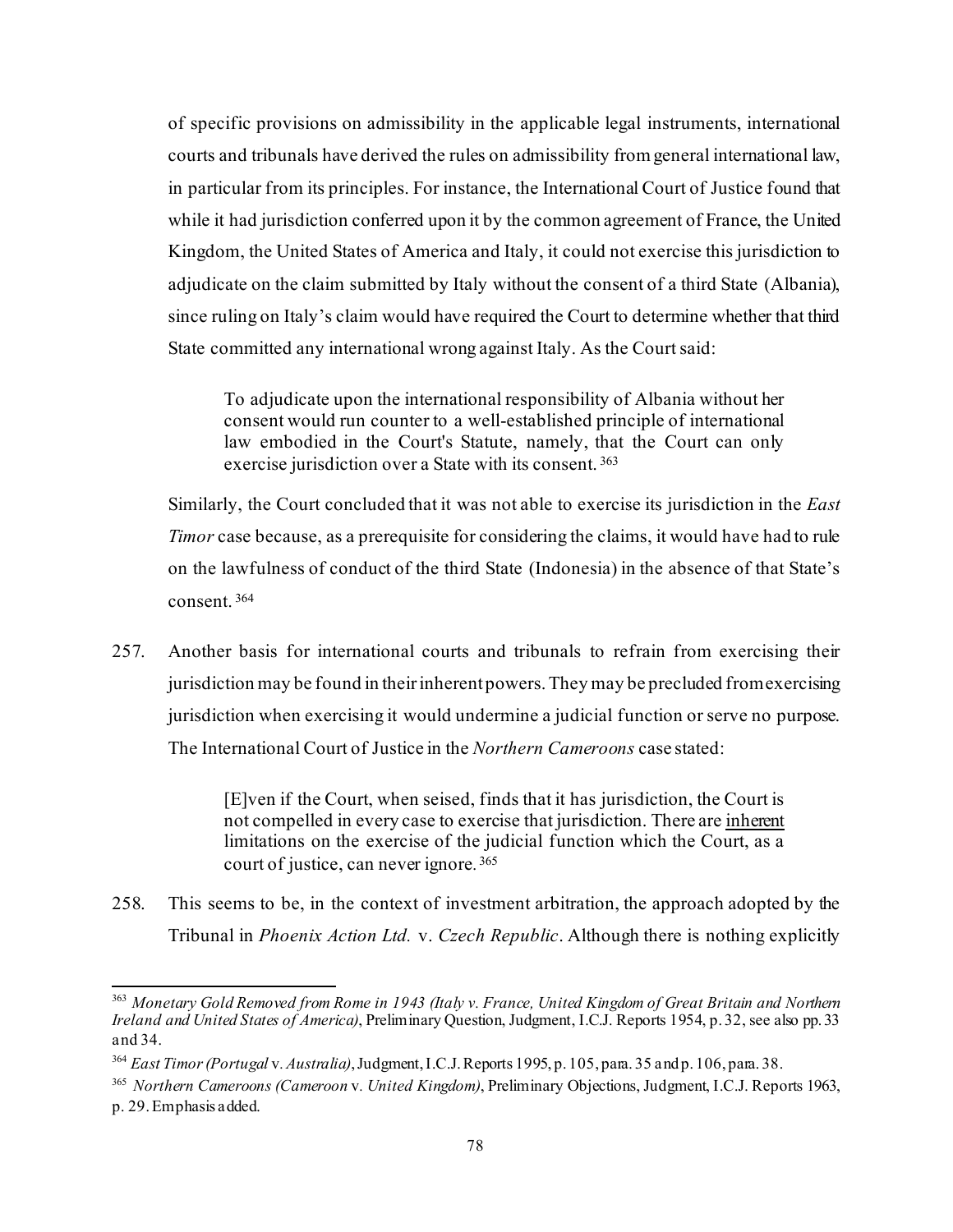stated to this effect in the ICSID Convention and the Czech Republic-Israel BIT, the Tribunal expressed the view that

States cannot be deemed to offer access to the ICSID dispute settlement mechanism to investments not made in good faith. The protection of international investment arbitration cannot be granted if such protection would run contrary to the general principles of international law, among which the principle of good faith is of utmost importance.<sup>[366](#page-85-0)</sup>

- 259. Algeria accepted that it agreed to protect "genuine Belgian/Luxembourgish investors" under the BIT. It also agreed, through a different treaty, to protect Italian investors and through yet another treaty Egyptian investors. But it also argued that it "never agreed to be tried three times for one thing". [367](#page-85-1)
- 260. The Tribunal, therefore, examined the three notices of dispute by OTH, Weather Investments and the Claimant to Algeria to conclude that they "concern the same measures or events". [368](#page-85-2) This conclusion is well documented in the Award. [369](#page-85-3)
- 261. In the view of the Committee, the Tribunal explicitly relied on the purpose of investment treaty arbitration when it formulated a rule on possible inadmissibility of claims brought before it. The relevant passage in the Award reads as follows:

[T]he existence of several legal foundations for arbitration does not necessarily mean that the various entities in the shareholder chain could make use of the existing arbitration clauses to assail the same measures and to recover the same economic loss under any circumstances. Indeed, the purpose of investment treaty arbitration is to grant full reparation for the injuries that a qualifying investor may have suffered as a result of a host state's wrongful measures. If the harm incurred by one entity in the chain is fully repaired in one arbitration, the claims brought by other members of the

<span id="page-85-0"></span><sup>366</sup> *Phoenix Action Ltd.* v. *Czech Republic* (ICSID Case No. ARB/06/5), Award, April 15, 2009, para. 106.

<span id="page-85-1"></span><sup>367</sup> Hearing Tr. Day 5 (May 30, 2015) [E] 164:12-20/ [F] 66:15-16: "*n'a jamais accepté de se voir poursuivre trois fois pour la même chose*". Algeria also argued that it "never[...] a gree[d] to protect three levels in one given chain of control under a vertical integration in which the organs are accountable to the top of the chain, as Mr. Nasr recognized" ("*n'a jamais consenti à protéger trois niveaux de la même chaîne de contrôle opérée suivant le principe d'intégration verticale dans laquelle les organes répondent au sommet de la chaîne, comme l'assume complètement M. Nasr*"), *ibid.* <sup>368</sup> Award, para. 486.

<span id="page-85-3"></span><span id="page-85-2"></span><sup>369</sup> Award, paras. 487-490 at pp. 121-129.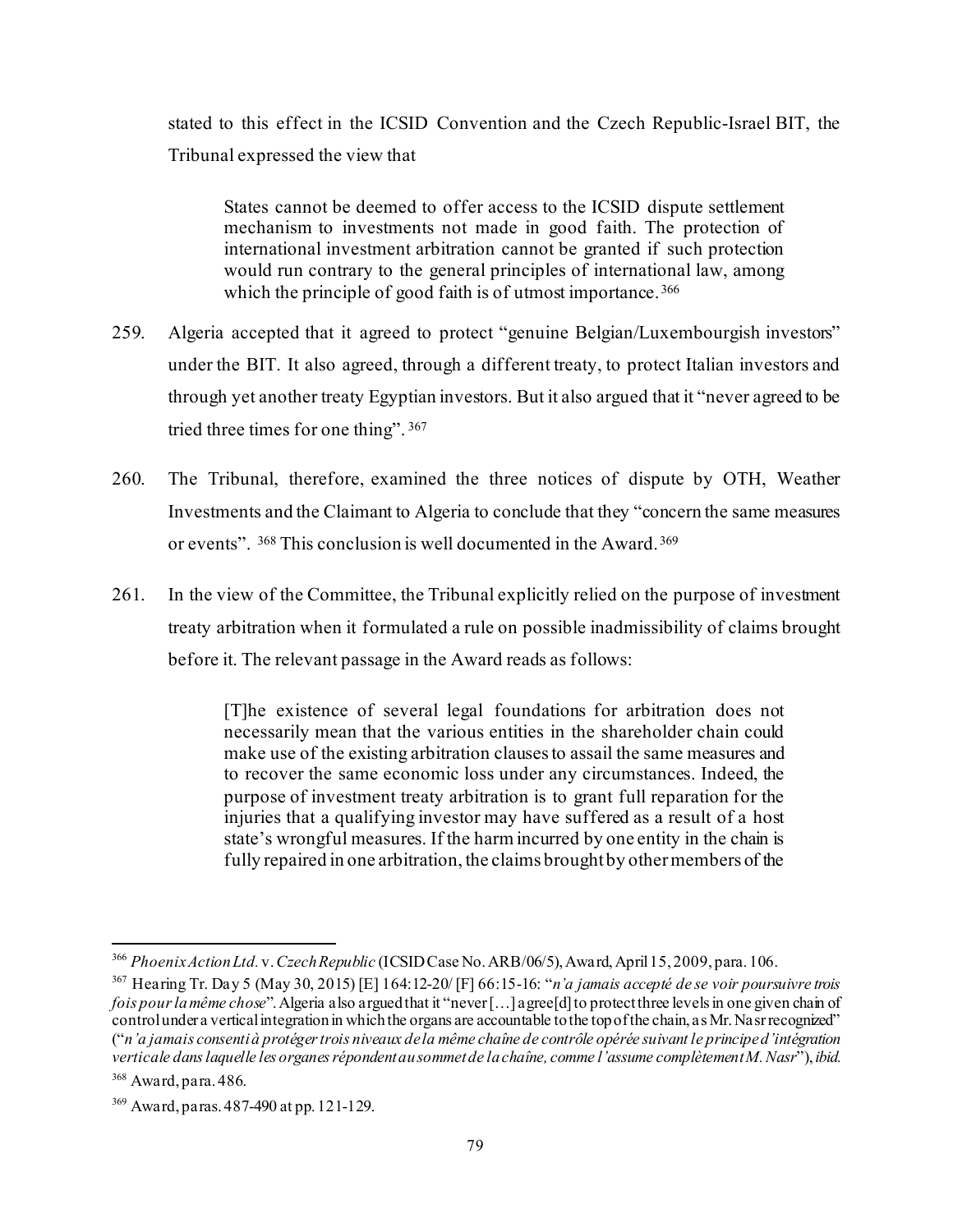vertical chain in other arbitral proceedings may become inadmissible depending on the circumstances.<sup>[370](#page-86-0)</sup>

- 262. The Committee sees nothing wrong in presenting the issue of admissibility of claims this way. If the harm was fully repaired in one arbitration, then there is nothing to be repaired in another arbitration. Deriving the rule on admissibility from the purpose of investment treaty arbitration was a legitimate exercise by the Tribunal of its function.
- 263. The Tribunal endeavored to apply this rule to the circumstances of the case. It formed the view that "the legal protection that was available at the various levels of the corporate chain was activated [on November 2, 2010] at the OTH level". [371](#page-86-1) That protection was activated by OTH's Notice of Dispute, which according to the Tribunal assumed "a decisive importance" because "[OTMTI] and its controlling shareholder, Mr. Sawiris, caused the corporate organs of OTH to crystallize the dispute at the level of OTA's direct investor".<sup>[372](#page-86-2)</sup> The Tribunal stated that:

By exercising its right to arbitrate against Algeria, OTH placed itself in the position of being made whole for the alleged harm. Indeed, if it succeeded on the merits, the harm caused by the litigious measures would be remedied. [373](#page-86-3)

264. The Claimant criticizes the Tribunal for assigning this role to OTH's Notice of Dispute, and emphasizes that "a notice of dispute under a treaty does not initiate arbitration proceedings, nor does it have any legal effect other than to trigger the cooling off-period under the relevant treaty".<sup>[374](#page-86-4)</sup> It is certainly correct to state that arbitration proceedings are instituted by sending of a notice of arbitration, not by sending of a notice of dispute. However, a notice of dispute plays an important role in the settlement of investment disputes. It makes a State aware of the investor's claims. Investor protests against the measures adopted by a State (or in some situations, of a failure to take measures, for instance of protecting the investment) as being contrary to the legal obligations of a host

<span id="page-86-0"></span><sup>370</sup> Award, para. 495.

<span id="page-86-1"></span><sup>371</sup> Award, para. 497.

<span id="page-86-2"></span><sup>372</sup> Award, para. 496.

<span id="page-86-3"></span><sup>373</sup> Award, para. 497.

<span id="page-86-4"></span> $374$  Annulment Hearing Tr. Day 1 (May 27, 2019) [E] 76.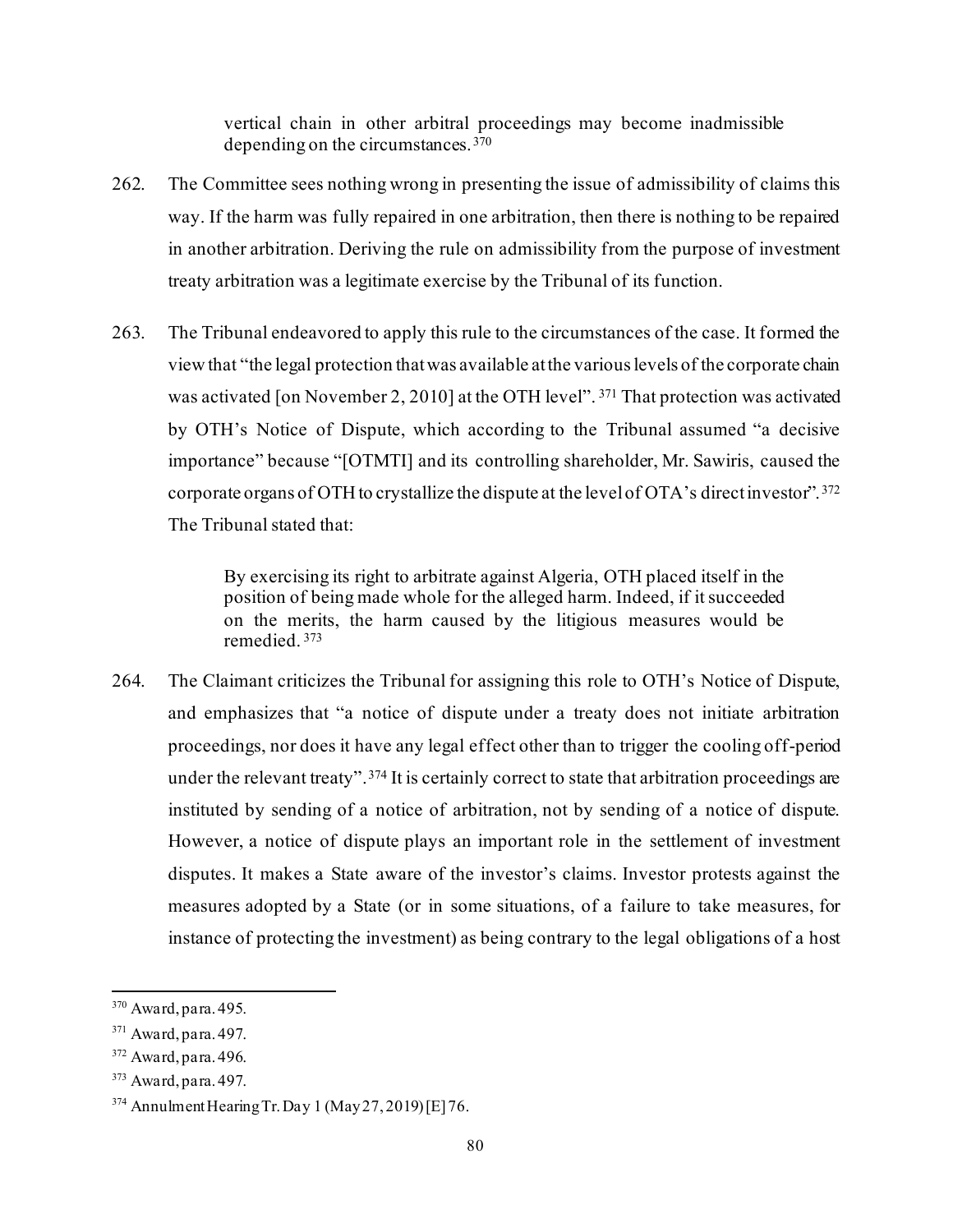State. When a notice of dispute is required in the BIT's article on settlement of disputes, it is a pre-requisite, a condition for instituting arbitration proceedings by sending a notice of arbitration if a dispute has not been settled by agreement.

- 265. Whether the Tribunal's view of the role of OTH's Notice of Dispute as "crystalliz[ing] the dispute at the level of OTA's director investor" is accurate and what this entails legally in the Tribunal's view is another matter. Critical to the Tribunal's finding was ultimately the question whether the harm caused by the measures complained of was remedied.
- 266. The Tribunal, in its analysis, was looking into the question whether the harm caused by the measures complained of was remedied. It stated that:

To the extent OTH would have restored its company value through arbitration proceedings under the BIT, all of the companies higher up in the corporate chain, including the Claimant, would have been made whole as well. Indeed, their loss depends on the diminution in value of their shares in OTH, which depends on the value of OTH (which in turn is a function of OTA's value). If the value of OTH is restored, then the shareholders of OTH suffer no loss, unless they incurred a loss of their own which is independent of the value of OTH. [375](#page-87-0)

267. The Tribunal thus considered that the harm caused to OTH was to be remedied in the arbitration instituted by OTH. That Arbitration led to a consent award [376](#page-87-1) recording the settlement agreement reached on April 18, 2014. Therefore, the Tribunal focused its attention on reviewing the losses that OTMTI alleged to have suffered as a result of Algeria's measures to determine whether OTMTI requested relief for losses that only it suffered, irrespective of the valuation of OTH. It concluded that that was not the case. Rather, in the view of the Tribunal, the claims before it:

> [I]n reality [sought] reparation for losses covered by the requests for relief raised in the OTH Arbitration or for losses that the Claimant (owned and managed by an experienced businessman like Mr. Sawiris) must or should have factored into the sale of its investment to VimpelCom.<sup>[377](#page-87-2)</sup>

<span id="page-87-0"></span><sup>375</sup> Award, para. 498.

<span id="page-87-1"></span><sup>376</sup> *Orascom Telecom Holding S.A.E.* v. *People's Democratic Republic of Algeria*, PCA Case No. 2012-20, Award on Agreed Terms, March 12, 2015.

<span id="page-87-2"></span> $377$  Award, para. 518.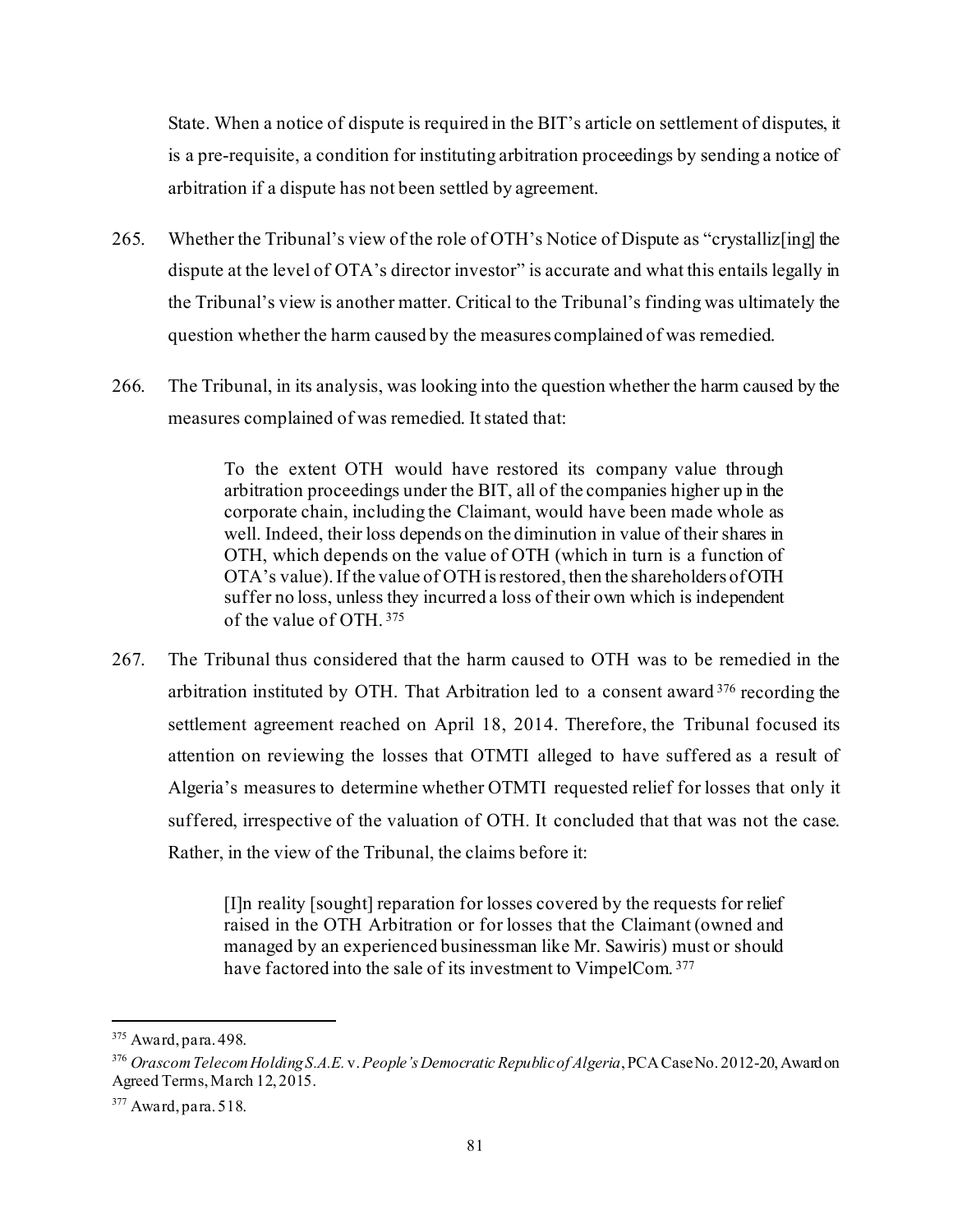That was the reason for the conclusion that the OTMTI's claims were inadmissible. The Tribunal did not need to postpone its examination of OTMTI's claims to the merits stage of the proceeding. It stressed in the Award that "[i]n carrying out its analysis, the Tribunal ha<sup>[d]</sup> the benefit of the Claimant's full memorial on the merits, the three expert reports presented by the Claimant's expert on valuation and damages analysis (two of which were filed, specifically in the bifurcated phase, dealing with the Respondent's preliminary objections), the extensive discussion on these issues at the Hearing, including the cross-examination of the Claimant's expert, as well as the record of the OTH Arbitration". [378](#page-88-0) No purpose would have been served by continuing the litigation which the Tribunal knew was "bound to be fruitless". [379](#page-88-1)

- 268. It may be recalled that the Tribunal in *Occidental Exploration* v. *Ecuador* also adopted the approach that an issue may already be dealt with at the admissibility stage of the proceeding when it is evident that a certain claim is unfounded.<sup>[380](#page-88-2)</sup>
- 269. In view of the above, the Committee cannot uphold the request that it annul this part of the Award on the inadmissibility of OTMTI's claims for manifest excess of the Tribunal's powers.
- 270. The Committee now briefly turns to the allegation that the Tribunal failed to state reasons when it found that the claims were inadmissible in view of the above-stated considerations.
- 271. The Committee recalls that pursuant to Article 48(3) of the ICSID Convention a tribunal has an obligation to state reasons upon which the award is based. The statement of reasons is required in order to allow parties to understand how a tribunal has come to its conclusions. As the *ad hoc* Committee in *Tulip* v. *Turkey* stated "[a]s long as an *ad hoc*  Committee can follow the reasons, it is irrelevant what it thinks of their quality". [381](#page-88-3) The

<span id="page-88-0"></span><sup>378</sup> Award, para. 499.

<span id="page-88-1"></span><sup>379</sup> See *Nuclear Tests (Australia* v. *France),* Judgment, I.C.J. Reports 1974, p. 271, para. 58; *Northern Cameroons (Cameroon* v*. United Kingdom),* Preliminary Objections, Judgment, I.C.J. Reports 1963, p. 38.

<span id="page-88-2"></span><sup>&</sup>lt;sup>380</sup> The Tribunal stated: "A claim of expropriation should normally be considered in the context of the merits of a case. However, it is so evident that there is no expropriation in this case that the Tribunal will deal with this chim as a question of admissibility". *Occidental Exploration and Protection Company* v. *Republic of Ecuador*, LCIA Case No UN 3467, Final Award, July 1, 2004, para. 80.

<span id="page-88-3"></span><sup>381</sup> *Tulip* v. *Turkey*, Decision on Annulment, December 30, 2015, para. 101.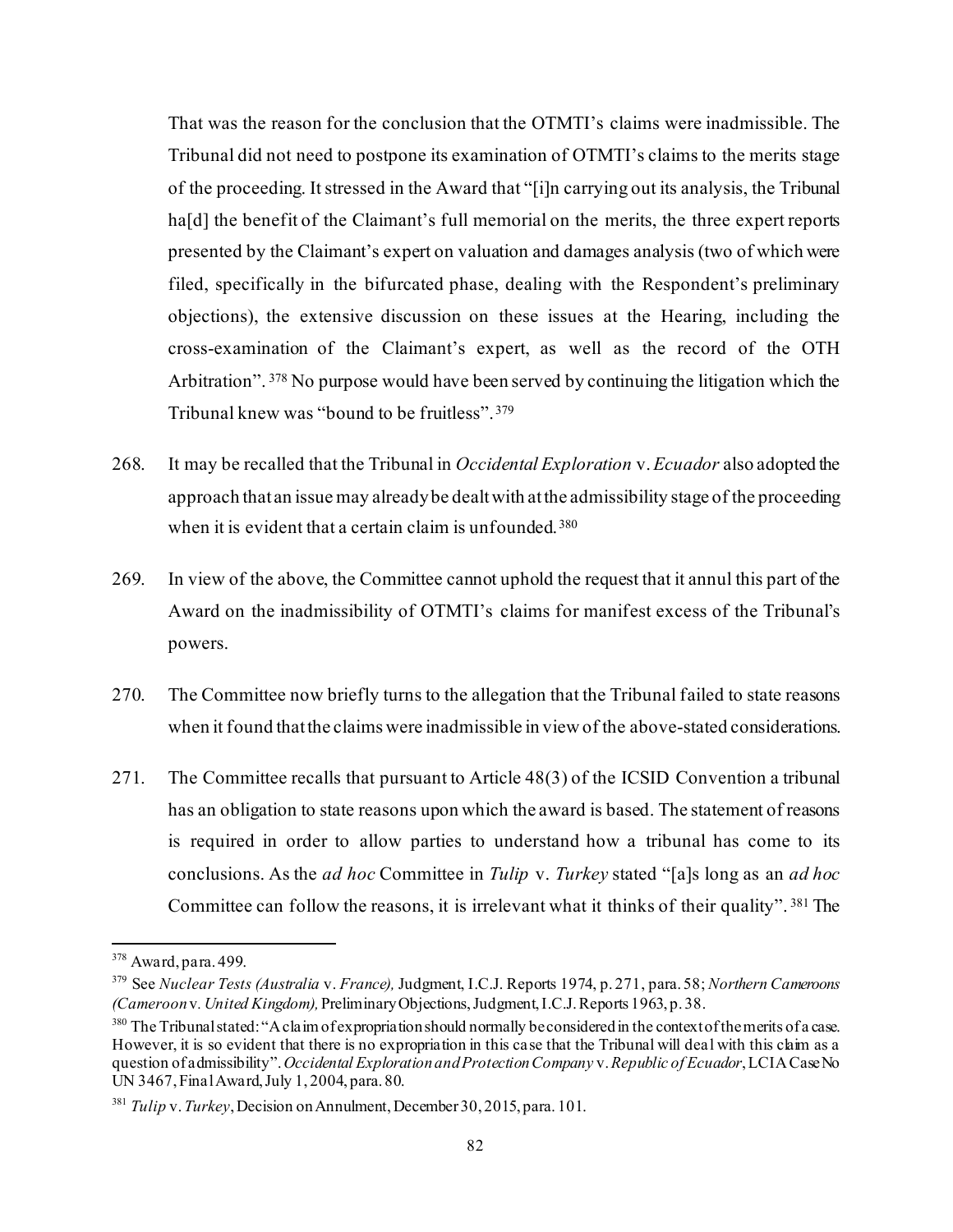*ad hoc* Committee in *Vivendi* v. *Argentina (II)* adopted a relatively strict approach on this matter, holding that "the issue before [it] is not to assess the accuracy or quality of the reasons given by the Tribunal but rather to review whether the reasons enable the reader to understand why the Tribunal reached the conclusions that were determinative for its  $decision(s)$ " [382.](#page-89-0)

- 272. The Committee notes that the Tribunal, before it reached its conclusion on the inadmissibility of the Claimant's claims, set out the main elements which it considered "relevant to the objections".<sup>[383](#page-89-1)</sup> It then examined the three notices of dispute sent to Algeria by OTH on November 2, 2010, Weather Investments on November 8, 2010 and by the Claimant on April 16, 2012. It highlighted their main passages in a seven-page chart.<sup>[384](#page-89-2)</sup> Having compared the three notices of dispute, the Tribunal formed the view that "the three companies complain[ed] of the same measures taken by Algeria" and that "while the parties to the dispute and the legal bases for the claims (the BITs) are different, the dispute being notified in the three notices is effectively one and the same".<sup>[385](#page-89-3)</sup> The Tribunal provided additional reasons why it considered the dispute notified in the three notices "to be one and the same". [386](#page-89-4) The Tribunal then looked at the role of Mr. Sawiris in the three companies (parts of the vertically integrated chain of the Weather Group) in which he was the controlling shareholder. [387](#page-89-5)
- 273. Although the Tribunal does not refer to any legal authority or precedent, it derives the rule according to which "[i]f the harm incurred by one entity in the chain is fully repaired in one arbitration, the claims brought by other members of the vertical chain in other arbitral proceedings may become inadmissible depending on the circumstances" from the purpose of investment treaty arbitration which, in the Tribunal's view "is to grant full reparation for the injuries that a qualifying investor may have suffered as a result of a host State's

<span id="page-89-0"></span><sup>382</sup> *Vivendi* v.*Argentina(II)*, Decision on Annulment, May 5, 2017, para. 154.

<span id="page-89-1"></span> $383$  Award, para. 485.

<span id="page-89-2"></span><sup>384</sup> Award, para. 487 (pp. 122-128).

<span id="page-89-3"></span><sup>385</sup> Award, para. 488.

<span id="page-89-4"></span><sup>386</sup> Award, para. 489.

<span id="page-89-5"></span><sup>387</sup> Award, paras. 490-494.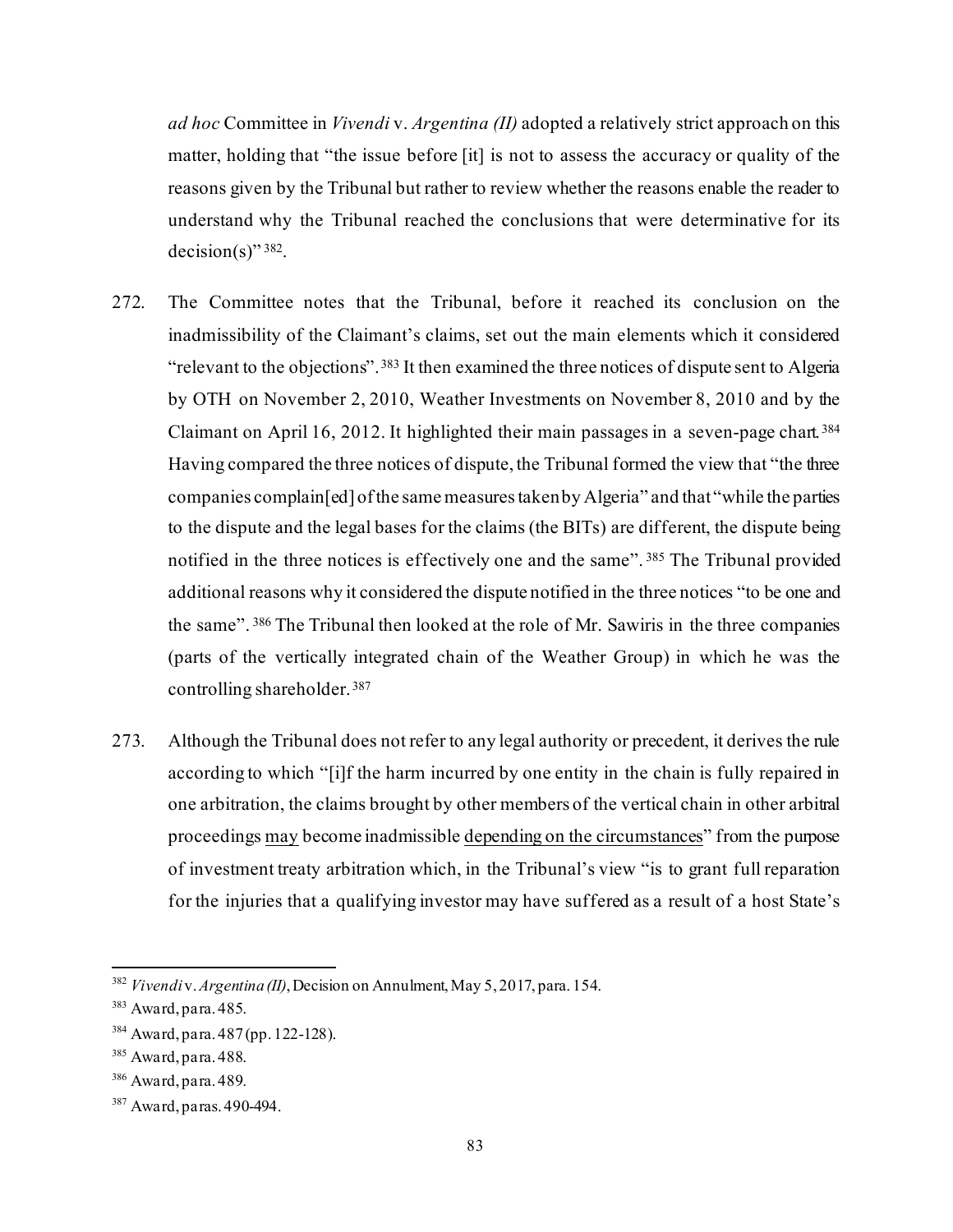wrongful measures".<sup>[388](#page-90-0)</sup> The Tribunal thus took the view that whether the claims are inadmissible depends on the circumstances. To a reader of the Award, it is sufficiently clear on what factual circumstances the Tribunal bases its decision and it is not difficult to follow the reasoning of the Tribunal. [389](#page-90-1) Whether the reasons provided by the Tribunal are convincing is another matter with which the annulment proceeding is not concerned. [390](#page-90-2)

274. The Committee thus cannot accept the Applicant's submission that the Tribunal failed to state reasons for its finding that OTH's Notice of Dispute was of decisive importance in itself and in combination with the subsequent events in rendering the claims inadmissible. [391](#page-90-3)

### **3. THE OTH ARBITRATION SETTLEMENT AND THE INADMISSIBILITY OF THE CLAIMANT'S CLAIMS**

### **A. Applicant's Position**

- 275. Assuming *arguendo* the Tribunal's findings with respect to the OTH Arbitration settlement were an independent ground for finding the Claimant's claims inadmissible under the BIT, the Applicant complains that, in any case, the Tribunal manifestly exceeded its powers and failed to state reasons in finding that this settlement confirmed the inadmissibility of the Claimant's claims. Thus, this part of the Award should also be annulled. [392](#page-90-4)
- 276. The Claimantwas not, and could not have been,bound by the terms of the OTH Arbitration settlement or the Share Purchase Agreement (SPA) because it was not a party or a privy to them. [393](#page-90-5) Yet, "the Tribunal failed to address and instead ignored all of [the Claimant]'s submissions and legal authorities demonstrating that a settlement agreement is binding only

<span id="page-90-0"></span><sup>388</sup> Award, para. 495. Emphasis added.

<span id="page-90-1"></span><sup>389</sup> Award, paras. 496-518.

<span id="page-90-2"></span><sup>390</sup> See e.g., *Fraport* v. *The Philippines*, Decision on Annulment, December 23, 2010, para. 277, *Tulip* v. *Turkey*, Decision on Annulment, December 30, 2015, paras. 99 and 104, *EDF* v.*Argentina*, Decision on Annulment, February 5, 2016, para. 328.

<span id="page-90-3"></span> $391$  Award, para. 496.

<span id="page-90-4"></span> $392$  Application, paras. 45-46, 60; Memorial, paras. 171-172; Reply, paras. 151-152.

<span id="page-90-5"></span><sup>393</sup> Memorial, paras. 172-174.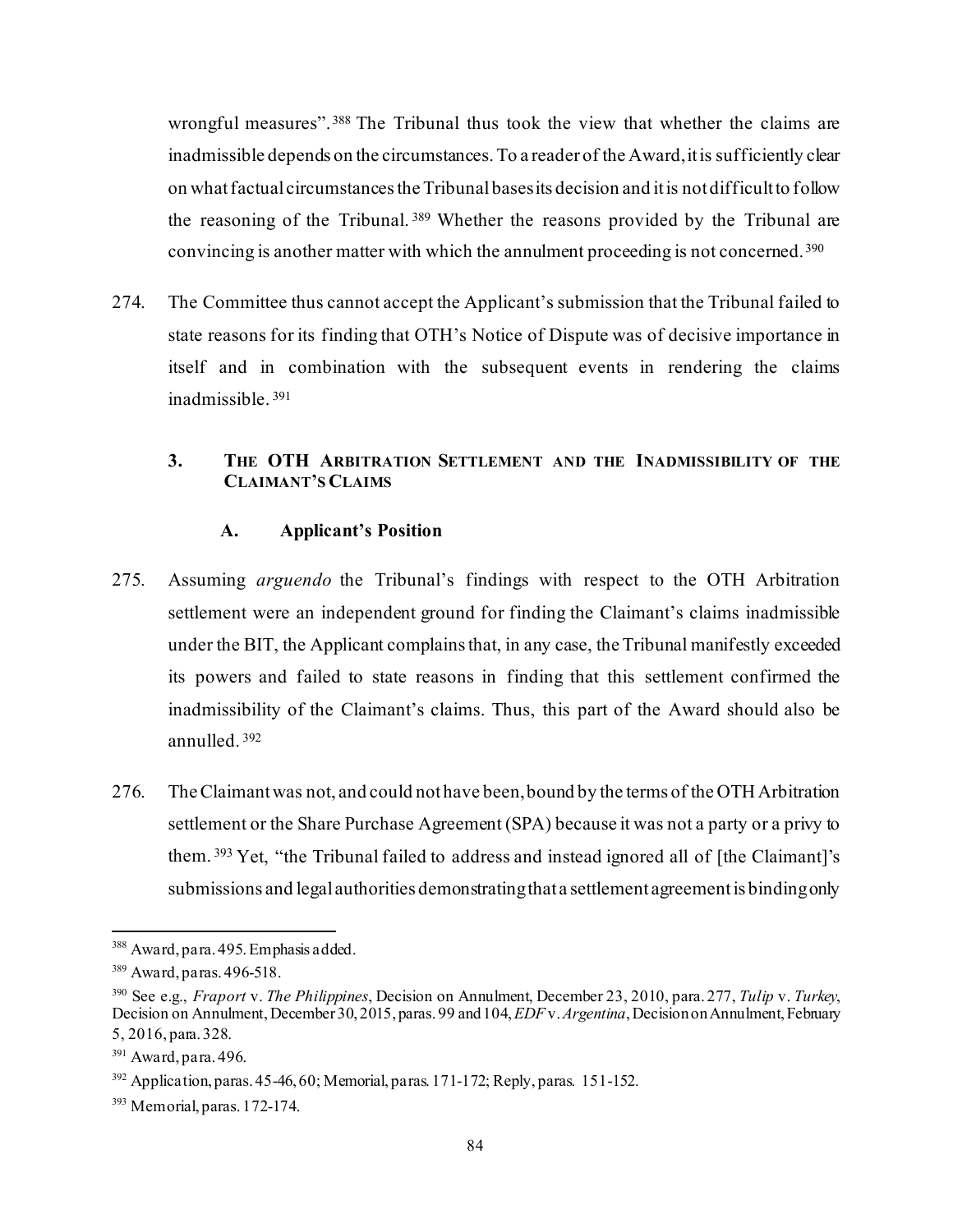on the parties and privies thereto". <sup>[394](#page-91-0)</sup> Even assuming that the economic harm and measures were the same, the Tribunal's determination was wrongly premised on the Claimant's claims under the BIT being the same as OTH's claims under the Egypt-Algeria BIT, but these claims were distinct. [395](#page-91-1) Finally, the Applicant contends that the Tribunal ignored the Claimant's numerous submissions that the SPA was a deal between two self-interested parties who conspired to share the spoils of the significant losses that the Claimantsuffered as a result of the Respondent's measures.<sup>[396](#page-91-2)</sup>

- 277. The Applicant also submits that: (1) the Tribunal did not endeavor to apply, and did not apply, a principle of international law in determining the relevance of the settlement of the OTH Arbitration to OTMTI's claims;  $397(2)$  $397(2)$  the Tribunal failed in its analysis to address any of the Claimant's arguments and legal authorities regarding the legal effect of a settlement agreement on non-parties and non-privies thereto;<sup>[398](#page-91-4)</sup> and  $(3)$  the Respondent's contention that the Claimant's allegation of collusion was raised only in passing at the Hearing, and that the Claimant failed to draw any "legal consequences" from this allegation, are baseless. [399](#page-91-5)
- 278. For the Applicant, there thus was not only a clear allegation of collusion between OTH, VimpelCom, and Algeria, but also significant evidence of such collusion, which the Tribunal entirely failed to address in its Award. This failure constitutes a further failure to state reasons requiring partial annulment under Article  $52(1)(e)$  of the ICSID Convention. [400](#page-91-6)

<span id="page-91-0"></span><sup>394</sup> Memorial, para. 174.

<span id="page-91-1"></span><sup>395</sup> Memorial, paras. 175-182.

<span id="page-91-2"></span><sup>396</sup> Memorial, paras. 183-186.

<span id="page-91-3"></span> $397$  Reply, para. 154.

<span id="page-91-4"></span><sup>398</sup> Reply, paras. 159-160.

<span id="page-91-5"></span><sup>399</sup> Reply, paras. 161-167.

<span id="page-91-6"></span><sup>400</sup> Memorial, para. 187.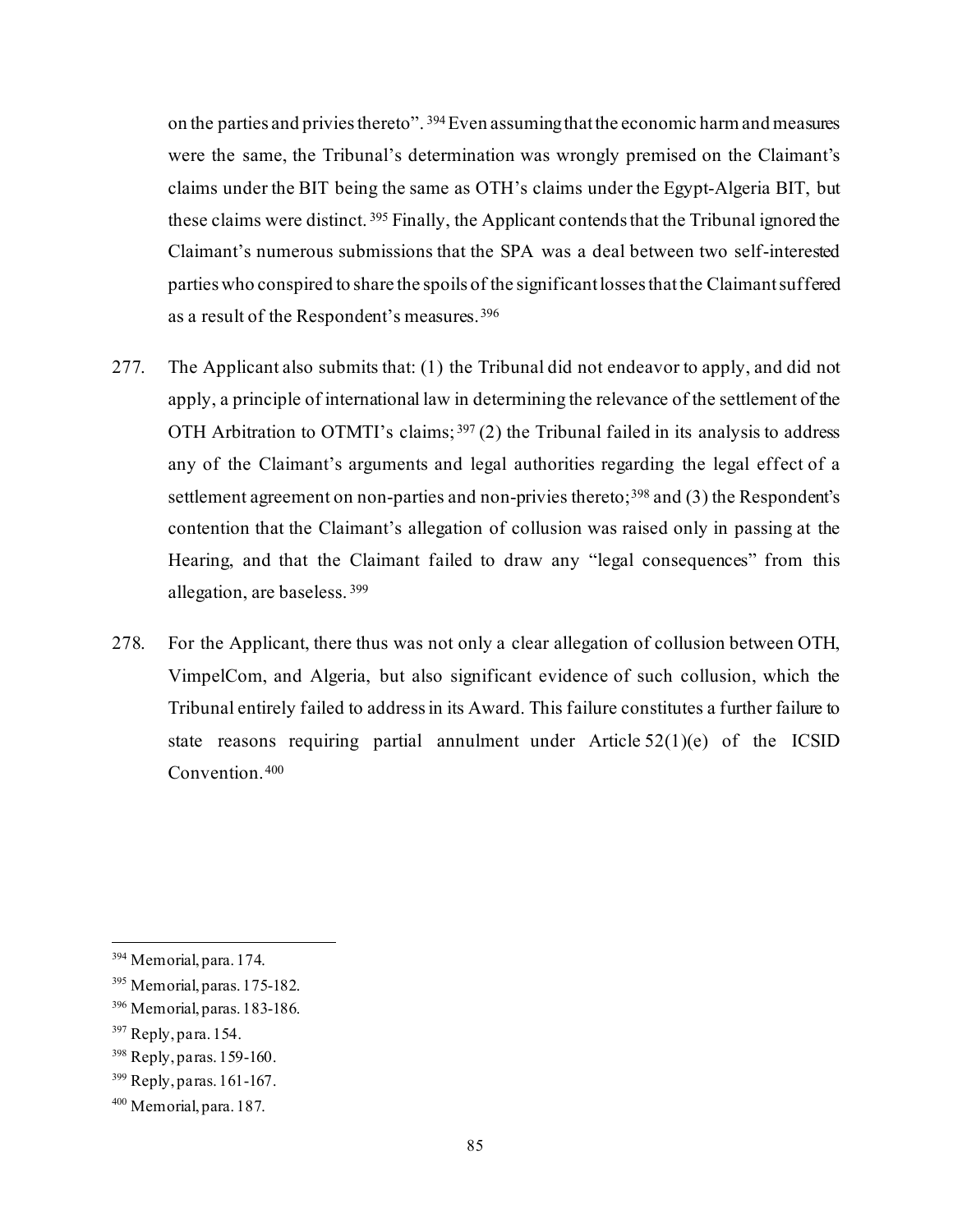#### **B. Respondent's Position**

- 279. The Respondent stresses that the part of the Award addressing the effect of the OTH settlement agreementis fully reasoned and the Tribunal applied the properlaw. [401](#page-92-0) It argues that the Applicant's assertion that the Tribunal ignored two of its arguments in ruling on the effect of the OTH settlement agreement on the Claimant's right to act ("*intérêt pour agir*") is manifestly unfounded. [402](#page-92-1)
- 280. First, the Tribunal considered at length whether the sale of the investment could affect its previous conclusions regarding the absence of the right to act and the effect of the OTH settlement agreement, notably in an entire part of the Award devoted to "[t]he relevance of the sale of the Claimant's investment".  $403$  While it did not expressly address the case law cited by the Claimant, the Tribunal rejected its argument and fully justified this decision, concluding that the "Claimant's sale of its investment does not affect the Tribunal's conclusion on the inadmissibility of the Claimant's claims". [404](#page-92-3)
- 281. Second, the Applicant's contention that the Tribunal ignored an alleged "collusion" between the Respondent and OTH is, according to the Respondent, also manifestly unfounded. [405](#page-92-4) The Applicant complains that the Tribunal did not rule on an insinuation of conspiracy that it made on only one occasion at the Hearing, without any supporting evidence, and without drawing any legal conclusion from it. [406](#page-92-5) In any event, this insinuation was contradicted by the evidence filed in the arbitration proceeding related to the OTH settlement agreement, [407](#page-92-6) and the Tribunal expressly stated that it considered that the criticisms formulated by the Claimant in this regard were "irrelevant". [408](#page-92-7) Therefore, the Tribunal's decision on the OTH settlement agreement is fully reasoned.

<span id="page-92-0"></span><sup>401</sup> Counter-Memorial, paras. 461-469.

<span id="page-92-1"></span><sup>&</sup>lt;sup>402</sup> Rejoinder, para. 553.

<span id="page-92-2"></span><sup>403</sup> Counter-Memorial, para. 462, citing Award, paras. 527-538.

<span id="page-92-3"></span> $404$  Rejoinder, paras. 557-558, citing Award, para. 538.

<span id="page-92-4"></span><sup>405</sup> Counter-Memorial, para. 465.

<span id="page-92-5"></span> $406$  Rejoinder, paras. 561-563.

<span id="page-92-6"></span> $407$  Rejoinder, para. 561.

<span id="page-92-7"></span><sup>&</sup>lt;sup>408</sup> Rejoinder, para. 565.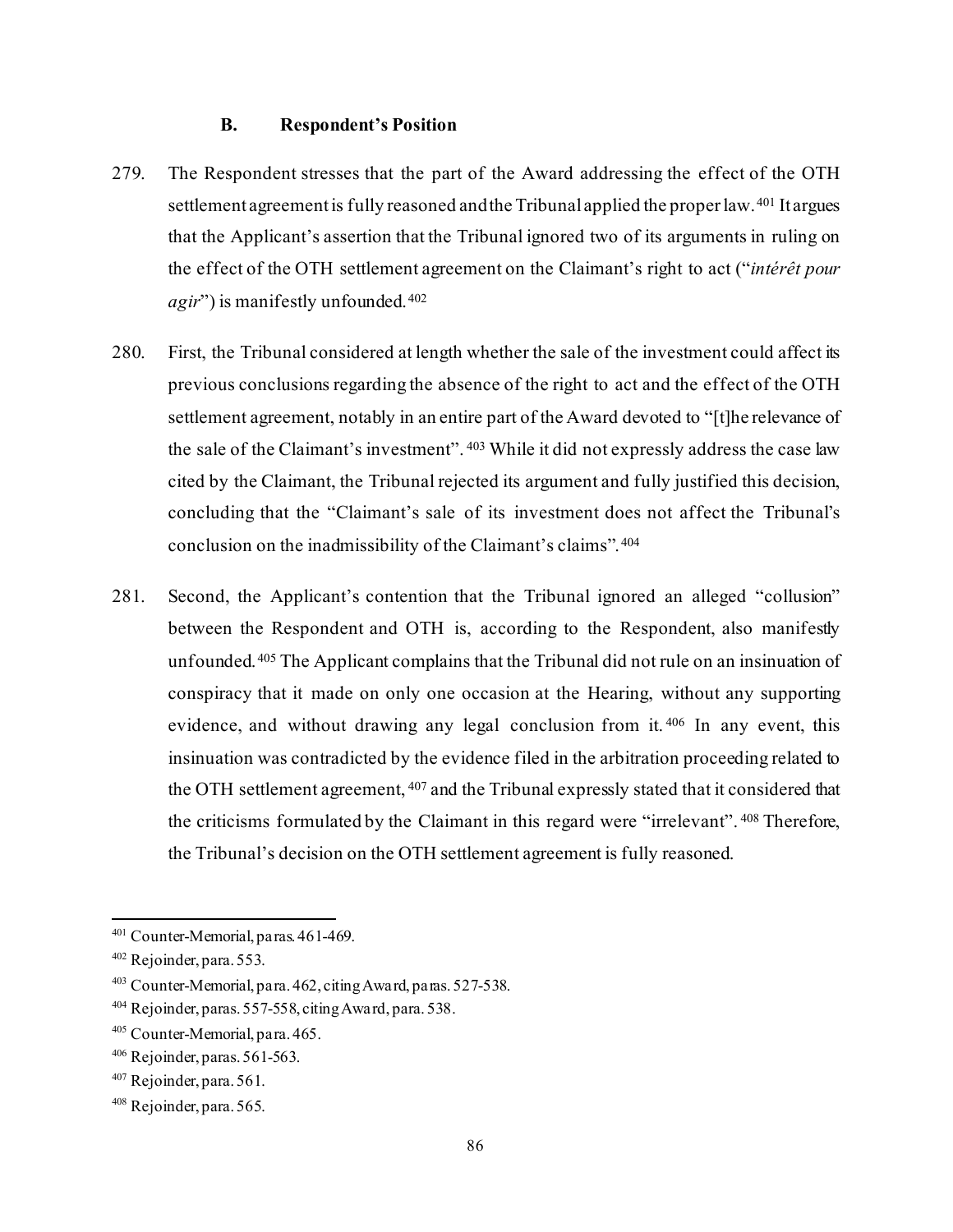282. Furthermore, the Tribunal ruled within the limits of its powers in considering that the OTH settlement agreement "confirms and reinforces" the inadmissibility of the Claimant's claims. [409](#page-93-0) Notably, the Tribunal found that this settlement "clearly resolved the dispute that the Claimant has brought before this Tribunal as is shown by the comparison of the notices of disputes above"<sup>[410](#page-93-1)</sup> and "puts an end to the dispute arising from Algeria's measures in the same manner as the award would have ended the dispute". [411](#page-93-2) Thus, the Tribunal drew the consequences of the existence of "one and the same" dispute. [412](#page-93-3) The Respondent submits that the Applicant's partial annulment request under Article 52(1)(e) of the ICSID Convention can therefore only be rejected.

### **C. Committee's Analysis**

- 283. In the Committee's view, the Tribunal's conclusion that "the settlement agreement entered into between the Algerian FNI, OTH and VimpelCom confirms that the Claimant's claims are inadmissible"<sup>413</sup>, merely constitutes a confirmatory statement and is not a separate ground for the Tribunal's finding that OTMTI's claims are inadmissible. The Applicant stated that the Committee "need not examine the Tribunal's findings with respect to the OTH settlement, which were not dispositive". [414](#page-93-5) Yet, the Applicant also maintains that "these findings also should be annulled for manifest excess of power and failure to state reasons". [415](#page-93-6)
- 284. The Committee is not convinced that the Tribunal exceeded its powers, and certainly not manifestly, when it concluded that the settlement agreement confirmed its earlier findings that the Claimant's claims were inadmissible. When examining the relevance of the settlement agreement, the Tribunal pursued the same logic of the investment law rule which it derived from the purpose of investment treaty arbitrations. It defined that purpose as "to

<span id="page-93-0"></span><sup>409</sup> Rejoinder, para. 475.

<span id="page-93-1"></span> $410$  Award, para. 524.

<span id="page-93-2"></span> $411$  Award, para. 524.

<span id="page-93-3"></span><sup>412</sup> Rejoinder, para. 477.

<span id="page-93-4"></span><sup>413</sup> Award, para. 526.Emphasis added.

<span id="page-93-5"></span><sup>414</sup> A. PHB, para. 52, referring to Memorial, para. 270.

<span id="page-93-6"></span><sup>415</sup> *Ibid*.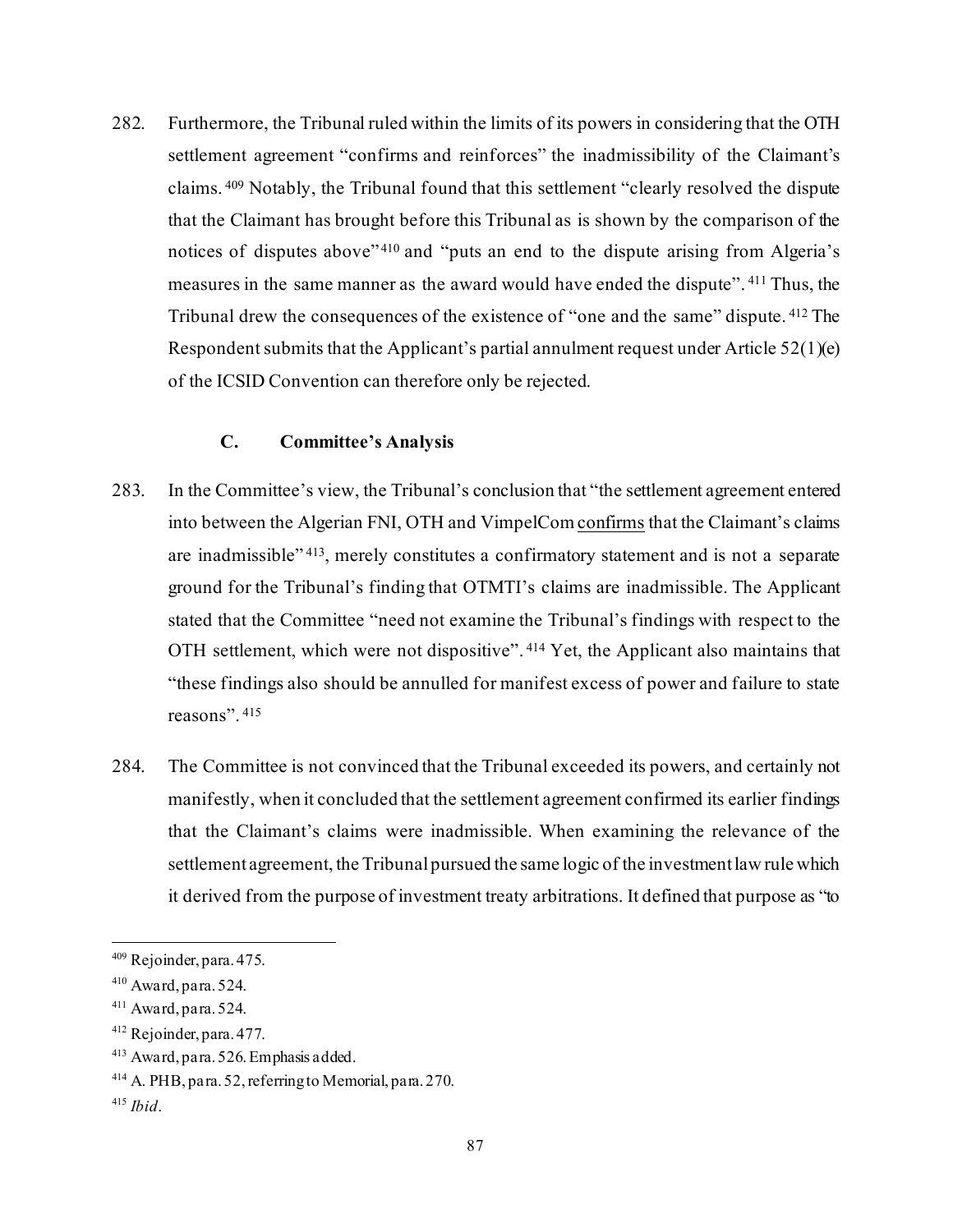grant full reparation for injuries that a qualifying investor may have suffered as a result of a host state's wrongful measures". <sup>[416](#page-94-0)</sup> The Tribunal described the rule in the following way: "[i]f the harm incurred by one entity in the chain is fully repaired in one arbitration, the claims brought by other members of the vertical chain in other arbitral proceedings may become inadmissible depending on the circumstances".[417](#page-94-1) In the context of the settlement agreement, the rule applied by the Tribunal could be stated as follows: the claim of a (former) indirect shareholder becomes inadmissible if and when a settlement agreement concerning the same measures and the same economic harm is concluded between the direct foreign shareholder and the host State. <sup>[418](#page-94-2)</sup> According to this rule, the relevant point in time for rendering further claims based on the same economic harm inadmissible is thus the time when the settlement of a dispute is reached by way of an agreement. This is because a settlement agreement compensates for the loss incurred by an investor. Once the harm is compensated, an indirect investor higher up in the corporate chain can no longer demand payment for its loss of share value by the direct investor. Any such claim would fail at the merits stage; it may be said that absent any own loss, <sup>[419](#page-94-3)</sup> the claim of the indirect investor is manifestly unfounded and therefore inadmissible.  $420$  Consequently, to the extent that the Tribunal relied on the settlement agreement to confirm and reinforce its prior conclusions on the inadmissibility of OTMTI's claims, it did not manifestly exceed its powers.

285. The Tribunal devoted eight paragraphs [421](#page-94-5) to its analysis of the settlement agreement of April 18, 2014 between the Algerian FNI (acting on behalf of Algeria), OTH and VimpelCom. The Tribunal was fully aware of Claimant's arguments that the settlement of

<span id="page-94-0"></span><sup>416</sup> Award, para. 495.

<span id="page-94-1"></span><sup>417</sup> *Ibid*.

<span id="page-94-2"></span><sup>418</sup> See Award, paras. 524-525.

<span id="page-94-3"></span><sup>&</sup>lt;sup>419</sup> The Tribunal stated that "if the value of OTH is restored, then the shareholders of OTH suffer no loss, unless they incurred a loss of their own which is independent of the value of OTH", Award, para. 498. The Tribunal then reviewed "the losses that the Claimant alleges to have suffered as a result of Algeria's measures, with a view to examining whether the Claimant requests relief for losses that only itself suffered irrespective of the valuation of the OTH, Award, para. 499. The review is contained in paras. 499-517. However, it is not the role of an annulment Committee to scrutinize whether that review is the correct one. This depends on the evidence and according to ICSID Arbitration Rule 34 the Tribunal shall be the judge of the probative value of the evidence.

<span id="page-94-4"></span> $420$  See para. 269 above and fn. 382.

<span id="page-94-5"></span> $421$  Award, paras. 519-526.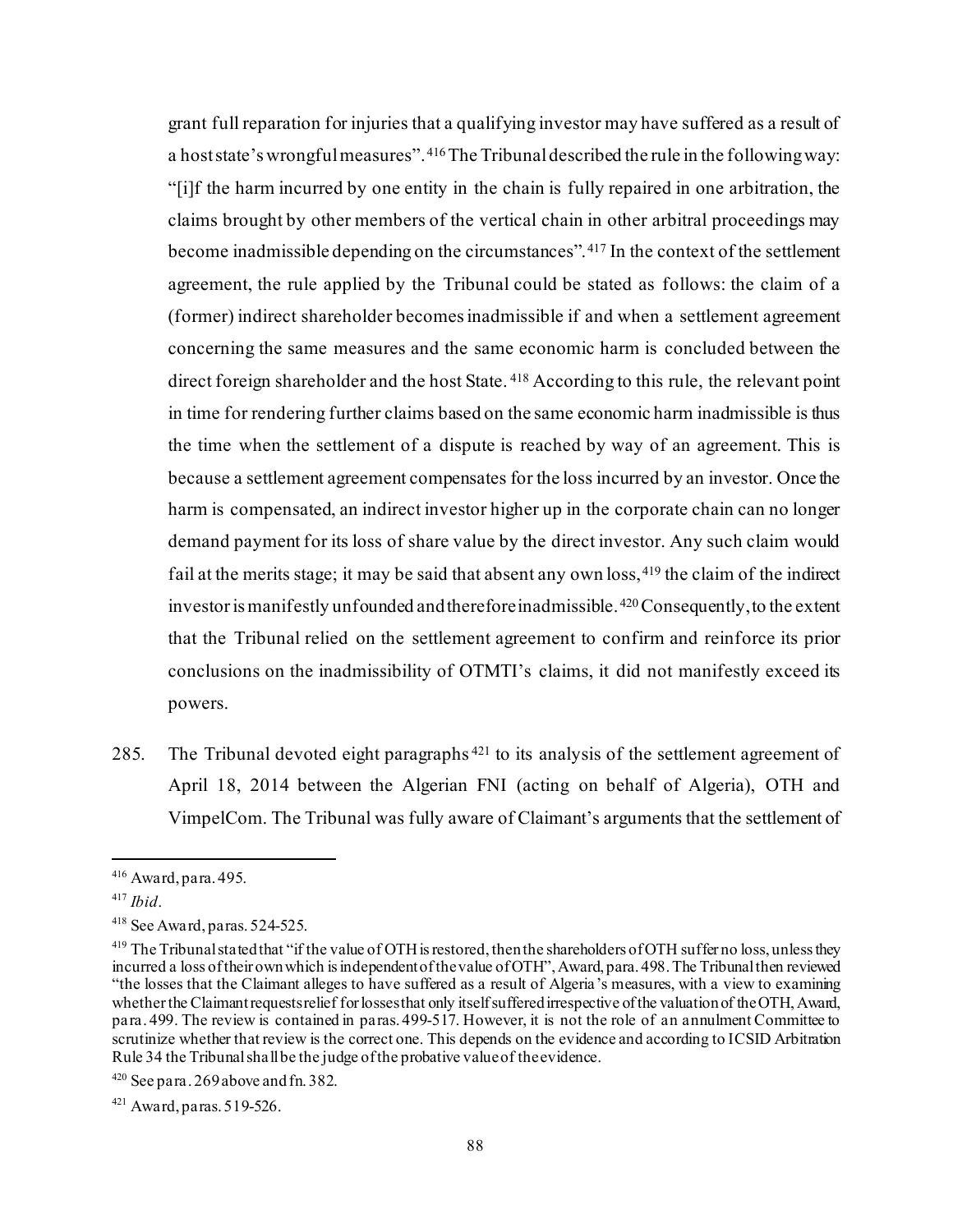the OTH Arbitration was irrelevant to jurisdiction and admissibility as the Tribunal summarized them rather extensively.<sup>[422](#page-95-0)</sup> Having already earlier concluded that it has jurisdiction, the Tribunal considered whether the settlement had any relevance for the issue of the admissibility of Claimant's claims. The Tribunal was not convinced that "the settlement was made in suspicious circumstances (such as that it was forced by Algeria upon OTH or was entered into by OTH's board in collusion with Algeria" [423](#page-95-1) contrary to what was alleged by OTMTI in the original arbitration proceeding and is still maintained by it in the present annulment proceeding. However, it is not for an annulment committee to re-evaluate the evidence and arguments of the parties in the arbitration and to substitute its own view for the one formed by an arbitration tribunal. According to Rule 34(1) of the ICSID Arbitration Rules "[t]he Tribunal shall be the judge of the admissibility of any evidence and of its probative value".

286. Although the Tribunal did not address in writing each and every argument made by the Parties, it has shown by summarizing them that it took them into account during its deliberation. In the view of the Committee, the Tribunal provided sufficient reasons for its conclusions that "the Claimant cannot bring claims in this arbitration that OTH decided to settle" [424](#page-95-2) and that "the settlement agreement entered into between the Algerian FNI, OTH and VimpelCom confirms that the Claimant's claims are inadmissible".[425](#page-95-3) In the Tribunal's view, "the settlement clearly resolved the dispute that the Claimant has brought before this Tribunal as is shown by the comparison of the notices of disputes above".<sup>[426](#page-95-4)</sup> For the Tribunal, "the settlement stands in lieu of the investment treaty tribunal's award" and thus "puts an end to the dispute arising from Algeria's measures in the same manner as the award would have ended the dispute".  $427$  In the view of the Tribunal, "[w]hat matters

<span id="page-95-0"></span><sup>422</sup> Award, paras. 452-463.

<span id="page-95-1"></span> $423$  Award, para. 523.

<span id="page-95-2"></span> $424$  Award, para. 524.

<span id="page-95-3"></span> $425$  Award, para. 526.

<span id="page-95-4"></span> $426$  Award, para. 524. The comparison of the three notices of dispute appears in para. 487 of the Award. The Committee considers that the plural in the term "disputes" in para. 524 of the Award is rather an inadvertent mistake as para. 487 refers to "three notifications of dispute" (in singular) and for the Tribunal "the dispute being notified in the three notices is effectively one and the same" (Award, para. 488.).

<span id="page-95-5"></span> $427$  Award, para. 524.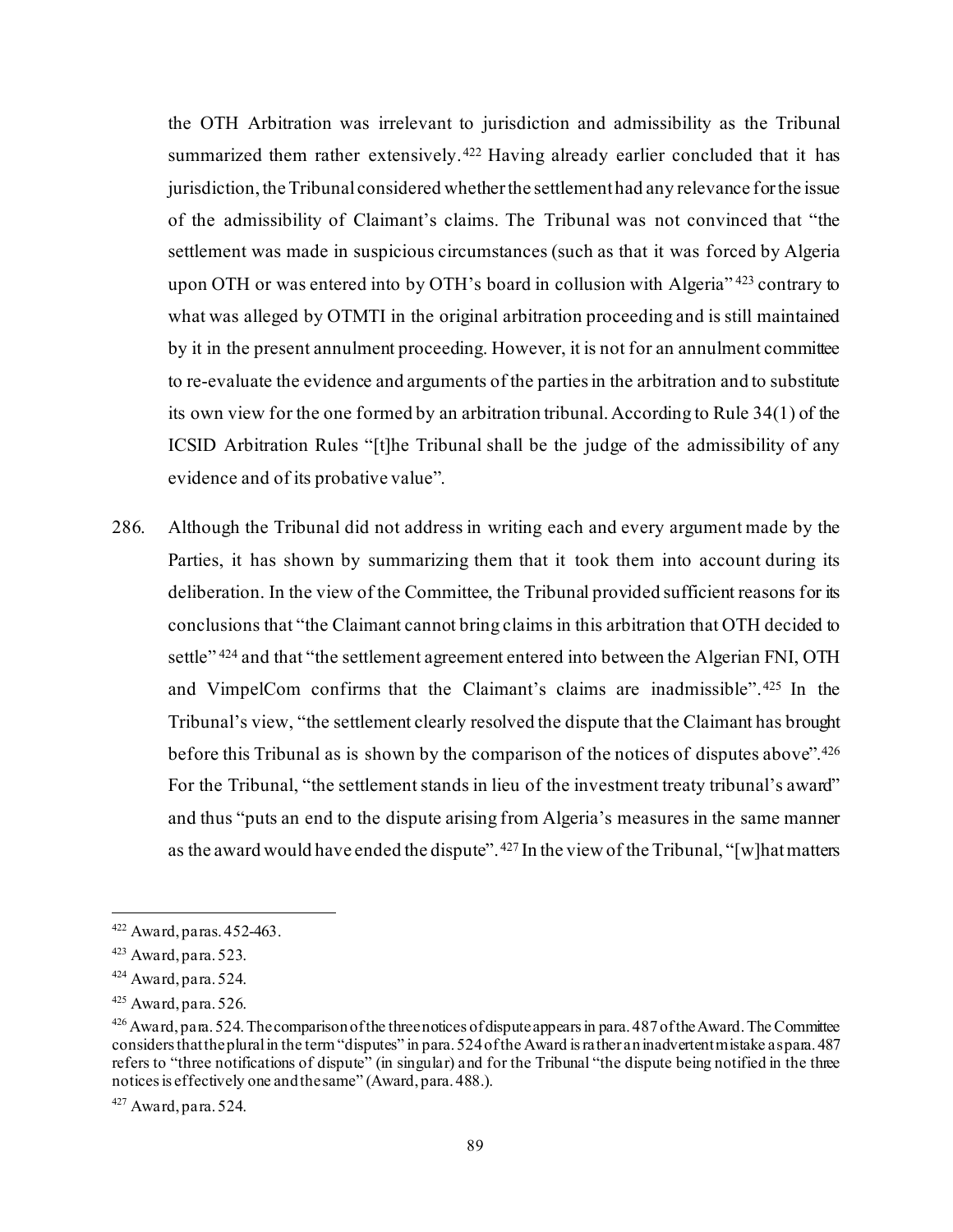is that the claims arising from Algeria's measures have ceased to exist due to the settlement agreement". [428](#page-96-0)

- 287. This is the key reasoning of the Tribunal for its conclusion on the relevance of the settlement agreement which supports its conclusion that the claims are inadmissible. To recall, the annulment proceeding is not concerned with the correctness of the reasons and conclusions. In any case, they appear reasonable and certainly not frivolous or absurd.
- 288. Accordingly, the Committee cannot accept the Applicant's request that this part of the Award be annulled for manifest excess of powers and for failure to state reasons by the Tribunal.

## **4. THE CLAIMANT'S PURSUIT OF ITS CLAIMS AS AN ABUSE OF RIGHTS**

### **A. Applicant's Position**

289. The Applicant submits the Tribunal manifestly exceeded its powers and failed to state reasons when it dismissed its claims on the basis of an abuse of rights. [429](#page-96-1) The Tribunal's decision to admit and accept the Respondent's untimely objections and, in so doing, to rely upon legal authority not in the record, should be annulled under Article  $52(1)(e)$  and Article 52(1)(d) of the ICSID Convention. [430](#page-96-2)

# *(a) The Tribunal's Application of the Law*

290. According to the Applicant, the Tribunal failed to apply the applicable law by disregarding the BIT and ICSID Convention, [431](#page-96-3) assuming without demonstrating that the theory of abuse of rights is a general principle of international law, [432](#page-96-4) and supporting its views on the purpose of investment treaties with no legal authority whatsoever. [433](#page-96-5) Further

<span id="page-96-0"></span> $428$  Award, para. 524.

<span id="page-96-1"></span> $429$  Application, paras. 41-44, 57.

<span id="page-96-2"></span><sup>430</sup> Memorial, para. 189.

<span id="page-96-3"></span><sup>431</sup> Memorial, paras. 116-120.

<span id="page-96-4"></span><sup>432</sup> Memorial, paras. 121-123; Reply, paras. 123 and 133.

<span id="page-96-5"></span><sup>433</sup> Memorial, paras. 124-130.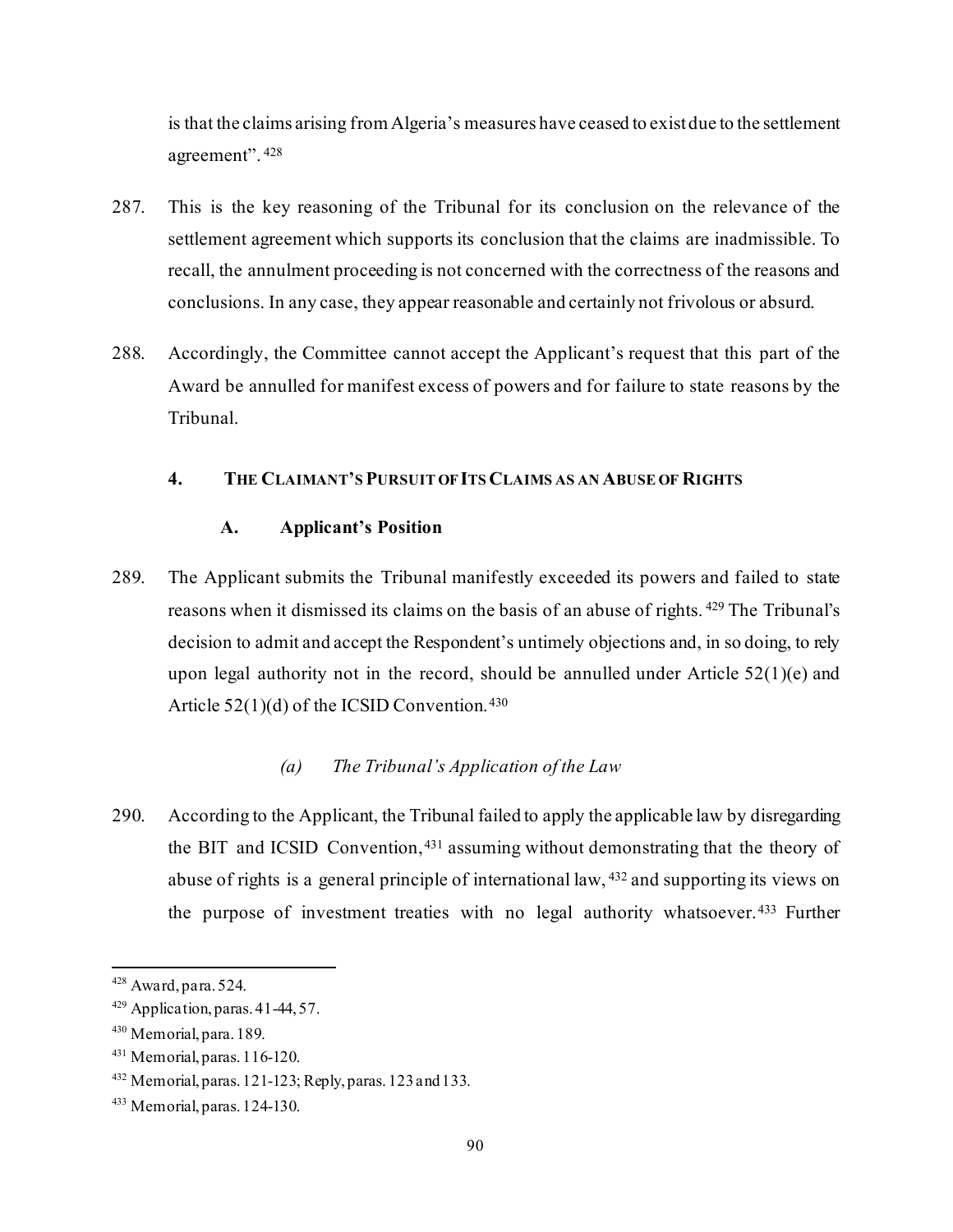disregarding the applicable law, the Tribunal failed to define abuse of rights with reference to clearly established and recognizable criteria, [434](#page-97-0) to acknowledge the high standard of proof that must be met in abuse of rights cases, [435](#page-97-1) and to follow the decisions of other tribunals finding that multiple proceedings do not give rise to an abuse of rights. [436](#page-97-2)

291. Moreover, the Applicant submits that the Tribunal did not identify "principles of international law" as the law applicable to Algeria's admissibility objections, nor was there any agreement between the Parties to this effect;  $437$  even if this was the case, the Tribunal nonetheless was duty bound to prove, rather than assume, that abuse of right is a general principle of international law and thus part of the applicable law that it was bound to apply; [438](#page-97-4) and that the Applicant is entitled to challenge the Tribunal's decision on abuse of right because it did challenge this theory in the underlying arbitration, [439](#page-97-5) and the Applicant can rely on new expert evidence in support of its partial annulment application since this evidence is "specifically relevant".[440](#page-97-6)

### *(b) The Tribunal's Reasons*

292. It is the Applicant's view that the Tribunal failed to state reasons when it dismissed its claims as an abuse of rights. For one, the Tribunal did not explain how filing multiple notices of dispute, which invite negotiations with the State and preserve the right to bring arbitration, but do not themselves commence arbitration, could ever be abusive. [441](#page-97-7) The only action attributed to the Claimant is OTH's filing a notice of dispute in November

<span id="page-97-0"></span><sup>434</sup> Memorial, paras. 132-136; Reply, para. 124.

<span id="page-97-1"></span><sup>435</sup> Memorial, paras. 137-140.

<span id="page-97-2"></span><sup>436</sup> Memorial, paras. 141-150.

<span id="page-97-3"></span><sup>437</sup> Reply, paras. 131-132.

<span id="page-97-4"></span><sup>438</sup> Reply, paras. 133-141. According to Applicant, it is not challenging the Tribunal's application of the theory of abuse of right to the facts of the case, but rather the Tribunal's failure to establish that the theory of abuse of right that it purported to apply is a principle of international law, the Tribunal's failure to identify the legal requirements for the application of the theory of abuse of right and the applicable standard, and the Tribunal's failure to consider the decisions of other courts and tribunals on these issues (*Ibid.* at para. 140) .

<span id="page-97-5"></span> $439$  Reply, para. 142.

<span id="page-97-6"></span><sup>440</sup> Reply, para. 143.

<span id="page-97-7"></span><sup>441</sup> Memorial, para. 156.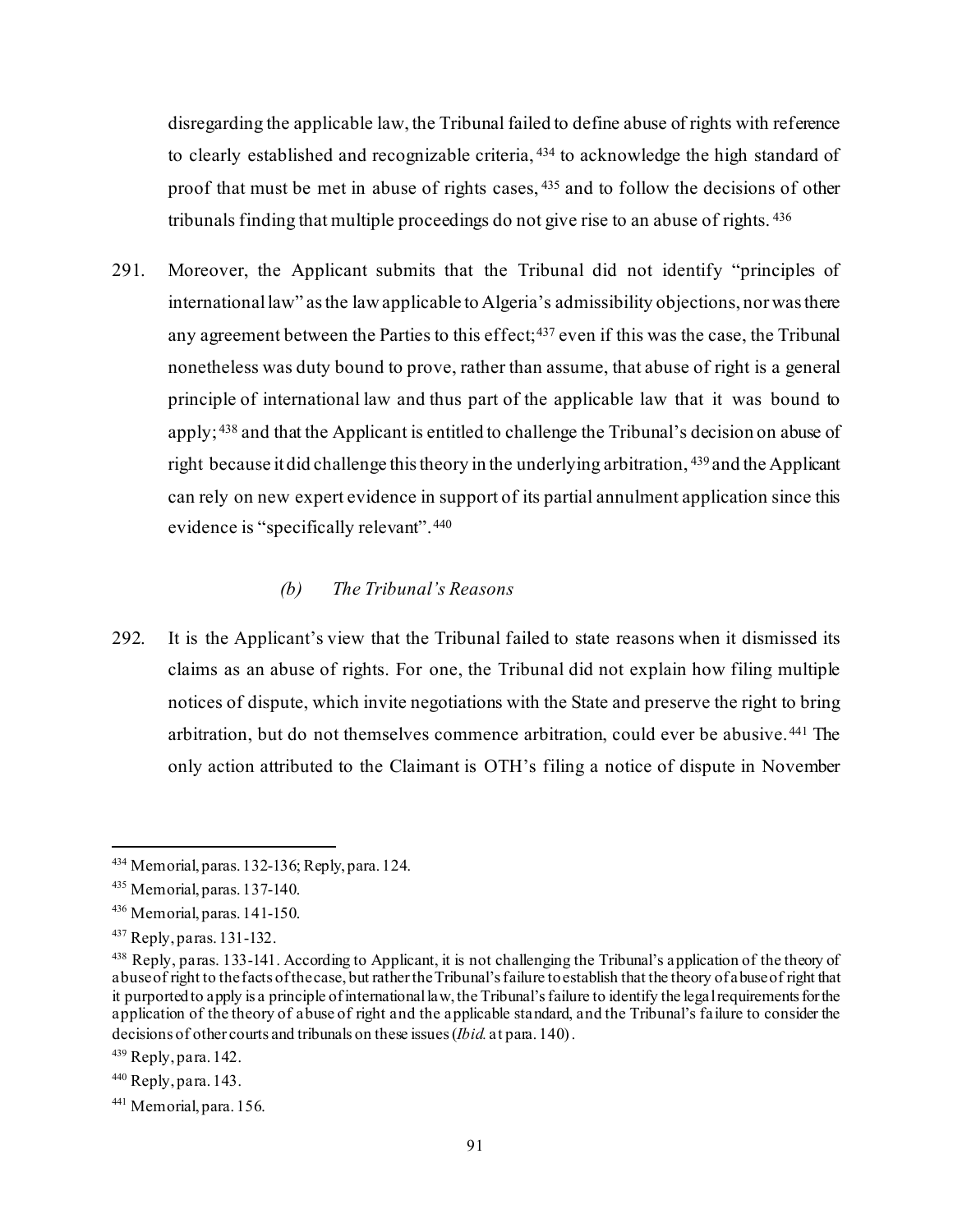2010. [442](#page-98-0)When OTH commenced the OTH Arbitration through a notice of arbitration dated April 12, 2012, the Claimant had already sold Weather Investments to VimpelCom for a year and had thus broken the vertical chain.<sup>[443](#page-98-1)</sup> In addition, the Tribunal failed to state reasons by failing to address the Claimant's arguments regarding the standard of proof applicable to abuse of rights objections. [444](#page-98-2)

293. The Applicant further advances that the Tribunal's reasoning cannot be followed from its own putative legal rule to the Tribunal's conclusion, as the Applicant did not cause multiple entities within a vertical chain of companies to bring parallel claims against the Respondent, but rather only commenced the present arbitration against the Respondent. The Applicant takes issue with four of the Respondent's arguments on this point, and replies that: (1) there is no basis in the specific terms of the Award to conclude that the Tribunal considered and implicitly rejected the Claimant's arguments regarding the legal effect of a notice of dispute;<sup>[445](#page-98-3)</sup> (2) the Tribunal's reliance on "circumstances" alone, without reference to legal rules of decision, is subject to annulment for both a manifest excess of powers and a failure to state reasons;<sup>[446](#page-98-4)</sup> (3) not only did the Tribunal fail to address the Claimant's arguments regarding the high standard of proof, but it also failed to explain what, if any, standard it applied in assessing the evidence before it;  $447$  and (4) the Applicant is not contesting the soundness of the Tribunal's reasons, but rather the absence of *any* reasons on the abuse of right. [448](#page-98-6)

<span id="page-98-0"></span><sup>442</sup> Memorial, para. 159.

<span id="page-98-1"></span><sup>443</sup> Memorial, para. 159.

<span id="page-98-2"></span><sup>444</sup> Memorial, paras. 166-169.

<span id="page-98-3"></span> $445$  Reply, para. 146.

<span id="page-98-4"></span><sup>446</sup> Reply, paras. 147-148.

<span id="page-98-5"></span> $447$  Reply, paras. 149.

<span id="page-98-6"></span><sup>448</sup> Reply, para. 150. Emphasis in the original.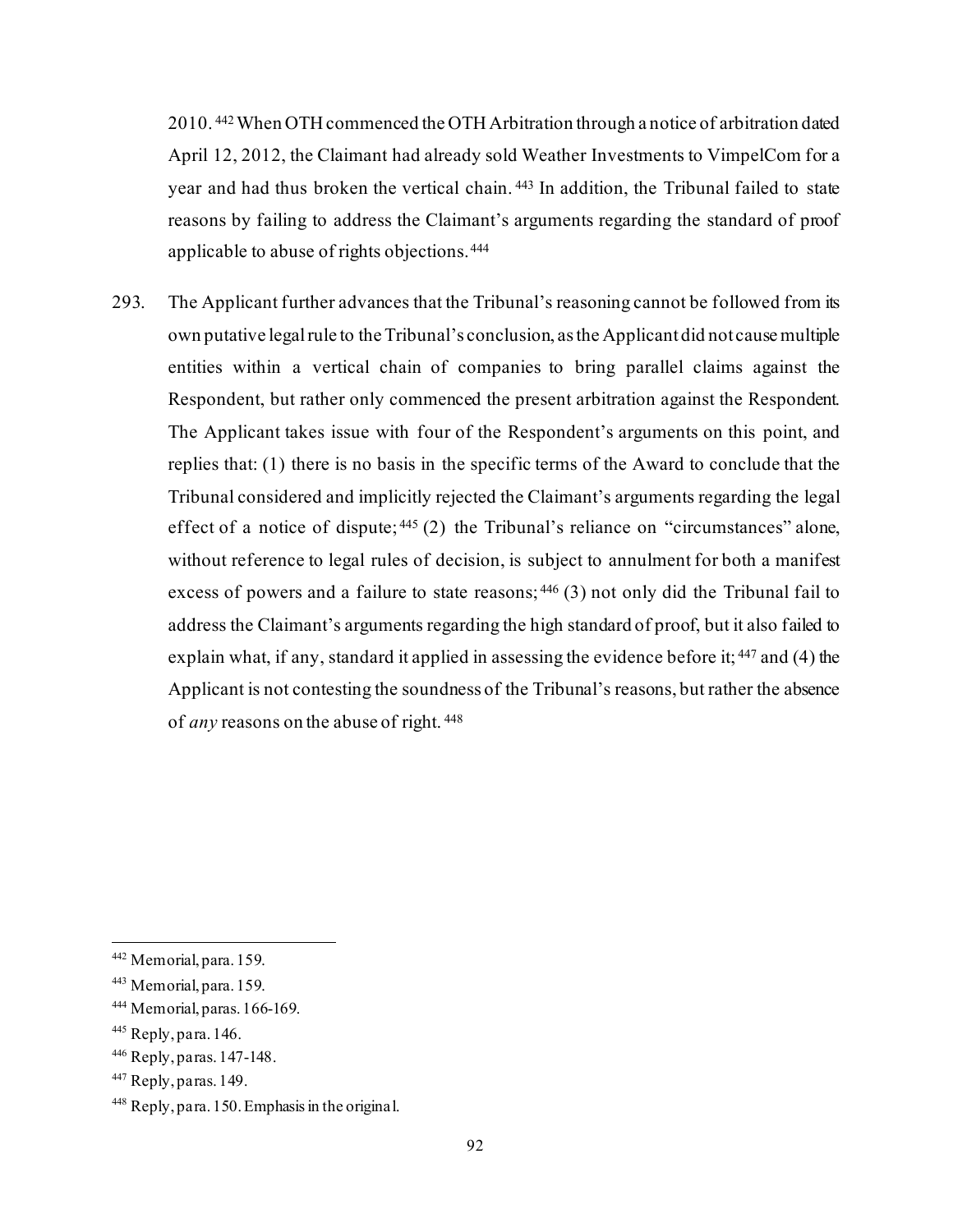#### **B. Respondent's Position**

294. The Respondent sets forth that the Tribunal ruled within the limits of its powers and stated its reasons when it ruled on the existence of an abuse of rights by the Claimant. The Respondent submits that the Applicant's contentions to the contrary are to no avail. <sup>[449](#page-99-0)</sup>

### *(a) The Tribunal's Application of the Law*

- 295. According to the Respondent, the Tribunal applied the applicable law and respected the limits of its powers by declaring the Claimant's claims inadmissible on the basis of the abuse of rights. First of all, the Applicant does not dispute in its submissions in these annulment proceeding that the Tribunal has endeavoured to apply the applicable law, which is in itself sufficient to conclude that it did not commit an excess of power. [450](#page-99-1) The inquiry of an excess of power is indeed limited to determining whether the tribunal has endeavoured to apply the proper law to the circumstances of the case. [451](#page-99-2) In this case, the Tribunal rejected the Claimant's claims on the basis of what it determined to be a "principle of international law" ("*principe de droit international*") under Article 9(4) of the BIT.[452](#page-99-3) By stating that the Tribunal "assumed, without demonstrating, that the theory of abuse of right is a general principle of international law applicable in an ICSID arbitration under the BIT", <sup>[453](#page-99-4)</sup> the Applicant admits that the Tribunal applied what it determined to be a principle of international law while criticizing it for not having sufficiently supported its decision on this point. [454](#page-99-5)
- 296. Moreover, the Applicant raises new arguments at the annulment stage, which is not permitted. The Claimant's position on abuse of rights in the underlying arbitration—which can be identified from the examination of its expert Professor Dolzer, its Closing Statement at the Hearing, and its post-hearing briefs—was, among others, that this principle applied

<span id="page-99-0"></span><sup>449</sup> Counter-Memorial, paras. 412-424 and 470-478.

<span id="page-99-1"></span><sup>450</sup> Rejoinder, para. 485.

<span id="page-99-2"></span><sup>451</sup> Rejoinder, para. 486.

<span id="page-99-3"></span><sup>452</sup> Counter-Memorial, para. 414.

<span id="page-99-4"></span><sup>453</sup> Reply, para. 123.

<span id="page-99-5"></span><sup>454</sup> Rejoinder, para. 488.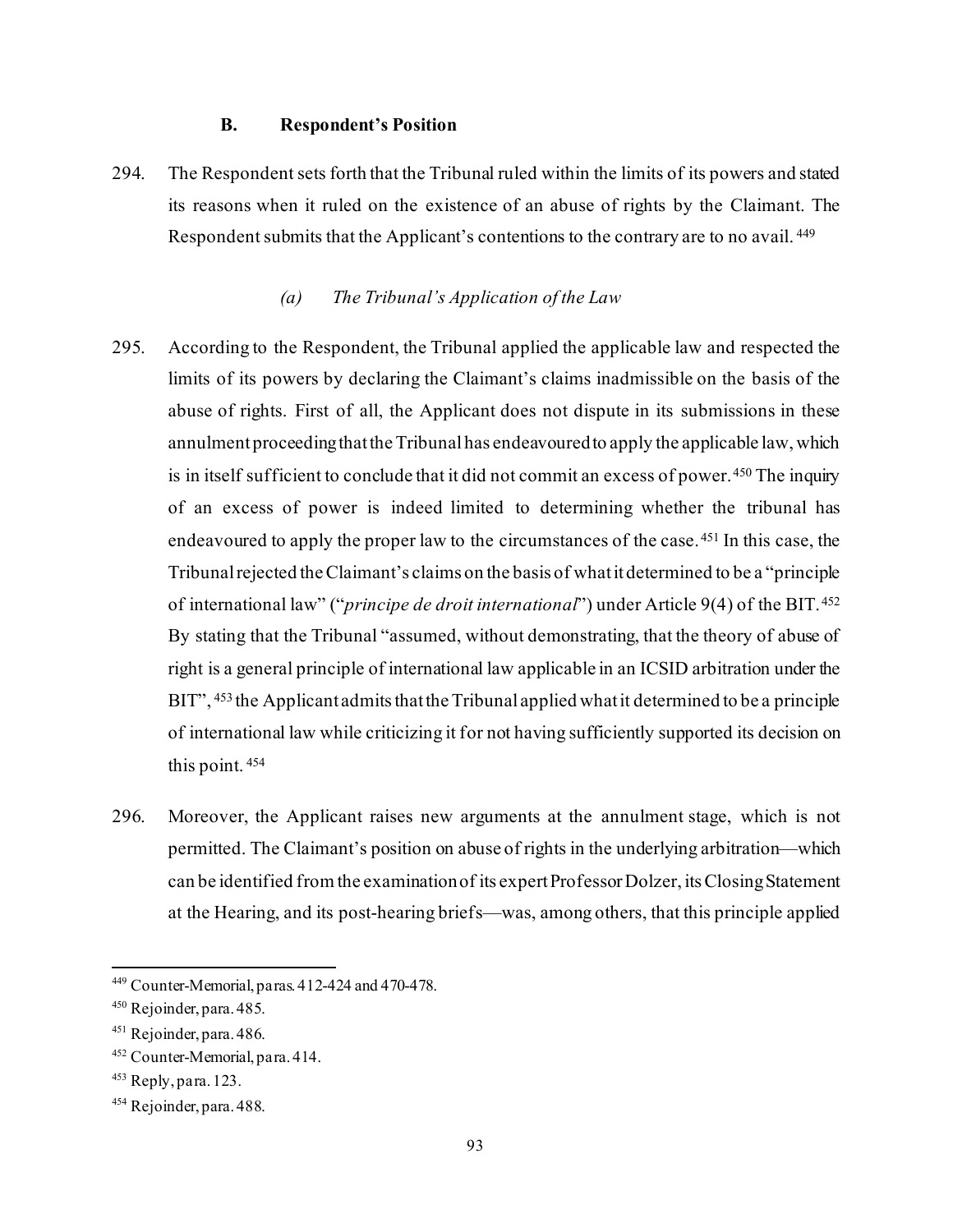primarily to the treaty-shopping situation found in *Phoenix Action*, but there was no abuse in the present case of an indirect shareholder asserting claims before the second forum.[455](#page-100-0) However, the Applicant now contests the existence of the abuse of rights principle and, alternatively, that the "clearly established and recognizable criteria" and "legal requirements" of abuse of rights have been examined by the Tribunal in this case.<sup>[456](#page-100-1)</sup> Since there was an agreement between the Parties that the abuse of rights principle forms part of international law, the Tribunal cannotbe criticized for applying this principle to the present circumstances.[457](#page-100-2)

297. Finally, the Respondent submits that the Applicant aims to question the soundness of the Tribunal's reasoning, which cannot constitute an excess of power. The criticisms addressed by the Applicant seek to challenge the Tribunal's assessment of the content of the applicable law and the manner in which the Tribunal applied the abuse of rights principle to the circumstances of the case.<sup>[458](#page-100-3)</sup> For instance, the Applicant's contention, according to which "a consistent line of arbitral decisions finding that multiple proceedings do not give rise to an abuse of rights", seeks to criticize the Tribunal's appraisal of the scope of the abuse of rights principle. [459](#page-100-4) However, as noted by the *ad hoc* Committee in *Venezuela Holdings,* while refusing to second-guess the tribunal's decision on abuse of rights, "it seems to the Committee beyond doubt that it has no legitimate power to control the Tribunal's specific findings on either of the two elements in its jurisdictional findings, i.e. either the legal theory which the Tribunal applied in order to distinguish between legitimate corporate planning and abuse of right, or the application of that theory to the particular circumstances of the case". [460](#page-100-5)

<span id="page-100-0"></span><sup>&</sup>lt;sup>455</sup> Counter-Memorial, para. 416; Rejoinder, para. 492.

<span id="page-100-1"></span><sup>456</sup> Counter-Memorial, para. 417.

<span id="page-100-2"></span><sup>457</sup> Counter-Memorial, para. 419.

<span id="page-100-3"></span><sup>458</sup> Counter-Memorial, para. 420; Rejoinder, para. 496.

<span id="page-100-4"></span><sup>459</sup> Counter-Memorial, para. 420.Emphasis omitted.

<span id="page-100-5"></span><sup>460</sup> Rejoinder, para. 498, citing *Venezuela Holdings, B.V., et al (case formerly known as Mobil Corporation, Venezuela Holdings, B.V., et al.)* v. *Bolivarian Republic of Venezuela*, ICSID Case No. ARB/07/27, Decision on Annulment, March 9, 2017, para. 114. Emphasis omitted.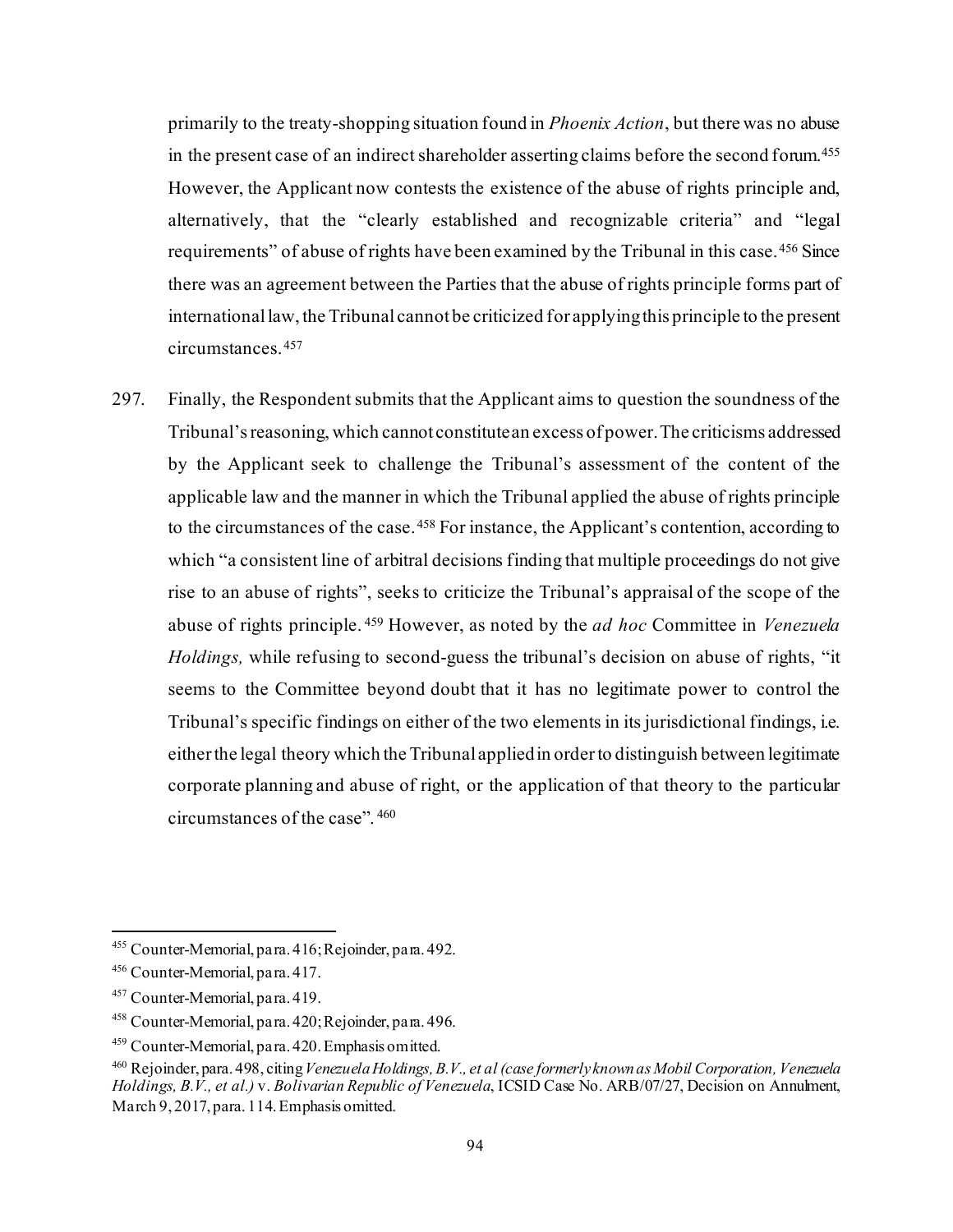298. In light of the foregoing, the Respondent concludes that the Applicant's arguments based on Article 52(1)(b) that the Tribunal allegedly committed a manifest excess of power must be rejected.  $461$ 

### *(b) The Tribunal's Reasons*

- 299. The Respondent asserts that the Tribunal fully justified its decision to find an abuse of rights in this case. For one, both the legal basis and the factual premises of the Tribunal's reasoning can be understood from the language used in the Award. [462](#page-101-1) The Tribunal stated its reasons as follows: first, it established the legal basis of the general principle of abuse of rights (which the Applicant recognizes in its briefs exists in international law);  $463$ second, the Tribunal identified the special circumstances that may constitute an abuse of rights, noting it may be applied beyond the context of opportunistic investment restructuring and extend to situations where "an investor who controls several entities in a vertical chain of companies […] seeks to impugn the same host state measures and claims for the same harm at various levels of the chain in reliance on several investment treaties concluded by the host state";<sup>[464](#page-101-3)</sup> third, the Tribunal applied the abuse of rights principle to the facts at hand in finding, among others, that the Claimant's actions were inconsistent with the objective of the investment treaty system (which has already been achieved when the investment protection was activated at OTH level). [465](#page-101-4)
- 300. Furthermore, the Respondent takes issue with the Applicant's assertion that the Tribunal ignored its arguments on abuse of rights. [466](#page-101-5) On the contrary, the Tribunal summarized the Claimant's arguments and implicitly rejected them, as it is entitled to do given the discretion ICSID tribunals possess in stating their reasons. [467](#page-101-6) The Tribunal also held the abuse of rights principle was not limited to opportunistic investment restructuring and

<span id="page-101-0"></span><sup>461</sup> Rejoinder, para. 501.

<span id="page-101-1"></span><sup>462</sup> Counter-Memorial, paras. 475-477; R. PHB1, paras. 69-71.

<span id="page-101-2"></span><sup>463</sup> Rejoinder, para. 573, citing Award, paras. 540-541.

<span id="page-101-3"></span><sup>464</sup> Rejoinder, para. 573, citing Award, paras. 541-543.

<span id="page-101-4"></span><sup>&</sup>lt;sup>465</sup> Rejoinder, para. 573, citing Award, paras. 544-545.

<span id="page-101-5"></span><sup>466</sup> Counter-Memorial, paras. 475-477; R. PHB1, para. 76.

<span id="page-101-6"></span><sup>467</sup> Rejoinder, para. 575.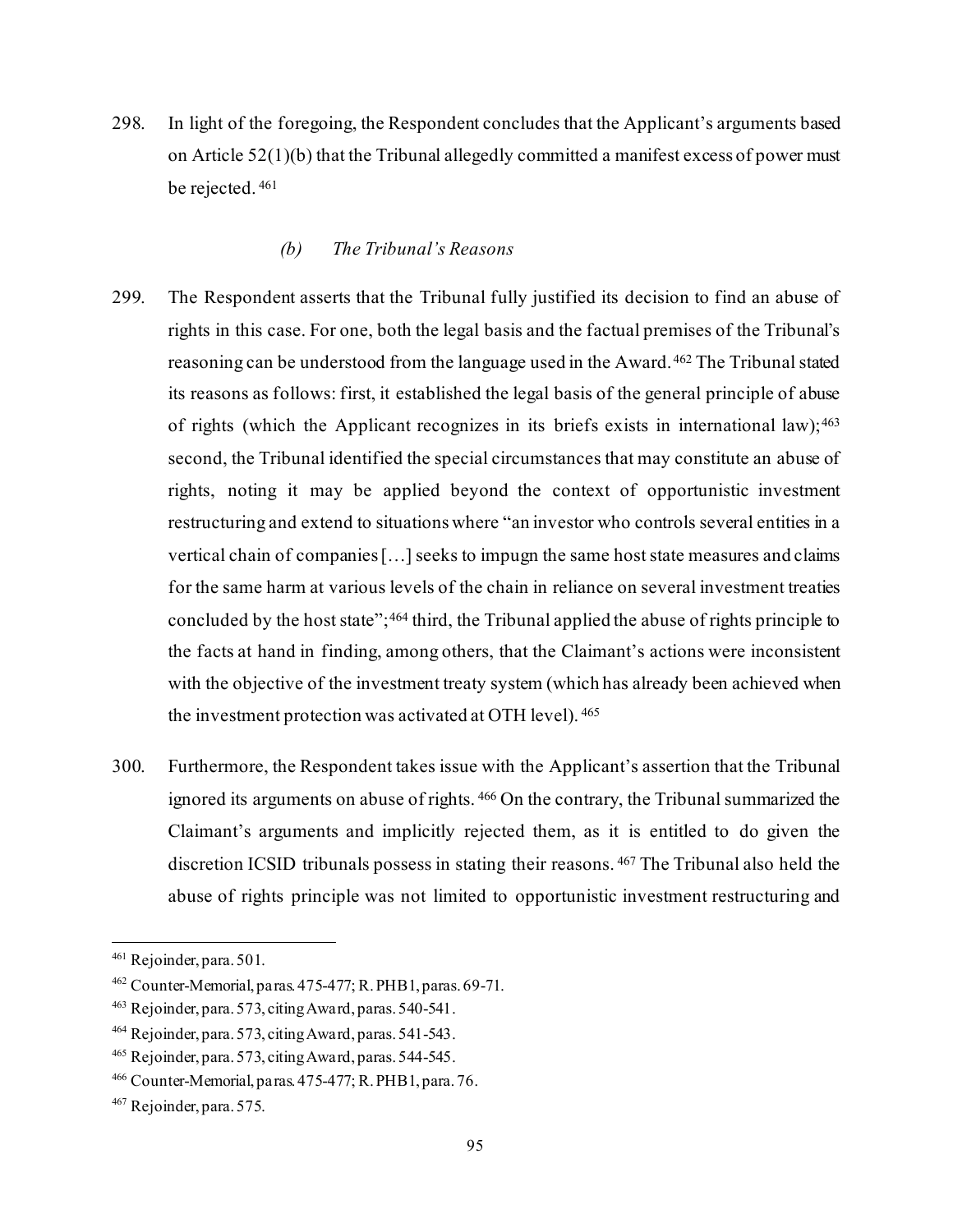detailed the "extraordinary circumstances" where it could apply. <sup>[468](#page-102-0)</sup> Finally, the Tribunal emphasized in its concluding observations that the application of the abuse of rights principle was based on "the peculiar facts of the case".[469](#page-102-1)

301. For the above reasons, the Respondent submits that the Tribunal fully stated its reasons for finding an abuse of rights in this case, and the Applicant's application on the basis of Article  $52(1)(e)$  of the ICSID Convention can only be dismissed.<sup>[470](#page-102-2)</sup>

## **C. Committee's Analysis**

- 302. After briefly summarizing the arguments of the Parties<sup>[471](#page-102-3)</sup> on the alleged abuse of rights by Mr. Sawiris' conduct who "sought to maximize his chances of success by introducing several arbitrations against the Respondent at different levels of the chain of companies",[472](#page-102-4) the Tribunal devoted seven paragraphs to the consideration of the question whether the initiation of the proceedings by OTMTI also constituted an abuse of rights. <sup>[473](#page-102-5)</sup>
- 303. The Committee notes that the Tribunal referred to the application of the "doctrine" of abuse of rights in investment jurisprudence mainly in situations where an investment was restructured to attract BIT protection at a time when a dispute with the host State had arisen or was foreseeable.<sup>[474](#page-102-6)</sup> Relying on two academic writings, <sup>[475](#page-102-7)</sup> the Tribunal noted, however, that the prohibition of abuse of rights as a general principle applicable in international law

<span id="page-102-5"></span> $473$  Award, paras. 539-545.

<span id="page-102-0"></span><sup>468</sup> Rejoinder, paras. 577-578.

<span id="page-102-1"></span><sup>469</sup> Rejoinder, para. 579.

<span id="page-102-2"></span><sup>470</sup> Counter-Memorial, para. 478; Rejoinder, para. 580.

<span id="page-102-3"></span> $471$  Award, paras. 417-419 (Respondent) and 449-450 (Claimant).

<span id="page-102-4"></span> $472$  Award, para. 417.

<span id="page-102-6"></span><sup>474</sup> Award, para. 540. In footnote 832 three decisions (all part of the record) of arbitral tribunals are referred to: *Mobil Corporation, Venezuela Holdings, B.V., Mobil Cerro Negro Holdings, Ltd., Mobil Venezolana de Petróleos Holdings, Inc., Mobil Cerro Negro, Ltd., and Mobil Venezolana de Petróleos, Inc* v. *Bolivarian Republic of Venezuela*  (ICSIDCase No. ARB/07/27) ("*Mobil* v. *Venezuela*"), Decision on Jurisdiction, June 10, 2010, paras. 169ff; *Renée Rose Levy and Gremcitel S.A.* v.*Republic of Peru* (ICSID Case No.ARB/11/17), Award, January 9, 2015, paras. 180ff (with further references to cases) and *Lao Holdings N.V.* v. *Lao People's Democratic Republic* (ICSID Case No. ARB(AF)/12/6), Decision on Jurisdiction, February 21, 2014.

<span id="page-102-7"></span><sup>475</sup> R. Kolb, "General Principles of Procedural Law" in A. Zimmermann, K. Oellers-Frahm, Ch. Tomuschat, Ch. Tams (eds.), *The Statute of the International Court of Justice: A Commentary*, (2<sup>nd</sup> ed. 2012), p.904 and H.Lauterpacht, *The Development of International Law by the International Court*(1958), p. 164. They were not part of the record.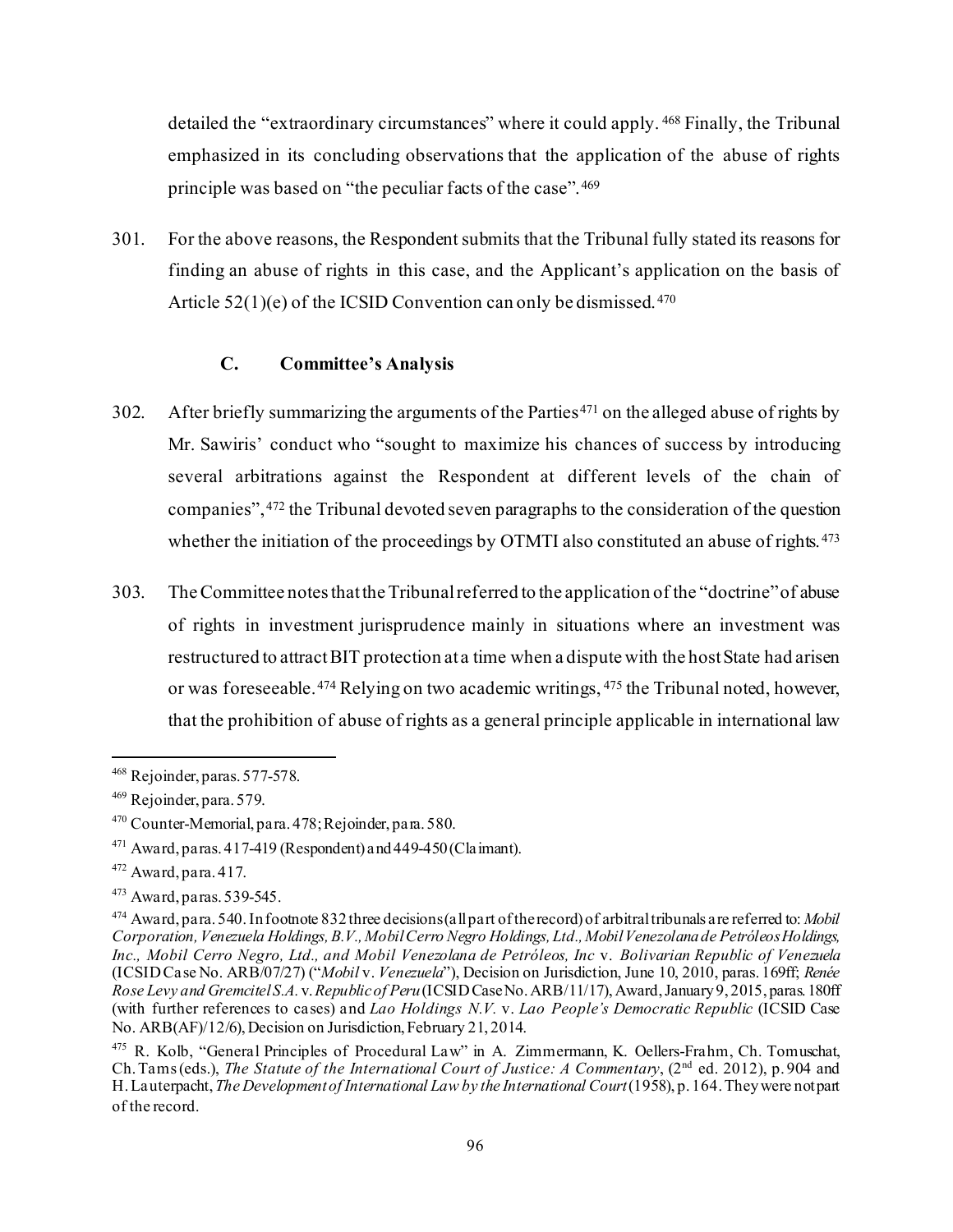as well as in municipal law "may equally apply in context other than [an opportunistic restructuring of investment]".[476](#page-103-0)

- 304. The Applicant criticizes that this statement by the Tribunal as just an assertion without reference to any authority. [477](#page-103-1) The Committee notes, however, that although there is no case-law referred to immediately after this statement, the Tribunal nevertheless, when referring to the monograph by Sir Hersch Lauterpacht "The Development of International Law by the International Court" in support of its view, adds that the same quote is cited by the Tribunal in *Mobil* v. *Venezuela.* [478](#page-103-2) As noted above, that Decision was one of the decisions on which the Tribunal relied to confirm that "the doctrine [of abuse of rights] has found application in investment jurisprudence mainly in situations where an investment was [opportunistically] restructured".  $479$
- 305. The Tribunal in *Mobil* v.*Venezuela* considered the law applicable to abuse of right in much more detail. [480](#page-103-4) It observed that "in all systems of law, whether domestic or international, there are concepts framed in order to avoid misuse of the law. Reference may be made in this respect to "good faith"("*bonne foi*"), "*detournement de pouvoir*" (misuse of power) or "*abus de droit*" (abuse of right)". [481](#page-103-5) It referred to two judgments of the Permanent Court of International Justice in support of the existence of the concept of abuse of right in international law. [482](#page-103-6) It also recalled that "ICSID tribunals had a number of occasions to consider whether or not the conduct of an investor does constitute 'an abuse of the convention purposes', 'an abuse of legal personality', an 'abuse of corporate form' or an 'abuse of the system of international investment protection'". [483](#page-103-7) It concluded that "[u]nder

<span id="page-103-0"></span><sup>476</sup> Award, para. 541.Emphasis added.

<span id="page-103-1"></span><sup>477</sup> Memorial, para. 125.

<span id="page-103-2"></span><sup>478</sup> Award, fn. 834.

<span id="page-103-3"></span><sup>479</sup> Award, para. 540.Emphasis added.

<span id="page-103-4"></span><sup>480</sup> *Mobil* v.*Venezuela*, Decision on Jurisdiction, June 10, 2010, paras. 169-185.

<span id="page-103-5"></span><sup>481</sup> *Ibid*.

<span id="page-103-6"></span><sup>482</sup> *Ibid*. at paras. 173-174, referring to *Polish Upper Silesia*, P.C.I.J., Series A, Judgment No. 7, p. 30 and*Free Zones of Upper Savoy and District of Gex*, P.C.I.J., Series A/B No. 46, Judgment of June 7, 1932, [p. 167].

<span id="page-103-7"></span><sup>483</sup> *Ibid*., para. 176.Footnotes omitted.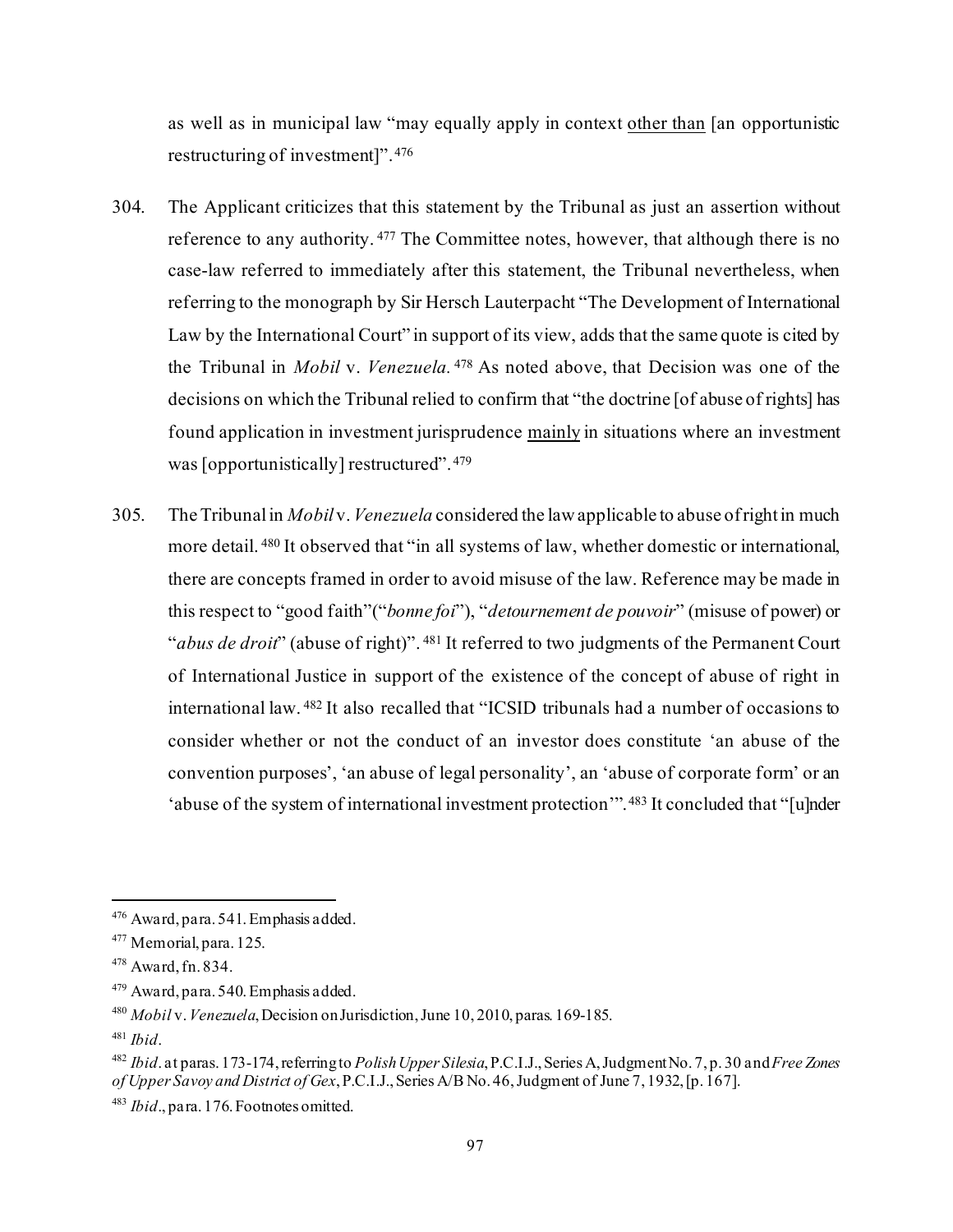general international law as well as under ICSID case law, abuse of right is to be determined in each case, taking into account all circumstances of the case".

- 306. The existence of the concepts of abuse of process and abuse of rights in international law was recently confirmed by the International Court of Justice in *Immunities and Criminal Proceedings* case. [484](#page-104-0) The Court stated that "[i]n the case law of the Court and its predecessor, a distinction has been drawn between abuse of rights and abuse of process. Although the basic concepts of an abuse may be the same, the consequences of an abuse of right or an abuse of process may be different".<sup>[485](#page-104-1)</sup> It expressed the view that "[a]n abuse of process goes to the procedure before a court or tribunal and can be considered at the preliminary phase of these proceedings". [486](#page-104-2) It also added that "[i]t is only in exceptional circumstances that the Court should reject a claim based on a valid title of jurisdiction on the ground of abuse of process". [487](#page-104-3) Thus, circumstances of the case assume the critical importance and it is for a court or tribunal to consider them. In relation to abuse of rights, the Court noted that "abuse of rights cannot be invoked as a ground of inadmissibility when the establishment of the right in question is properly a matter for the merits".<sup>[488](#page-104-4)</sup>
- 307. It is to be observed that the Tribunal gave its consideration to the issue of the use of the right granted to the investor under Article 9 of the BIT by the Claimant, in particular Mr. Sawiris who controlled the Claimant. [489](#page-104-5) Article 9 of the BIT concerns the settlement of investment disputes between a contracting party and a national of the other contracting party.
- 308. Pursuant to Article 9(4) of the BIT, the Tribunal was authorized, when considering and deciding the dispute, to apply also "the principles of international law". Therefore, it cannot be said that when taking its decision on the Respondent's objection to the admissibility of

<span id="page-104-0"></span><sup>484</sup> *Immunities, and Criminal Proceedings (Equatorial Guinea* v. *France)*, Preliminary Objections, Judgment, I.C.J.Reports 2018, p. 292.

<span id="page-104-1"></span><sup>485</sup> *Ibid*. at p. 335, para. 146.

<span id="page-104-2"></span><sup>486</sup> *Ibid*. at p. 336, para. 150.

<span id="page-104-3"></span><sup>487</sup> *Ibid*.

<span id="page-104-4"></span><sup>488</sup> *Ibid.* at p. 337, para. 151.

<span id="page-104-5"></span><sup>489</sup> Award, paras. 544-545.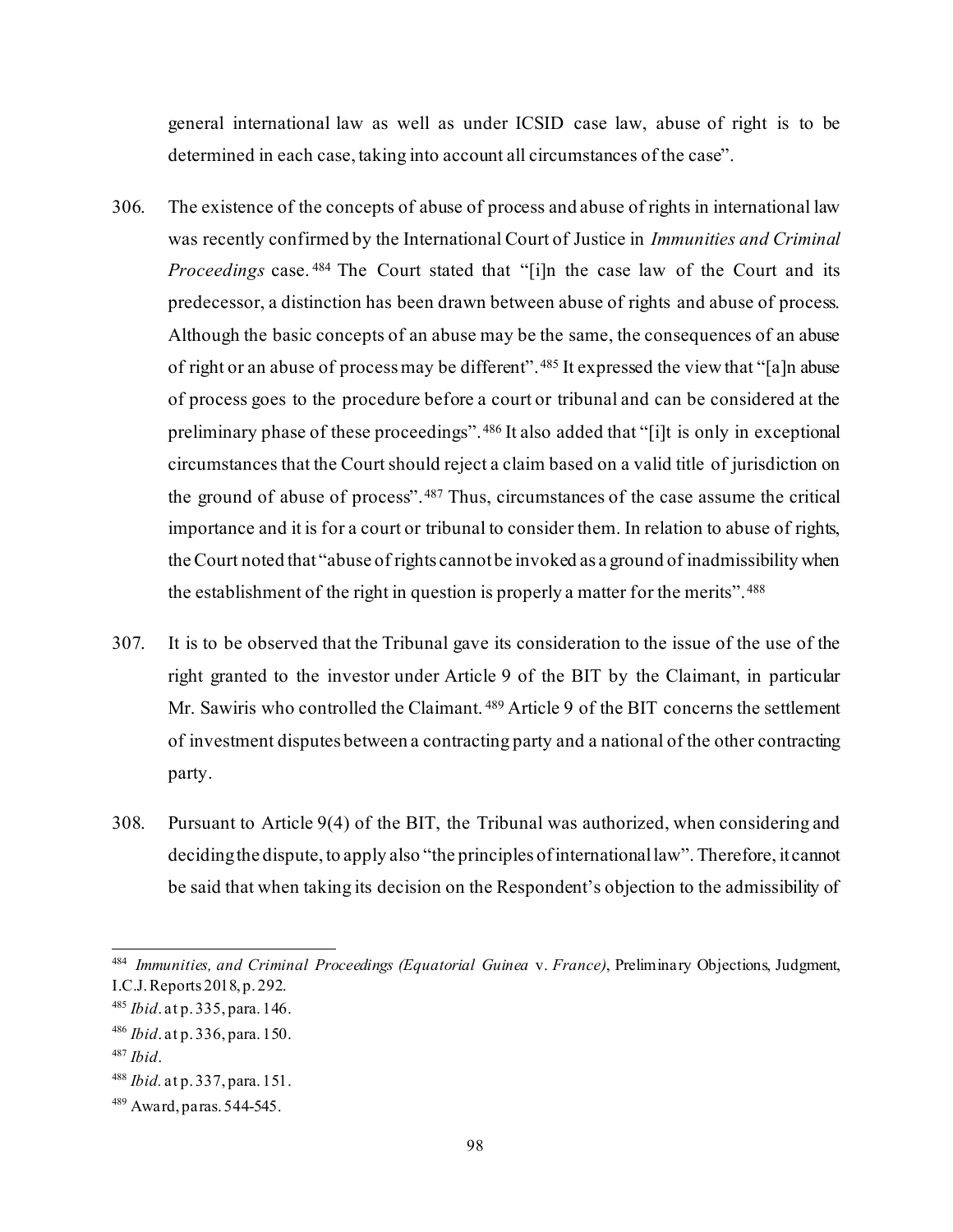the claims based on the alleged abuse of rights, the Tribunal resorted to the law which was not applicable. Whether it was applied correctly is another matter.

- 309. As noted above, according to the jurisprudence, the abuse of rights has to be determined in each case in light of all circumstances of the case. That was also the approach adopted by the Tribunal.
- 310. The Tribunal began its factual analysis by stating that "Mr. Sawiris himself recognized that he used the protection granted by Algeria in the different treaties at the various layers of the chain, for strategic reasons depending on the circumstances".[490](#page-105-0)
- 311. The Tribunal then went on to analyse Mr. Sawiris' testimony at the Hearing concluding that *"*as explained by Mr. Sawiris, the Claimant first caused one of its subsidiaries, OTH, to bring claims against Algeria. Then, it caused a different subsidiary in the chain, Weather Investments, to threaten to bring a different arbitration in relation to the same dispute. Finally – after selling the investment – it pursued yet another investment treaty proceeding in its own name for the same investment (its past shareholding in OTA) in relation to the same host state measures and the same harm".<sup>[491](#page-105-1)</sup>
- 312. In its conclusive remarks, the Tribunal stressed that its findings are the result of the peculiar facts of the case, i.e., (i) the vertical integration of the group of companies of which OTMTI was part, (ii) the control of the same shareholder, (iii) the same disputed measures and (iv) the same economic harm.[492](#page-105-2)
- 313. The Tribunal thus appears to have applied a predominantly objective standard. OTMTI's abuse appears to consist of first exerting its controlling influence in OTH and Weather Investments to make them threaten or bring claims and then later bringing its own claim.
- 314. In light of the above, and absent any further factual findings, OTMTI's abuse appears to be confined to bringing a claim in full knowledge of the fact that a previously controlled

<span id="page-105-0"></span> $490$  Award, para. 544.

<span id="page-105-1"></span> $491$  Award, para. 545.

<span id="page-105-2"></span> $492$  Award, para. 546.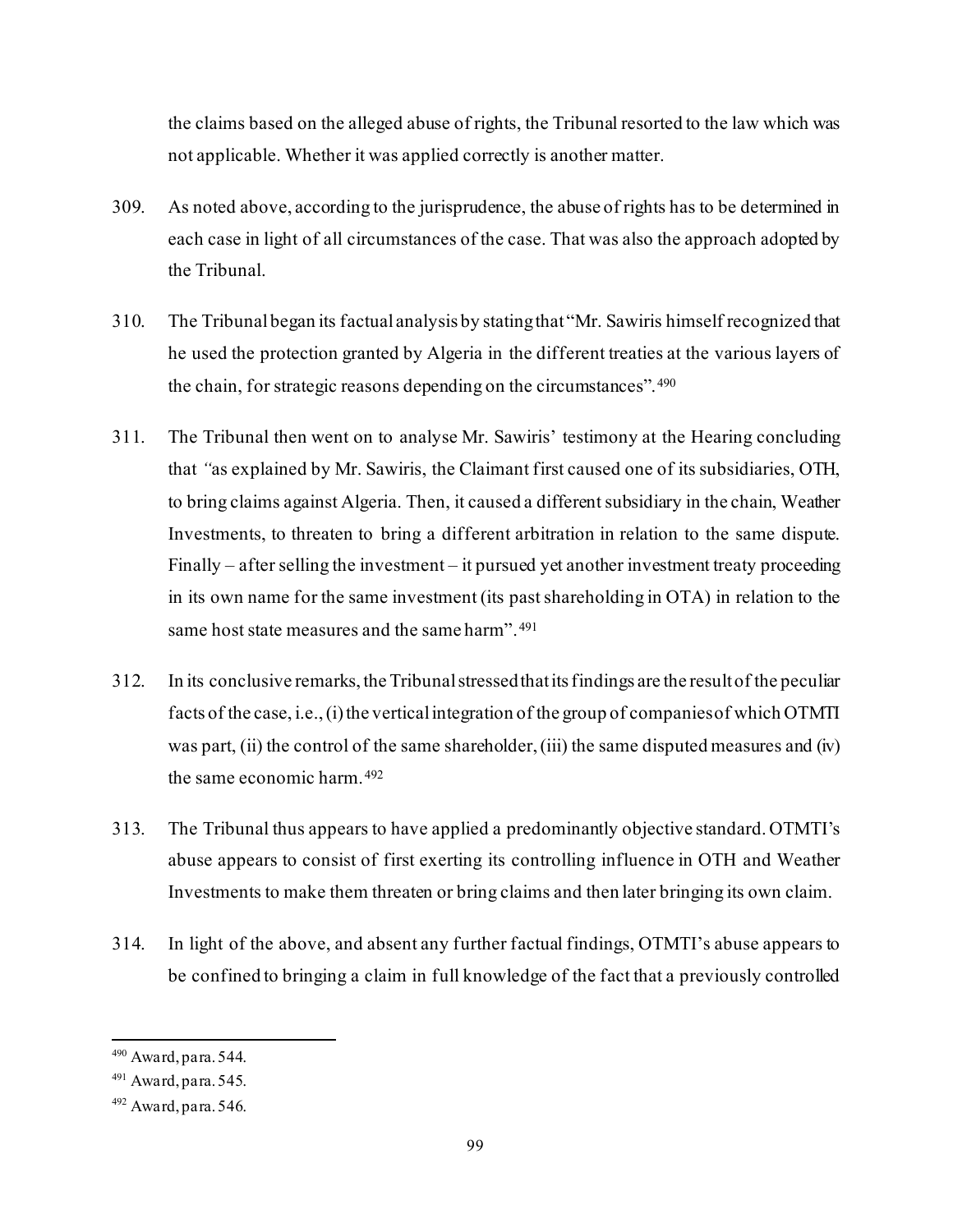entity had already brought a claim in respect of the same measures but was subsequently sold to a new owner. This means that whenever the previous owner of a claim (e.g. an assignor) knowingly brings this (then meritless) claim in his or her own name, s/he already commits an abuse of rights. In other words, claimants who are aware of their lack of standing act abusively.

- 315. The Committee, without expressing an opinion on the application of the doctrine of abuse of rights by the Tribunal, is not convinced that the Tribunal manifestly exceeded its powers and failed to state reasons when it found the claims inadmissible because it considered "the Claimant's pursuit of these claims  $[...]$  an abuse of rights under the circumstances".<sup>[493](#page-106-0)</sup> The Tribunal viewed the conduct of the Claimant who availed itself of various treaties at different levels of a vertical corporate chain, as abusive since it was "using its rights to treaty arbitration and substantive protection in a manner that conflicts with the purposes of such rights and of investment treaties".  $494$
- 316. The Tribunal relied on an established legal concept under international law and it did not invent any new legal concept in this regard. A finding of abuse of rights always involved a high margin of appreciation of the facts of the case which were of decisive importance.
- 317. It is not the role of the annulment Committee to review the Tribunal's specific findings on the relevant facts of the case to which the Tribunal applied the concept of abuse of rights. Neither is it the role of the annulment Committee to assess whether the evidence gathered by the Tribunal justify a finding of abuse of rights. This would transform the Committee into an appellate body.
- 318. In the view of the Committee, the Tribunal's reasons are comprehensible and allow the reader to understand on what basis and how the Tribunal reached its conclusion. The conclusions are based on the Tribunal's evaluation of the factual circumstances of the case which the Tribunal qualified as "peculiar". <sup>[495](#page-106-2)</sup> The Tribunal stressed that its analysis "concern[ed] the *admissibility* of the claim for which relief [was] sought in this arbitration,

<span id="page-106-0"></span> $493$  Award, para. 539.

<span id="page-106-1"></span> $494$  Award, para. 545.

<span id="page-106-2"></span> $495$  Award, para. 546.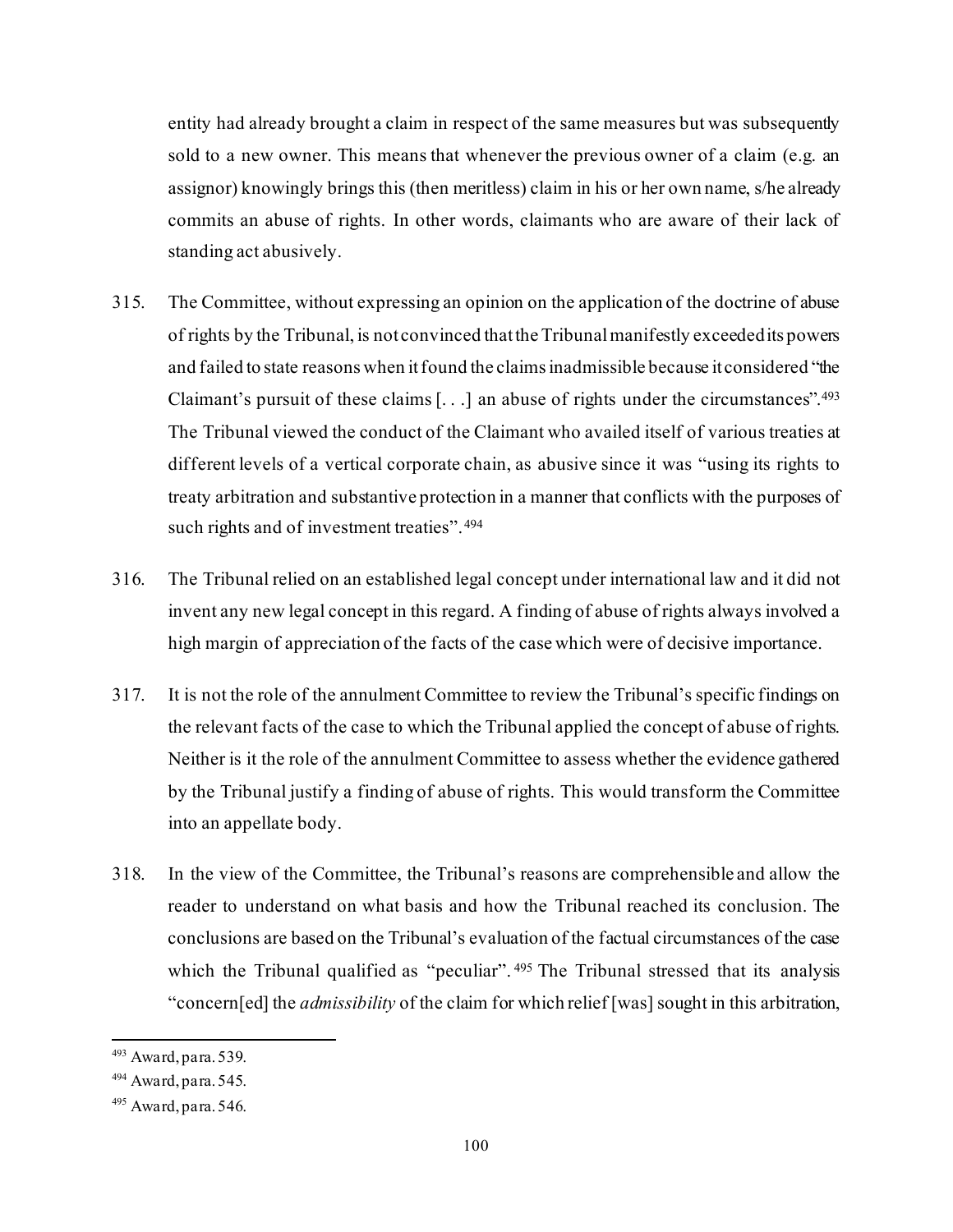as opposed to the merits of the claims in terms of liability or quantum". <sup>[496](#page-107-0)</sup> The "peculiar" facts of the case were described as follows:

(i) the group of companies of which the Claimant was part was organized as a vertical chain; (ii) the entities in the chain were under the control of the same shareholder; (iii) the measures complained of by the various entities in the chain were the same and thus the dispute notified to Algeria by those entities was in essence identical; and (iv) the damage claimed by the various entities was, in its economic essence, the same. [497](#page-107-1)

- 319. The Tribunal summarized the arguments of the Parties. It was thus aware of these arguments and considered them in its deliberations, even if it subsequently did not address them all in its legal analysis. There is no obligation for a tribunal to address every legal argument submitted by a party if it considers it irrelevant in view of its conclusions based on other arguments and facts.
- 320. The Committee concludes that it cannot uphold the request of the Applicant to annul part of the Award concerning the abuse of rights on the grounds invoked under Article 52(1)(b) and (e) of the ICSID Convention.

# **VI. THE EFFECT OF THE DECISION**

321. The Committee, upon request of the Applicant, issued on March 12, 2018 the Decision on the Stay of Enforcement of the Award. According to that Decision "[t]he stay of enforcement of the Award shall continue until the Decision of the Committee on the Application for Partial Annulment subject to the conditions specified in paragraphs 70 [of the Decision on the Stay of Enforcement]".[498](#page-107-2) On May 9, 2018, the Committee issued a Decision Modifying the Conditions for the Continuation of the Stay of Enforcement of the Award. [499](#page-107-3)

<span id="page-107-0"></span><sup>496</sup> *Ibid*. Emphasis in the original.

<span id="page-107-1"></span><sup>497</sup> *Ibid*.

<span id="page-107-2"></span><sup>498</sup> See para. 39 above.

<span id="page-107-3"></span><sup>499</sup> See para. 47 above.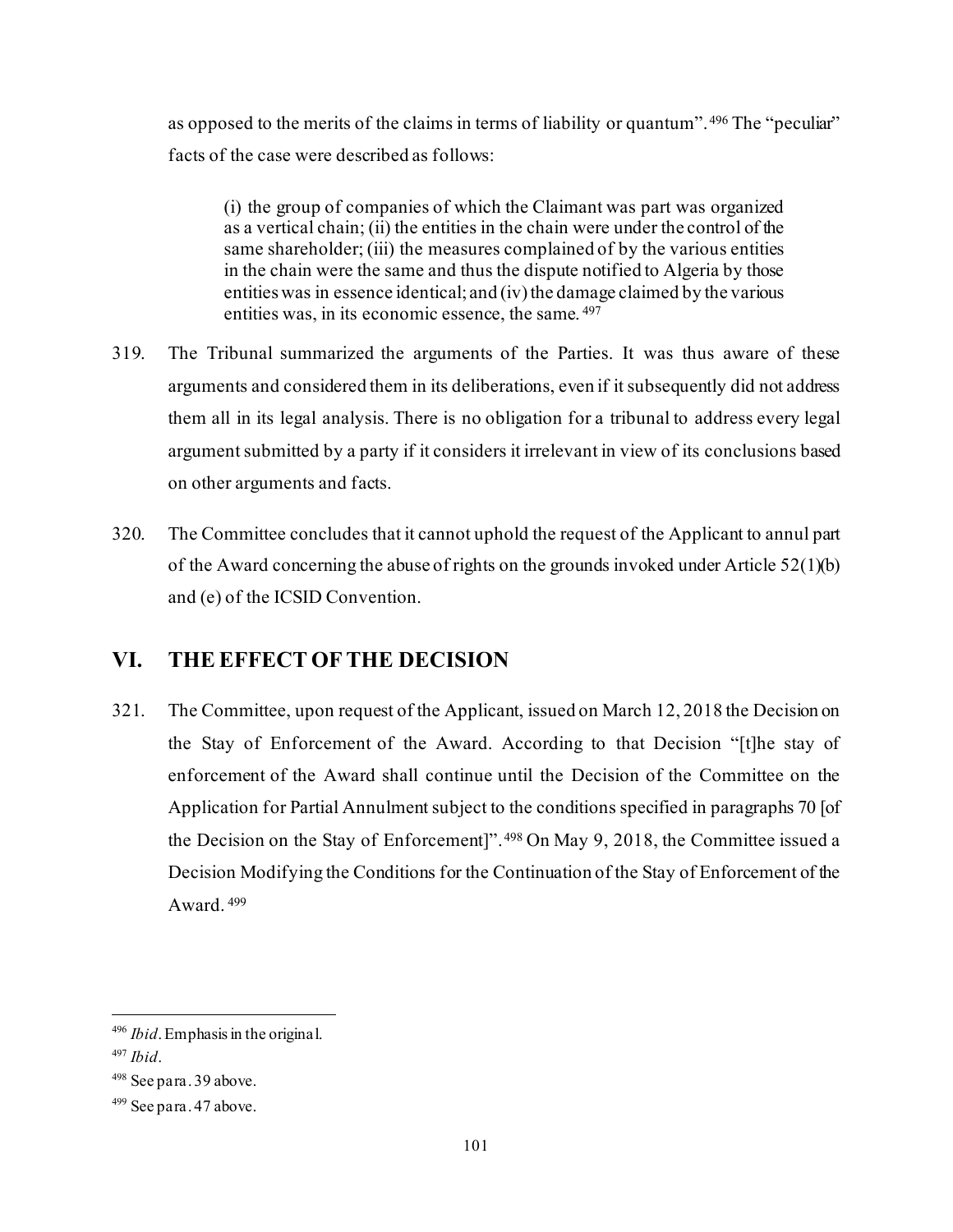322. In accordance with the modified conditions the Applicant deposited the amount of US\$  $3,508,598.13$  and  $\epsilon$  58,382.16 due under the Award to an escrow account administered by the PCA in The Hague (NL). These amounts may only be drawn upon by Algeria by presentation of the Decision of the *ad hoc*Committee rejecting the Annulment Application. As the Committee has now decided to reject the Application for the Partial Annulment, the stay of enforcement lapses and consequently Algeria is entitled to draw the amounts due by OTMTI under the Award and which were deposited to the escrow account administered by the PCA.

### **VII. COSTS**

#### **1. APPLICANT'S COST SUBMISSIONS**

323. In its submissions on costs dated August 6 and 20, 2019, the Applicant argues that the Respondent should bear all costs incurred by the Applicant in connection with annulment proceedings, including fees of its counsel, its expert witnesses, translation, travel and other costs, [500](#page-108-0) as well as the ICSID costs, totaling US\$ 6,982,740.37, broken down as follows:

| Category                                                     | <b>Total Costs (USD)</b>       |
|--------------------------------------------------------------|--------------------------------|
| White $& Case LLP Fees$<br>White $& \text{Case LLP Express}$ | 4,890,851.30<br>263,907.71     |
| Total Legal Fees & Expenses                                  | 5,154,759.01                   |
| <b>Expert Fees and Costs</b>                                 | 239,200.81                     |
| <b>ICSIDCosts</b><br><b>OTMTI Arbitration Costs</b>          | 625,000.00 $501$<br>963,780.55 |
| Total Incurred Costs                                         | 6,982,740.37                   |

324. The Applicant believes that "an award of costs is warranted in the circumstances, because Algeria caused this annulment proceeding through its own significant procedural

<span id="page-108-0"></span><sup>500</sup> Applicant's Submission on Costs, paras. 2 and 11; Applicant's Reply Submission on Costs, para. 33.

<span id="page-108-1"></span><sup>&</sup>lt;sup>501</sup> The Committee notes that the Applicant further paid another US\$ 130,000, thus totaling the ICSID costs to US\$ 755,000, including the lodging fee paid for the Application.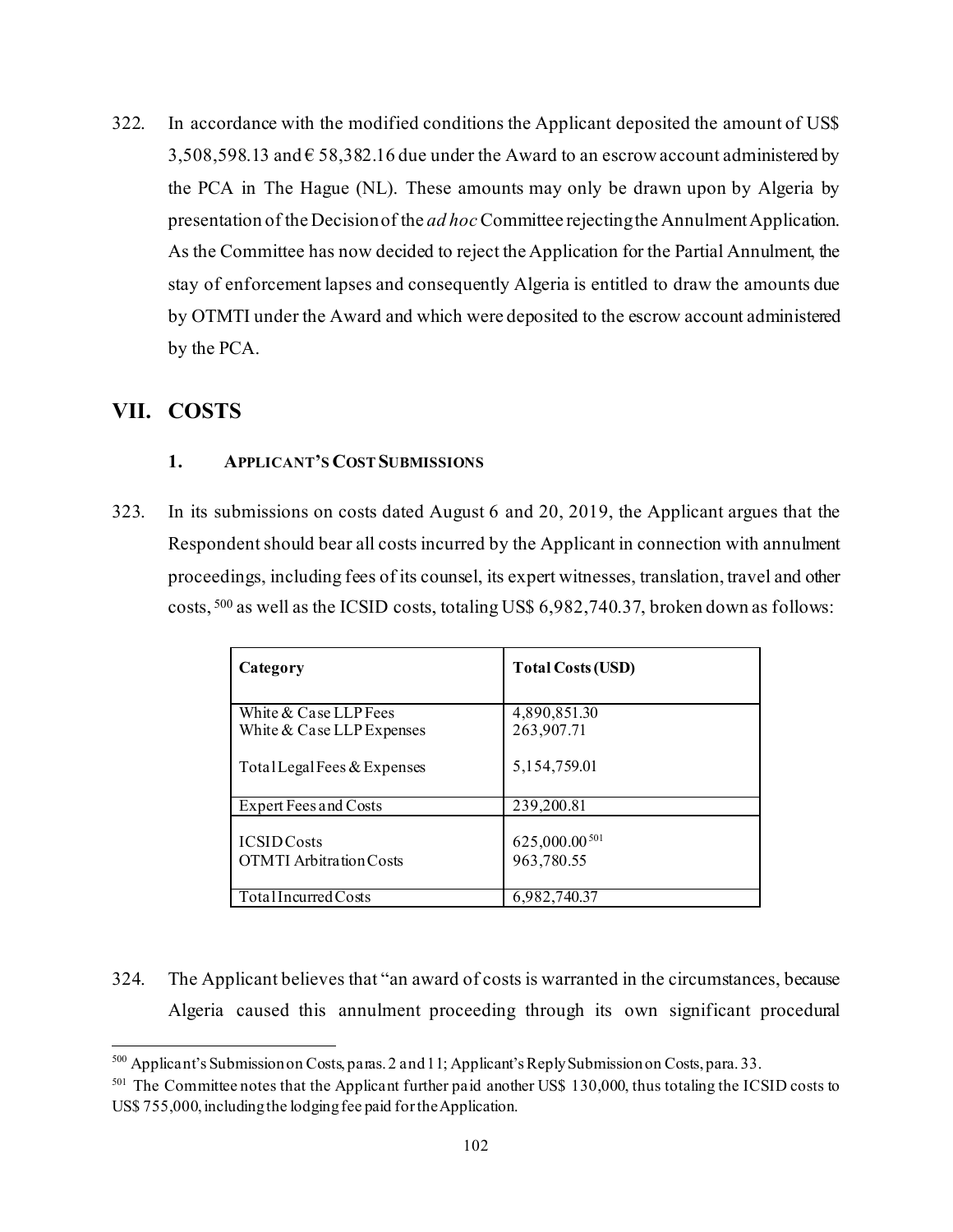misconduct in the arbitration, which is the very subject of this annulment proceeding".<sup>[502](#page-109-0)</sup> In the Applicant's view, Algeria "continuously — and inappropriately — expanded the scope of the Arbitration, asserting for the very first time in its Closing Argument at the Hearing on Jurisdiction new admissibility objections and urging that the Tribunal create new law without any basis in the BIT or the ICSID Convention". [503](#page-109-1) The Applicant submits that "[h]ad Algeria raised its admissibility objections earlier, […] [the Claimant] would have had the opportunity to present its evidence and law to defeat those objections as without any basis in law or fact and this annulment proceeding never would have been necessary".[504](#page-109-2) The Applicant concludes that "[o]n this basis alone, an award of costs is warranted, irrespective of whether [it] prevails in its application for partial annulment".<sup>[505](#page-109-3)</sup> The Applicant, however, believes that it "should prevail in this proceedings and therefore should be awarded its costs and legal fees insofar as they are reasonable".<sup>[506](#page-109-4)</sup>

#### **2. RESPONDENT'S COST SUBMISSIONS**

325. In its submissions on costs, the Respondent submits that the Applicant should bear all the costs and expenses of these proceedings, including the Respondent's legal fees and expenses totaling US\$ 4,627,031.21 (which also includes taxes). <sup>[507](#page-109-5)</sup> The Respondent argues that the more recent practice of annulment committees has been to decide that the unsuccessful applicant for annulment shall bear all ICSID costs, including the fees and expenses of the Members of the *ad hoc* committee.<sup>[508](#page-109-6)</sup> The Respondent further submits that its legal fees and expenses shall be fully reimbursed by the Applicant in view of the fact that the application for annulment is "manifestly unfounded" ("*manifestement infondé*")

<span id="page-109-0"></span><sup>502</sup> Applicant's Submission on Costs, para. 4.

<span id="page-109-1"></span><sup>503</sup> Applicant's Submission on Costs, para. 4.

<span id="page-109-2"></span><sup>504</sup> Applicant's Submission on Costs, para. 4.

<span id="page-109-3"></span><sup>505</sup> Applicant's Submission on Costs, para. 4.

<span id="page-109-4"></span><sup>506</sup> Applicant's Submission on Costs, para. 10.

<span id="page-109-5"></span><sup>507</sup> Respondent's Reply Submission on Costs, paras. 33 and 34.

<span id="page-109-6"></span><sup>&</sup>lt;sup>508</sup> Respondent's Submission on Costs, paras. 8 and 9, with references to a number of annulment decisions rendered between 2007 and 2017.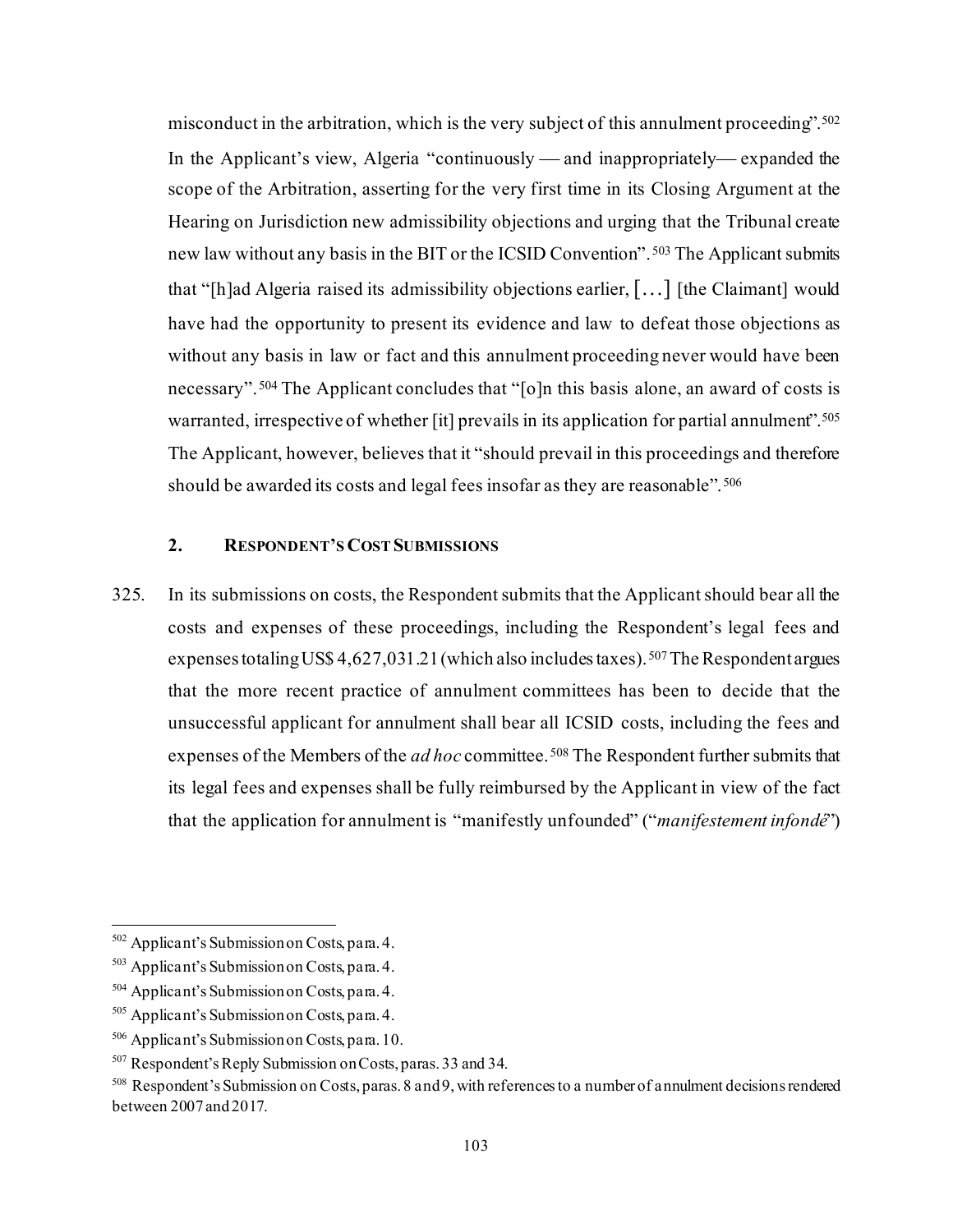and that the Applicant acted in "bad faith" ("*mauvaise foi*") and engaged in procedural "misconduct" ("*comportement déloyal*").<sup>[509](#page-110-0)</sup>

#### **3. COMMITTEE'S ANALYSIS**

326. It is useful to recall the relevant provisions of the ICSID Convention and the ICSID Arbitration Rules on the costs of the proceedings. Article 61(2) of the ICSID Convention, which is contained in its Chapter VI titled "Cost of Proceedings", provides:

> [T]he Tribunal shall, except as the parties otherwise agree, assess the expenses incurred by the parties in connection with the proceedings, and shall decide how and by whom those expenses, the fees and expenses of the members of the Tribunal and the charges for the use of the facilities of the Centre shall be paid. Such decision shall form part of the Award.

Rule  $47(1)(i)$  of the ICSID Arbitration Rules implementing that provision states that "[t]he award shall be in writing and shall contain […] any decision of the Tribunal regarding the cost of the proceeding".

- 327. In accordance with Article 52(4) of the ICSID Convention, Article 61(2), being part of Chapter VI, "shall apply *mutatis mutandis* to proceedings before the Committee". Rule 53 of the ICSID Arbitration Rules specifies that these Rules "*s*hall apply *mutatis mutandis* to any procedure relating to the [...] annulment of an award and to the decision of the […] Committee".
- 328. Both Parties recognize that under the above-mentioned provisions the Committee enjoys discretion in allocating the costs. [510](#page-110-1)
- 329. In accordance with Regulation  $14(3)(e)$ , the Applicant made the advance payments requested by ICSID to cover the costs of the annulment proceeding (costs and expenses of the Centre and fees and expenses of the Members of the Committee; "**ICSID costs**").
- 330. ICSID Administrative and Financial Regulation 14(3)(e) provides that:

<span id="page-110-0"></span><sup>509</sup> Respondent's Submission on Costs, para. 13.

<span id="page-110-1"></span><sup>510</sup> Applicant's Submission on Costs, para. 3 and Applicant's Reply Submission on Costs, para. 2; Respondent's Submission on Costs, para. 6 and Respondent's Reply Submission on Costs, para. 6.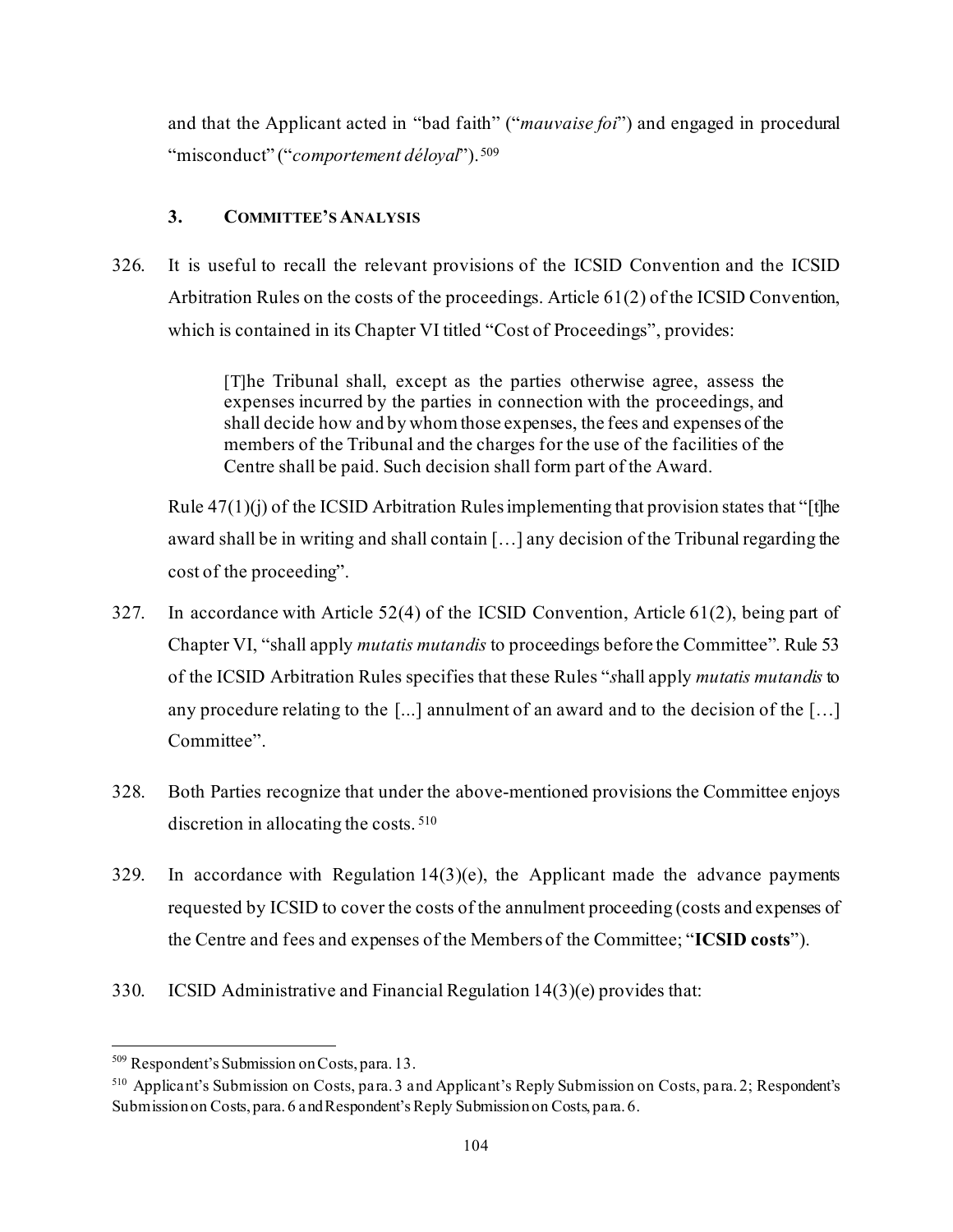[I]n the event that an application for annulment of an award is registered […] the applicant shall be solely responsible for making the advance payments requested by the Secretary-General to cover expenses following the constitution of the Committee, and without prejudice to the right of the Committee in accordance with Article 52(4) of the Convention to decide how and by whom expenses incurred in connection with the annulment proceedings shall be paid.

As the *ad hoc* Committee in *MCI* v. *Ecuador* stated, the "consequence of this rule […] should normally be that the applicant, when annulment is refused, remains responsible for these costs". [511](#page-111-0) The Applicant was not successful with its Application for Partial Annulment which the Committee decided to reject. As a consequence, the Committee decides that the ICSID costs (including the fees and expenses of the Committee Members) shall be borne by the Applicant.

- 331. Although the Application was not successful, the Committee does not share the Respondent's view that the grounds which it invoked were "manifestly without merit" ("*manifestement infondés*"). [512](#page-111-1) The Application was certainly not frivolous. It raised a number of important points in relation to two rather novel issues in the field of investment arbitration, namely the preclusive effect of the notice of dispute in the context when several notices of dispute were sent by the companies organized in the vertical chain, all being under the control of the same shareholder, and the abuse of rightswhich the Tribunal found in the circumstances of the case. The Committee further notes that counsel for the Applicant, while vigorously defending the interests of its client, acted in a professional and courteous manner.
- 332. The Committee shares the view of the *ad hoc* Committee in *EDF* v. *Argentina* that "[t]here is no general rule in ICSID proceedings that the losing party should pay the successful party's costs, nor is there even a presumption in favour of such an outcome". [513](#page-111-2)

<span id="page-111-0"></span><sup>511</sup> *MCI* v. *Ecuador*, Decision on Annulment, October 19, 2009, para. 88. See also *Tulip* v. *Turkey*, Decision on Annulment, December 30, 2015, para. 230; *Poštová Banka, a.s.. and Istrokapital SE* v. *Hellenic Republic* (ICSID Case No.ARB/13/8), Decision on Annulment, September 29, 2016, para. 170.

<span id="page-111-1"></span><sup>512</sup> Respondent's Submission on Costs, para. 23. Emphasis added.

<span id="page-111-2"></span><sup>513</sup> *EDF* v.*Argentina,*Decision on Annulment, February 5, 2016, para. 389. In footnote 445 the Committee contrasted this to the position under Article 40 of the UNCITRAL Rules, under which the starting point is a presumption that the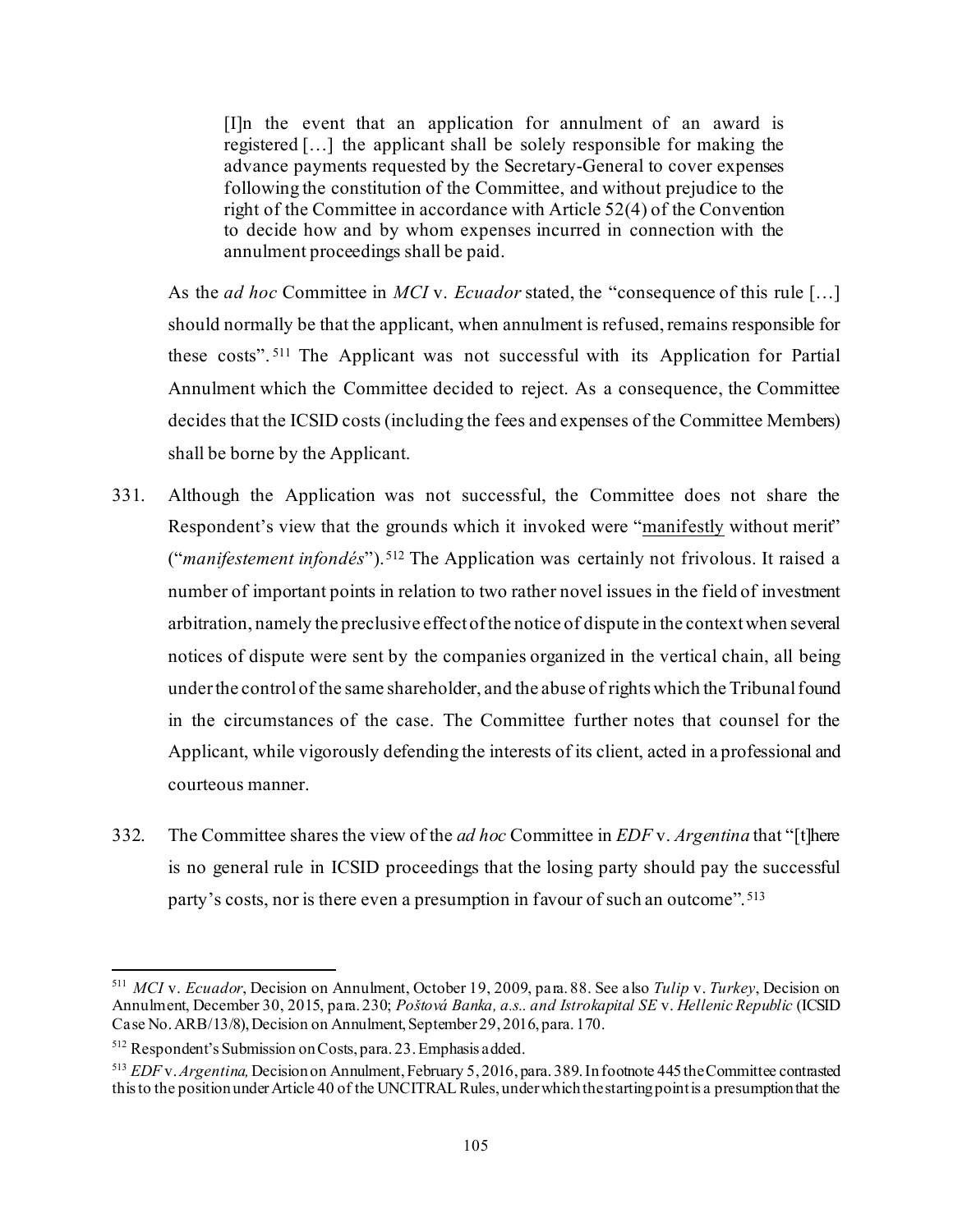333. In view of the above factors, the Committee decides that each Party shall bear its own costs for the legal representation and the expenses it incurred in connection with this annulment proceeding.

# **VIII. LANGUAGES OF THE PROCEEDING AND OF THE DECISION**

334. The proceeding has been conducted in English and French. The Applicant made its submissions in English, and the Respondent in French. The Decision of the *ad hoc* Committee is issued in both languages, English and French, which are, in accordance with Rule 22(2) of the ICSID Arbitration Rules equally authentic. The Decision was originally drafted in English and subsequently translated into French. In case of any discrepancy between the two versions, the English version shall be deemed to reflect the meaning intended by the Committee.

## **IX. DECISION**

- 335. For the reasons given above, the Committee unanimously decides:
	- (1) OTMTI's Application for Partial Annulment is rejected.
	- (2) In accordance with the terms of paragraph 73(1) of the Decision on the Stay of Enforcement of the Award that Decision will cease to have effect on the date of issue of the present Decision and accordingly Algeria is entitled to draw the amounts due by OTMTI under the Award which were deposited to the escrow account administered by the Permanent Court of Arbitration.
	- (3) OTMTI shall bear all ICSID costs incurred in connection with this annulment proceeding.
	- (4) Each Party shall bear the costs for its legal representation and its expenses in the annulment proceeding.

unsuccessful party must bear the whole costs of the Tribunal. It should be noted that the UNCITRAL Rules were originally drafted for commercial arbitration.